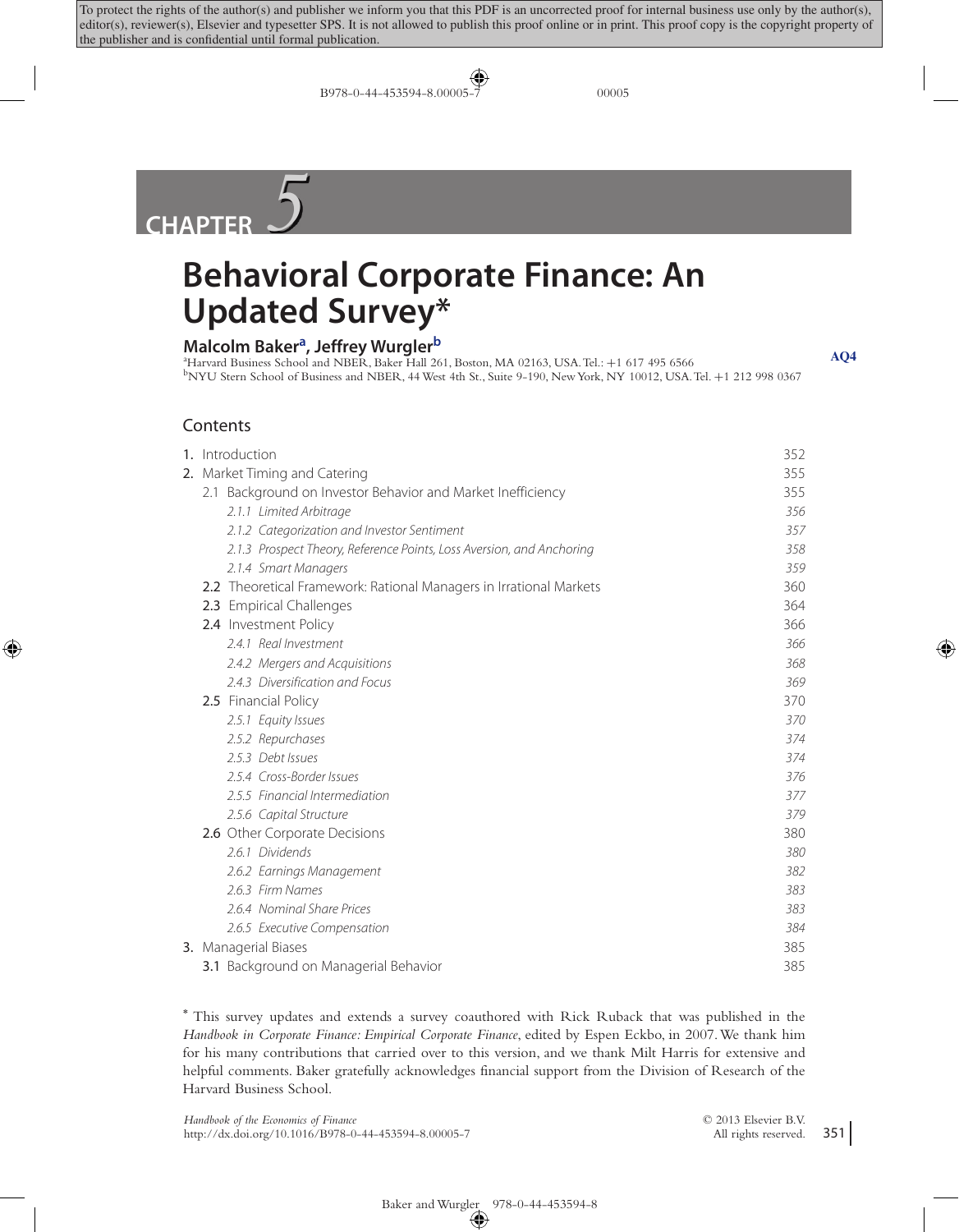B978-0-44-453594-8.00005-7

00005

<span id="page-1-0"></span>352 Malcolm Baker and Jeffrey Wurgler

| 3.1.1 Limited Governance                     | 385 |
|----------------------------------------------|-----|
| 3.1.2 Bounded Rationality                    | 386 |
| 3.1.3 Optimism, Overconfidence, and Hubris   | 386 |
| 3.1.4 More on Reference Dependence           | 387 |
| <b>3.2</b> Theoretical Framework             | 387 |
| 3.3 Empirical Challenges                     | 390 |
| <b>3.4</b> Investment Policy                 | 390 |
| 3.4.1 Real Investment                        | 390 |
| 3.4.2 Mergers and Acquisitions               | 393 |
| 3.5 Financial Policy                         | 395 |
| 3.5.1 Equity Issues                          | 395 |
| 3.5.2 IPO Prices                             | 395 |
| 3.5.3 Raising Debt                           | 396 |
| 3.5.4 Capital Structure                      | 397 |
| 3.5.5 Contracting and Executive Compensation | 398 |
| 4. Behavioral Signaling                      | 399 |
| 4.1 Theoretical Framework                    | 399 |
| 4.2 Applications                             | 403 |
| 4.2.1 Dividends                              | 403 |
| 4.2.2 Other Applications                     | 404 |
| 5. Some Open Questions                       | 405 |
| References                                   | 407 |
|                                              |     |

# **1. INTRODUCTION** s0005

◈

- p0005 Corporate finance aims to explain the financial contracts and the real investment behavior that emerge from the interaction of managers and investors. A complete explanation of financing and investment patterns therefore requires a correct understanding of the beliefs and preferences of these two sets of agents. The majority of research in corporate finance makes broad assumptions that these beliefs and preferences are fully rational. Agents are supposed to develop unbiased forecasts about future events and use these to make decisions that best serve their own interests. As a practical matter, this means that managers can take for granted that capital markets are efficient, with prices rationally reflecting public information about fundamental values. Likewise, investors can take for granted that managers will act in their self-interest, rationally responding to incentives shaped by compensation contracts, the market for corporate control, and other governance mechanisms.
- Research in behavioral corporate finance replaces the traditional rationality assumptions with behavioral foundations that are more evidence-driven. The field is no longer a purely academic pursuit, as behavioral corporate finance is increasingly the basis of discussions in mainstream textbooks.1 We divide the literature into two p0010

 $1$  For example see [Damodaran \(2011\), Shefrin \(2006\), Shefrin \(2008\)](#page-59-0), and [Welch \(2009\)](#page-66-0).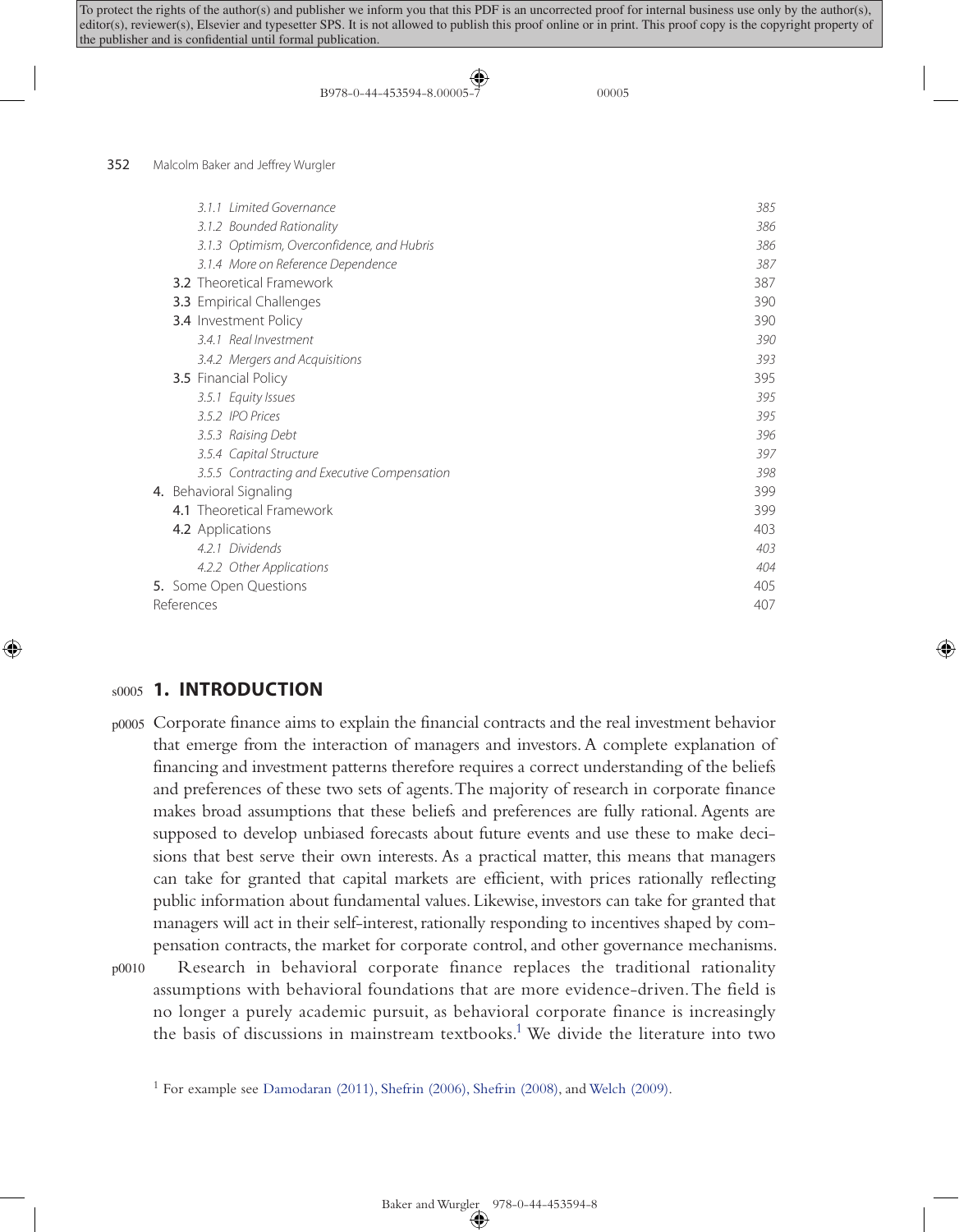B978-0-44-453594-8.00005-7

00005

Behavioral Corporate Finance: An Updated Survey 353

broad groups and organize the survey accordingly. Roughly speaking, the first approach emphasizes the effect of investor behavior that is less than fully rational. The second considers *managerial* behavior that is less than fully rational. For each line of research, we review the basic theoretical frameworks, the main empirical challenges, and the evidence. Of course, in practice, multiple channels of irrationality may operate at the same time; our taxonomy is meant to fit the bulk of the existing literature.

p0015

The "market timing and catering approach" assumes that arbitrage in securities markets is imperfect, and as a result prices can be too high or too low. We review the market inefficiency literature insofar as it is relevant. Rational managers are assumed to perceive these mispricings, and to make decisions that exploit or further encourage mispricing. While their decisions may maximize the short-run value of the firm, they may also result in lower long-run values as prices correct to fundamentals. In the simple theoretical framework we outline, managers balance three objectives: fundamental value, catering, and market timing. Maximizing fundamental value has the usual ingredients. Catering refers to any actions intended to boost share prices above fundamental value. Market timing refers to financing decisions intended to capitalize on temporary mispricings, generally by issuing overvalued securities and repurchasing undervalued ones.

p0020

⊕

Empirical tests of the irrational investors model face the challenge of measuring mispricing. We discuss how this issue has been tackled. A few papers use clever approaches that can identify mispricing fairly convincingly, but in many cases ambiguities remain. Overall, despite some unresolved questions, the evidence suggests that the irrational investors approach has a considerable degree of descriptive power. We review studies on investment behavior, merger activity, the clustering and timing of corporate security offerings, capital structure, corporate name changes, nominal share prices, dividend policy, earnings management, and other managerial decisions. We also point out gaps that remain between the theory and the evidence.

- The second approach that we discuss is the "managerial biases" approach. It assumes that managers have behavioral biases, but retains the rationality of investors, albeit limiting the governance mechanisms they can employ to constrain managers. Following the emphases of the current literature, our discussion centers on the biases of optimism and overconfidence. A simple model shows how these biases, in leading managers to believe their firms are undervalued, encourage overinvestment from internal resources, and a preference for internal to external finance, especially internal equity. We note that the predictions of the optimism and overconfidence models typically look very much like those of agency and asymmetric information models. p0025
- In this approach, the main obstacles for empirical tests include distinguishing predictions from standard, non-behavioral models, as well as empirically measuring managerial biases. Again, however, creative solutions have been proposed. The effects of optimism and p0030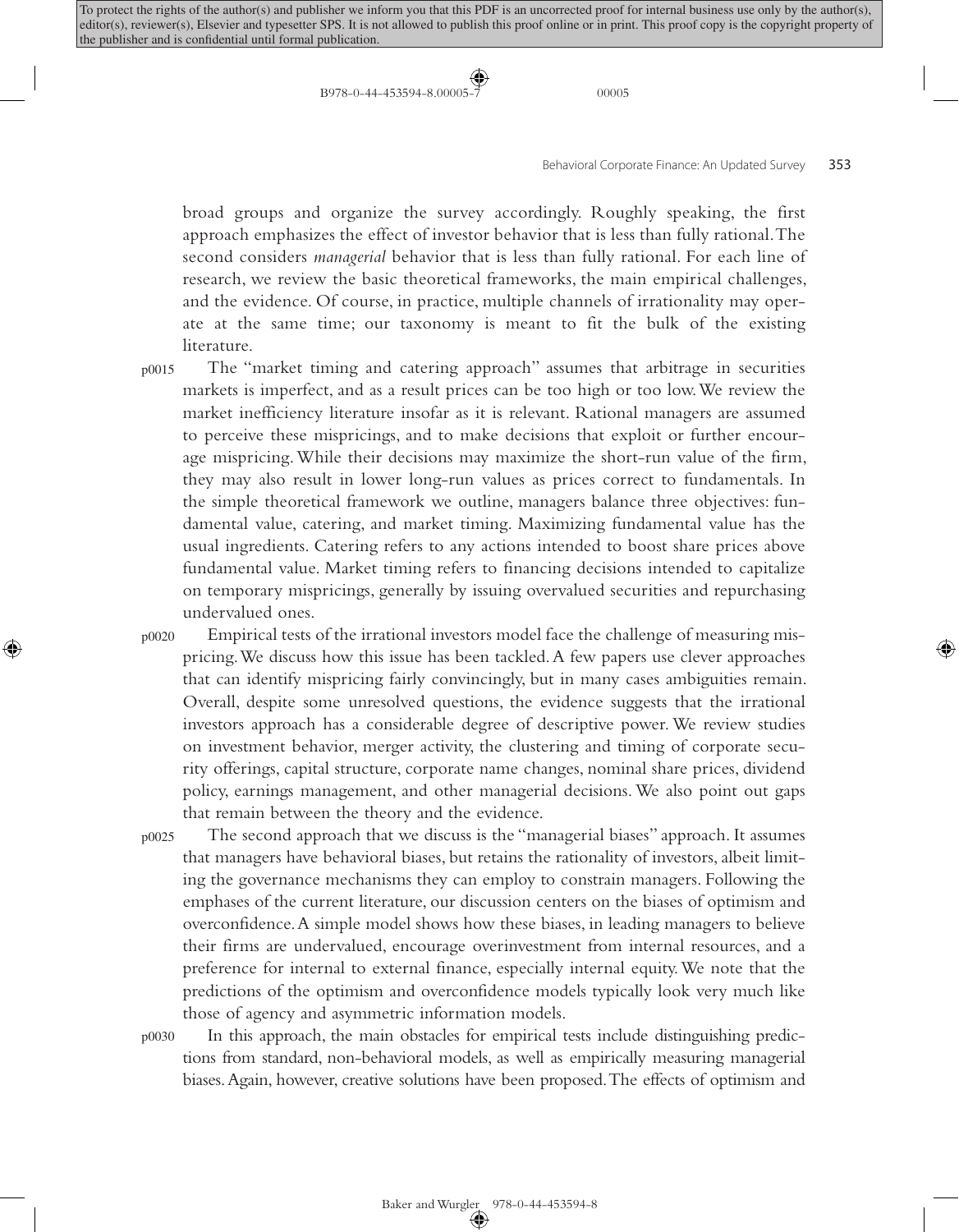B978-0-44-453594-8.00005-7

00005

354 Malcolm Baker and Jeffrey Wurgler

⊕

overconfidence have been empirically studied in the context of corporate and entrepreneurial financing and investment decisions, merger activity, and the structure of financial contracts.

- We also cover a newer approach that we call "behavioral signaling." This is a response to the many sophisticated signaling models in corporate finance theory that make two questionable assumptions. They assume full rationality and standard preferences; and, they use the destruction of firm value as the credible signaling mechanism—the better firm is the one that destroys more value, a notion rejected by managers in surveys. Behavioral signaling models instead base the signaling mechanism on some distortion in beliefs or preferences. We describe a model of dividends where investors are loss-averse over the level of dividends, so that a manager that ratchets up dividends today can signal that he can likely meet or exceed that level tomorrow. Following this, we speculate about other topics that might be addressed when asymmetric information is combined with nonstandard preferences or biased expectations. p0035
- Sprinkled throughout the survey are discussions of research that is hard to categorize into just one paradigm. For example, mergers are arranged by bankers and two sets of managers and approved by shareholders; behavioral biases that affect the outcome are difficult to attribute to one party. They may well be shared across parties. Complications like these suggest why the real economic losses associated with behavioral phenomena in corporate finance are hard to quantify, although some evidence suggests that they are considerable. p0040
- Behavioral corporate finance, and behavioral finance more broadly, received a boost from the spectacular rise and fall of Internet stocks between the mid-1990s and 2000. It is hard to explain this period, both at the level of market aggregates and individual stocks and other securities, without appealing to some degree of investor and managerial irrationality. p0045
- The more recent financial crisis is more complex, as we discuss. The mispricing did not involve a new technology, but rather more mundane mortgage finance made opaque through financial innovation and the creation of seemingly low-risk derivatives. The buyers were not retail investors, but banks and money market mutual funds. Most importantly, the systemically important banks that created these securities had some of the largest exposures. It was as if Bank of America had held on to a large fraction of the Internet stocks that were underwritten in the late 1990s. There were equal parts traditional corporate finance frictions, like agency problems, signaling, and debt overhang, and behavioral distortions that led to both the credit bubble and the challenges of resetting bank balance sheets. The economic damage was further multiplied because banks themselves shouldered the losses. p0050
- Taking a step back, it is important to note that the approaches take very different views about the role and quality of managers, and have very different normative p0055

Baker and Wurgler 978-0-44-453594-8 ⊕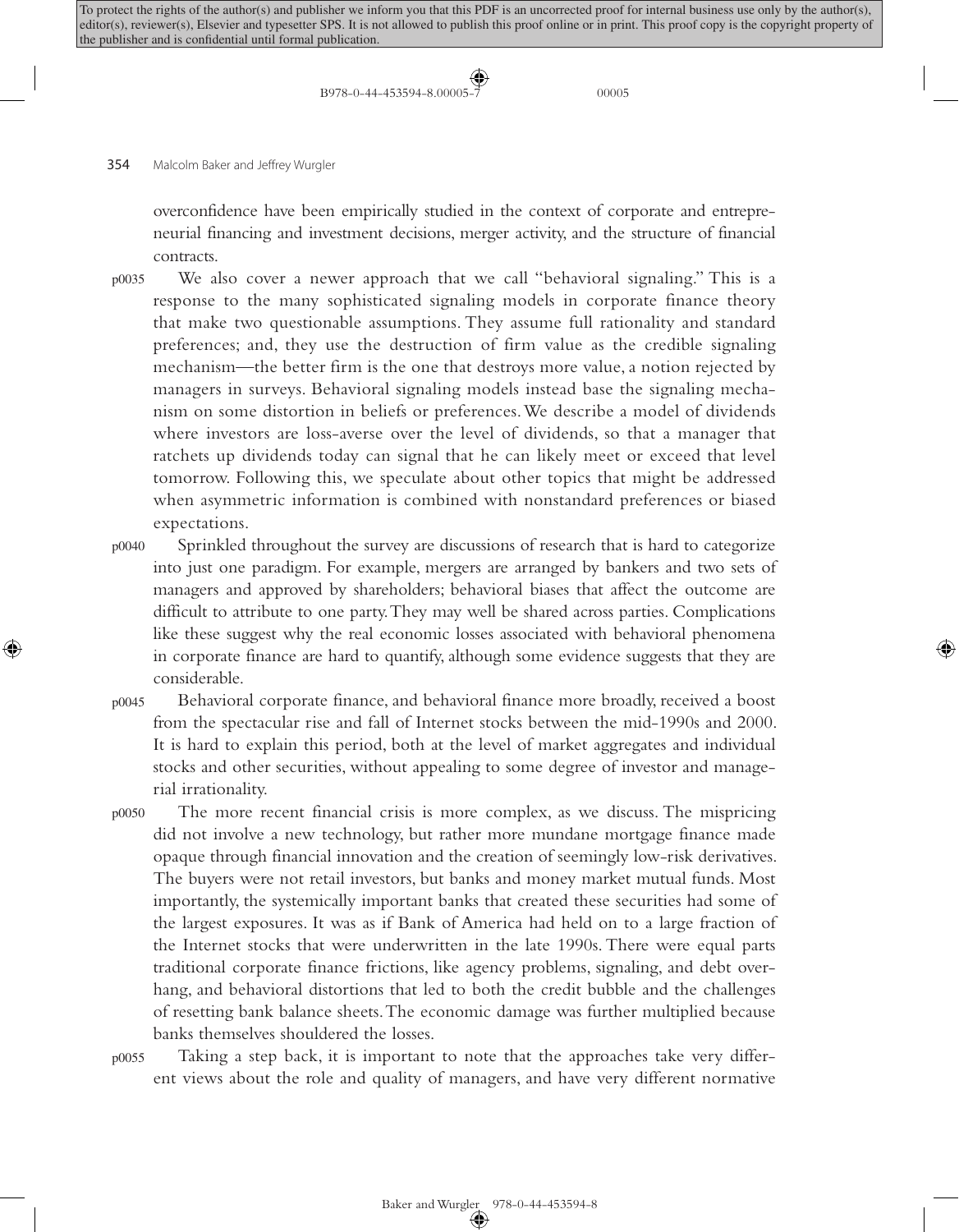B978-0-44-453594-8.00005-7

00005

Behavioral Corporate Finance: An Updated Survey 355

<span id="page-4-0"></span>implications as a result. For example, when the primary source of irrationality is on the investor side, as in the market timing and catering approach and in our implementation of behavioral signaling, long-term value maximization and economic efficiency requires insulating managers from short-term share price pressures. Managers need the flexibility necessary to make decisions that may be unpopular in the marketplace. This may imply benefits from internal capital markets, barriers to takeovers, and so forth—many of the institutions that are disdained by an agency perspective. On the other hand, if the main source of irrationality is manifested through managerial biases, efficiency requires reducing discretion and obligating managers to respond to market price signals—as standard agency theory and asymmetric information models would have it.

The stark contrast between the normative implications of different approaches to behavioral corporate finance is one reason why the area is fascinating, and why more work in the area may lead to important insights. Our ever-improving understanding of the economic implications of social psychology and the ever-increasing availability of micro data will continue to present new research opportunities. In that vein, we close the survey with some open questions. p0060

And at this point we would also like to point the reader to excellent recent surveys of individual topics in behavioral corporate finance: [Ben-David \(2010\)](#page-57-0) on dividend policy, [Derrien \(2010\)](#page-59-1) on IPOs, [Dong \(2010\)](#page-59-2) on mergers and acquisitions, [Gider and](#page-60-0) [Hackbarth \(2010\)](#page-60-0) on financing decisions, [Gervais \(2010\)](#page-60-1) on investment decisions, and [Morck \(2010\)](#page-64-0) on governance. p0065

# **2. MARKET TIMING AND CATERING** s0010

⊕

The most developed framework in behavioral corporate finance and longest section in p0070 this survey involves rational managers interacting with irrational investors.

# <span id="page-4-1"></span>**2.1 Background on Investor Behavior and Market Inefficiency** s0015

- p0075 There are two key building blocks in the market timing and catering framework. The first is that irrational investors must influence securities prices. In other words, that securities markets are not entirely informationally efficient. Otherwise, it is not obvious that managers would take much care to please such investors. For irrational investors to affect prices, rational investors must be limited in their ability to compete and arbitrage away mispricings. We discuss the limited arbitrage literature below since this is such a critical assumption.
- Irrational traders' biases must be systematic, as well, or else their own trading might simply cancel out, leaving arbitrageurs with little to do anyway. We discuss a few welldocumented and robust deviations from standard utility and Bayesian beliefs from the psychology, economics, and finance literatures. The particular deviations that are most p0080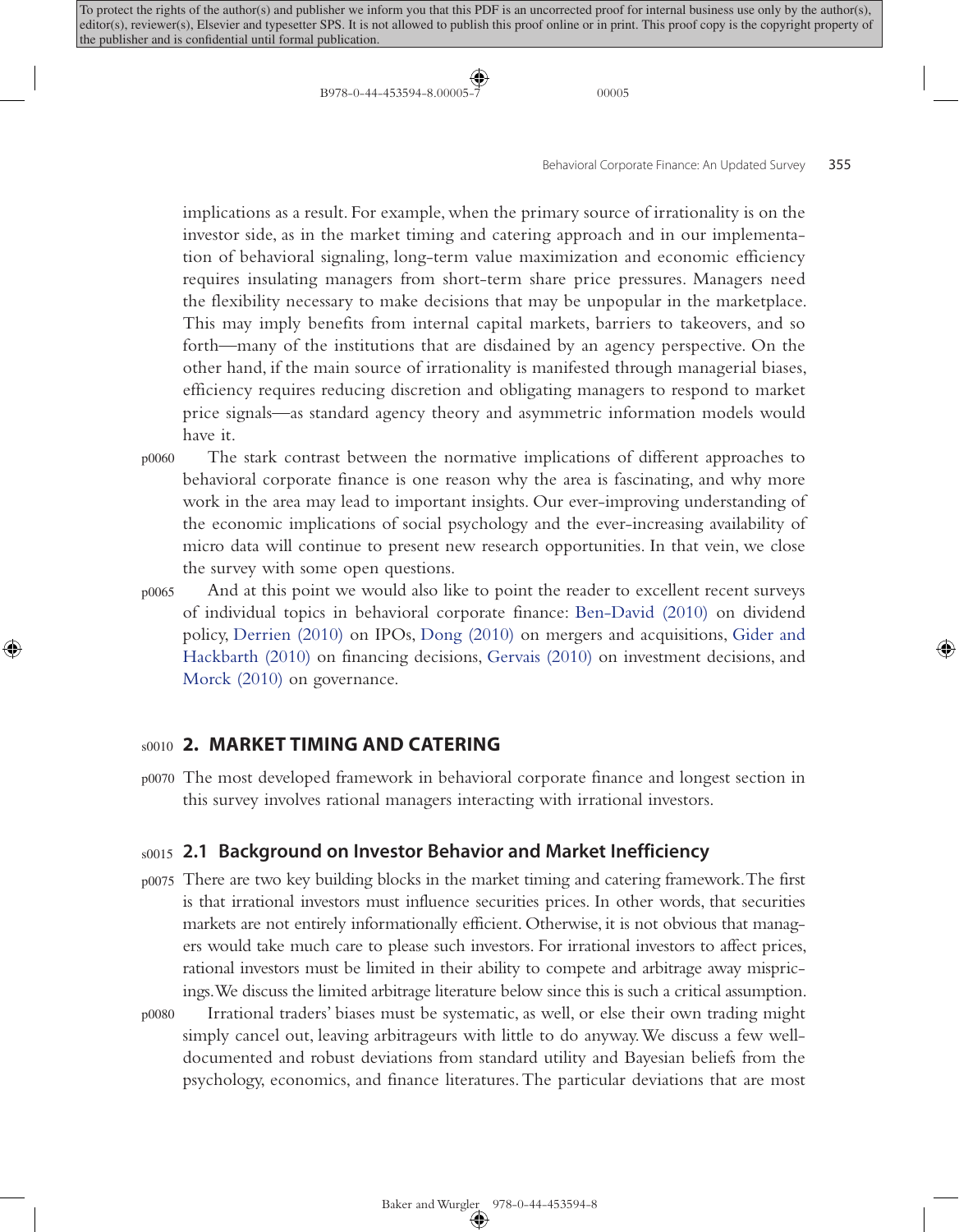B978-0-44-453594-8.0000

00005

<span id="page-5-0"></span>356 Malcolm Baker and Jeffrey Wurgler

immediately applicable to corporate finance involve categorization and referencedependent behavior. Combined with limited arbitrage, these biases lead to market inefficiencies.2

The second key building block of the market timing and catering view is that managers must be "smart" in the sense of being able to distinguish market prices and fundamental value-to recognize the mispricings that irrational investors have created, especially in extreme circumstances. We review several reasons why this assumption is plausible. p0085

# *2.1.1 Limited Arbitrage* s0020

⊕

- p0090 Securities prices reflect fundamental values when informed investors compete aggressively to eliminate mispricings. Classical finance theory, including the Modigliani–Miller theorem, holds that they will do so because mispricings between two companies with the same operating cash flows but different capital structures, in a setting of complete and frictionless securities markets, present arbitrage opportunities. The assumption of market efficiency has for decades permitted corporate finance theory to develop independently of asset pricing theory.
- The literature on limited arbitrage, however, concludes that securities market mispricings often do not present opportunities for true arbitrage. As a result, mispricings can exist and persist. As just one example, the fact that stocks added to market indexes see their prices jump has been viewed as prima facie proof of limits to arbitrage in the stock market [\(Harris & Gurel, 1986](#page-65-0) and [Shleifer, 1986\)](#page-61-0). A deeper study of specific arbitrage costs and risks is useful, however, because when these costs are measurable, they may lead to empirical strategies for measuring mispricing, as we discuss later. p0095
- Early contributions to the literature include [Miller \(1977\),](#page-64-1) who points out that shortsale constraints can lead to securities being overpriced. [De Long, Shleifer, Summers, and](#page-59-3) [Waldmann \(1990\)](#page-59-3) highlight the risk that irrational traders push prices further away from fundamentals after a would-be arbitrageur takes a position. [Shleifer and Vishny \(1997\)](#page-65-1) point out that professional investment managers, the enforcers of market efficiency in classical theory, in fact have a special incentive to avoid this noise trader risk: in the p0100

<sup>&</sup>lt;sup>2</sup> The literature on market inefficiency is vast. It includes fairly convincing evidence of inefficiencies including the January effect; the effect of trading hours on price volatility; post-earnings-announcement drift, positive autocorrelation in quarterly earnings announcement effects, and more generally delayed reaction to news; momentum; Siamese twin securities that have identical cash flows but trade at different prices; negative "stub" values; closed-end fund pricing patterns; bubbles and crashes in growth stocks; related evidence of mispricing in options, bond, and foreign exchange markets; and interesting new patterns every year. This list excludes anomalies related to securities issuance that we discuss later. See [Barberis and](#page-57-1) [Thaler \(2003\)](#page-57-1) and [Shleifer \(2000\)](#page-65-2) for classic surveys of the behavioral finance and asset pricing literature more broadly.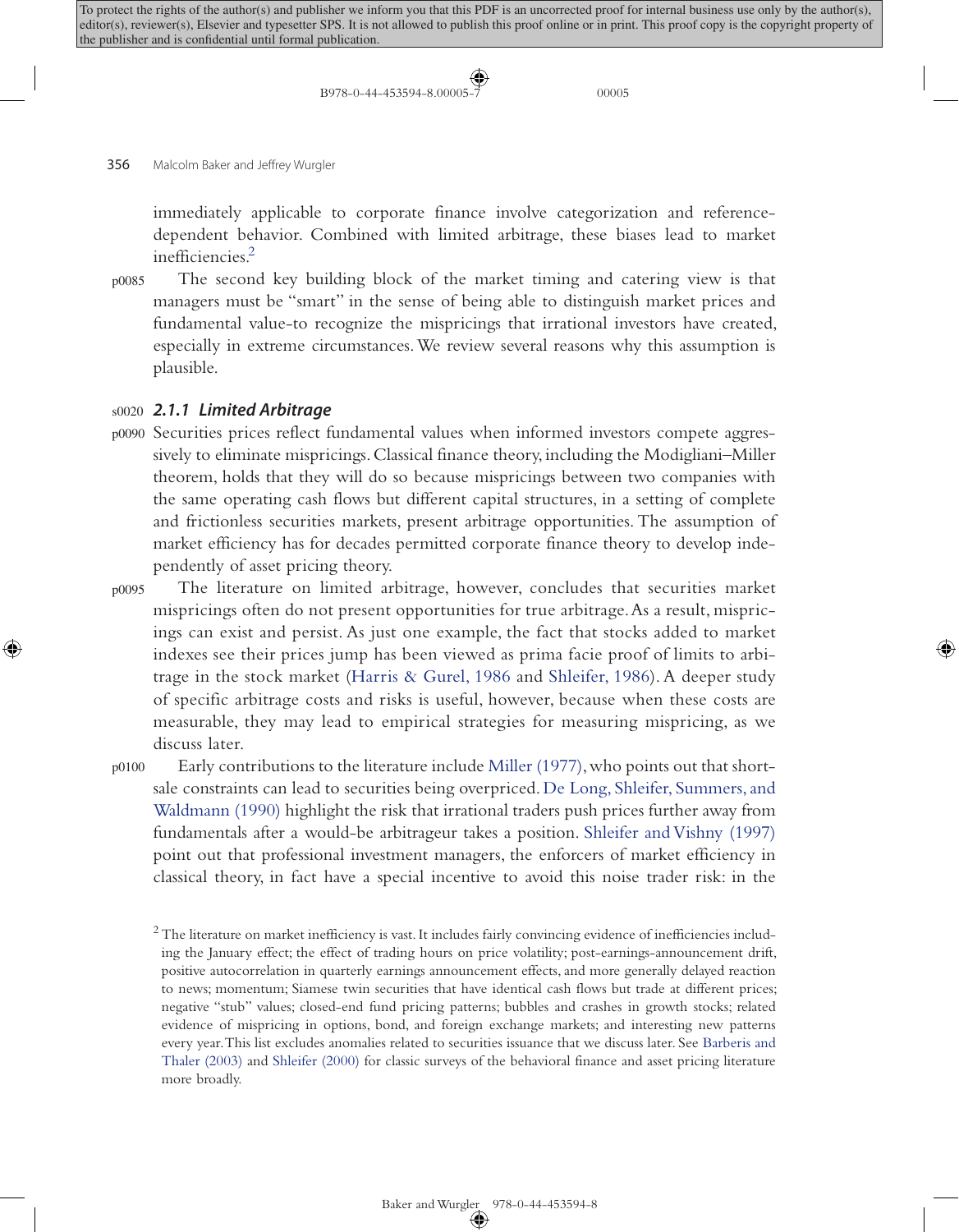B978-0-44-453594-8.00005-7

00005

Behavioral Corporate Finance: An Updated Survey 357

<span id="page-6-1"></span><span id="page-6-0"></span>realistic case where investors cannot distinguish between returns earned by luck and skill, they may assume the worst and withdraw funds when faced with losses.

- There are a number of additional costs and risks of arbitrage. An important one is **[AQ3](#page-68-1)** p0105 fundamental risk, which makes relative-value arbitrage risky because a mispriced security's cash flows are not spanned by those of other assets [\(Pontiff, 1996](#page-64-2) and [Wurgler &](#page-66-1)  [Zuravskaya, 2002](#page-66-1)). Liquidity risk arises when everyone wants to sell at the same time [\(Acharya and Pedersen \(2005\)\)](#page-56-1). Finally, real-world investors must bear simple transaction costs, search costs, and information-gathering costs to exploit mispricings.
- The idea that securities prices are affected by more than just fundamentals has been examined in markets from penny stocks to government bonds. [Krishnamurphy \(2002\)](#page-62-0) finds that on-the-run Treasury issues trade at a premium to other bonds, while [Duffee](#page-59-4) [\(1996\)](#page-59-4) connects the supply of individual bills to non-fundamental variation in the Treasury yield curve. At a higher level of aggregation, [Hu, Pan, and Wang \(2011\)](#page-61-1) use anomalous patterns in the shape of the yield curve to quantify how well capitalized or effective is bond market arbitrage. At the broadest level, [Greenwood and Vayanos](#page-61-2) [\(2010\)](#page-61-2) argue that the overall shape of the yield curve is causally affected by the maturity structure of government debt issues. This assertion implies mispricings of far greater size than those evidenced by relative-value distortions within the yield curve—large enough, perhaps, to catch the attention of managers, or their investment bankers, and affect corporate maturity structure choices. p0110
- 

⊕

In summary, a body of theory and evidence indicates that capital markets have a limited capacity to absorb demand shocks that are independent of fundamental news. The next task is to understand the investor psychology that is behind some of these demand shocks. p0115

# *2.1.2 Categorization and Investor Sentiment* s0025

- A basic feature of human cognition is simplification through categories. For example, p0120 the label "Behavioral Corporate Finance" defines a set of papers with similar methodological themes and frees us from having to enumerate the individual members of the set (except in the case of a survey article, of course). The classic treatment is [Rosch](#page-65-3) [\(1973\)](#page-65-3), but the principle is obvious and needs no theoretical preamble.
- Investors and analysts simplify the investment universe through categories [\(Barberis](#page-57-2) [& Shleifer \(2003\)](#page-57-2)). Some categories, such as small-caps, value stocks, high-yield stocks, and junk bonds, are fairly timeless. Others are ephemeral. The "Nifty Fifty" is a forgotten moniker from the early 1970s for a set of large-capitalization firms with solid earnings growth. These days, "Internet firms" is becoming a less useful label. It once denoted firms with the essential feature that their success depended on the adoption of a new technology; that technology is now established, so the determinants of these firms' prospects have become more individualized. p0125
- Investment categories become interesting for us when investors trade at the category level. Index funds provide an example of category-level investing and its consequences: p0130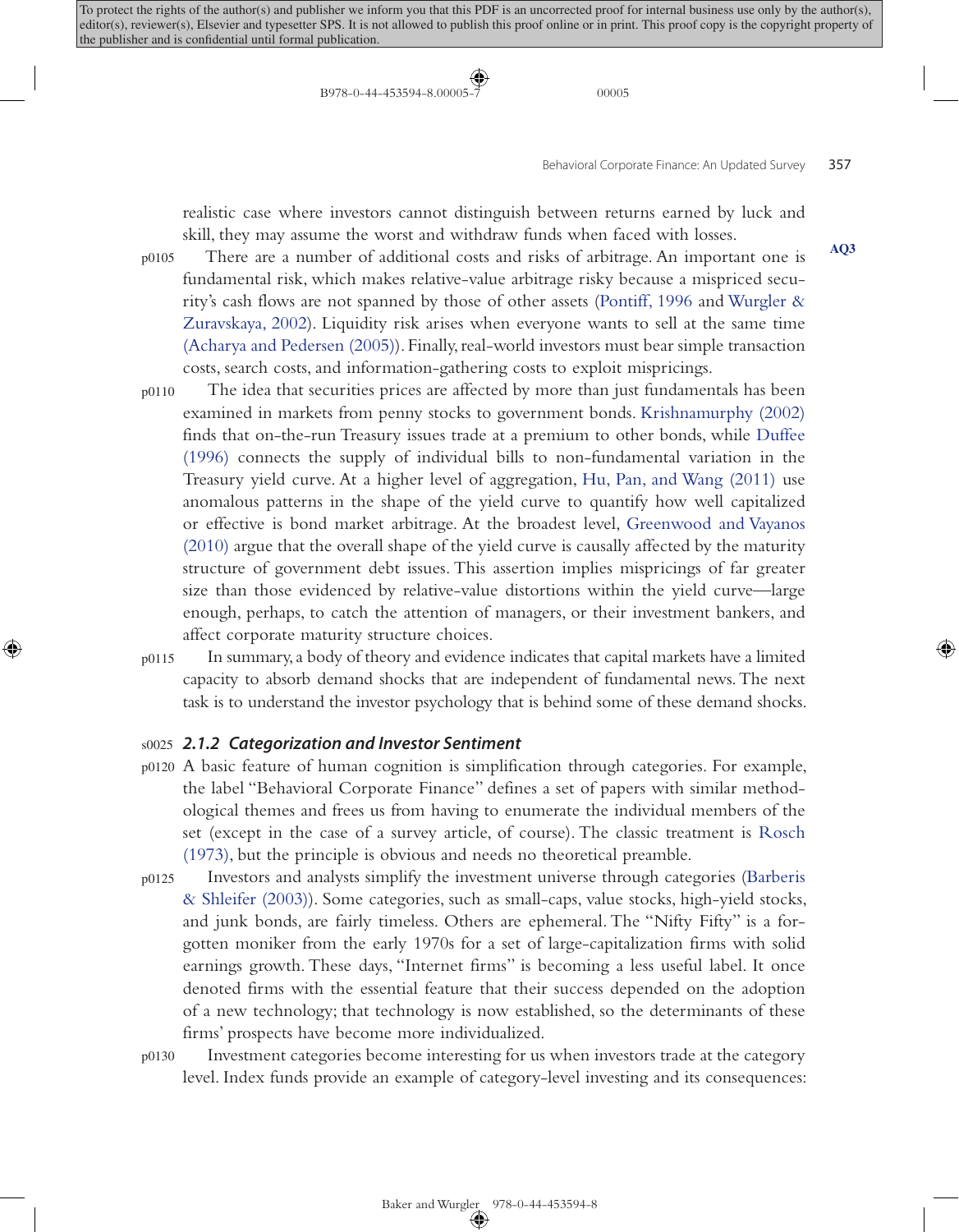B978-0-44-453594-8.00005-7

00005

<span id="page-7-0"></span>358 Malcolm Baker and Jeffrey Wurgler

⊕

When a stock is added to the S&P 500 Index, its returns become more correlated with existing Index members ([Barberis, Shleifer, & Wurgler, 2005](#page-57-3)). It is now traded in sync with them, and—arbitrage being limited-it acquires a common factor in returns. Over time, this can lead to a detachment of category members from the rest of the market [\(Morck & Yang, 2002](#page-64-3); [Wurgler, 2011\)](#page-66-2). The most dramatic cases are from bubbles and crashes. In the Internet bubble, some investors didn't have the time or expertise to investigate individual tech stocks and apparently just threw money at anything Internet-related. The crash involved equally indiscriminate selling. A qualitative review of stock market history suggests that investor sentiment often concentrates at the level of categories.

For our purpose, categorization will be particularly relevant to the discussion of catering behavior, in which managers take actions to move their firm into the in-vogue category and boost its valuation. This boost may, in turn, facilitate opportunistic securities issuance. p0135

# *2.1.3 Prospect Theory, Reference Points, Loss Aversion, and Anchoring* s0030

- p0140 In the prospect theory preferences of [Kahneman and Tversky \(1979\),](#page-62-1) utility is defined not as a smoothly increasing function of the level of consumption or wealth but in terms of changes relative to a reference level. Via a kink at the origin, the value function also embodies loss aversion—the empirical phenomenon that losses, even small ones, are particularly painful. See [Tversky and Kahneman \(1991\)](#page-66-3) for a survey of loss aversion research.
- The disposition effect of [Shefrin and Statman \(1985\)](#page-65-4) refers to the pattern that investors are more likely to realize gains than losses. A typical explanation invokes elements of prospect theory: the reference point is the purchase price, and the investor strains to avoid selling at a loss despite the tax advantage to doing  $so<sup>3</sup>$  Other salient reference prices, and, importantly, ones that are common across investors, are recent high prices, such as a stock's all-time or 52-week high, and recent low prices. [Huddart, Lang, and](#page-62-2) [Yetman \(2009\)](#page-62-2) find that trading volume and return patterns change as recent highs are approached for seasoned issues, and [Kaustia \(2004\)](#page-62-3) finds that trading volume behavior changes as IPOs reach new maxima and minima. p0145
- [Tversky and Kahneman \(1974\)](#page-66-4) also review the concept of anchoring. Anchoring refers to a deviation from Bayesian beliefs, not a departure from standard preferences. In anchoring, the subject forms beliefs by adjusting from a potentially arbitrary starting point, and the bias is that the final belief is biased toward this anchor; adjustment away from it is insufficient. For example, Tversky and Kahneman asked subjects to guess what fraction of African countries were members of the United Nations. Those who p0150

<sup>3</sup> [Barberis and Xiong \(2009\)](#page-57-4) and [Kaustia \(2010b\)](#page-62-4) show that empirical features of the disposition effect make it hard to connect to prospect theory per se, which also specifies curvature in the value function. See [Kaustia \(2010a\)](#page-62-5) for a thorough survey of the disposition effect literature.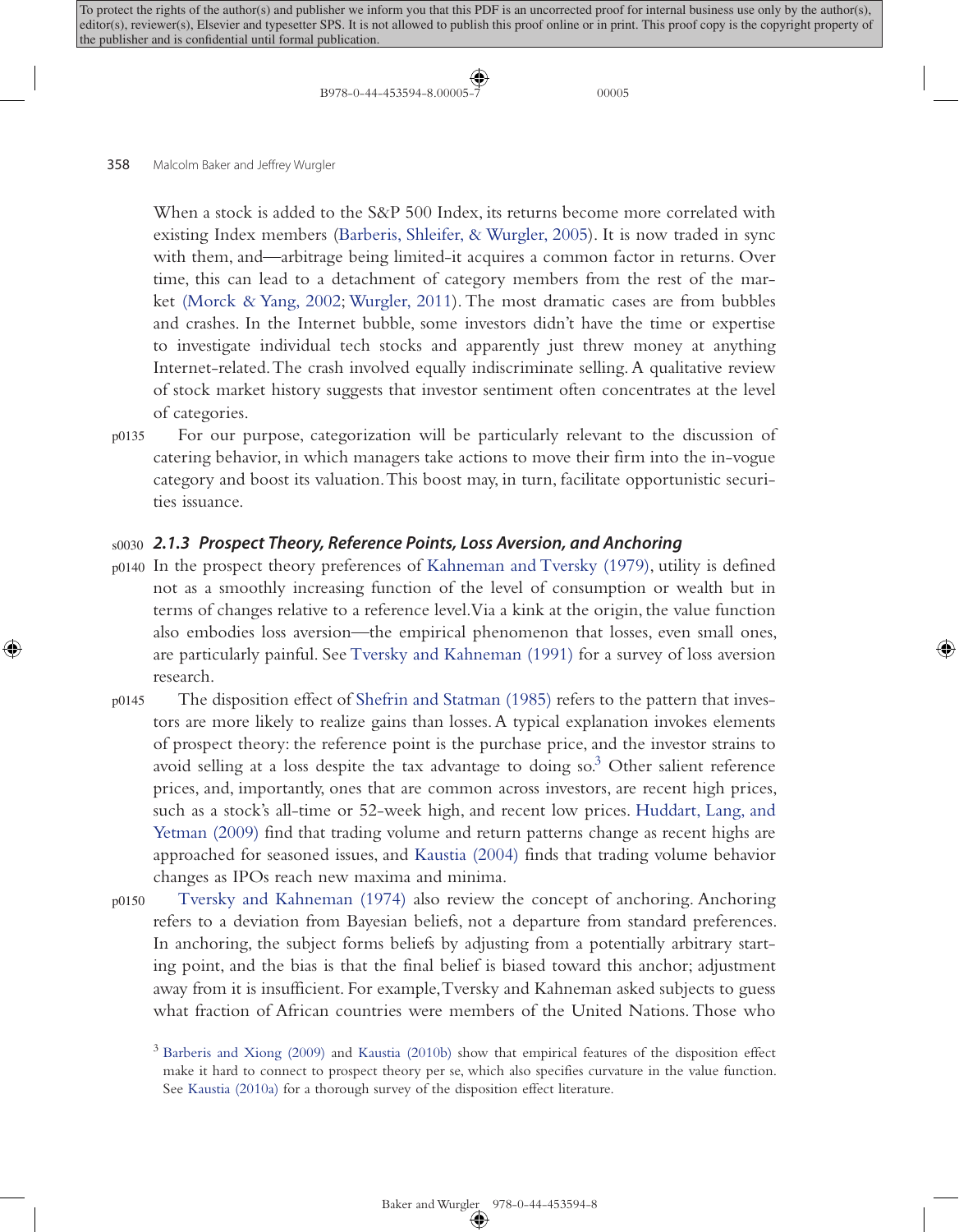B978-0-44-453594-8.00005-7

00005

Behavioral Corporate Finance: An Updated Survey 359

<span id="page-8-0"></span>were first asked "is it more or less than 10%?" guessed a median of 25%, while those who had been asked" is it more or less than 65%" guessed a median of 45%. Offering payoffs for accuracy did not reduce these effects. Another example comes from [Strack](#page-66-5) [and Mussweiler \(1997\)](#page-66-5), who asked subjects to estimate when Einstein first visited the United States. Implausible anchors like 1215 and 1992 produced effects as large as anchors of 1909 and 1939.

Studies involving reference point thinking, loss aversion, and anchoring are featured at several points in this survey. These phenomena have been used to shed light on dividends, earnings management, merger offer prices, equity issuance timing, hurdle rates, the cost of debt, and other patterns. p0155

# *2.1.4 Smart Managers* s0035

◈

- p0160 But even if limited arbitrage and systematic investor biases add up to inefficient markets, why is it reasonable to assume that corporate managers are "smart" in the sense of being able to identify mispricing? One can offer several justifications. First, corporate managers have superior information about their own firm. This is evidenced by the abnormally high returns on illegal insider trading in [Muelbroek \(1992\)](#page-64-4) and even legal insider trading in [Seyhun \(1992\).](#page-65-5)
- Second, managers can manufacture their own information advantage by managing earnings or with the help of conflicted analysts, as in [Bradshaw, Richardson, and Sloan](#page-58-0) [\(2006\)](#page-58-0). They may also be able to shape investor demand through investor relations, by marketing their shares in [Gao and Ritter \(2010\),](#page-60-2) or allocating IPO shares in [Zhang](#page-66-6) [\(2004\)](#page-66-6). p0165
- Third, corporate managers have fewer constraints than equally "smart" money managers. Consider two classic models of limited arbitrage introduced above: [De Long,](#page-59-3) [Shleifer, Summers, and Waldmann \(1990\)](#page-59-3) is built on short horizons and [Miller \(1977\)](#page-64-1) on short-sales constraints. CFOs tend to be judged on longer horizon results than are money managers, allowing them to take a view on market valuations in a way that most money managers cannot.<sup>4</sup> Short-sales constraints also prevent money managers from mimicking CFOs. When a firm or a sector becomes overvalued, corporations are the natural candidates to expand the supply of shares.<sup>5</sup> Money managers are not. p0170
- In addition, managers might just follow intuitive rules of thumb that allow them to identify mispricing even without any real information advantage. In [Baker and](#page-57-5)  [Stein \(2004\)](#page-57-5), one such successful rule of thumb is to issue equity when the market p0175

<sup>4</sup> For example, suppose the manager issues equity at \$50 per share. Should those shares subsequently double, the manager might regret not delaying the issue, but he will surely not be fired, having presided over a rise in the stock price. In contrast, imagine a money manager sells (short) the same stock at \$50. This might lead to considerable losses for the firm and the executive, an outflow of funds, and, if the bet is large enough, perhaps the end of a career.

<sup>5</sup> Conversely, when the shares crash, firms serve as *buyers* of last resort ([Hong, Wang, and Yu, 2008\)](#page-61-3).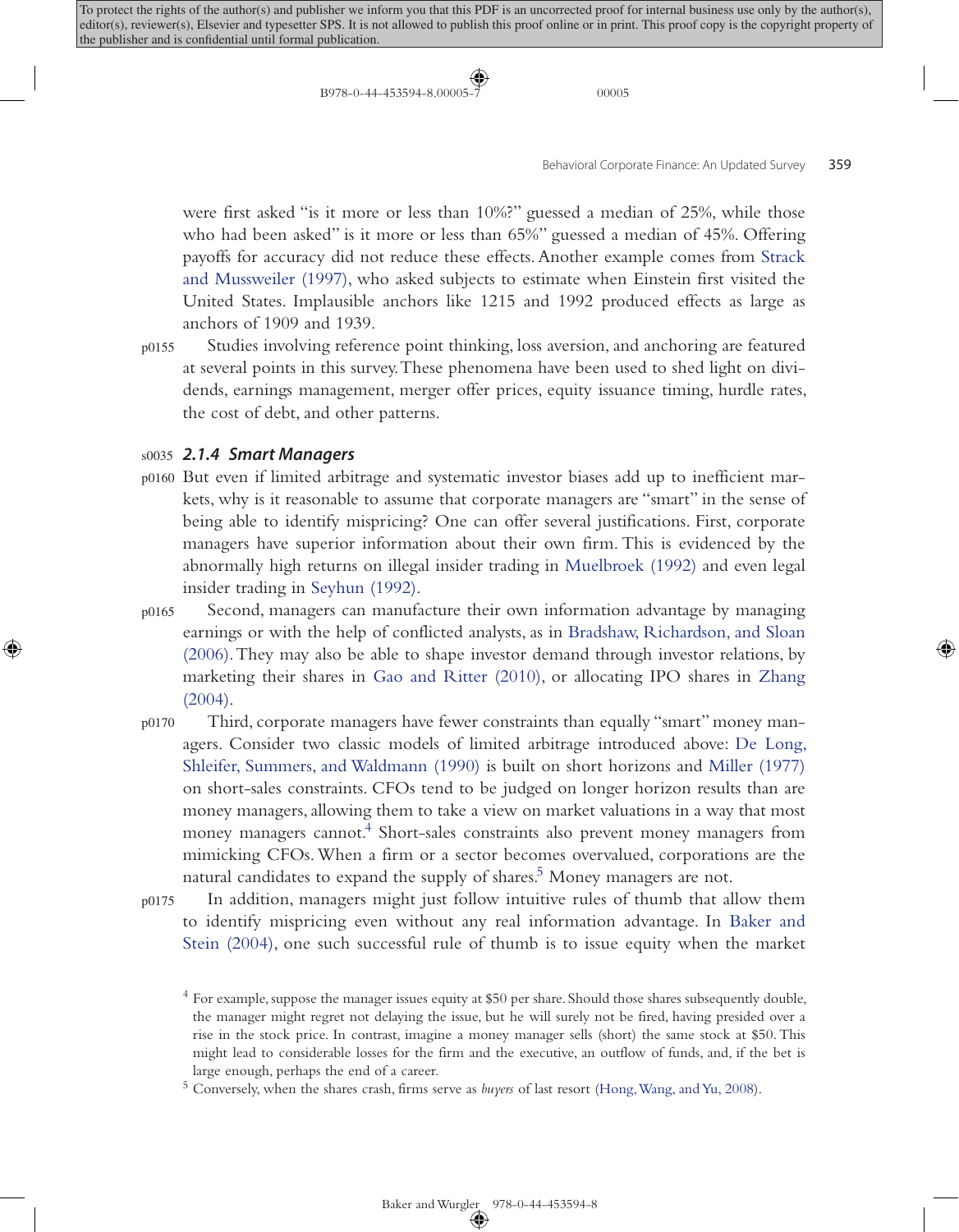B978-0-44-453594-8.00005-7

00005

⊕

<span id="page-9-0"></span>360 Malcolm Baker and Jeffrey Wurgler

⊕

is particularly liquid, in the sense of a small price impact upon the issue announcement. In the presence of short-sales constraints—more on this below—unusually high liquidity is symptomatic of an overvalued market dominated by irrationally optimistic investors.

Finally, in the case of debt maturity, firms may have a comparative advantage in exploiting distortions in the yield curve. [Greenwood, Hanson, and Stein \(2010\)](#page-61-4) develop this logic. In a Modigliani–Miller world, firms are indifferent to their debt maturity, freeing them to fill in the gap in supply at various maturities created by restructuring of the Treasury debt maturity structure or other non-fundamental supply and demand effects on the yield curve. By contrast, mutual fund and institutional investment managers often have less flexibility, by mandate and other limits of arbitrage, to be opportunistic in their maturity choice. p0180

# <span id="page-9-1"></span>**2.2 Theoretical Framework: Rational Managers in Irrational Markets** s0040

- We use the assumptions of inefficient markets and smart managers to develop a simple p0185 theoretical framework for the market timing and catering approach. The framework has roots in [Fischer and Merton \(1984\), De Long, Shleifer, Summers, and Waldmann \(1989\),](#page-60-3)  [Morck, Shleifer, and Vishny \(1990b\),](#page-60-3) and [Blanchard, Rhee, & Summers \(1993\)](#page-58-1), but our particular derivation borrows most from [Stein \(1996\).](#page-65-6) Newer models, such as [Bolton,](#page-58-2) [Chen, and Wang \(2011\)](#page-58-2), add dynamic considerations to this static framework.
- In the market timing and catering approach, the manager balances three conflicting goals. The first is to maximize fundamental value. This means selecting and financing investment projects to increase the rationally risk-adjusted present value of future cash flows. To simplify the analysis, we do not explicitly model taxes, costs of financial distress, agency problems or asymmetric information. Instead, we specify fundamental value as p0190

$$
f(K,\cdot)-K,
$$

- $_{p0195}$  where  $f$  is increasing and concave in new investment  $K$ . To the extent that any of the usual market imperfections leads the [Modigliani–Miller \(1958\)](#page-64-5) theorem to fail, financing may enter *f* alongside investment.
- The second goal is to maximize the current share price of the firm's securities. In perfect capital markets, the first two objectives are the same, since the definition of market efficiency is that price equals fundamental value. But once one relaxes the assumption of investor rationality, this need not be true, and the second objective is distinct. In particular, the second goal is to "cater" to short-term investor demands via particular investment projects or otherwise packaging the firm and its securities in a way that maximizes appeal to investors. Through such catering activities, managers influence the temporary mispricing, which we represent by the function p0200

 $\delta(\cdot),$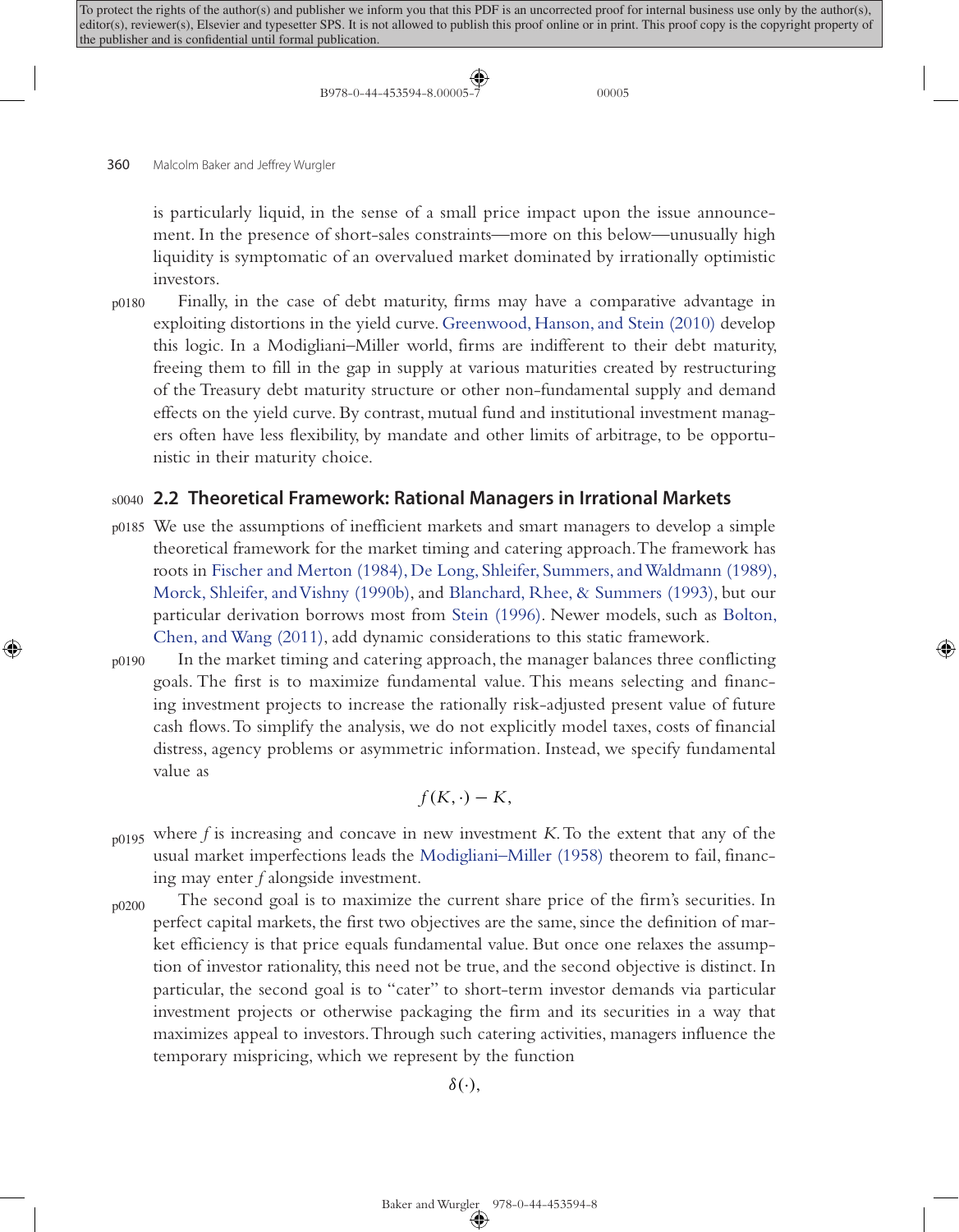B978-0-44-453594-8.00005-7

00005

Behavioral Corporate Finance: An Updated Survey 361

where the arguments of  $\delta$  depend on the nature of prevailing investor sentiment. The arguments might include investing in a particular technology, assuming a conglomerate or single-segment structure, changing the corporate name, managing earnings, initiating a dividend, splitting shares, and so on. In practice, the determinants of mispricing may well vary over time.

The third goal is to exploit the current mispricing for the benefit of existing, longrun investors. Managers achieve this by a "market timing" financing policy which supplies securities that are temporarily overvalued and repurchases those that are undervalued, or at least less overvalued. This policy transfers value from the new or the outgoing investors to the ongoing, long-run investors; the transfer is realized as prices correct in the long run.<sup>6</sup> For simplicity, we focus here on temporary mispricing in the equity markets, and so δ refers to the difference between the current price and the fundamental value of equity. More generally, each of the firm's securities may be mispriced to some degree. By selling a fraction of the firm *e*, long run shareholders gain7 p0210

*e*δ(·).

We leave out the budget constraint and lump together the sale of new and existing shares. Instead of explicitly modeling the flow of funds and any potential financial constraints, we will consider the reduced form impact of *e* on fundamental value. p0215

◈

It is worth noting that other capital market imperfections can lead to a sort of catering behavior. For example, reputation models in the spirit of [Holmstrom \(1982\)](#page-61-5) can lead to earnings management, inefficient investment, and excessive swings in corporate strategy even when the capital markets are not fooled in equilibrium.<sup>8</sup> Viewed in this light, the framework here is relaxing the assumptions of rational expectations in Holmstrom, in the case of catering, and [Myers and Majluf \(1984\)](#page-64-6), in the case of market timing. p0220

Putting the goals of fundamental value, catering, and market timing into one objective function, we have the manager choosing investment and financing to p0225

 $\max_{K,e} \lambda[f(K,\cdot) - K + e\delta(\cdot)] - (1 - \lambda)\delta(\cdot),$ 

<sup>6</sup> Of course, we are also using the market inefficiency assumption here in assuming that managerial efforts to capture a mispricing do not fully and instantly destroy it in the process, as they do in the rational expectations world of [Myers and Majluf \(1984\)](#page-64-6). In other words, investors underreact to corporate decisions designed to exploit mispricing because of limited arbitrage, attention, etc.

 $7$  For long run shareholders to benefit, we are implicitly thinking of something like three-period model. In the first period, investment and financing decisions are made, and prices are above fundamental value by an amount δ. There is an intermediate period where prices do not change, but short-run investors sell their shares, and a final period where fundamental value is realized. Issuing equity will the effect of reducing prices in the first and second periods if  $e \delta < 0$ , while increasing the value per share in the third period from where it would otherwise be.

<sup>8</sup> For examples, see [Stein \(1989\)](#page-65-7) and [Scharfstein and Stein \(1990\)](#page-65-8). For a comparison of rational expectations and inefficient markets in this framework, see [Aghion and Stein \(2008\).](#page-56-2)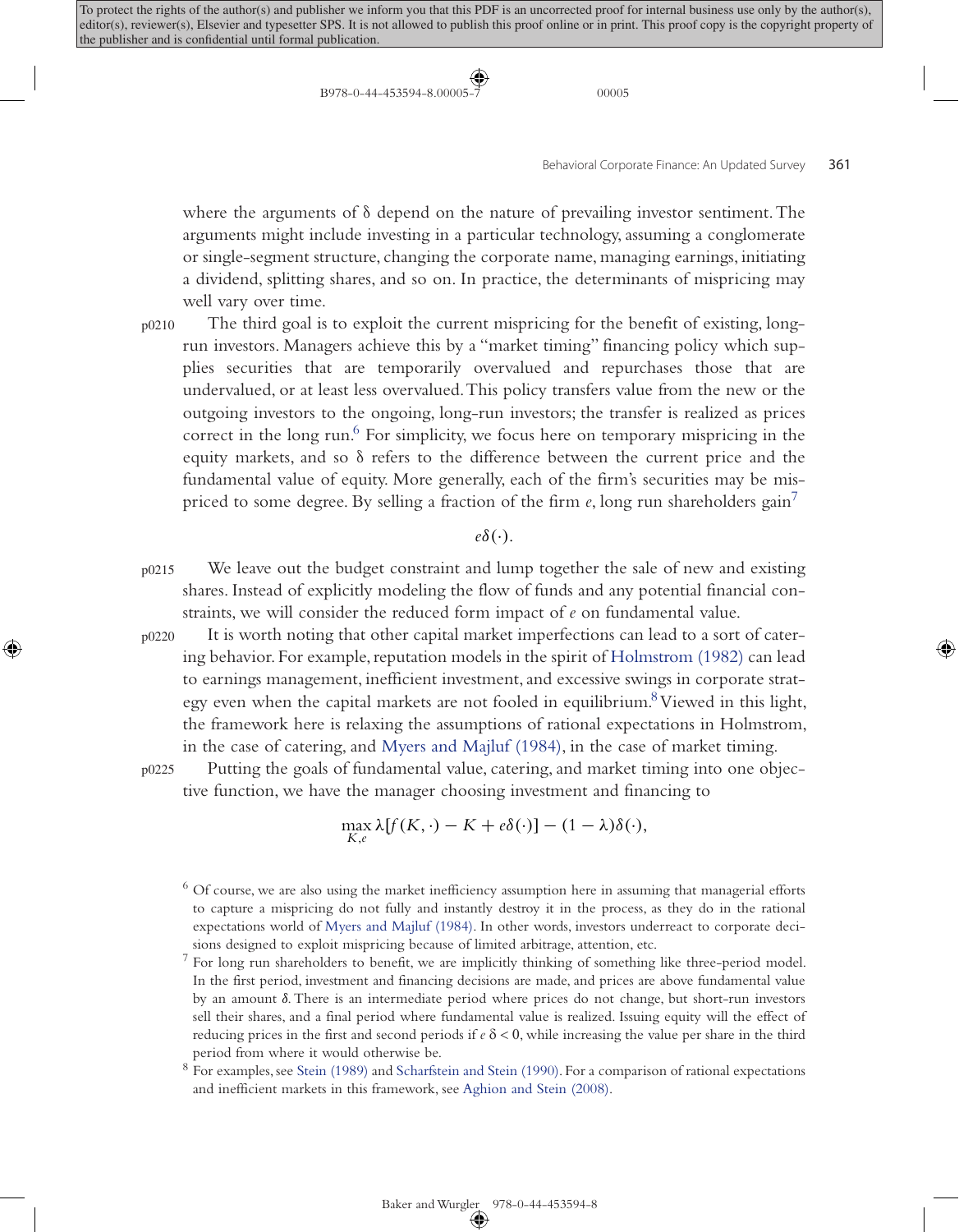B978-0-44-453594-8.00005-7

00005

#### 362 Malcolm Baker and Jeffrey Wurgler

where  $\lambda$  is greater than zero and less than or equal to one and specifies the manager's horizon. When *λ* equals one, the manager cares only about creating value for existing, long-run shareholders, the last term drops out, and there is no distinct impact of catering. However, and interestingly, even an extremely long-horizon manager cares about short-term mispricing for the purposes of market timing, and thus may cater to short-term mispricing to further this objective. With a shorter horizon, maximizing the stock price becomes an objective in its own right, even without any concomitant equity issues.

- We take the managerial horizon as exogenously set by personal characteristics, career concerns, and the compensation contract. If the manager plans to sell equity or exercise options in the near term, his portfolio considerations may lower *λ*. Career concerns and the market for corporate control can also combine to shorten horizons: if the manager does not maximize short-run prices, the firm may be acquired and the manager fired. p0235
- Differentiating with respect to *K* and *e* gives the optimal investment and financial policy of a rational manager operating in inefficient capital markets: p0240

$$
f_K(K, \cdot) = 1 - (e + \frac{1-\lambda}{\lambda})\delta_K(\cdot), \text{ and}
$$

$$
-f_e(K, \cdot) = \delta(\cdot) + (e + \frac{1-\lambda}{\lambda})\delta_e(\cdot).
$$

The first condition is about investment policy. The marginal value created from investment is weighed against the standard cost of capital, normalized to be one here, net of the impact that this incremental investment has on mispricing, and hence its effect through mispricing on catering and market timing gains. The second condition is about financing. The marginal value lost from shifting the firm's current capital structure toward equity is weighed against the direct market timing gains and the impact that this incremental equity issuance has on mispricing, and hence its effect on catering and market timing gains. This is a lot to swallow at once, so we consider some special cases. p0245 p0250

*Investment policy.* Investment and financing are separable if both  $\delta_K$  and  $f_{eK}$  are equal to zero. Then the investment decision reduces to the familiar perfect markets condition of  $f_K$  equal to unity. Note that, if  $f_e$  is equal to zero, there is no optimal capital structure. Real consequences of mispricing for investment arise in two ways. Either capital structure has a real effect on value, when  $f_e$  and  $f_{eK}$  are not equal to zero, or investment has a direct effect on mispricing, when  $\delta_K$  is not equal to zero. The simplest situation to evaluate in the first case has  $\delta_K$  and  $\delta_e$  equal to zero. The simplest situation to evaluate in the second case is when *fe* is equal to zero. Both channels are likely present, but analyzing the two at the same time reduces transparency.

p0255

In [Stein \(1996\)](#page-65-6) and [Baker, Stein, and Wurgler \(2003\),](#page-57-6)  $f_e$  and  $f_{eK}$  are not equal to zero. There is an optimal capital structure, or at least an upper bound on debt capacity. The benefits of issuing or repurchasing equity in response to mispricing are balanced against the reduction in fundamental value that arises from too much (or possibly too little) leverage and the indirect effect on firm value through investment, when  $f_{\rm eK}$  is greater

⊕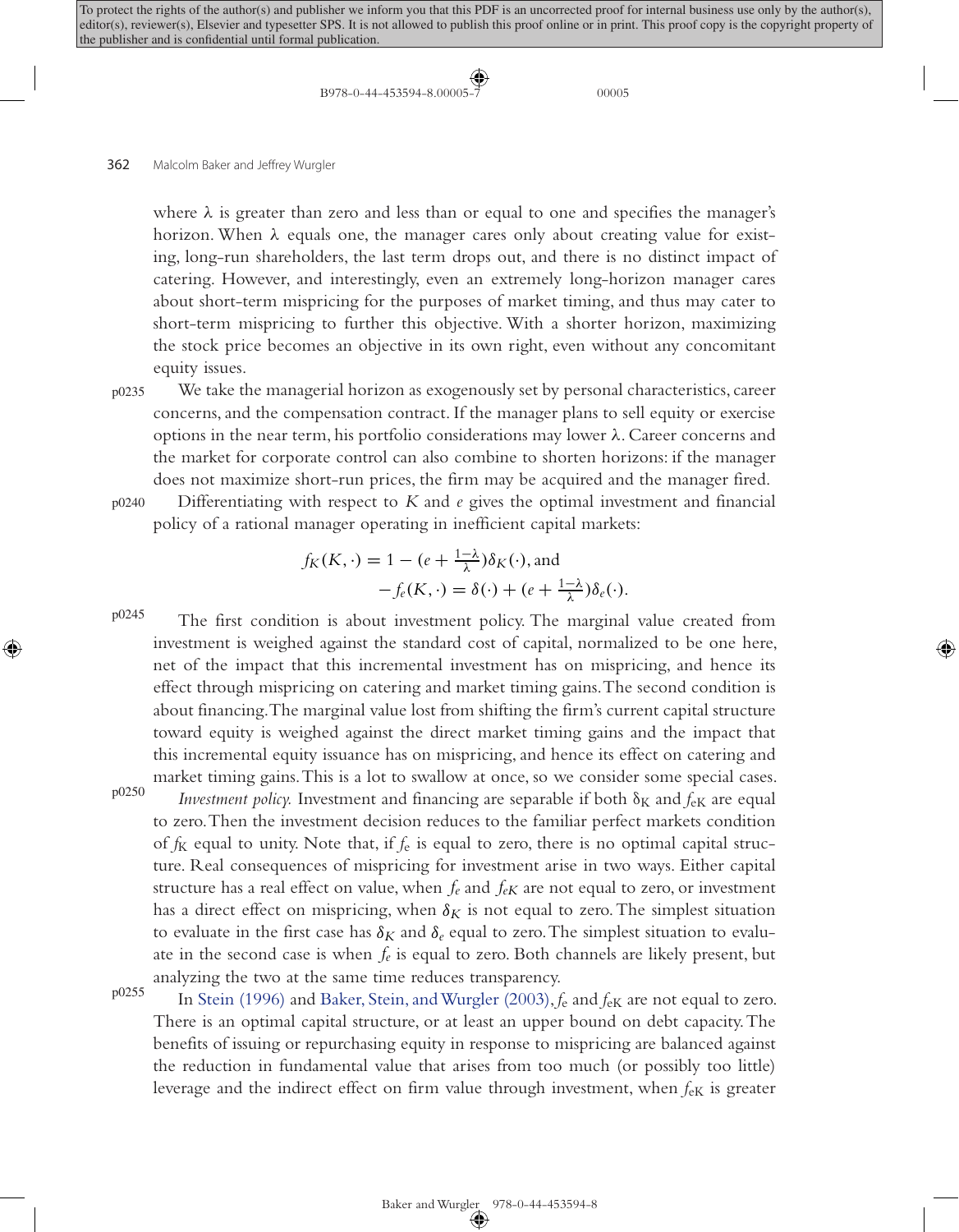B978-0-44-453594-8.00005

00005

#### Behavioral Corporate Finance: An Updated Survey 363

than zero. Somewhat more formally, equity issues *e* are increasing in an exogenous level of mispricing δ. (This also requires the assumption that *f*ee is less than zero, which is necessary for an interior solution for optimal capital structure.) To match [Baker, Stein,](#page-57-6) [and Wurgler \(2003\)](#page-57-6), consider the case of an undervalued firm. The more undervalued the firm, the less equity the manager sells. This constrains investment when  $f_{\rm eK}$  is greater than zero, i.e. *K* is increasing in *e*. (Constraints of this type also require the assumption that  $f_{KK}$  is less than zero, which is necessary for an interior solution for investment.) In sum, because of undervaluation and financial constraints, the manager chooses a combination of lower equity issues *e* and lower investment *K* than he would in the situation of no mispricing.

- In [Polk and Sapienza \(2009\)](#page-64-7) and [Gilchrist, Himmelberg, and Huberman \(2005\)](#page-60-4), there is no optimal capital structure, but  $\delta_K$  is not equal to zero: mispricing is itself a function of investment. The potential to create mispricing distorts investment in a simple, direct way. Polk and Sapienza focus on catering effects and do not consider financing (*e* equal to zero in this setup), while Gilchrist et al. model the market timing decisions of managers with long horizons (*λ* equal to one). p0260
- *Financial policy.* The demand curve for a firm's equity slopes down under the natural assumption that  $\delta_e$  is negative, e.g. issuing shares partly corrects mispricing.<sup>9</sup> When investment and financing are separable, managers act like monopolists. This is easiest to see when managers have long horizons, and they sell down the demand curve until marginal revenue  $\delta$  is equal to marginal cost  $-e\delta_e$ . Note that price remains above fundamental value even after the issue: "corporate arbitrage" moves the market toward, but not all the way to, market efficiency.<sup>10</sup> Managers sell less equity when they care about short-run stock price (*λ* less than one, here). For example, in [Ljungqvist, Nanda, and](#page-63-0) [Singh \(2006\)](#page-63-0), managers expect to sell their own shares soon after the IPO and so issue less as a result. Managers also sell less equity when there are costs of suboptimal leverage. To some extent, the shape of the demand curve may be endogenous. [Gao and Ritter](#page-60-2)  [\(2010\)](#page-60-2) argue that firms actively market their shares in anticipation of an equity offering with this in mind. p0265

p0270

◈

*Other corporate decisions.* This framework can be expanded to accommodate decisions beyond investment and issuance. Consider dividend policy. Increasing or initiating a dividend may simultaneously affect both fundamental value, through taxes, and the degree of mispricing, if investors categorize stocks according to payout policy as they do in [Baker and Wurgler \(2004a\).](#page-57-7) The tradeoff is

$$
-f_d(K,\cdot)=(e+\tfrac{1-\lambda}{\lambda})\delta_d(\cdot),
$$

 <sup>9</sup> [Gilchrist et al. \(2005\)](#page-60-4) model this explicitly with heterogeneous investor beliefs and short-sales constraints. See also [Hong et al. \(2008\)\)](#page-61-3).

 $10$  Total market timing gains may be even higher in a dynamic model where managers can sell in small increments down the demand curve.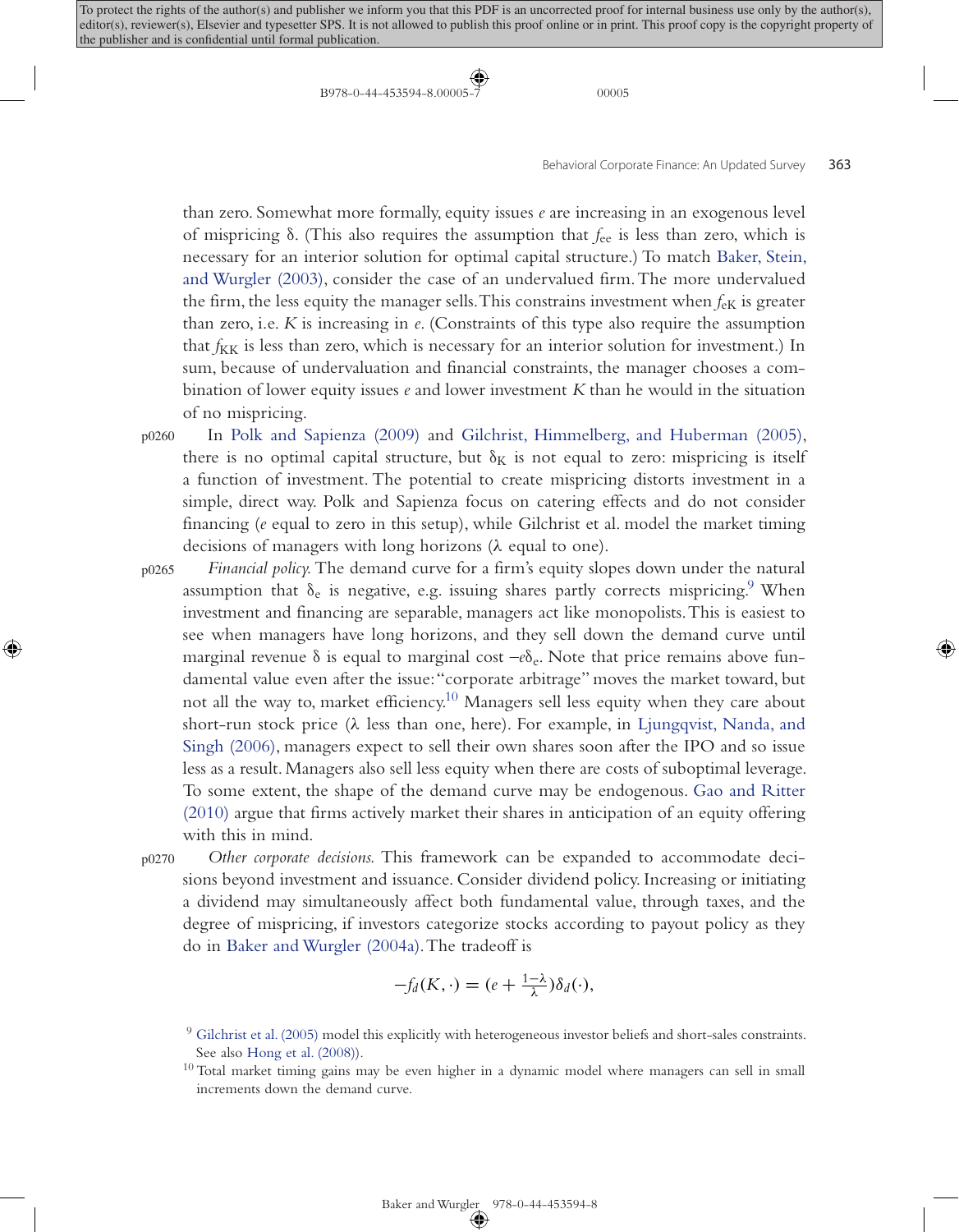B978-0-44-453594-8.00005-7

00005

<span id="page-13-0"></span>364 Malcolm Baker and Jeffrey Wurgler

where the left-hand side is the tax cost of dividends, for example, and the right-hand side is the market timing gain, if the firm is simultaneously issuing equity, plus the catering gain, if the manager has short horizons. In principle, a similar tradeoff governs the earnings management decision or corporate name changes; however, particularly in the latter case, the fundamental costs of catering would presumably be small.

# **2.3 Empirical Challenges** s0045

⊕

- The market timing and catering framework features the role of securities mispricing in p0280 investment, financing, and other corporate decisions. The main challenge for empirical tests in this area is measuring mispricing, which by its nature is hard to pin down. Researchers have operationalized empirical tests in a few different ways.
- *Ex ante Misvaluation.* One option is to take an *ex ante* measure of mispricing, for instance a scaled-price ratio in which a market value in the numerator is related to some measure of fundamental value in the denominator. Perhaps the most common choice is the market-to-book ratio: A high market-to-book suggests that the firm may be overvalued. Consistent with this idea, and the presumption that mispricing corrects in the long run, market-to-book is found to be inversely related to future stock returns in the cross-section by [Fama and French \(1992\)](#page-60-5) and in the time-series by [Kothari and](#page-62-6)  [Shanken \(1997\)](#page-62-6) and [Pontiff and Schall \(1998\).](#page-64-8) Also, extreme values of market-to-book are connected to extreme investor expectations by [Lakonishok, Shleifer, and Vishny](#page-62-7) [\(1994\), La Porta \(1996\),](#page-62-7) and [La Porta, Lakonishok, Shleifer, and Vishny \(1997\)](#page-62-8). p0285
- One difficulty that arises with this approach is that the market-to-book ratio or another *ex ante* measure of mispricing may be correlated with an array of firm characteristics. Book value is not a precise estimate of fundamental value, but rather a summary of past accounting performance. Thus, firms with excellent growth prospects tend to have high market-to-book ratios, and those with agency problems might have low ratios—and perhaps these considerations, rather than mispricing, drive investment and financing decisions. [Dong, Hirshleifer, Richardson, and Teoh \(2006\)](#page-59-5) and [Ang and](#page-56-3)  [Cheng \(2006\)](#page-56-3) discount analyst earnings forecasts to construct an arguably less problematic measure of fundamentals than book value. p0290
- Another factor that limits this approach is that a precise *ex ante* measure of mispricing would represent a profitable trading rule. There must be limits to arbitrage that prevent rational investors from fully exploiting such rules and trading away the information they contain about mispricing. p0295
- *Ex post misvaluation.* A second option is to use the information in future returns. The idea is that if stock prices routinely decline after a corporate event, one might infer that they were inflated at the time of the event. However, as detailed in [Fama \(1998\)](#page-60-6) and [Mitchell and Stafford \(2000\)](#page-64-9), this approach is also subject to critique. p0300
- The most basic critique is the joint hypothesis problem: a predictable "abnormal" return might mean there was misvaluation *ex ante*, or simply that the definition of p0305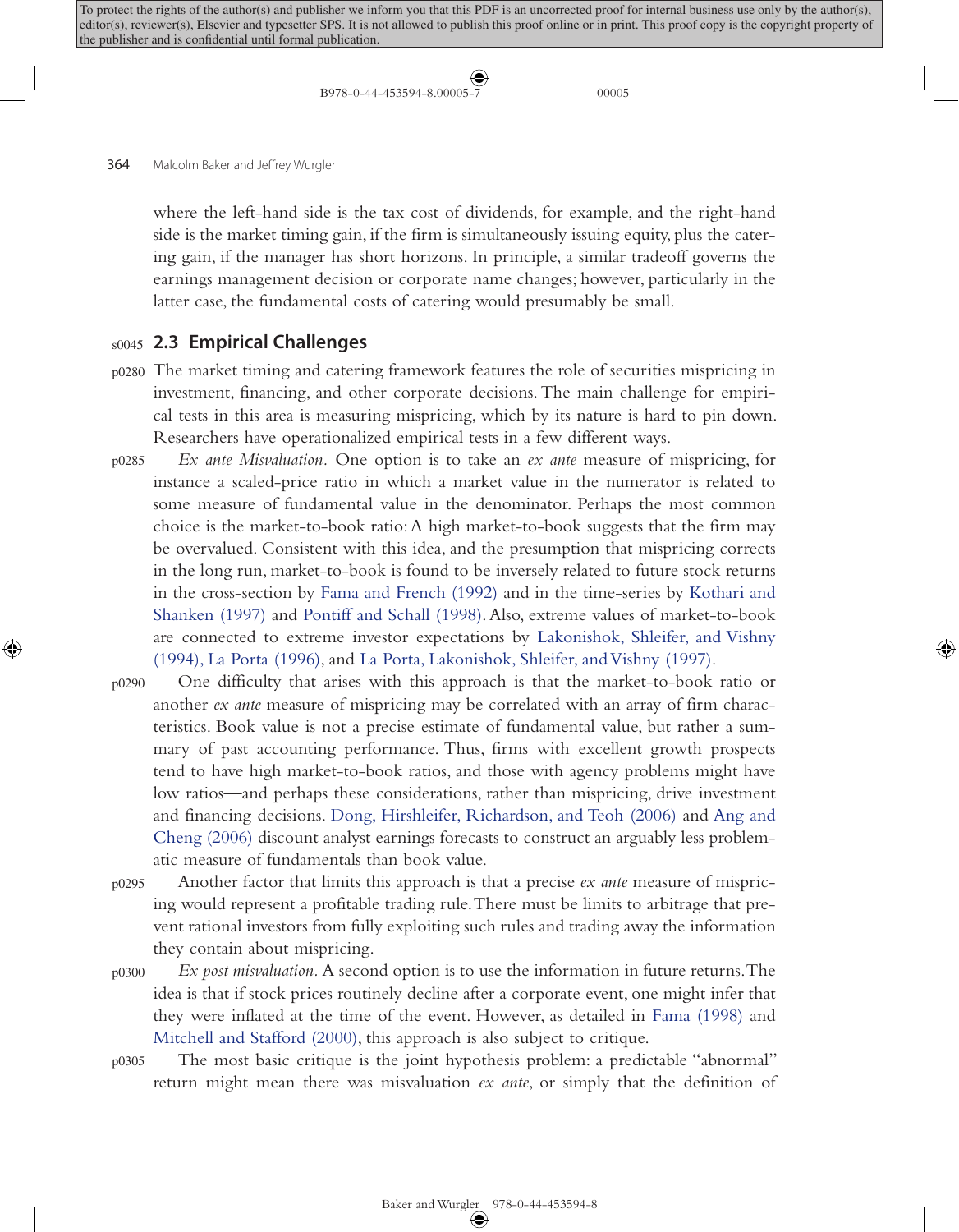B978-0-44-453594-8.00005-7

00005

Behavioral Corporate Finance: An Updated Survey 365

"normal" expected return (e.g. CAPM) is wrong. Perhaps the corporate event systematically coincides with changes in risk, and hence the return required in an efficient capital market. Another simple but important critique regards economic significance. Market value-weighting or focusing on NYSE/AMEX firms may reduce abnormal returns or cause them to disappear altogether.

There are also statistical issues. For instance, corporate events are often clustered in time and by industry—IPOs are an example considered in [Brav \(2000\)](#page-58-3)—and thus abnormal returns may not be independent. [Barber and Lyon \(1997\)](#page-57-8) and [Lyon, Barber,](#page-63-1) [and Tsai \(1999\)](#page-63-1) show that inference with buy-and-hold returns (for each event) is challenging. Calendar-time portfolios, which consist of an equal- or value-weighted average of all firms making a given decision, have fewer problems here, but the changing composition of these portfolios adds another complication to standard tests. [Loughran and](#page-63-2) [Ritter \(2000\)](#page-63-2) also argue that such an approach is a less powerful test of mispricing, since the clustered events have the worst subsequent performance. A final statistical problem is that many studies cover only a short sample period. [Schultz \(2003\)](#page-65-9) shows that this can lead to a small sample bias if managers engage in "pseudo" market timing, making decisions in response to past rather than future price changes. p0310

Analyzing aggregate time series resolves some of these problems. Like the calendar time portfolios, time series returns are more independent. There are also established timeseries techniques, e.g. [Stambaugh \(1999\)](#page-65-10), to deal with small-sample biases. Nonetheless, the joint hypothesis problem remains, since rationally required returns may vary over time. p0315

◈

But even when these econometric issues can be solved, interpretational issues may remain. For instance, suppose investors have a tendency to overprice firms that have genuinely good growth opportunities. If so, even investment that is followed by low returns need not be *ex ante* inefficient. Investment may have responded to omitted measures of investment opportunities, not to the misvaluation itself. p0320

There are a variety of ways to improve the identification of a channel that connects capital market mispricing to corporate finance. [Baker \(2009\)](#page-56-4) outlines an approach based on instrumenting for mispricing with investor tastes or other shocks to the supply of capital, and approaches involving the interaction of measures of valuation or mispricing with limits to arbitrage or corporate incentives to time the market. Of course, even in these approaches using interaction terms, one still has to proxy for mispricing with an *ex ante* or *ex post* method. To the extent that the hypothesized cross-sectional pattern appears strongly in the data, however, objections about the measure of mispricing lose some steam. p0325

*Non-Fundamental Investor Demand.* The first approach is to identify supply effects with shifts in investor demand. The idea is to find empirical measures that are correlated with sentiment or the supply of capital but not with fundamentals. This is simple enough to write, but hard to implement. If it were possible to identify mispricing so clearly, such mispricing might not arise in the first place. Some examples are measures of investor inertia ([Baker, Coval, & Stein, 2007\)](#page-56-5), inattention ([Della Vigna & Pollet,](#page-59-6)  p0330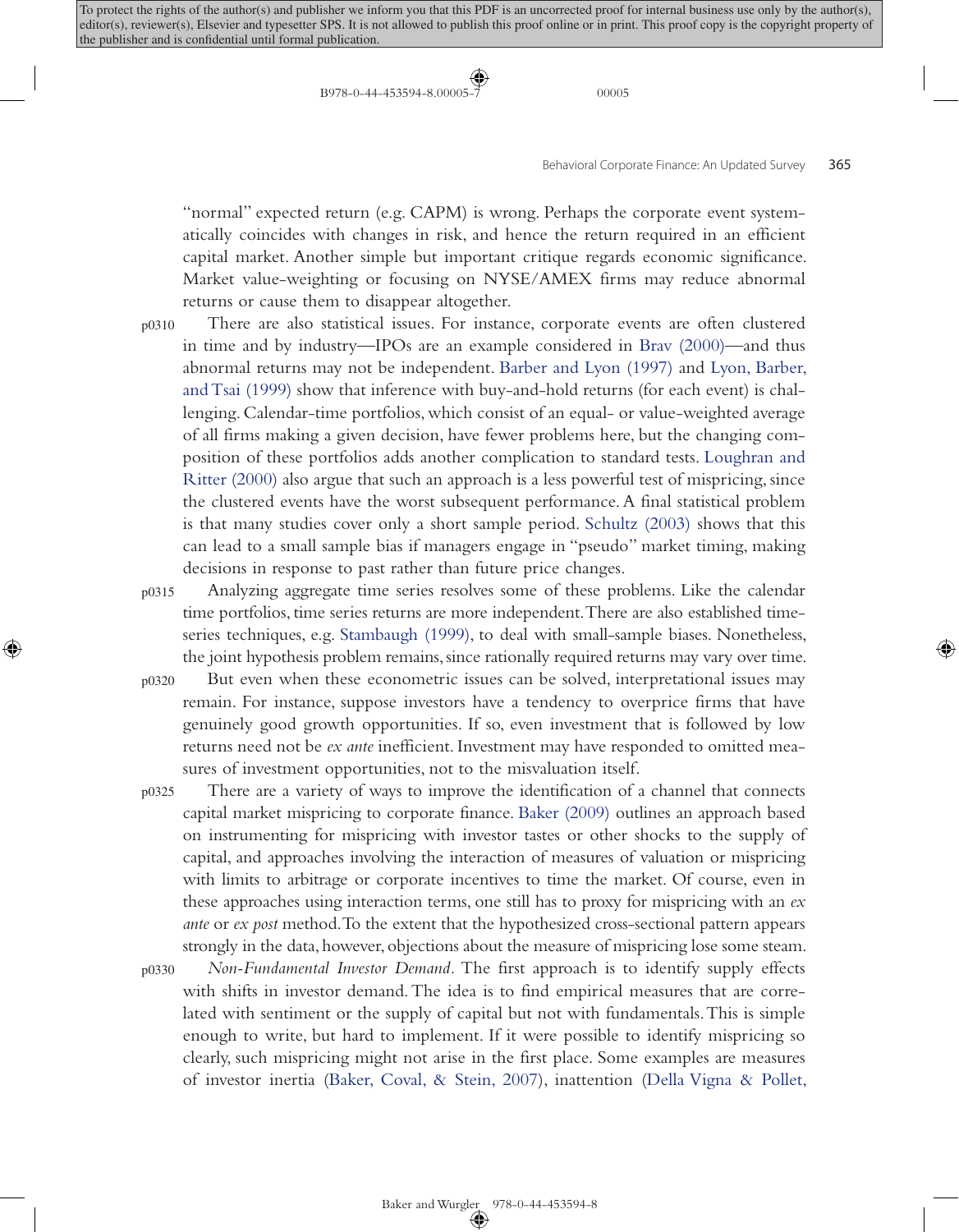B978-0-44-453594-8.00005-7

00005

#### <span id="page-15-0"></span>366 Malcolm Baker and Jeffrey Wurgler

[2009\)](#page-59-6), local demand ([Becker, Ivkovic, & Weisbenner, 2011](#page-57-9)), overconfidence (combined with short sales constraints in [Gilchrist et al. \(2005\)\)](#page-60-4), or index additions [\(Massa & Urs](#page-63-3)  [Peyer, 2005](#page-63-3)). More broadly, shocks to the capital of intermediaries, while not necessarily behavioral, can be used to assess the impact of capital market inefficiency on corporate finance. This is too large a literature to survey here. This approach comes down to replacing a direct measure of valuation with an *instrument for investor demand*.

- <span id="page-15-1"></span>*Cross-Sectional Interactions: Limits to Arbitrage.* In situations where trading on mispric-**[AQ2](#page-68-2)** p0335 ing is limited by short-sales constraints, transaction costs, margin requirements, regulation, and fundamental risk, prices are likely to be further from fundamental value, making the impact of capital market inefficiencies on corporate finance more likely. For example, [Baker, Foley, and Wurgler \(2009\)](#page-56-6) argue that the limits on arbitrage are more severe in some countries than others, leading to a differential effect of valuations of FDI. [Lamont and Stein \(2006\)](#page-63-4) and Greenwood (2007) make similar arguments about relative efficiency the impact on stock issuance and mergers and acquisitions, and stock splits in Japan, respectively. This approach comes down to *identifying market conditions* where mispricing will have the strongest effect.
- *Cross-Sectional Interactions: Corporate Opportunism.* The effect of capital market inefficiencies on corporate finance should be most pronounced among those firms exhibiting the means and the incentive to be opportunistic. In this spirit, [Baker, Stein, and](#page-57-6)  [Wurgler \(2003\)](#page-57-6) consider the prediction that if *f*e is positive, mispricing should be more relevant for financially constrained firms. More generally, managerial horizons or the fundamental costs of catering to sentiment may vary across firms in a measurable way. For example, [Bergstresser and Philippon \(2006\)](#page-57-10) show that earnings management is more pronounced when managers are compensated with stock and options. [Gaspar, Massa,](#page-60-7)  [and Matos \(2005\)](#page-60-7) argue that managers inherit their investors' incentives, which may not be chosen optimally to match firm fundamentals. This approach comes down to *identifying firms* where mispricing will have the strongest effect. p0340

# **2.4 Investment Policy** s0050

⊕

Of paramount importance are the real consequences of market inefficiency. It is one p0345 thing to say that investor irrationality has an impact on capital market prices, or even financing policy, which leads to transfers of wealth among investors. It is another to say that mispricing leads to underinvestment, overinvestment, or the general misallocation of capital and deadweight losses for the economy as a whole. In this subsection we review research on how market inefficiency affects real investment, mergers and acquisitions, and diversification.

# *2.4.1 Real Investment* s0055

p0350 In the market timing and catering framework, mispricing influences real investment in two ways. First, investment may itself be a characteristic that is subject to mispricing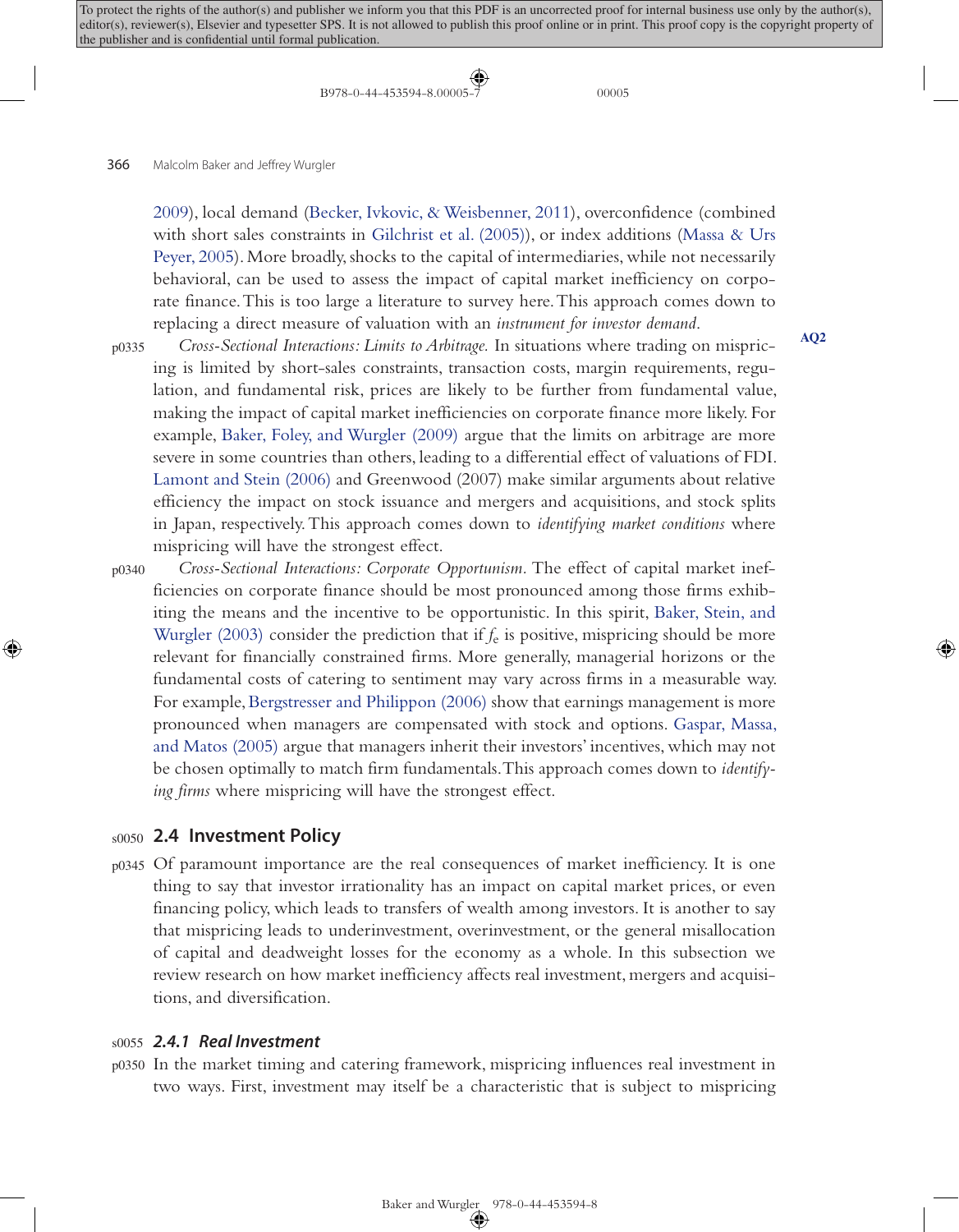B978-0-44-453594-8.00005-7

00005

Behavioral Corporate Finance: An Updated Survey 367

(this happens when  $\delta_K$  is greater than zero above). Investors may overestimate the value of investment in particular technologies, for example. Second, a financially constrained firm (this can happen when  $f_{\text{eK}}$  is greater than zero above) may be forced to pass up fundamentally valuable investment opportunities if it is undervalued.

- Most research has looked at the first type of effect. Of course, anecdotal evidence of this effect comes from bubble episodes; it was with the late 1920s bubble fresh in mind that [Keynes \(1936\)](#page-62-9) argued that short-term investor sentiment is, at least in some eras, a major or dominant determinant of investment. More recent US stock market episodes generally viewed as bubbles include the electronics boom in 1959–1962, growth stocks in 1967–1968, the "nifty fifty" in the early 1970s, gambling stocks in 1977–1978, natural resources, high tech, and biotechnology stocks in the 1980s, and the Internet in the late 1990s; see [Malkiel \(1990\)](#page-63-5) for an anecdotal review of some of these earlier bubbles, and [Ofek and Richardson \(2003\)](#page-64-10) on the Internet. See [Kindleberger \(2000\)](#page-62-10) for an attempt to draw general lessons from bubbles and crashes over several hundred years, and for anecdotal remarks on their sometimes-dramatic real consequences. p0355
- An early wave of studies in this area tested whether investment is sensitive to stock prices over and above direct measures of the marginal product of capital, such as cash flow or profitability. If it is not, they reasoned, then the univariate link between investment and stock valuations likely just reflects the standard, efficient-markets Q channel. This approach did not lead to a clear conclusion, however. For example, [Barro \(1990\)](#page-57-11) argues for a strong independent effect of stock prices, while [Morck et al. \(1990b\)](#page-64-11) and [Blanchard et al. \(1993\)](#page-58-1) conclude that the incremental effect is weak. p0360

◈

- The more recent wave of studies takes a different tack. Rather than controlling for fundamentals and looking for a residual effect of stock prices, they try to proxy for the mispricing component of stock prices and examine whether it affects investment. In this spirit, [Chirinko and Schaller \(2001, 2004\), Panageas \(2003\), Polk and Sapienza](#page-58-4) [\(2009\), Gilchrist et al. \(2005\), Massa et al. \(2005\),](#page-58-4) and [Schaller \(2011\)](#page-65-11) all find evidence that investment is sensitive to proxies for mispricing. Of course, the generic concern is that the mispricing proxies are still just picking up fundamentals. To refute this, Polk and Sapienza as well as Massa et al., for example, consider the finer prediction that investment should be more sensitive to short-term mispricing when managerial horizons are shorter. Polk and Sapienza find that investment is indeed more sensitive to mispricing proxies when share turnover is higher, i.e. where the average shareholder's horizon is shorter; the Massa et al. test is similar. p0365
- The second type of mispricing-driven investment is tested in [Baker, Stein, and](#page-57-6) [Wurgler \(2003\)](#page-57-6). [Stein \(1996\)](#page-65-6) predicts that investment will be most sensitive to mispricing in equity-dependent firms, i.e. firms that have no option but to issue equity to finance their marginal investment, because long-horizon managers of undervalued firms would rather underinvest than issue undervalued shares. Using several proxies for equity dependence and mispricing, Baker et al. confirm the prediction. p0370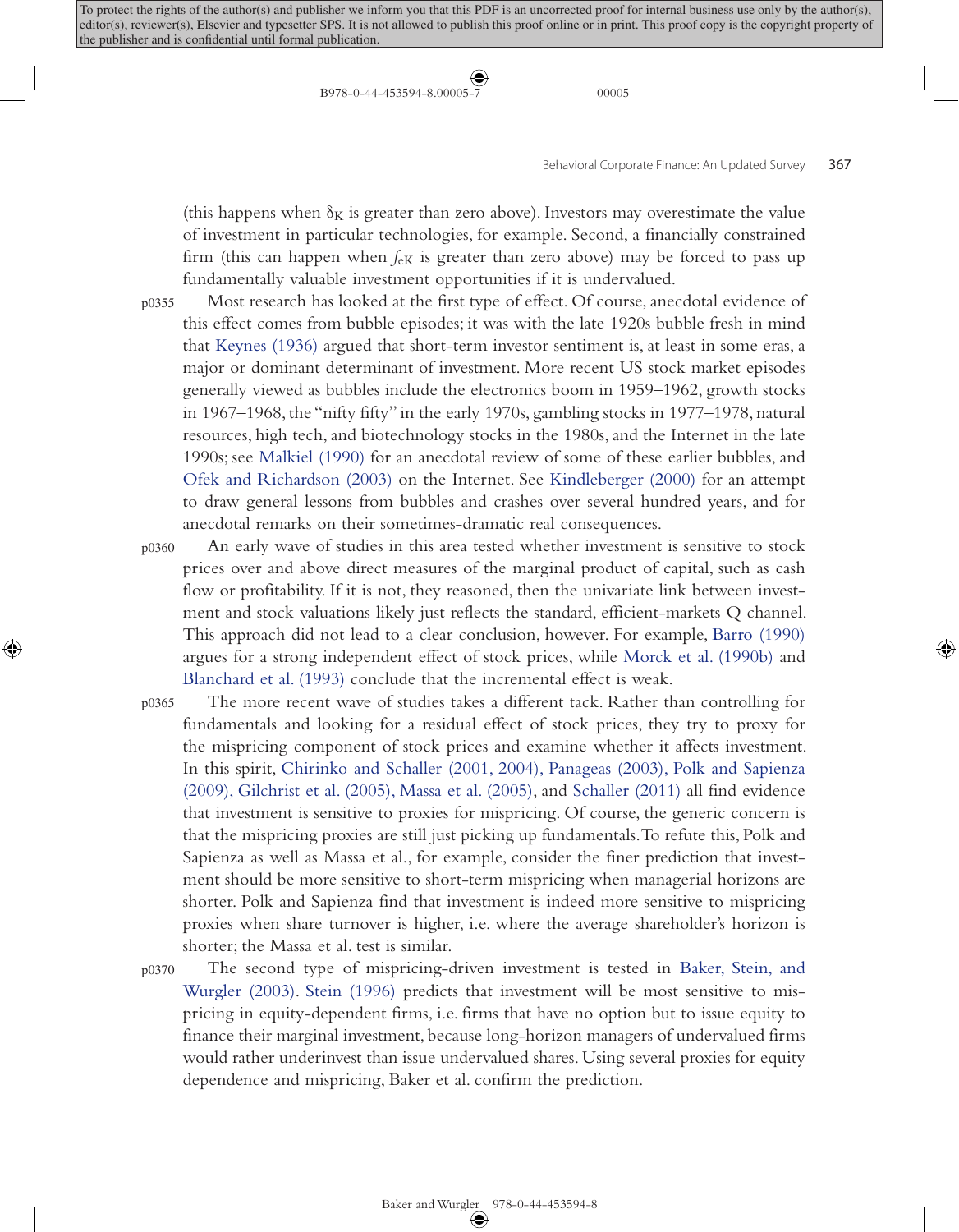B978-0-44-453594-8.00005-7

00005

<span id="page-17-0"></span>368 Malcolm Baker and Jeffrey Wurgler

Overall, there is some evidence that some portion of the effect of stock prices on investment is a response to mispricing, but key questions remain. The actual magnitude of the effect of mispricing has not been pinned down, even roughly. The efficiency implications are also unclear. [Titman, Wei, and Xie \(2004\)](#page-66-7) and [Polk and Sapienza \(2009\)](#page-64-7) find that high investment is associated with lower future stock returns in the cross section, and [Lamont \(2000\)](#page-62-11) finds a similar result for planned investment in the time series. However, sentiment and fundamentals seem likely to be correlated, and so, as mentioned previously, even investment followed by low returns may not be *ex ante* inefficient.<sup>11</sup> Even granting an empirical link between overpricing and investment, it is hard to determine the extent to which managers are rationally fanning the flames of overvaluation, as in catering, or are simply just as overoptimistic as their investors. We shall return to the effects of managerial optimism. p0375

# *2.4.2 Mergers and Acquisitions* s0060

◈

- p0380 [Shleifer and Vishny \(2003\)](#page-65-12) propose a market-timing model of acquisitions. They assume that acquirers are overvalued, and the motive for acquisitions is not to gain synergies, but to preserve some of their temporary overvaluation for long-run shareholders. Specifically, by acquiring less-overvalued targets with overpriced stock (or, less interestingly, undervalued targets with cash), overvalued acquirers can cushion the fall for their shareholders by leaving them with more hard assets per share. Or, if the deal's value proposition caters to a perceived synergy that causes the combined entity to be overvalued, as might have happened in the late 1960s conglomerates wave (see below), then the acquirer can still gain a long-run cushion effect, while offering a larger premium to the target.
- The market timing approach to mergers helps to unify a number of stylized facts. The defensive motive for the acquisition, and the idea that acquisitions are further facilitated when catering gains are available, help to explain the time-series link between merger volume and stock prices, e.g. [Golbe and White \(1988\)](#page-60-8). 12 The model also predicts that cash acquirers earn positive long-run returns while stock acquirers earn negative long-run returns, consistent with the findings of [Loughran and Vijh \(1997\)](#page-63-6) and [Rau and Vermaelen \(1998\)](#page-64-12). p0385
- Recent papers have found further evidence for market timing-motivated mergers. [Dong, Hirshleifer, Richardson, and Teoh \(2006\)](#page-59-5) and [Ang and Cheng \(2006\)](#page-56-3) find that market-level mispricing proxies and merger volume are positively correlated, and p0390

<sup>&</sup>lt;sup>11</sup> As an example of this complication, [Campello and John Graham \(2007\)](#page-58-5) find that financially strapped non-tech firms issued equity during the Internet bubble and used it to invest. The unconstrained nontech firms did not show this pattern. This suggest that bubbles driven by one category can have positive spillover effects on relatively unrelated firms.

<sup>&</sup>lt;sup>12</sup> See [Rhodes-Kropf and Viswanathan \(2004\)](#page-64-13) for a somewhat different misvaluation-based explanation of this link.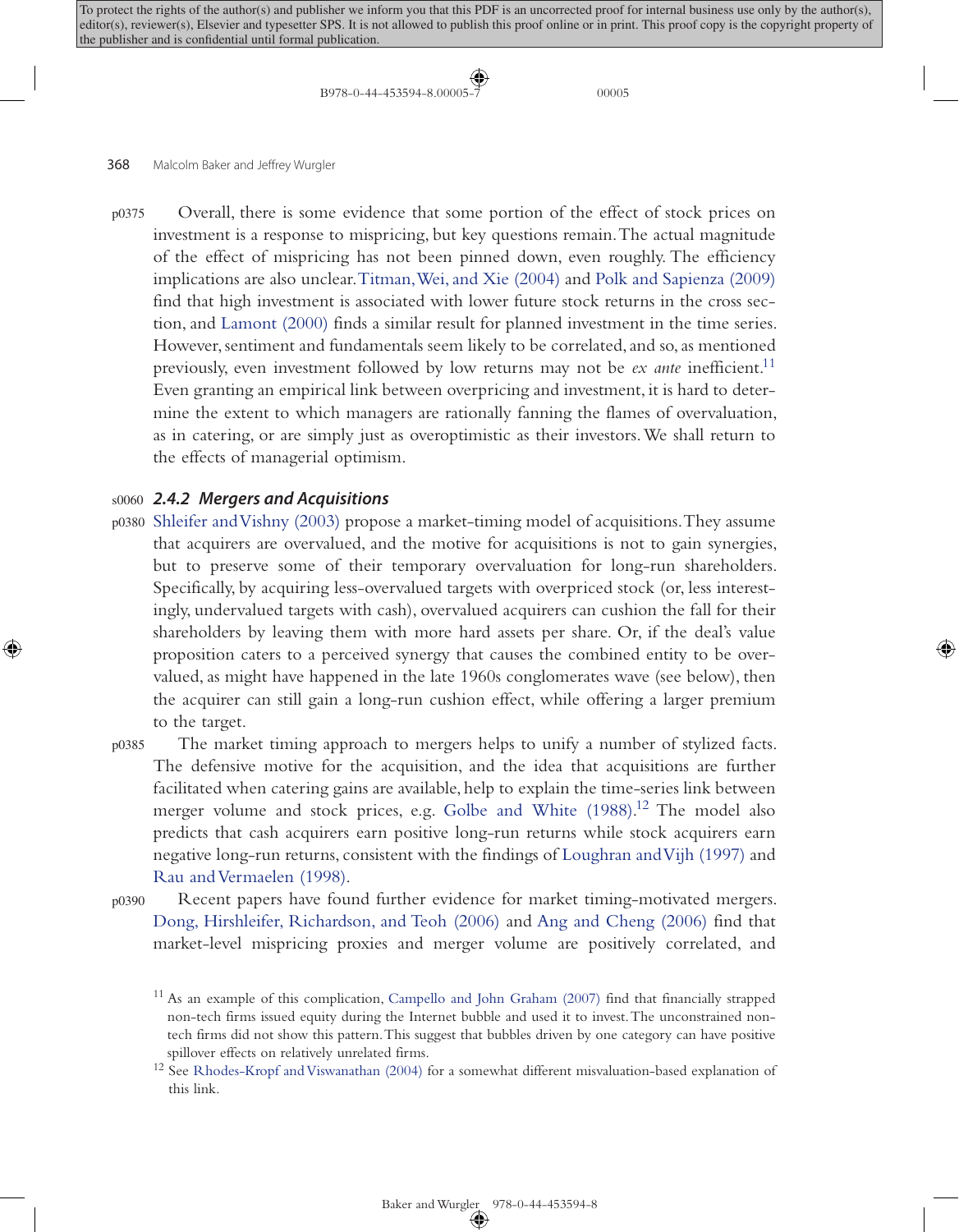B978-0-44-453594-8.00005-7

00005

#### Behavioral Corporate Finance: An Updated Survey 369

<span id="page-18-0"></span>(within this) that acquirers tend to be more overpriced than targets.<sup>13</sup> They also find that offers for undervalued targets are more likely to be hostile, and that overpriced acquirers pay higher takeover premia. [Rhodes-Kropf, Robinson, and Viswanathan](#page-64-14) [\(2005\)](#page-64-14) also link valuations and merger activity. [Bouwman, Fuller, and Nain \(2003\)](#page-58-6) find evidence suggestive of a short-term catering effect. In high-valuation periods, investors welcome acquisition announcements, yet the subsequent returns of mergers made in those periods are the worst. [Baker, Foley, and Wurgler \(2009\)](#page-56-6) find that foreign direct investment (FDI), which is often cross-border acquisitions, increase with the current aggregate market-to-book ratio of the source country stock market and decrease with subsequent returns on that market. All of these patterns are consistent with overvaluation-driven merger activity.

p0395

◈

An unresolved question in the Shleifer-Vishny framework is why managers would prefer a stock-for-stock merger to an equity issue if the market timing gains are similar. One explanation is that a merger more effectively hides the underlying market timing motive from investors, because the equity issue and investment decision are bundled. [Baker et al. \(2007\)](#page-56-5) consider another mechanism that can also help explain a generic preference for equity issues via merger.<sup>14</sup> The first ingredient is that the acquiring firm faces a downward sloping demand curve for its shares. The second ingredient is that some investors follow the path of least resistance, passively accepting the acquirer's shares as consideration even when they would not have actively participated in an equity issue. With these two assumptions, the price impact of a stock-financed merger can be much smaller than the price impact of an SEO. Empirically, inertia is a major feature in institutional and especially individual holdings data that is associated with smaller merger announcement effects.

# *2.4.3 Diversification and Focus* s0065

p0400 Standard explanations for entering unrelated lines of business include agency problems or synergies, e.g. internal capital markets and tax shields. Likewise, moves toward greater focus are often interpreted as triumphs of governance. While our main task is to survey the existing literature, the topics of diversification and focus have yet to be considered from a perspective where investors are less than fully rational. So, we take a short detour here. We ask whether the evidence at hand is consistent with the view that the late 1960s conglomerate wave, which led to conglomerates so complex they were still being

<sup>&</sup>lt;sup>13</sup> A related prediction of the Shleifer-Vishny framework is that an overvalued acquirer creates value for long-term shareholders by acquiring a fairly valued or simply less overvalued target. [Savor and Lu \(2009\)](#page-65-13) tests this proposition by comparing the returns of successful acquirers to those that fail for exogenous reasons, such as a regulatory intervention. Successful acquirers perform poorly, as in [Loughran and Vijh](#page-63-6)  [\(1997\),](#page-63-6) but unsuccessful acquirers perform even worse.

<sup>14</sup> For example, in the case of S&P 100 firms over 1999–2001, [Fama and French \(2005\)](#page-60-9) find that the amount of equity raised in mergers is roughly 40 times that raised in SEOs.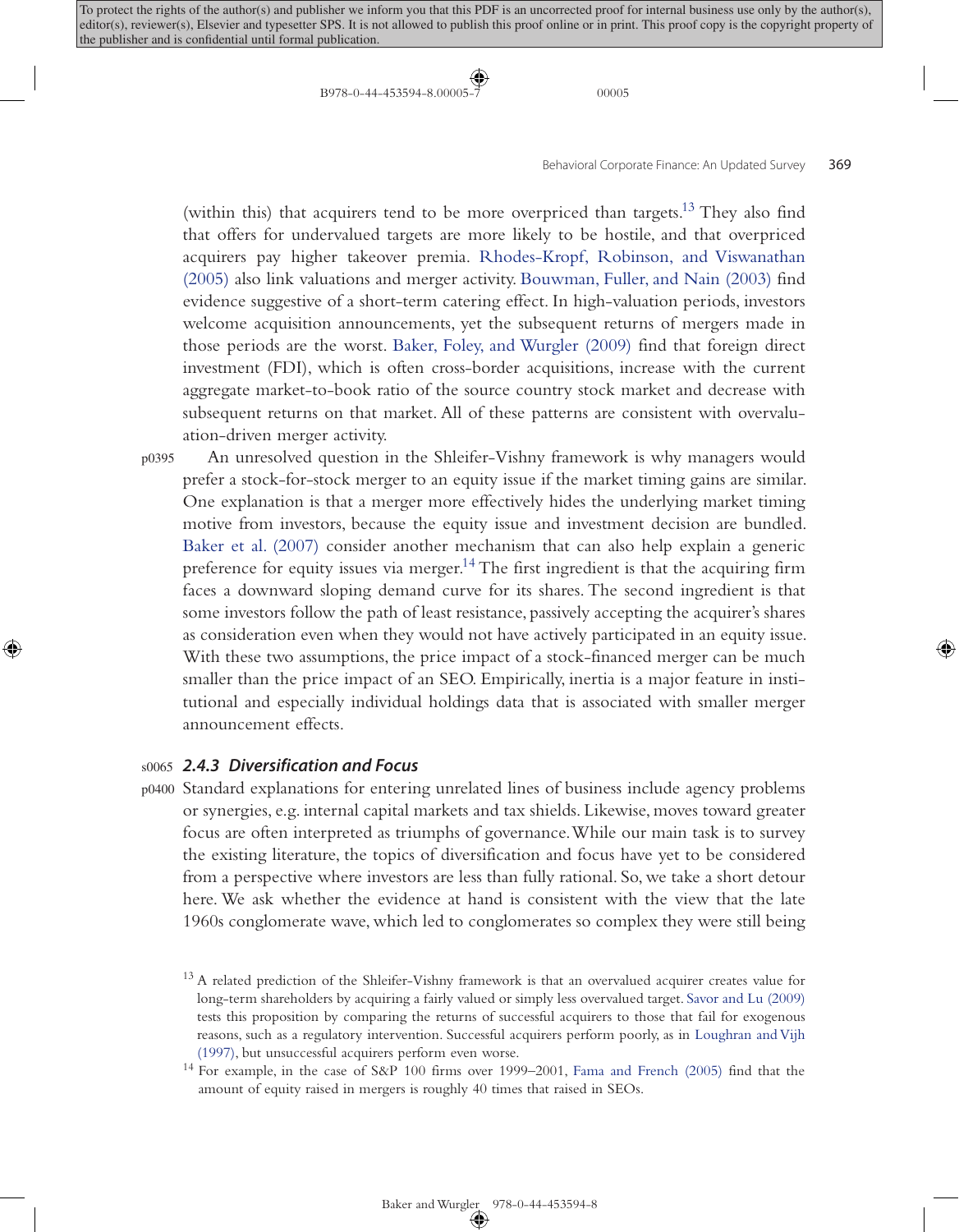B978-0-44-453594-8.00005

00005

<span id="page-19-0"></span>370 Malcolm Baker and Jeffrey Wurgler

divested or busted up decades later, was in part driven by efforts to cater to a temporary investor appetite for conglomerates.

- Investor demand for conglomerates does appear to have reached a peak in 1968. [Ravenscraft and Scherer \(1987, p. 40\)](#page-64-15) find that the average return on 13 leading conglomerates was 385% from July 1965 to June 1968, while the S&P 425 gained only 34%. Diversifying acquisitions were being greeted with a positive announcement effect, while other acquisitions were penalized ([Matsusaka, 1993](#page-63-7)). [Klein \(2001\)](#page-62-12) finds a "diversification premium" of 36% from 1966 to 1968 in a sample of 36 conglomerates. Perhaps responding to these valuation incentives, conglomerate mergers accelerated in 1967 and peaked in 1968 ([Ravenscraft & Scherer, pp. 24, 161, 218](#page-64-15)). p0405
- Conglomerate valuations started to fall in mid-1968. Between July 1968 and June 1970, the sample followed by Ravenscraft and Scherer lost 68%, three times more than the S&P 425. Announcement effects also suggest a switch in investor appetites: diversification announcements were greeted with a flat reaction in the mid- to late-1970s and a negative reaction by the 1980s ([Morck, Shleifer, & Vishny, 1990a](#page-64-16)). Klein finds that the diversification premium turned into a discount of 1% in 1969–1971 and 17% by 1972– 1974, and a discount seems to have remained through the 1980s [\(Berger & Ofek, 1995;](#page-63-8)  [Lang & Stulz, 1994\)](#page-63-8). Again, possibly in response to this shift in catering incentives, unrelated segments began to be divested, starting a long trend toward focus ([Kaplan &](#page-64-17) [Weisbach, 1992;](#page-64-17) Porter, 1987).<sup>15</sup> Overall, while systematic evidence is lacking, the drivers of the diversification and subsequent re-focus wave could be related to catering. p0410

# **2.5 Financial Policy** s0070

⊕

The simple theoretical framework suggests that long-horizon managers may reduce the p0415 overall cost of capital paid by their ongoing investors by issuing overpriced securities and repurchasing underpriced securities. Next, we survey the evidence on the extent to which market timing affects equity issues, repurchases, debt issues, cross-border issues, financial intermediation (with thoughts on the recent financial crisis), and capital structure.

# *2.5.1 Equity Issues* s0075

p0420 Several lines of evidence suggest that overvaluation is a motive for equity issuance. Most simply, in the [Graham and Harvey \(2001\)](#page-61-6) anonymous survey of CFOs of public corporations, two-thirds state that "the amount by which our stock is undervalued or overvalued was an important or very important consideration" in issuing equity (p. 216). Several other questions in the survey also ask about the role of stock prices. Overall, stock prices are viewed as more important than nine out of ten factors considered in the

<sup>&</sup>lt;sup>15</sup> In a case study of the diversification and subsequent refocus of General Mills, [Donaldson \(1990\)](#page-59-7) writes that the company spent some effort "to verify the dominant trends in investor perceptions of corporate efficiency, as seen in the company study of the impact of excessive diversification on the trend of priceearnings multiples in the 1970s" (p. 140).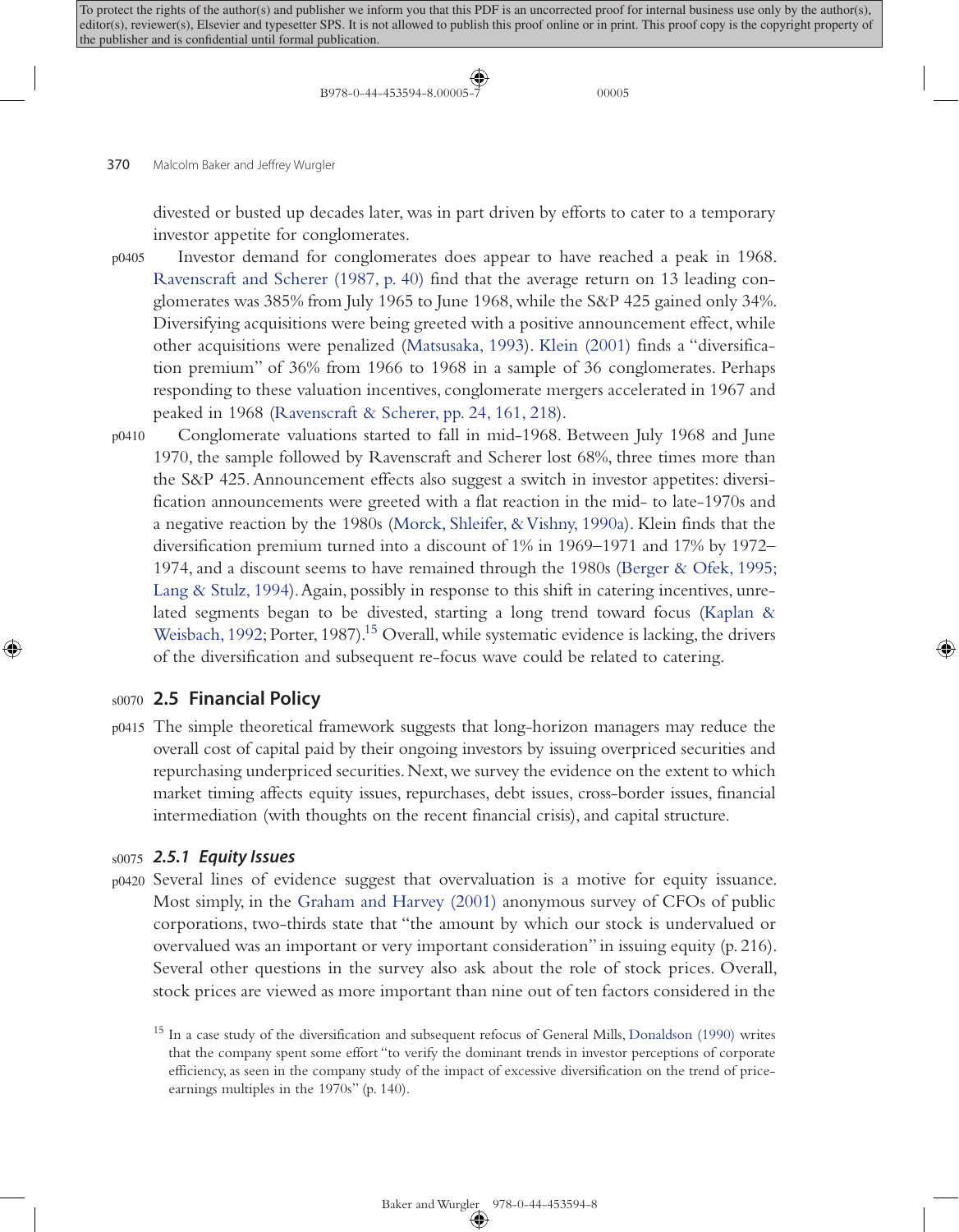B978-0-44-453594-8.00005-7

00005

Behavioral Corporate Finance: An Updated Survey 371

decision to issue common equity, and the most important of five factors in the decision to issue convertible debt.

p0425

◈

- Empirically, equity issuance is positively associated with plausible *ex ante* indicators of overvaluation. [Pagano, Panetta, and Zingales \(1998\)](#page-64-18) examine the determinants of Italian private firms' decisions to undertake an IPO between 1982 and 1992, and find that the most important is the market-to-book ratio of seasoned firms in the same industry. [Lerner](#page-63-9) [\(1994\)](#page-63-9) finds that IPO volume in the biotech sector is highly correlated with biotech stock indexes. [Loughran, Ritter, and Rydqvist \(1994\)](#page-63-10) find that aggregate IPO volume and stock market valuations are highly correlated in most major stock markets around the world. Similarly, [Marsh \(1982\)](#page-63-11) examines the choice between (seasoned) equity and long-term debt by UK quoted firms between 1959 and 1974, and finds that recent stock price appreciation tilts firms toward equity issuance. In US data, [Jung, Kim, and Stulz](#page-62-13) [\(1996\), Hovakimian, Opler, and Titman \(2001\)](#page-62-13), and [Erel, Julio, Kim, and Weisbach \(in](#page-59-8)  [press\)](#page-59-8) also find a strong relationship between stock prices and seasoned equity issuance.
- There are many non-mispricing reasons why equity issuance and market valuations should be positively correlated, of course. More specific evidence for equity market timing comes from the pattern that new issues earn low subsequent returns. In one of the earliest modern tests of market efficiency, [Stigler \(1964\)](#page-66-8) tried to measure the effectiveness of the S.E.C. by comparing the *ex post* returns of new equity issues (lumping together both initial and seasoned) from 1923–1928 with those from 1949–1955. If the S.E.C. improved the pool of issuers, he reasoned, then the returns to issuers in the latter period should be higher. But he found that issuers in both periods performed about equally poorly relative to a market index. Five years out, the average issuer in the pre-S.E.C. era lagged the market by 41%, while the average underperformance in the later period was 30%. p0430
- Other sample periods show similar results. [Ritter \(1991\)](#page-64-19) examines a sample of IPOs, [Spiess and Affleck-Graves \(1995\)](#page-65-14) examine SEOs, and [Loughran and Ritter \(1995\)](#page-63-12) examine both.<sup>16</sup> And, Ritter  $(2003)$  updates these and several other empirical studies of corporate financing activities. The last paper's sample includes 7437 IPOs and 7760 SEOs between 1970 and 1990. Five years out, the average IPO earns lower returns than a size-matched control firm by 30%, and the average SEO underperforms that benchmark by 29%. [Gompers and Josh \(2003\)](#page-60-10) fill in the gap between the samples of [Stigler](#page-66-8) [\(1964\)](#page-66-8) and [Loughran and Ritter \(1995\)](#page-63-12). Their sample of 3661 IPOs between 1935 and 1972 shows average five-year buy-and-hold returns that underperform the valueweighted market index by  $21-35\%$ .<sup>17</sup> Thus, a series of large and non-overlapping samp0435

<sup>16</sup> Updated data on the long-run returns of IPOs is available on Jay Ritter's website at [http://bear.](http://bear.warrington.ufl.edu/ritter/ipodata.htm) [warrington.ufl.edu/ritter/ipodata.htm](http://bear.warrington.ufl.edu/ritter/ipodata.htm).

<sup>&</sup>lt;sup>17</sup> Gompers and Lerner also confirm what [Brav and Gompers \(1997\)](#page-58-7) found in a later sample: while IPOs have low absolute returns, and low returns relative to market indexes, they often do not do worse than stocks of similar size and book-to-market ratio. One interpretation is that securities with similar characteristics, whether or not they are IPOs, tend to be similarly priced (and mispriced) at a given point in time.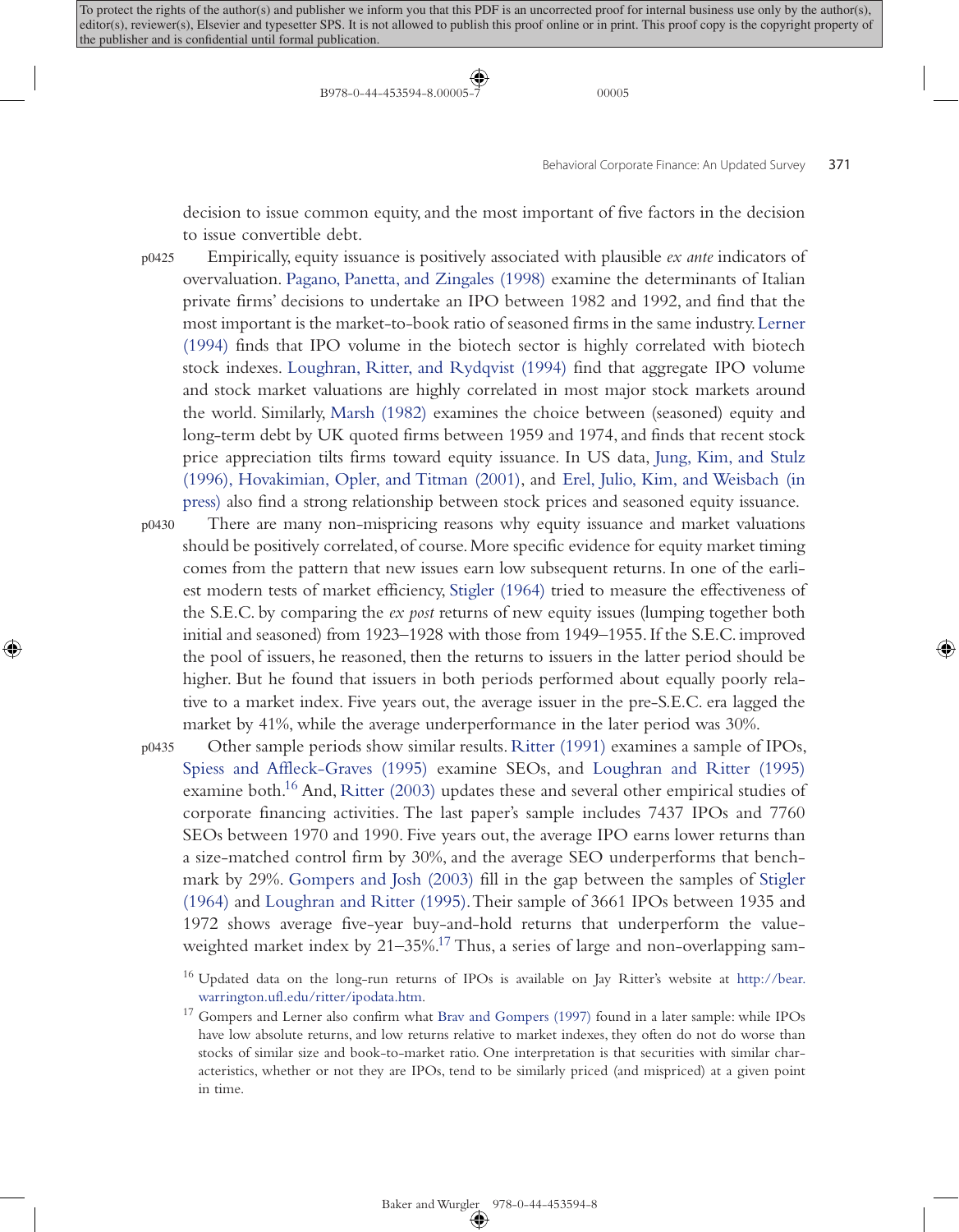B978-0-44-453594-8.00005

00005

372 Malcolm Baker and Jeffrey Wurgler

⊕

ples suggests that, on average, US equity issues underperform the market somewhere in the ballpark of 20–40% over five years.

- In a test that speaks especially closely to opportunistic market timing of equity sales to new investors, [Burch, Christie, and Nanda \(2004\)](#page-58-8) examine the subsequent performance of seasoned equity issued via rights offers, which are targeted to a firm's ongoing shareholders, and firm commitment offers, which are targeted to new shareholders. In their 1933 to 1949 sample, a period in which rights offers were more common, they find underperformance concentrated entirely in the latter group. This fits the framework above, which emphasizes the opportunistic timing of equity sales to *new* investors. p0440
- Much evidence suggests that investor sentiment varies over time in its strength and nature. For example, stock market bubbles can grow and pop within certain industries. [Greenwood and Hanson \(in press\)](#page-61-7) exploit this observation. They find that net equity issuance by firms with different characteristics—size, share price, distress status, payout policy, industry, and profitability—helps to predict returns on portfolios defined on those characteristics. Their paper is also an interesting contribution to behavioral asset pricing and shows the value of a unified perspective. That is, the paper suggests how the misvaluation of firm characteristics at any given point in time, an otherwise difficult concept to measure, is betrayed by the financing activity and market timing motives of firms. We will see more results of this sort in the catering section. p0445
- If equity issues cluster when the market as a whole is overvalued, the net gains to equity market timing may be even larger than the underperformance studies suggest. [Baker and Wurgler \(2000\)](#page-57-12) examine whether equity issuance, relative to total equity and debt issuance, predicts aggregate market returns between 1927 and 1999. They find that when the equity share was in its top historical quartile, the average value-weighted market return over the next year was negative 6%, or 15% below the average market return. [Henderson, Jegadeesh, and Weisbach \(2006\)](#page-61-8) find a similar relationship in several international markets over the period 1990–2001. In 12 out of the 13 markets they examine, average market returns are higher after a below-median equity share year than after an above-median equity share year.<sup>18</sup> p0450
- The equity market timing studies continue to be hotly debated. Some authors highlight the usual joint hypothesis problem, implicitly proposing that IPOs and SEOs deliver low returns because they are actually far *less* risky (and priced accordingly by investors). This notion strikes us as fanciful, but for more on this perspective, see [Eckbo,](#page-59-9) [Masulis, and Norli \(2000\),](#page-59-9) and [Eckbo and Norli \(2004\)](#page-59-10). On a statistical point, [Schultz](#page-65-9) p0455

<sup>&</sup>lt;sup>18</sup> Note that these aggregate predictability results should probably not be interpreted as evidence that "managers can time the aggregate market." A more plausible explanation is that broad waves of investor sentiment lead many firms to be mispriced in the same direction at the same time. Then, the *average* financing decision will contain information about the *average* (i.e., market-level) mispricing, even though individual managers are perceiving and responding only to their *own* firm's mispricing.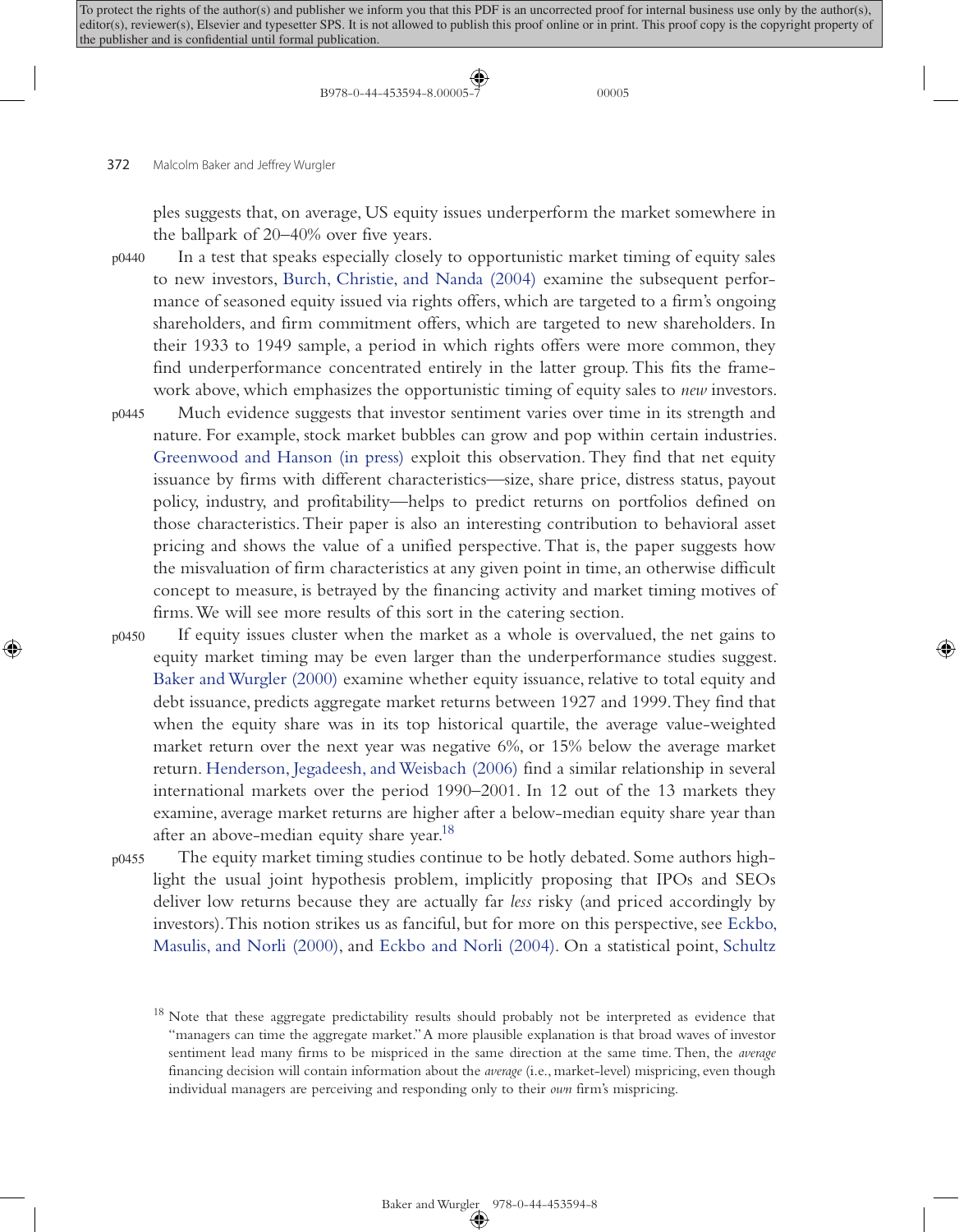B978-0-44-453594-8.00005-7

00005

Behavioral Corporate Finance: An Updated Survey 373

[\(2003\)](#page-65-9) highlights a small-sample "pseudo market timing" bias that can lead to exaggerated impressions of underperformance when abnormal performance is calculated in "event time." The empirical relevance of this bias is unclear. [Schultz \(2003, 2004\)](#page-65-9) argues that it may be significant, while [Ang, Gu, and Hochberg \(2007\)](#page-56-7), [Dahlquist and Jong](#page-59-11) [\(2008\)](#page-59-11), and [Viswanathan and Wei \(2008\)](#page-66-9) argue that it is minor.<sup>19</sup> The key issue concerns the variance in the number of security issues over time. Schultz assumes a nonstationary process for this time series. This means that the number of security issues can explode or collapse to zero for prolonged periods of time, and his simulated variance of equity issuance exceeds the actual experience in the US.

- p0460
- In any case, the returns studies, having by nature low power, should not be considered in isolation. Survey evidence was mentioned above. Other relevant results include [Teoh, Welch, and Wong \(1998a, 1998b\)](#page-66-10), who find that the equity issuers who manage earnings most aggressively have the worst post-issue returns. [Jain and Kini](#page-62-14) [\(1994\), Mikkelson, Partch, and Shah \(1997\),](#page-62-14) and [Pagano, Fabio, and Zingales \(1998\)](#page-64-18) find that profitability deteriorates rapidly following the initial offering, and [Loughran](#page-63-13) [and Ritter \(1997\)](#page-63-13) document a similar pattern with seasoned issues. Insider selling also coincides with seasoned offerings, [Jenter \(2005\)](#page-62-15) finds. In a roundabout but novel approach, [Della Vigna and Pollet \(in press\)](#page-59-12) hypothesize that managers but not investors recognize the effect of demographic shifts on stock prices in the next five to ten years. Under a market timing policy, managers will wait for those shifts to push up (down) prices to issue (repurchase) equity; perhaps surprisingly, they find evidence for such an effect.
- p0465

◈

Market timing can help resolve a puzzle of how or why issuers are able to raise outside equity when potential agency costs are high. In the traditional view of [Jensen and](#page-62-16)  [Meckling \(1976\)](#page-62-16), existing owners bear future agency costs up front when they raise new equity, potentially rendering outside equity prohibitively costly. This assumes of course that outside investors are rationally computing these costs. [Chernenko, Greenwood, and](#page-58-9)  [Foley \(2010\)](#page-58-9) find that Japanese firms with the highest agency costs appear to raise capital when *perceptions* of agency costs are low. After listing, their subsequent performance is very poor, as if investors periodically ignored potential agency problems.

Viewed as a whole, the evidence indicates that market timing and attempted market timing play a considerable role in equity issuance decisions. That said, [DeAngelo,](#page-59-13) [DeAngelo, and Stulz \(2010\)](#page-59-13) remind us that seasoned equity issuance that is not associated with mergers is still an infrequent event. p0470

<sup>&</sup>lt;sup>19</sup> [Butler, Grullon, and Weston \(2005\)](#page-58-10) take Schultz's idea to the time-series and argue that the equity share's predictive power is due to an aggregate version of the pseudo market timing bias. [Baker, Taliaferro, and](#page-57-13)  [Wurgler \(2006\)](#page-57-13) reply that the tests in Butler et al. have little actual relevance to the bias and that standard econometric techniques show that small-sample bias can account for only one percent of the equity share's actual predictive coefficient.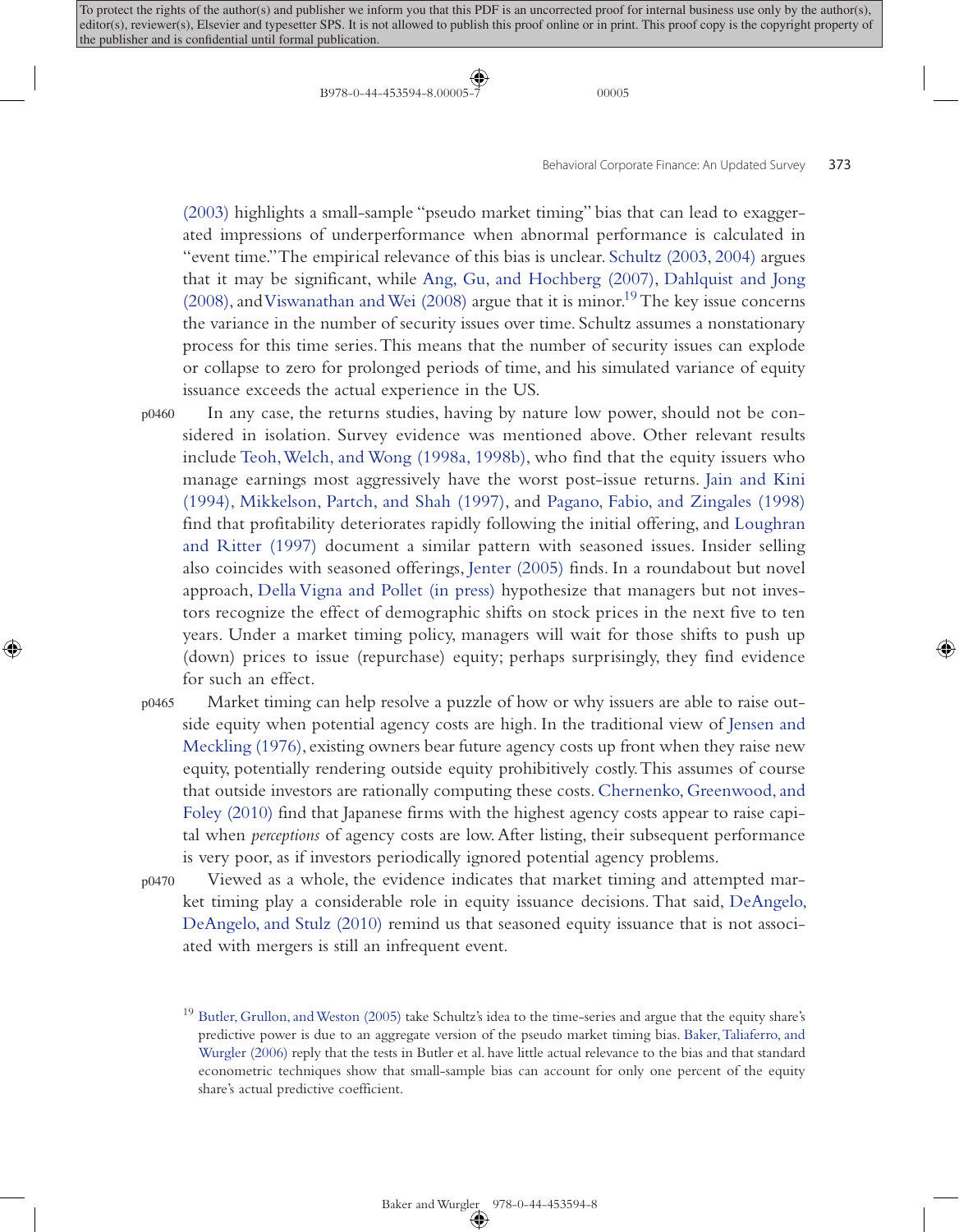B978-0-44-453594-8.00005-7

00005

<span id="page-23-0"></span>374 Malcolm Baker and Jeffrey Wurgler

# *2.5.2 Repurchases* s0080

- Undervaluation is a very important motive for repurchases. [Brav, Graham, Harvey, and](#page-58-11) p0475 [Michaely \(2005\)](#page-58-11) survey 384 CFOs regarding payout policy, and "the most popular response for all the repurchase questions on the entire survey is that firms repurchase when their stock is a good value, relative to its true value: 86.6% of all firms agree" (p. 26). Anecdotally, repurchases cluster after unusual market crashes: [Hong et al.](#page-61-3) [\(2008\)](#page-61-3) highlight the repurchase waves that followed after crashes in October 1987 and September 11, 2001.
- At the firm level, repurchasers earn positive abnormal returns on average, suggesting that managers are on average successful in timing them. [Ikenberry, Lakonishok, and](#page-62-17) [Vermaelen \(1995\)](#page-62-17) study 1239 open market repurchases announced between 1980 and 1990. Over the next four years, the average repurchaser earned 12% more than firms of similar size and book-to-market ratios. [Ikenberry, Lakonishok, and Vermaelen \(2000\)](#page-62-18) find similar results in a sample of Canadian firms. Note that these returns are benchmark-adjusted and therefore do not count any successful timing of repurchases from, for example, the rebound from the October 1987 crash.<sup>20</sup> p0480
- The evidence is that managers tend to issue equity before low returns, on average, and repurchase before higher returns. Without knowing just how the "rational" cost of equity varies over time, it is difficult to know how much this activity actually reduces the cost of equity for the average firm. However, suppose that rationally required returns are constant. By following aggregate capital inflows and outflows into corporate equities, and tracking the returns that follow these flows, [Dichev \(2007\)](#page-59-14) reports that the average "dollar-weighted" return is lower than the average buy-and-hold return by 1.3% per year for the NYSE/Amex, 5.3% for Nasdaq, and 1.5% (on average) for 19 stock markets around the world. Put differently, if NYSE/Amex firms had issued and repurchased randomly across time, then, holding the time series of realized returns fixed, they would have paid 1.3% per year more for the equity capital they employed. p0485
- Of course, this reduction in the cost of equity capital is not evenly distributed in the cross section of firms. The composition of firms in position to repurchase, for example, varies over time, as shown by [Greenwood and Hanson \(in press\),](#page-61-7) in accord with valuation. The static difference between Nasdaq and NYSE/Amex also gives a hint of this. For the many mature firms that rarely raise external equity, the gains may be negligible. For other firms that access the capital markets repeatedly through seasoned equity issues and stock-financed mergers, the gains may be much larger. p0490

# *2.5.3 Debt Issues* s0085

⊕

A few papers have examined *debt* market timing—raising debt when its cost is unusually p0495low. Survey evidence offers support for market timing being a factor in debt issuance

<sup>20</sup> [Baker and Malcolm Wurgler \(2000\)](#page-57-12) also study the ability of net equity issuance to predict market returns.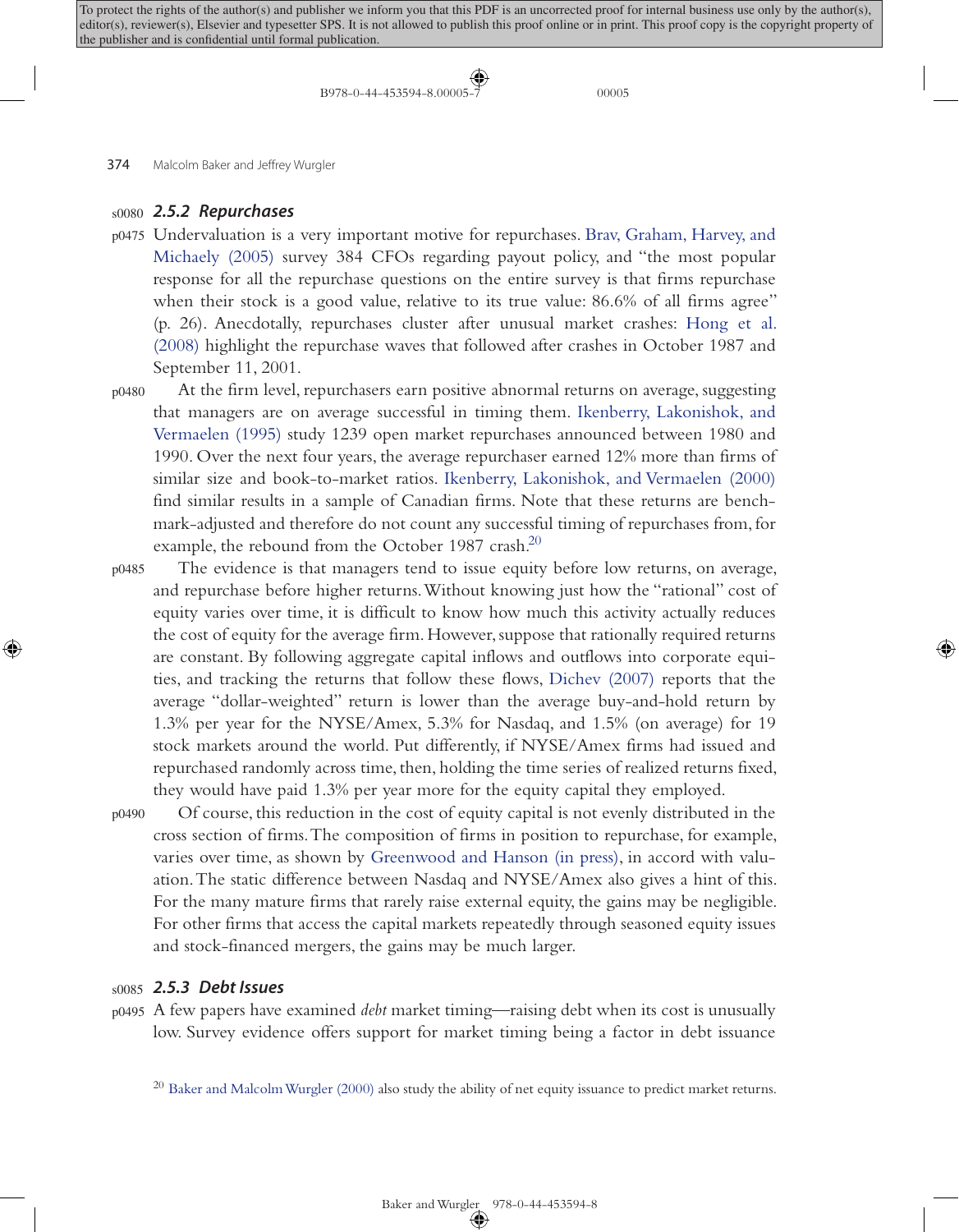B978-0-44-453594-8.00005-7

00005

#### Behavioral Corporate Finance: An Updated Survey 375

decisions. [Graham and Harvey \(2001\)](#page-61-6) find that interest rates are the most cited factor in debt policy decisions: CFOs issue debt when they feel "rates are particularly low." Expectations about the yield curve also appear to influence the *maturity* of new debt. Short-term debt is preferred "when short-term rates are low compared to long-term rates" and when "waiting for long-term market interest rates to decline." While the former statement would be consistent with the preference for a low interest rates to pump up earnings [\(Stein, 1989\)](#page-65-7), the latter clearly indicates a skepticism in the textbook expectations hypothesis, which posits that the cost of debt is equal across maturities. At the same time, CFOs do not confess to exploiting their private information about credit quality, instead highlighting general debt market conditions.

On the empirical side, [Marsh \(1982\)](#page-63-11), in his sample of UK firms, finds that the choice between debt and equity does appear to be swayed by the level of interest rates. [Guedes](#page-61-9) [and Opler \(1996\)](#page-61-9) examine and largely confirm the survey responses regarding the effect of the yield curve. In a sample of 7369 US debt issues between 1982 and 1993, they find that maturity is strongly negatively related to the term spread (the difference between long- and short-term bond yields), which fluctuated considerably during this period. p0500

Is there any evidence that debt market timing is successful? In aggregate data, [Baker,](#page-56-8) [Greenwood, and Wurgler \(2003\)](#page-56-8) examine the effect of debt market conditions on the maturity of debt issues and, perhaps more interestingly, connect the maturity of new issues to subsequent bond market returns. Specifically, in US Flow of Funds data between 1953 and 2000, the aggregate share of long-term debt issues in total long- and short-term debt issues is negatively related to the term spread, just as Guedes and Opler find with firm-level data. Further, because the term spread is positively related to future excess bond returns-i.e. the difference in the returns of long-term and short-term bonds, or the realized relative cost of long- and short-term debt-so is the long-term share in debt issues. Perhaps simply by using a naïve rule of thumb, "issue short-term debt when short-term rates are low compared to long-term rates," managers may have timed their debt maturity decisions so as to reduce their overall cost of debt. Of course, such a conclusion is subject to the usual risk-adjustment caveats. p0505

◈

- Greenwood, Hanson, and Stein (2008) go deeper into the effect of debt market efficiency on maturity structure, and while it falls within the market timing spirit it has the appealing feature that it does not require that firms have a debt market forecasting ability. Specifically, they argue that there are shocks to supply of bonds at different points in the yield curve, for example changes in the maturity structure of government debt, that introduce corresponding mispricings along the yield curve. Anyone can observe these. Given limited arbitrage on the investor side, firms that are indifferent to their debt maturity (in this otherwise Modigliani–Miller world) can supply debt at the mispriced term, limited only by their size. p0510
- Unfortunately, the data on individual debt issues and their subsequent returns does not approach the level of detail of the IPO and SEO data. But one intriguing pattern p0515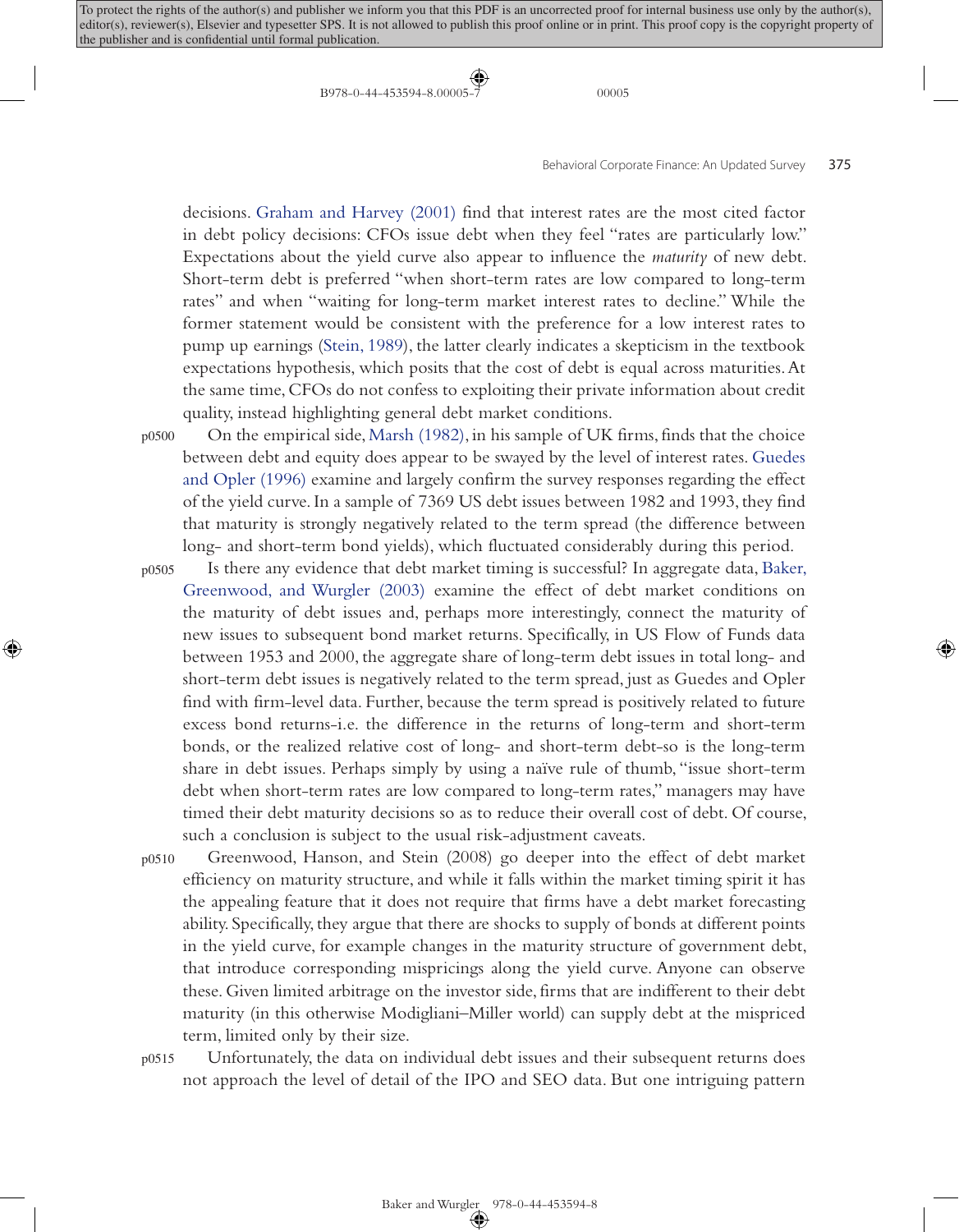B978-0-44-453594-8.00005-7

00005

#### <span id="page-25-0"></span>376 Malcolm Baker and Jeffrey Wurgler

that has been uncovered is that debt issues, much like equity issues, are followed by low *equity* returns. [Spiess and Affleck-Graves \(1999\)](#page-65-15) examine 392 straight debt issues and 400 convertible issues between 1975 and 1989. The shares of straight debt issuers underperform a size- and book-to-market benchmark by an insignificant 14% over five years (the median underperformance is significant), while convertible issuers underperform by a significant 37%. There is also a suggestion that the riskiest firms may be timing their idiosyncratic credit quality, despite the survey answers on this point: the shares of unrated issuers have a median five-year underperformance of 54%. If the equity did so poorly, the debt issues presumably also did poorly. In a much broader panel, [Richardson and Sloan \(2003\)](#page-64-21) also find that net debt issuance is followed by low stock returns.

There are several potential explanations for this pattern. Certainly, equity overvaluation would be expected to lower the cost of debt directly, because credit risk models routinely include stock market capitalization as an input, so the relationship with subsequent stock returns may reflect debt market timing *per se*. Or, perhaps managerial and investor sentiment is correlated; managers may tend to be most optimistic precisely when capital is cheap, and thus raise and invest as much as they can from any source. This story combines investor and managerial irrationality and so does not fit neatly within the market timing framework, but may have some truth. A third possibility, outlined in [Baker, Stein, and Wurgler \(2003\)](#page-57-6), is that equity overvaluation relaxes a binding leverage constraint, creating debt capacity that subsequently gets used up. But debt is always correctly priced in this setting, so debt market timing *per se* is not possible. p0520

# *2.5.4 Cross-Border Issues* s0090

◈

- The study of dual-listed shares by [Froot and Dabora \(1999\)](#page-60-11) shows that even highly p0525 liquid markets such as the US and the UK can attach different prices to the same cash flow stream. This raises the possibility of timing across international markets. Along these lines, [Graham and Harvey \(2001\)](#page-61-6) find that among US CFOs who have considered raising debt abroad, 44% implicitly dismissed covered interest parity in replying that lower foreign interest rates were an important consideration in their decision.<sup>21</sup>
- In practice, most international stock and bond issues are made on the US and UK markets. [Henderson et al. \(2006\)](#page-61-8) find that when total foreign issues in the US or the UK are high, relative to respective GDP, subsequent returns on those markets tend to be low, particularly in comparison to the returns on issuers' own markets. In a similar vein, and consistent with the survey evidence mentioned above, foreign firms tend to issue more debt in the US and the UK when rates there are low relative to domestic rates. p0530

<sup>&</sup>lt;sup>21</sup> Almost all equity raised by US corporations is placed in domestic markets, so Graham and Harvey do not ask about the determinants of international stock issues.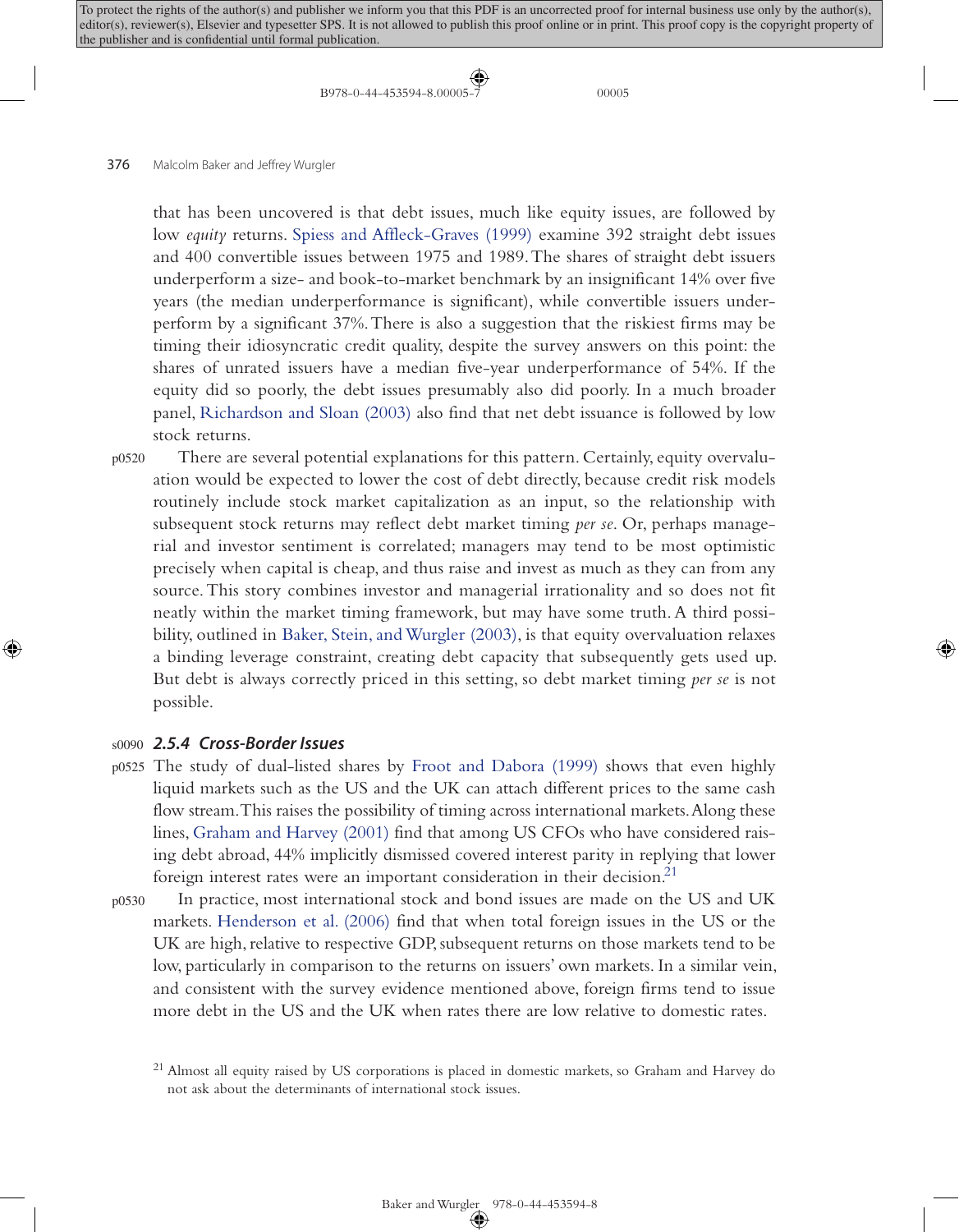B978-0-44-453594-8.00005-7

00005

Behavioral Corporate Finance: An Updated Survey 377

# <span id="page-26-0"></span>*2.5.5 Financial Intermediation* s0095

- p0535 Our focus is mostly on the financing decisions of firms, but financial intermediaries often play a critical role between firms and the ultimate investors. To the extent that capital market inefficiencies affect corporate finance, an interesting question is how intermediaries affect issuance and investment patterns and whether they play a stabilizing or destabilizing role. The role of financial intermediaries in behavioral corporate finance is an interesting question in its own right that deserves more research attention. We mention papers in the area of banking, private equity, and venture capital. These questions obviously loom large in light of the recent financial crisis, which we discuss next.
- Banks are not dissimilar to firms in that they have the same market timing motives to sell overvalued securities and buy back securities that are undervalued. Motivated by the crisis, [Shleifer and Vishny \(2010\)](#page-65-16) model how financial intermediaries can take advantage of investor sentiment in this way through securitized lending—creating and selling overpriced assets. This creates a channel for banks to transmit sentiment-driven mispricing into real effects. In their model, banks retain a fraction of their loans. After a haircut, the value of these loans determines how much they can borrow short-term. When loan values are high, borrowing to make more of them and expand the balance sheet and finance more real investment is so profitable that it is worth the risk of having to liquidate their holdings if and when prices fall below fundamentals. As Charles Prince, the CEO of Citigroup, famously said in July 2007, "When the music stops, in terms of liquidity, things will be complicated. But as long as the music is playing, you've got to get up and dance. We're still dancing." As a result, far from being in a position to buy underpriced loans and stabilize the market, or finance new investment, banks can deepen a crisis. p0540
- [Fang, Ivashina, and Lerner \(2010\)](#page-60-12) find evidence of opportunism in bank involvement in private equity. In particular, banks' share of private equity transactions peaks when the private equity market is experiencing large inflows. Moreover, transactions done at market peaks are more likely to turn out poorly. A broader view of private equity is that it profits from the imperfect integration between credit and equity markets. Occasionally, borrowing to finance the purchase of public or private firms is cheap relative to the cost of equity capital, enticing the share of private equity in mergers and acquisitions to cheap. Because this is purely a time series view, and private equity has a short history, it is difficult to prove. However, [Axelson, Jenkinson, Stromberg, and](#page-56-9)  [Weisbach \(2011\)](#page-56-9) provide corroborating evidence of a link between financing costs and deal pricing. p0545

p0550

◈

It has been suggested that intermediaries can cause financial market "dislocations" to propagate from one set of firms to another, affecting real activity. [Townsend \(2011\)](#page-66-11) considers the case of venture capital, where information asymmetry can lead to the portfolio firm being locked into a relationship with one capital provider, e.g. as in [Rajan](#page-64-22)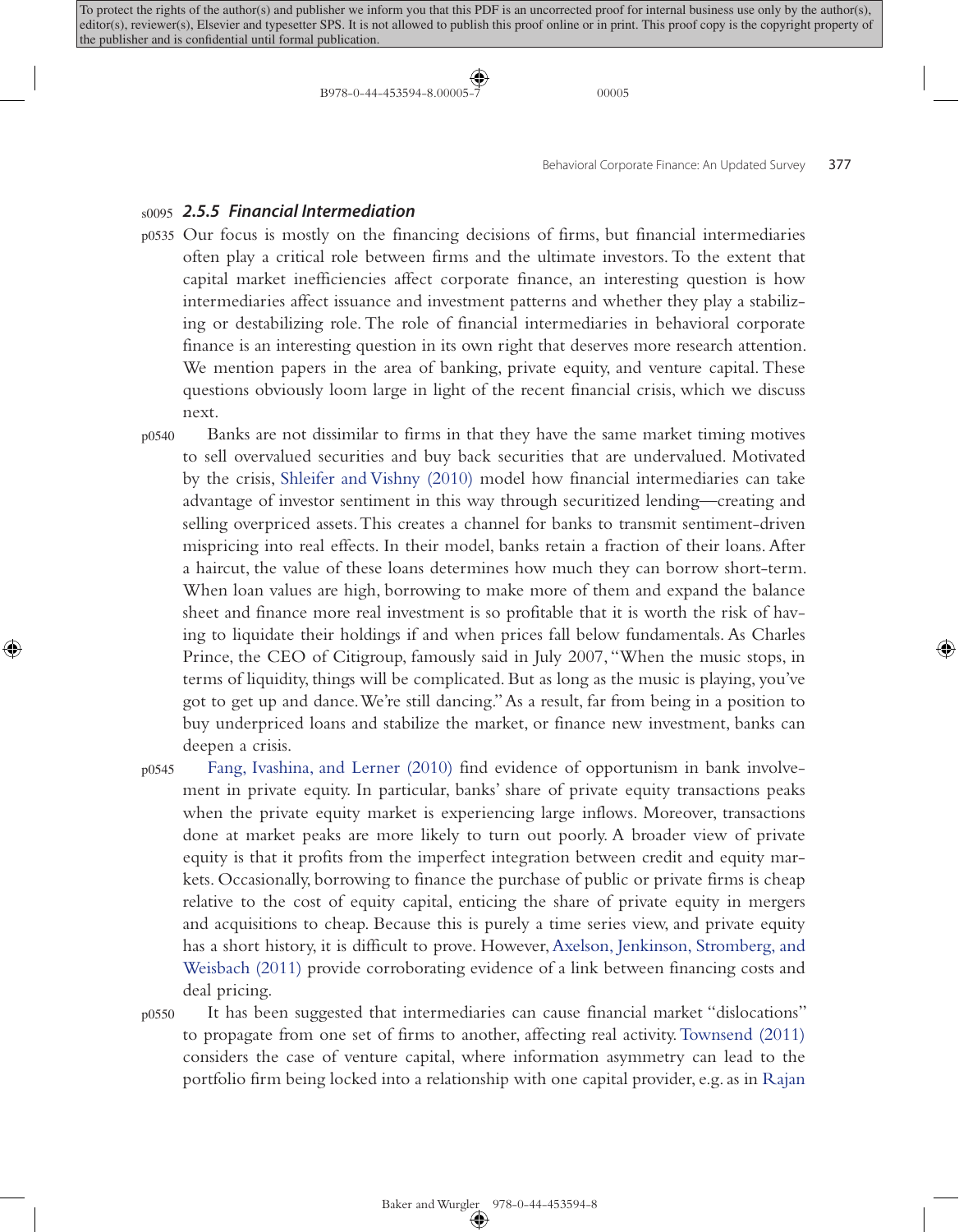B978-0-44-453594-8.00005

00005

#### 378 Malcolm Baker and Jeffrey Wurgler

◈

[\(1992\)](#page-64-22). He finds that after the Internet bubble burst, non-tech firms had difficulty getting follow-on funding if their venture capitalists had high tech exposure. The question is why venture capitalists do not respond by diversifying their portfolios or reserving capital for follow-on offerings. This is in the same spirit as the Shleifer-Vishny model, where in this case the lure of reselling Internet firms to a frothy market is so profitable that it is worth the risk of being short of capital in the event of a collapse.

- The recent financial crisis has many different elements, from the decisions of individual borrowers to the ultimate purchasers of mortgage backed securities, and the involvement of numerous intermediaries, including mortgage brokers, mortgage banks, investment banks and other underwriters of mortgage-backed and other collateralized debt obligations (CDOs), ratings agencies, bond insurers, and the governmentsponsored entities, Fannie Mae and Freddie Mac. It is no surprise that there is not a tidy behavioral, or rational, explanation to its causes or its ultimate real consequences. [Barberis \(in press\)](#page-57-14) makes significant progress in this direction. We do not have room to fully survey the burgeoning literature on the crisis here. p0555
- A behavioral view of the crisis starts with the observation that less than fully rational demand was the underpinning of twin bubbles in real estate and the debt contracts underlying real estate and other similar assets. There are a variety of explanations. For example, investors and ratings agencies neglected a rare but not zero probability bad state and overvalued quasi-AAA securities in [Gennaioli, Shleifer, and Vishny \(in press\)](#page-60-13). Real estate and credit instruments were difficult to short, so differences of opinion may have led to overvaluation. Or, most simply, investors extrapolated short histories of high real estate returns and low default probabilities. [Greenwood and Hanson \(2010\)](#page-61-10) find predictability in a much longer time series of returns on credit. A period of high returns on risky debt and loosened credit standards is predictably followed by lower returns. p0560
- Institutions played a role, catering to investor demand for safe assets. Investment banks created seemingly low risk assets with pooling and tranching. This combined in some cases with bond insurance increased the supply for AAA securities. Coval and Stafford (2010) argue that ratings agencies focused on default probabilities, neglecting the price of risk for senior tranches of CDOs. This is a more subtle argument than the conflicts of interest of issuers paying the ratings agencies for an opinion that have been highlighted by politicians and the media. p0565
- A defining feature of the financial crisis was that systemically important banks retained a significant exposure to all types of mortgage securities. There are a number of explanations. One is that they simply carried inventory of mortgages and were left with these securities on their balance sheets at the start of the financial crisis. Unlike Internet IPOs, CDOs required time and bank capital to assemble. A second explanation is that they intentionally took risks with limited bank capital, intentionally gambling on a positive outcome in the mortgage markets. This moral hazard view has shaped the debate in financial reform. A challenge to this view is that the leadership of Bear Stearns p0570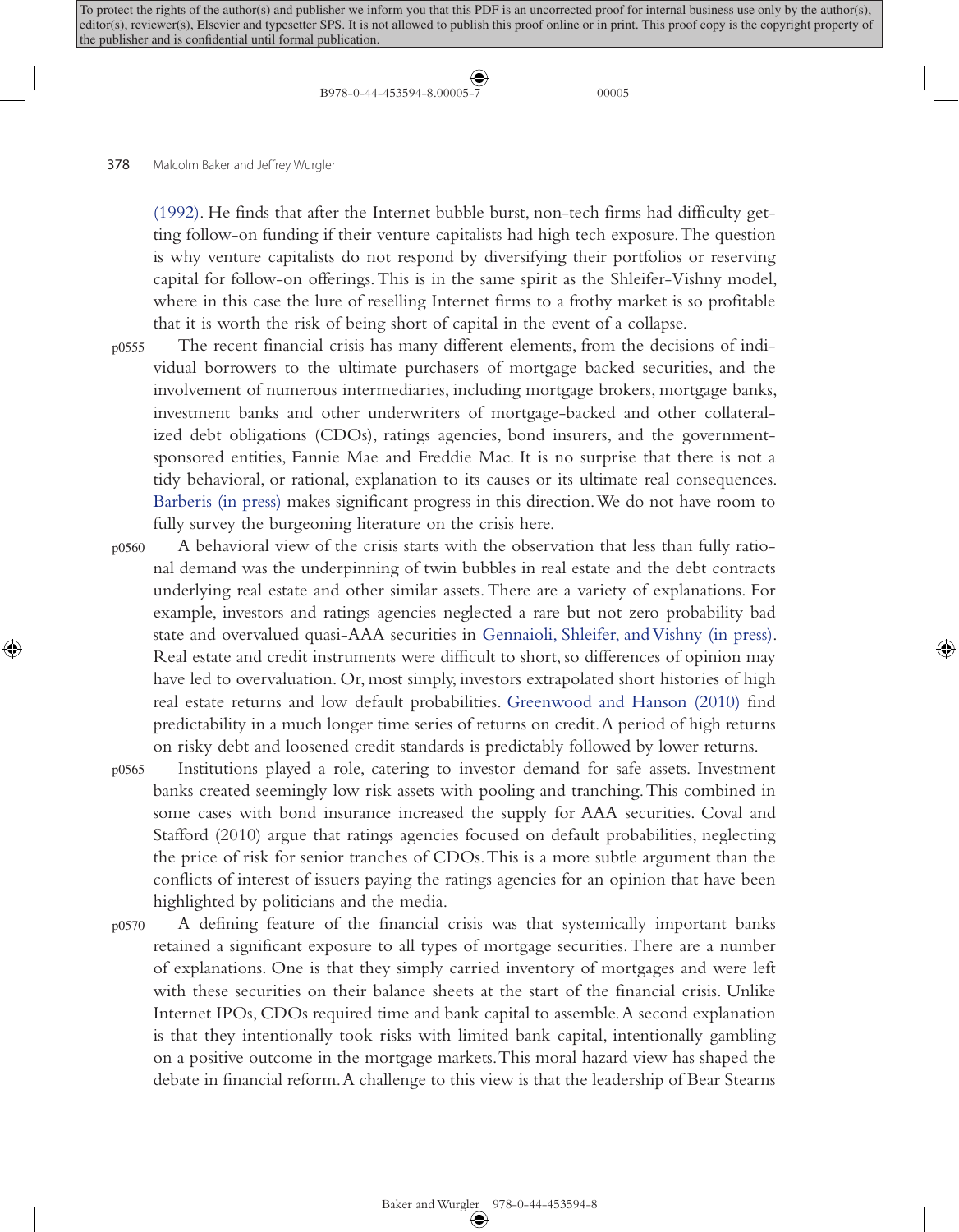B978-0-44-453594-8.00005-7

00005

Behavioral Corporate Finance: An Updated Survey 379

<span id="page-28-0"></span>and Lehman Brothers who were in a position to change leverage had a lot at stake, and indeed lost much of their wealth in 2008. A third explanation is that there were agency problems within the firm and the structured finance groups with the most information about these markets did not share with management. A final explanation is that they were convinced by their own marketing or, relatedly, they were focused on short-term performance and the high prices of mortgage securities that changed hands prior to the crisis. This belongs to the section on less than fully rational managers. Whether this was overconfidence, cognitive dissonance, or a larger sociological phenomenon is hard to pin down.

A few general observations are worth making about recent financial crises. Both the Internet crash and the financial crisis started with significant asset price bubbles, both also involved the active or at least complicit participation of financial intermediaries, but the financial crisis involved much more direct exposure within the banking system—and hence larger real consequences. Moreover, both seem to involve equal parts of agency problems within institutions and investor sentiment. p0575

# *2.5.6 Capital Structure* s0100

◈

As an accounting identity, a firm's capital structure is the cumulative outcome of a long p0580 series of incremental financing decisions, each driven by the need to fund some investment project, consummate a merger, refinance or rebalance, or achieve some other purpose. To the extent that market timing is a determinant of any of these incremental financing decisions, then, it may help to explain the cross-section of capital structure. In particular, if market timing-motivated financing decisions are not quickly rebalanced away, low-leverage firms will tend to be those that raised external finance when their stock prices were high, and hence those that tended to choose equity to finance past investments and mergers, and vice-versa for high leverage firms.<sup>22</sup>

Such a market timing theory of capital structure is outlined in [Baker and Wurgler](#page-57-15)  [\(2002\)](#page-57-15). In an effort to capture the historical coincidence of market valuations and the demand for external finance in a single variable, they construct an "external finance weighted-average" of a firm's past market-to-book ratios. For example, a high value would mean that the firm raised the bulk of its external finance, equity *or* debt, when its market-to-book was high. If market timing has a persistent impact on capital structure, this variable will have a negative cross-sectional relationship to the debt-to-assets ratio, even in regressions that control for the current market-to-book ratio. In a broad Compustat sample from 1968 to 1999, a strong negative relationship is apparent. p0585

This evidence has inspired debate. On one hand, [Hovakimian \(2006\)](#page-61-11) argues that equity issues do not have persistent effects on capital structure, and that the explanatory p0590

<sup>&</sup>lt;sup>22</sup> Similarly, debt maturity structure could to some extent reflect the historical coincidence of debt-raising needs and debt market conditions like the term spread.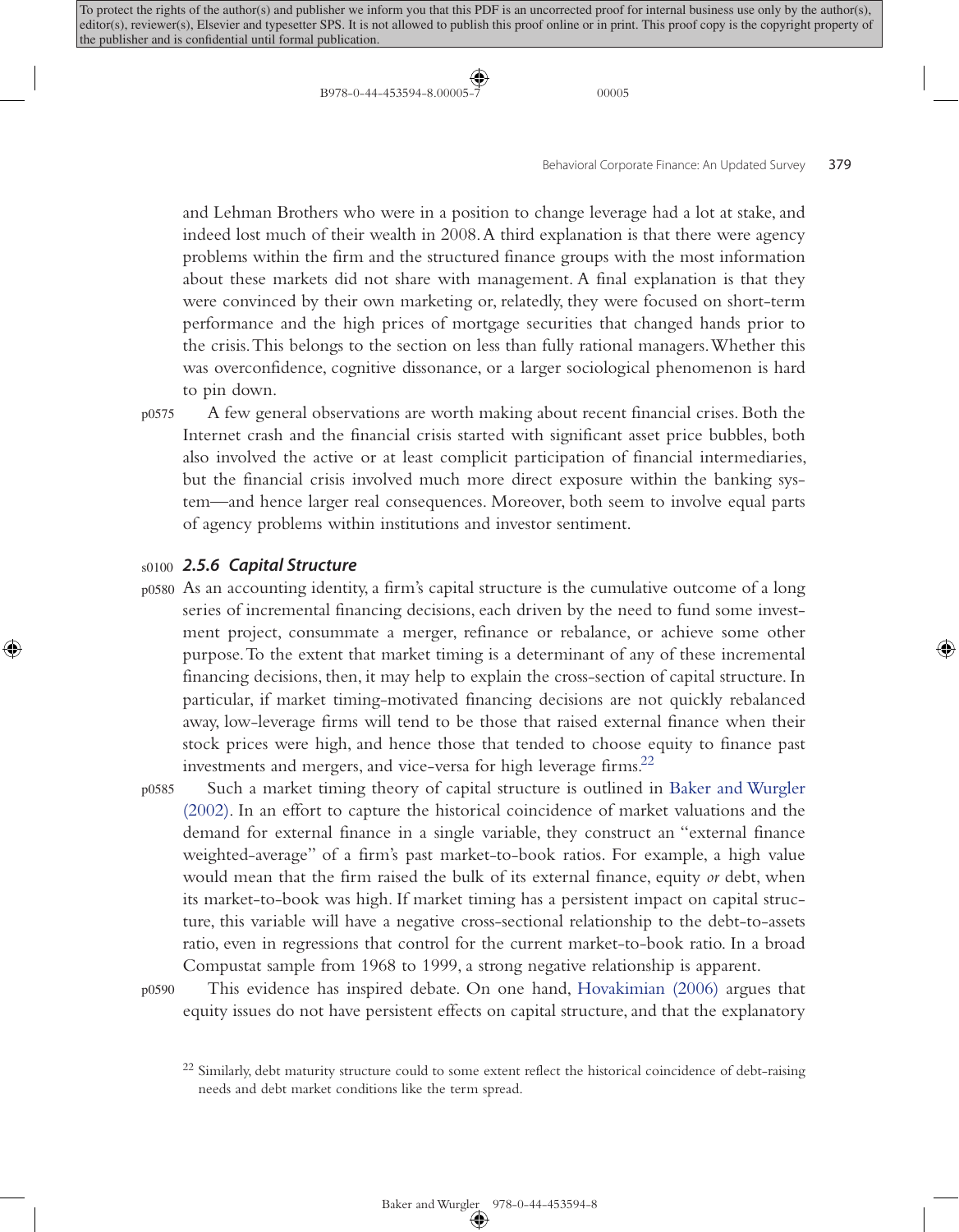B978-0-44-453594-8.00005

00005

<span id="page-29-0"></span>380 Malcolm Baker and Jeffrey Wurgler

power of the weighted average market-to-book arises because it contains information about growth opportunities, a likely determinant of target leverage, that is not captured in current market-to-book. [Leary and Roberts \(2005\), Kayhan and Titman \(2004\),](#page-63-14)  [Flannery and Rangan \(2006\)](#page-63-14) also argue that firms rebalance toward a target. [Alti \(2006\)](#page-56-10) looks specifically at the time series variation in IPO leverage, finding that an initial and statistically significant response to hot issues markets is short-lived.

On the other hand, [Huang and Ritter \(2009\)](#page-61-12) show that the tendency to fund a financing deficit with equity decreases when the cost of equity is low. Furthermore, [Welch \(2004\)](#page-66-12) and [Huang and Ritter \(2009\)](#page-61-12), like [Fama and French \(2002\)](#page-60-14), argue that firms rebalance their capital structures much more slowly, so that shocks to capital structure are long lived. And, in any event, [Chen and Zhao \(2007\)](#page-58-12) point out that mean reversion in leverage is not definitive evidence for a tradeoff theory. Leverage is a ratio, so shocks tend to cause mean reversion mechanically. In an analysis of the choice between equity and debt issues, which avoids this problem, [Chen and Zhao \(2005\)](#page-58-13) find that deviation-from-target proxies have little explanatory power, while market-to-book and past stock returns are very important. p0595

# **2.6 Other Corporate Decisions** s0105

p0600 In this subsection, we consider what the market timing and catering approach has to say about dividend policy, firm name changes, and earnings management.23 We also discuss work that looks at executive compensation from this perspective.

# *2.6.1 Dividends* s0110

⊕

- The catering idea has been applied to dividend policy. [Long \(1978\)](#page-63-15) provides some early p0605 motivation for this application. He finds that shareholders of Citizens Utilities put different prices on its cash dividend share class than its stock dividend share class, even though the value of the shares' payouts are equal by charter. In addition, this relative price fluctuates. The unique experiment suggests that investors may view cash dividends *per se* as a salient characteristic, and in turn raises the possibility of a catering motive for paying them.
- [Baker and Wurgler \(2004a\)](#page-57-7) test a catering theory of dividends in aggregate US data between 1963 and 2000. They find that firms initiate dividends when the shares of existing payers are trading at a premium to those of nonpayers, and dividends are omitted when payers are at a discount. To measure the relative price of payers and nonpayers, they use an *ex ante* measure of mispricing they call the "dividend premium," which is just the difference between the average market-to-book ratios of payers and nonpayers. p0610

 $23$  We put dividend policy in this section and repurchases in the financing section, because, unlike a repurchase, pro-rata dividends do not change the ownership structure of the firm, and there is no market timing benefit or cost. For this reason, it fits more naturally with the category of corporate decisions that might influence the level of mispricing, but do not by themselves transfer value among investors.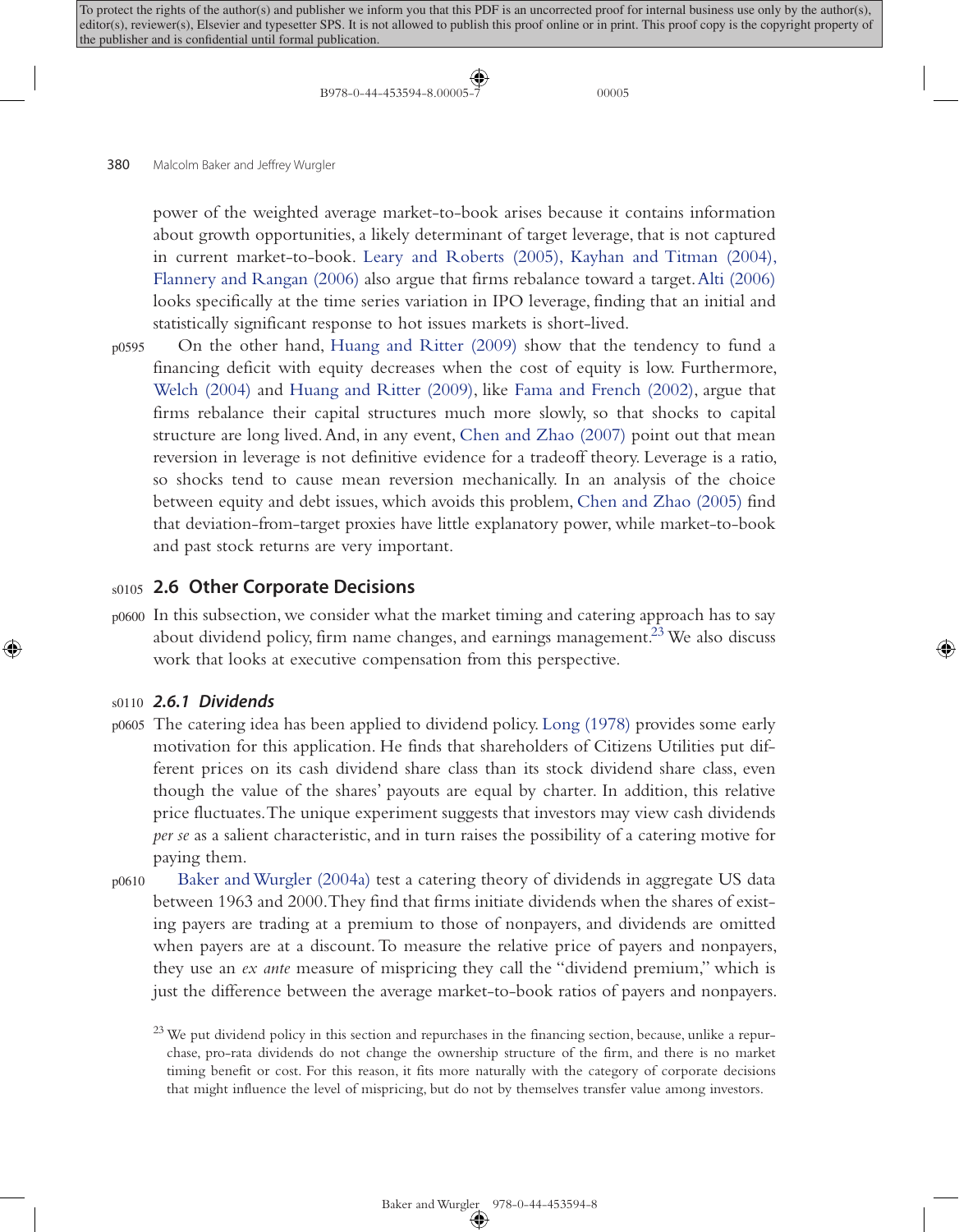B978-0-44-453594-8.00005-7

00005

Behavioral Corporate Finance: An Updated Survey 381

They also use *ex post* returns, and find that when the rate of dividend initiation increases, the future stock returns of payers (as a portfolio) are lower than those of nonpayers. This is consistent with the idea that firms initiate dividends when existing payers are relatively overpriced. [Li and Lie \(2006\)](#page-63-16) find similar results for dividend changes.

Time-varying catering incentives shed much light on the "disappearance" of dividends. [Fama and French \(2001\)](#page-60-15) document that the percentage of Compustat firms that pay dividends declines from 67% in 1978 to 21% in 1999, and that only a part of this is due to the compositional shift towards small, unprofitable, growth firms which are generally less likely to pay dividends. [Baker and Wurgler \(2004b\)](#page-57-16) document that the dividend premium switched sign from positive to negative in 1978 and has remained negative through 1999, suggesting that dividends may have been disappearing in part because of the consistently lower valuations put on payers over this period. An analysis of earlier 1963–1977 data also lends support to this idea. Dividends "appeared," "disappeared," and then "reappeared" in this period, and each shift roughly lines up with a flip in the sign of the dividend premium. In UK data, [Ferris, Sen, and Yui \(2006\)](#page-60-16) find that dividends have been disappearing during the late 1990s, and that a dividend premium variable formed using UK stocks lines up with this pattern. p0615

p0620

◈

Supposing that dividend supply does respond to catering incentives, why does investor demand for payers vary over time in the first place? One possibility is that "dividend clienteles" vary over time, for example with tax code changes. However, in US data, the dividend premium is unrelated to the tax disadvantage of dividend income, as is the rate of dividend initiation. [Shefrin and Statman \(1984\)](#page-65-17) develop explanations for why investors prefer dividends based on self-control problems, prospect theory, mental accounting, and regret aversion. Perhaps these elements vary over time. [Baker and](#page-57-7) [Wurgler \(2004a\)](#page-57-7) argue that the dividend premium reflects sentiment for "risky" nonpaying growth firms versus "safe" dividend payers, since it falls in growth stock bubbles and rises in crashes; [Fuller and Goldstein \(2011\)](#page-60-17) show explicitly that payers outperform in market downturns. Anecdotal evidence suggests that some investors flock to the perceived safety of dividends in gloomy periods, and bid up payers' prices, at least in relative terms, in the process.

There are limitations to a catering theory of dividends. For one, it is a descriptive theory of whether firms pay dividends at all, not how much—in US data, at least, the dividend premium does not explain aggregate fluctuations in the level of dividends. [DeAngelo, DeAngelo, and Skinner \(2004\)](#page-59-15) report that the aggregate dollar value of dividends has increased in real terms, as dividends have become concentrated in a smaller faction of traded firms. Also, the theory works better for explaining initiations than omissions, and it has little to say about the strong persistence in dividend policy. Catering, like agency or asymmetric information or taxes, is best viewed as one element in an overall theory of dividend policy. As we will see later, it is not even the only approach to dividends that behavioral corporate finance offers. p0625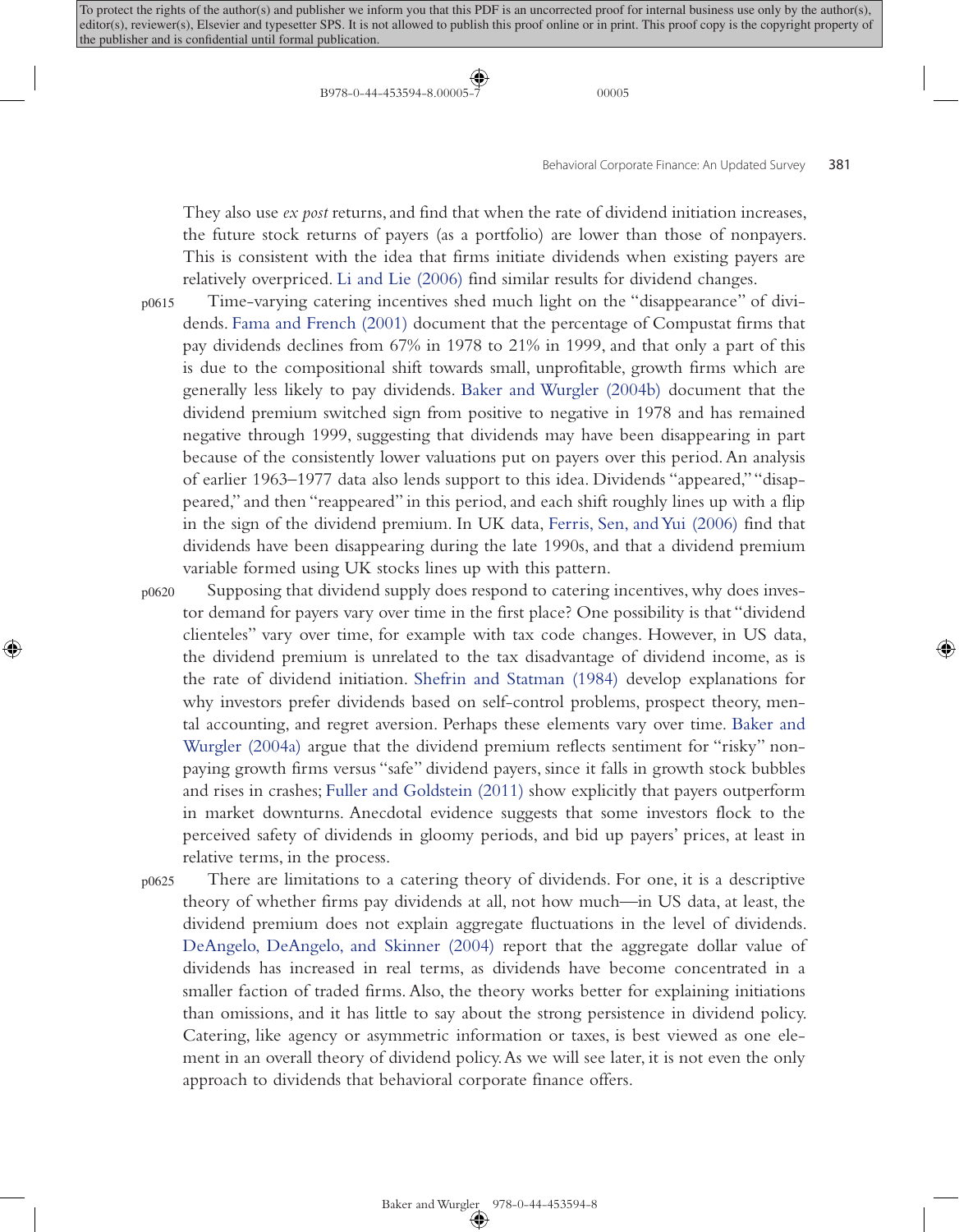B978-0-44-453594-8.00005-7

00005

<span id="page-31-0"></span>382 Malcolm Baker and Jeffrey Wurgler

◈

# *2.6.2 Earnings Management* s0115

- The quarterly net income figure that managers report to shareholders differs from actual p0630 economic cash flows by various non-cash accruals, some discretionary. This becomes interesting when, as documented in the survey by [Graham, Harvey, and Rajgopal](#page-61-13)  [\(2005\)](#page-61-13), CFOs believe that investors care more about earnings per share than cash flows.
- Indeed, certain patterns in reported earnings numbers are clearly shaped by catering concerns. Most prominent among these are the reference points documented by [Degeorge, Patel, and Zeckhauser \(1999\).](#page-59-16) Earnings are managed to exceed three salient thresholds. In order of importance, these are positive earnings, past reported earnings, and analysts' expectations. Interestingly, the shape of the earnings distributions show that the threshold is generally met from below: firms near the thresholds stretch to meet them, not treating them as lower bounds and shifting earnings to the future.<sup>24</sup>[Carslaw](#page-58-14) [\(1988\)](#page-58-14) and [Bernard \(1989\)](#page-57-17) find that reported earnings and earnings per share cluster at salient round numbers, such as multiples of five or ten cents. These patterns do not hold for negative earnings, however; apparently, managers do whatever they can to distract attention from bad results. p0635
- These patterns have a flavor of catering to shareholder loss aversion relative to salient earnings reference points. At the same time, there are non-behavioral contributors to these patterns. First, earnings management can be a Nash equilibrium result [\(Stein,](#page-65-7) [1989\)](#page-65-7) under asymmetric information. Second, managerial bonuses or debt contracts may be conditional on earnings performance relative to simple benchmarks. Of course, the use of such contracts begs the question why shareholders and financiers should care about salient benchmarks over continuous measures of performance in the first place. p0640
- Consistent with catering, managers with "short horizons" are especially likely to manage earnings. [Bergstresser and Philippon \(2006\)](#page-57-10) find that accruals management is greater in companies whose CEO's compensation, via stock and options holdings, is sensitive to current share prices. [Sloan \(1996\)](#page-65-18) finds that firms with high accruals earn low subsequent returns, which suggests that earnings management may be successful in boosting share price, or at least in sustaining overvaluation. Consistent with the view that managers use earnings management to fool investors and issue overvalued equity, [Teoh et al. \(1998a,1998b\)](#page-66-10) find that initial and seasoned equity issuer underperformance is greatest for firms that most aggressively manage pre-issue earnings. p0645
- An important question is whether earnings management has significant consequences for investment. [Graham et al. \(2005\)](#page-61-13) present CFOs with hypothetical scenarios and find that 41% of them would be willing to pass up a positive-NPV project just to meet the analyst consensus EPS estimate. Direct evidence of this type of value loss is difficult to document, but [Jensen \(2005\)](#page-62-19) presents several anecdotes, and suggestive empirical studies include [Teoh et al. \(1998a,1998b\), Erickson and Wang \(1999\), Bergstresser,](#page-66-10) p0650

<sup>24</sup> In the behavioral signaling section of the paper, we discuss a more dynamic model with both features.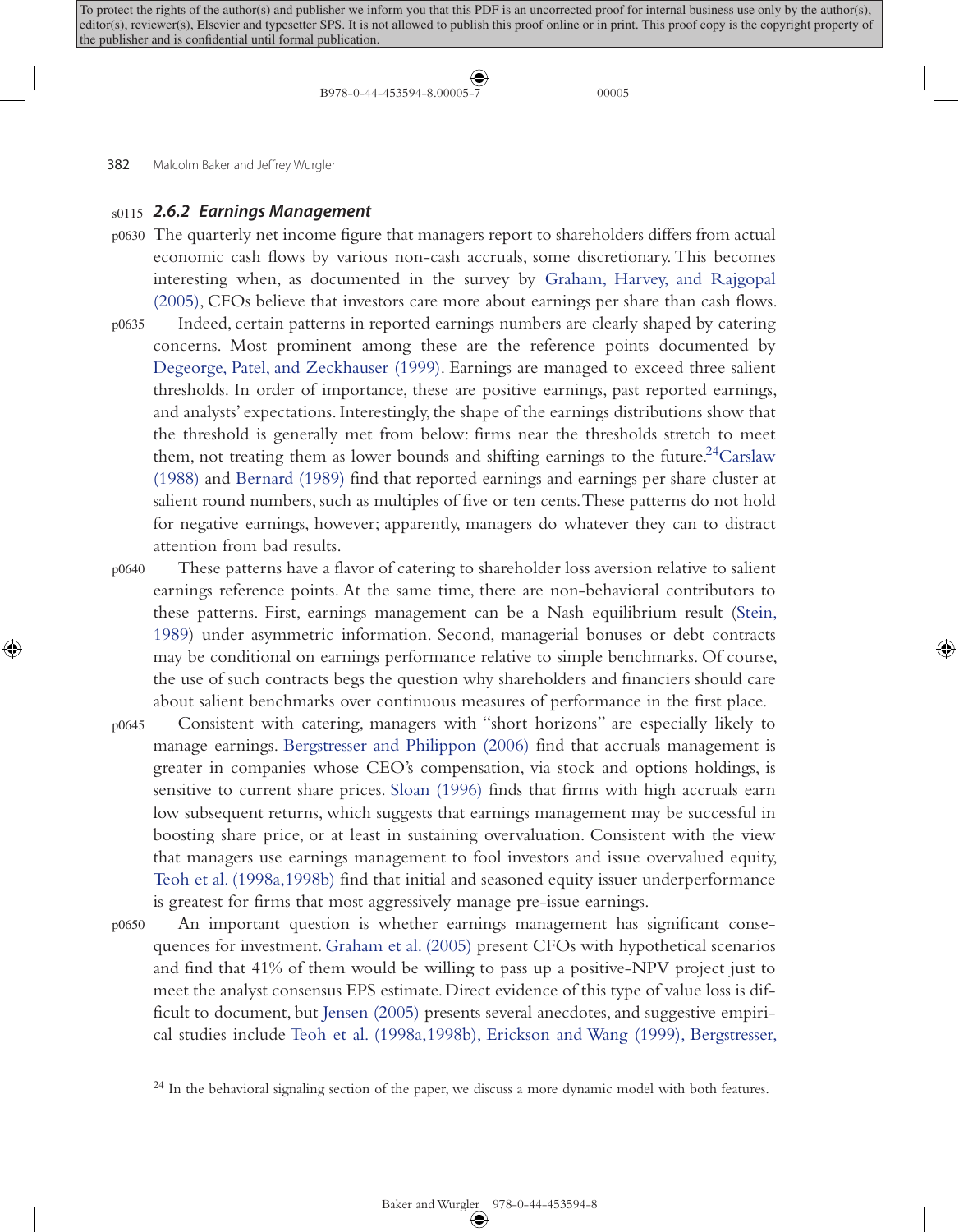B978-0-44-453594-8.00005-7

00005

Behavioral Corporate Finance: An Updated Survey 383

<span id="page-32-0"></span>[Desai, and Rauh \(2006\),](#page-66-10) and [McNichols and Stubben \(2008\).](#page-63-17) One provocative finding is that earnings management activity increases prior to stock acquisitions.

# *2.6.3 Firm Names* s0120

⊕

- p0655 Name changes provide some of the simplest and most colorful examples of catering. In frictionless and efficient markets, of course, firm names are as irrelevant as dividends. But there is at least a modest fundamental cost of changing names, and perhaps through a name change a firm can create a salient association with a temporarily overpriced category of stocks.
- Evidence of a catering motive for corporate names is most prominent in bubbles. In the 1959–1962 era which [Malkiel \(1990\)](#page-63-5) refers to as the "tronics boom," firms "often included some garbled version of the word 'electronics' in their title even if the companies had nothing to do with the electronics industry" (p. 54). Systematic evidence has been assembled for the Internet bubble. [Cooper, Dimitrov, and Rau \(2001\)](#page-58-15) find that 147 (generally small) firms changed to "dotcom" names between June 1998 and July 1999, as Internet valuations were rapidly rising. Catering to Internet sentiment did seem to deliver a short-term price boost: Cooper et al. report a remarkably large average announcement effect of 74% for their main sample, and an even larger effect for the subset that had little true involvement with the Internet. p0660
- Interestingly, [Cooper, Gulen, and Rau \(2005\)](#page-58-16) document that names were later used to *dissociate* companies from the Internet sector when prices crashed. Between August 2000 and September 2001, firms that dropped their dotcom name saw a positive announcement effect of around 70%. The effect was almost as large for firms that dropped the dotcom name but kept an Internet business focus, and for the double dippers which dropped the name they had newly adopted just a few years earlier. p0665
- Mutual fund companies also appear to be aware of the power that names have on investor demand. [Cooper et al. \(2005\)](#page-58-16) find that fund names shift away from styles that experience low returns and toward those with high returns. The authors find that name changes do not predict fund performance, yet inflows increase dramatically, even for cosmetic name changers whose underlying investment style remains constant. Presumably, then, the name change decision is driven in part by the desire to attract fund inflows and thus increase the fund's fee income. Indeed, Cooper et al. find that the inflow effect increases when money is spent to advertise the "new" styles. p0670

# *2.6.4 Nominal Share Prices* s0125

The average share price has centered around \$25 since the Depression, as noted by [Dyl](#page-59-17) p0675[and Elliott \(2006\)](#page-59-17) and [Weld, Michaely, Richard, and Thaler \(2009\).](#page-66-13) This is despite a dramatic deflation in the value of a dollar over the last century. In markets that are rising because of inflation or real growth, this average is maintained by splits. Weld et al. argue that standard explanations based on signaling or optimal trading ranges, which are most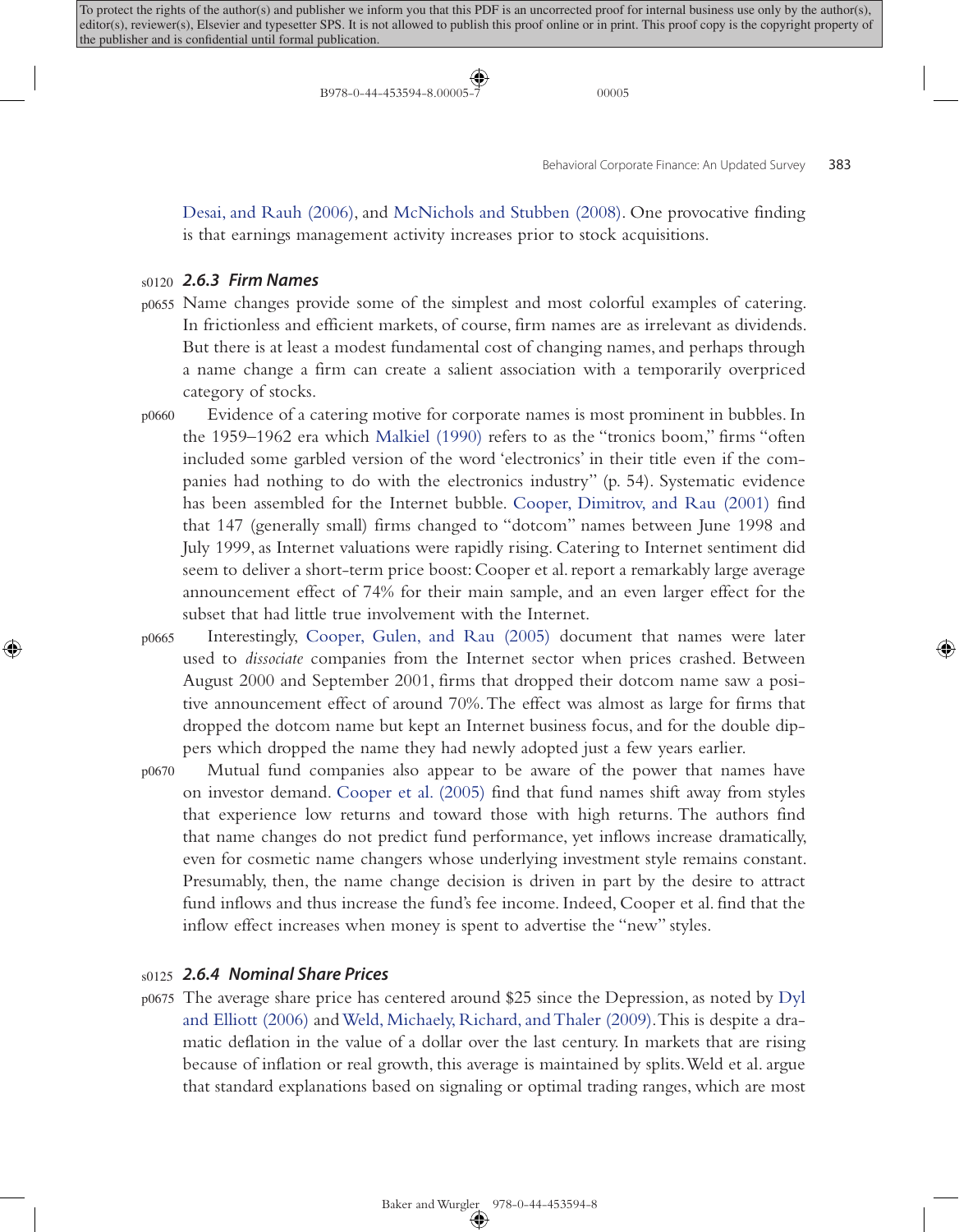B978-0-44-453594-8.00005-7

00005

#### <span id="page-33-0"></span>384 Malcolm Baker and Jeffrey Wurgler

naturally thought of in real not nominal terms, are unable to explain the constancy of nominal prices, and several other related facts about active share price management. For example, both IPO prices and the share prices of open-end mutual funds have also remained relatively constant. They propose instead that managers are simply following norms, adhering to an arbitrary historical convention from which there is no particular reason to deviate given investor expectations.

- Weld et al. study the stability of stock prices relative to the benchmark of no price management. Prices are not managed continuously, of course—on average and for individual stocks, prices are quite variable relative to the other extreme benchmark of a constant nominal price. [Baker, Greenwood, and Wurgler \(2009\)](#page-57-18) study not the stationarity of average nominal prices but why they vary by a factor of two or more over time. p0680
- [Baker et al. \(2009\)](#page-56-6) propose that share prices are used as another tool to cater to time-varying shareholder sentiment. In analogy to the dividend premium, they form a "low-price premium" as the average market-to-book ratio of stocks whose prices fall in the bottom three deciles minus the average of those with prices in the top three deciles. They find that when existing low-price firms have high valuations, more firms split, and those splitters split to lower prices. IPOs also make for a powerful test, as they are free to list at almost any price. Consistent with catering, IPOs' average prices vary closely with the low-price premium. p0685
- 

⊕

This leaves a question of interpretation. One derives from the strong cross-sectional relationship between firm capitalization and nominal price. If shareholders take price as shorthand for size or growth potential, firms may split in order to "act small" when stocks that are small are especially highly valued. They cannot change capitalization, but they can change share price. p0690

# *2.6.5 Executive Compensation* s0130

p0695 In the framework at the beginning of this section, we assumed that managers have the incentive to cater to short-term mispricing. One question is why shareholders do not set up executive compensation contracts to force managers to take the long view.<sup>25</sup>Bolton, [Scheinkman, and Xiong \(2005\)](#page-58-17) suggest that short horizons may be an equilibrium outcome. They study the optimal incentive compensation contract for the dynamic speculative market of [Scheinkman and Xiong \(2003\),](#page-65-19) in which two groups of overconfident investors trade shares back and forth as their relative optimism fluctuates. The share price in this market contains a speculative option component, reflecting the possibility that nonholders might suddenly become willing to buy at a high price. Bolton et al. find that

<sup>&</sup>lt;sup>25</sup> A separate but related question is how managers compensate lower-level employees. [Bergman and Jenter](#page-57-19) [\(2007\)](#page-57-19) argue that rational managers may minimize costs by paying optimistic employees in overvalued equity, in the form of options grants. [Benartzi \(2001\)](#page-57-20) offers a foundation for this sort of optimism, showing that employees have a tendency to extrapolate past returns, and as a consequence hold too much company stock. See also [Core and Guay \(2001\)](#page-59-18) and Oyer and Schaefer (2005).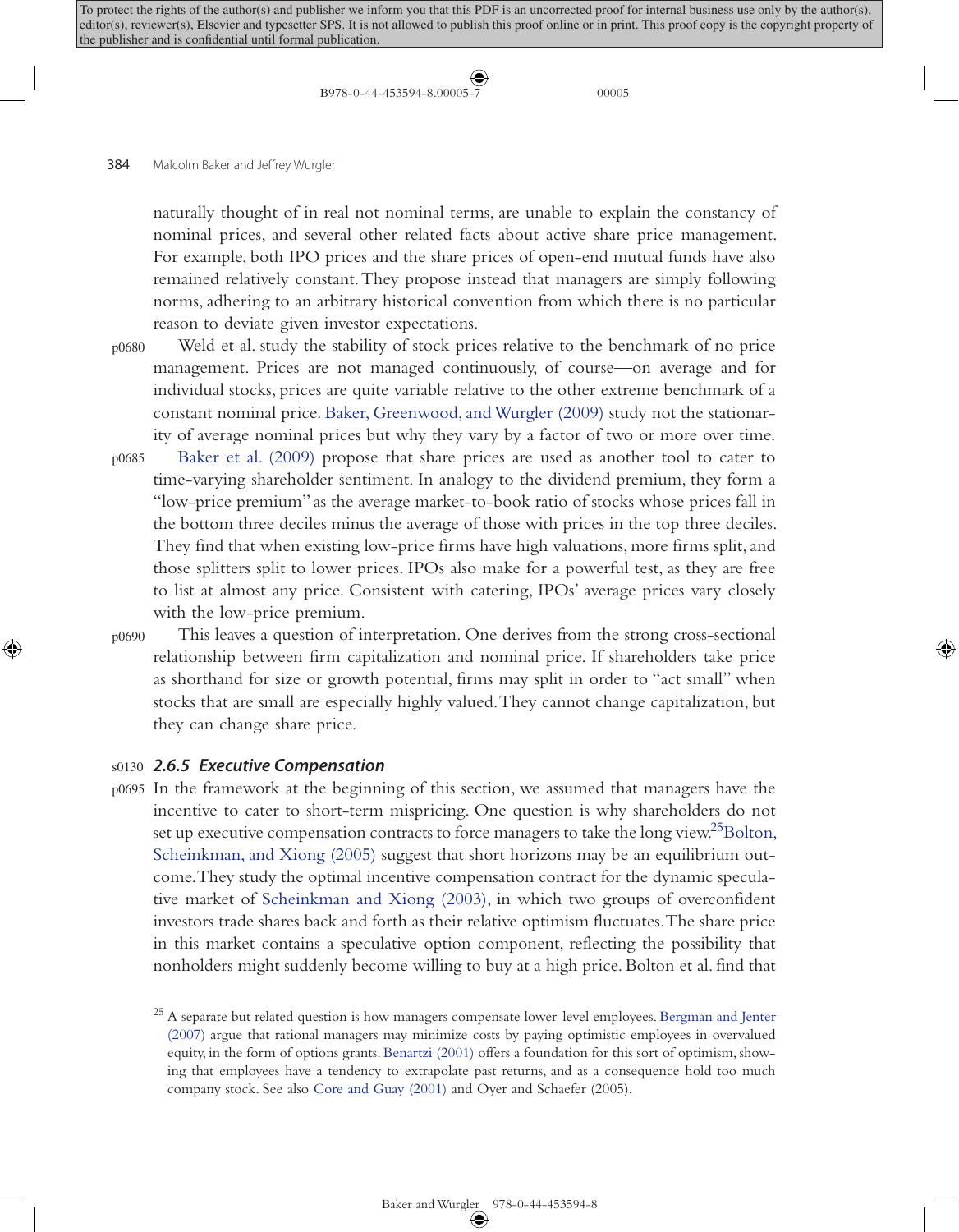B978-0-44-453594-8.00005-7

00005

Behavioral Corporate Finance: An Updated Survey 385

<span id="page-34-0"></span>the optimal contract may induce the CEO to take costly actions that exacerbate differences of opinion, thus increasing the value of the option component of stock prices, at the expense of long-run value.

# **3. MANAGERIAL BIASES** s0135

A second strand of behavioral corporate finance studies the behavior of irrational man-p0700 agers operating in efficient capital markets. By irrational managerial behavior we mean behavior that departs from rational expectations and expected utility maximization of the manager. We are not interested in rational moral hazard behavior, such as empire building, stealing, or plain slacking off. We are concerned with situations where the manager believes that he is actually close to maximizing firm value—and, in the process, some compensation scheme—but is in fact deviating from this ideal.<sup>26</sup> We begin with a quick overview of the relevant psychology, then develop a simple theoretical framework, and follow with a review of this literature.

# **3.1 Background on Managerial Behavior** s0140

The psychology and economics literatures relevant to understanding managerial behav-p0705 ior are vast. For us, the main themes are that individuals do not always form beliefs logically, nor do they convert a given set of beliefs into decisions in a consistent and rational manner. These recall the definitions of investor sentiment and irrational behavior that are assumed in market timing and catering studies. Following a note about corporate governance, we introduce and motivate the biases and nonstandard preferences that have been investigated in the context of managerial decisions.

# *3.1.1 Limited Governance* s0145

◈

- p0710 For less-than-fully-rational managers to have an impact, corporate governance must be limited in its ability to constrain them into making rational decisions. This is analogous to the requirement of limited arbitrage for the market timing approach.
- Assuming limited governance is no less reasonable than assuming limited arbitrage. Indeed, in the US, a significant element of managerial discretion is codified in the business judgment rule. Takeover battles and proxy fights are notoriously blunt tools. Boards may be more a part of the problem than the solution if they have their own biases or are pawns of management. For instance, [Gompers, Ishii, and Andrew \(2003\)](#page-60-18) find that firms that elected policies to diminish shareholder rights experience lower stock returns. And unlike in a traditional agency problem, which arises out of a conflict of interest between p0715

<sup>&</sup>lt;sup>26</sup> Our focus is on corporate finance. [Camerer and Malmendier \(2009\)](#page-58-18) discuss the impact of less than fully rational behavior on other parts of organizations.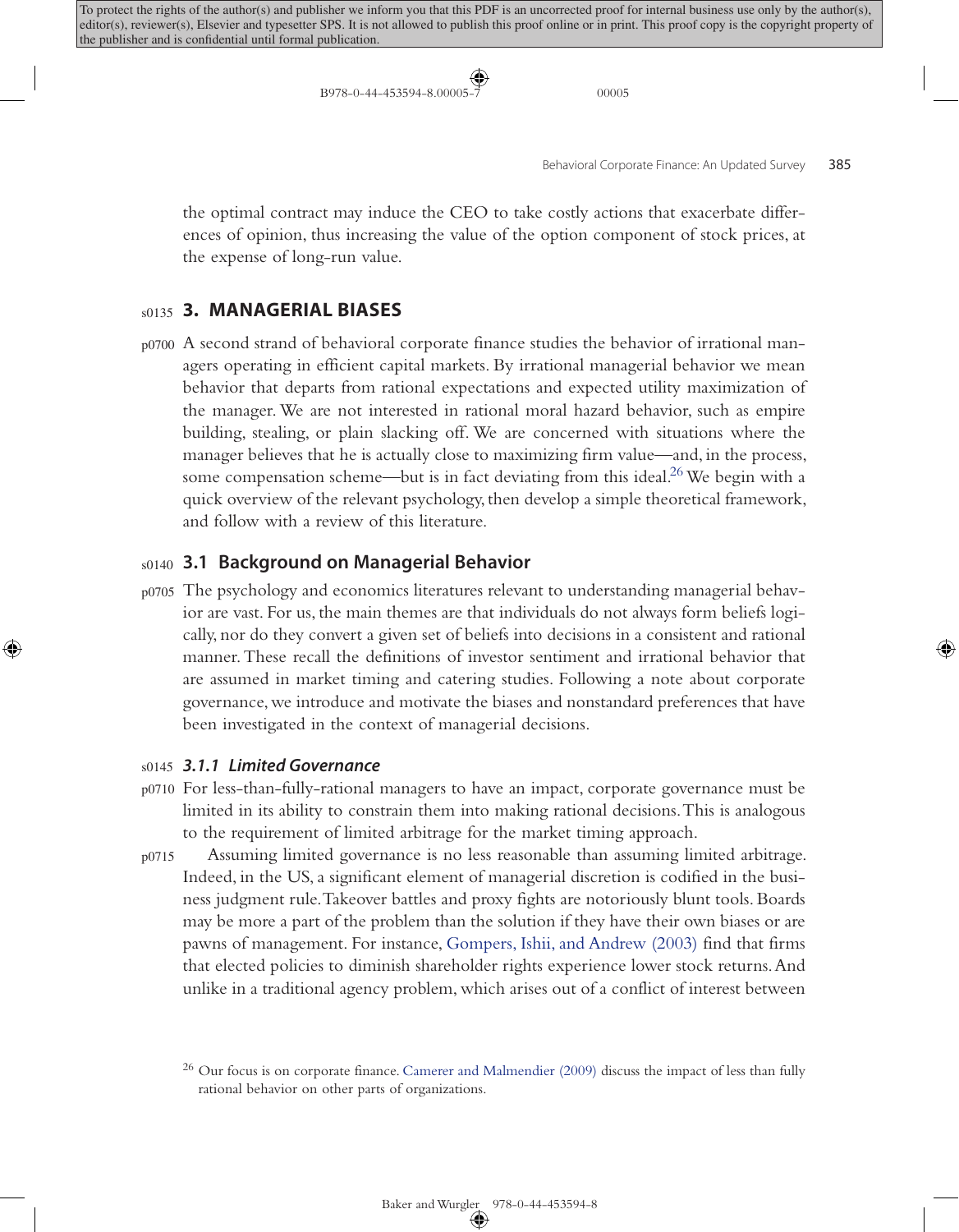B978-0-44-453594-8.00005-7

00005

<span id="page-35-0"></span>386 Malcolm Baker and Jeffrey Wurgler

managers and outside investors, standard incentive contracts have little effect, because an irrational manager may well think that he is maximizing value.

It is obvious from casual observation that top managers "matter," in that they have the power to make decisions that affect investment and financing policy and firm value. There is also systematic evidence. [Bertrand and Schoar \(2003\)](#page-57-21) find that individual managers have investment and financing styles and preferences, possibly inherent and possibly based on beliefs shaped by beliefs, that they bring from previous to new employers. For example, CEOs that use bigger mortgages for their own home purchases also use more leverage in their firms [\(Cronqvist, Makhija, & Yonker, 2011\)](#page-59-19), although part of this effect can be attributed to endogenous firm-manager matching. [Kaplan, Klebanov, and](#page-62-20)  [Morten \(in press\)](#page-62-20) find that certain executive ability characteristics are correlated with firm performance. As one might expect, the expression of individual managerial decisions is stronger when the CEO is powerful or, similarly, when governance is weaker [\(Adams, Almeida, and Ferreira \(2005\)](#page-56-11) and Cronqvist et al.). p0720

# *3.1.2 Bounded Rationality* s0150

⊕

p0725 Perhaps the simplest deviation from the benchmark of full rationality goes by the name of bounded rationality, introduced by [Simon \(1955\).](#page-65-20) Bounded rationality assumes that some type of cognitive or information-gathering cost prevents agents from making fully optimal decisions. Boundedly-rational managers cope with complexity by using rules of thumb that ensure an acceptable level of performance and, hopefully, avoid severe bias. [Conlisk \(1996\)](#page-58-19) reviews the older bounded rationality literature; see [Gabaix \(2011\)](#page-60-19) for a more recent modeling approach. Bounded rationality offers a reasonably compelling motivation for the financial rules of thumb that managers commonly use. We note some of these and consider the distortions that they create.

# *3.1.3 Optimism, Overconfidence, and Hubris* s0155

- p0730 Most research in the managerial biases literature has focused on the illusions of optimism and overconfidence. Illustrating optimism, [Weinstein \(1980\)](#page-66-14) finds that subjects believe themselves more likely than average to experience positive future life events (e.g. owning own home, living past 80) and less likely to experience negative events (being fired, getting cancer). Illustrating overconfidence in one's own skills, and possibly optimism as well, [Svenson \(1981\)](#page-66-15) finds that 82% of a sample of students placed themselves among the top 30% safest drivers.
- There are good reasons to focus on these particular biases in a managerial setting. First, they are strong and robust, having been documented in many samples, including samples of actual managers [\(Ben-David, Graham, & Harvey, 2010; Larwood &](#page-57-22) [Whittaker, 1977; and March & Shapira, 1987](#page-57-22)). Second, managerial decisions tend to be highly complex, a setting where overconfidence is most pronounced, and idiosyncratic, which reduces the potential for debiasing through learning ([Gervais, 2010\)](#page-60-1). Third, these p0735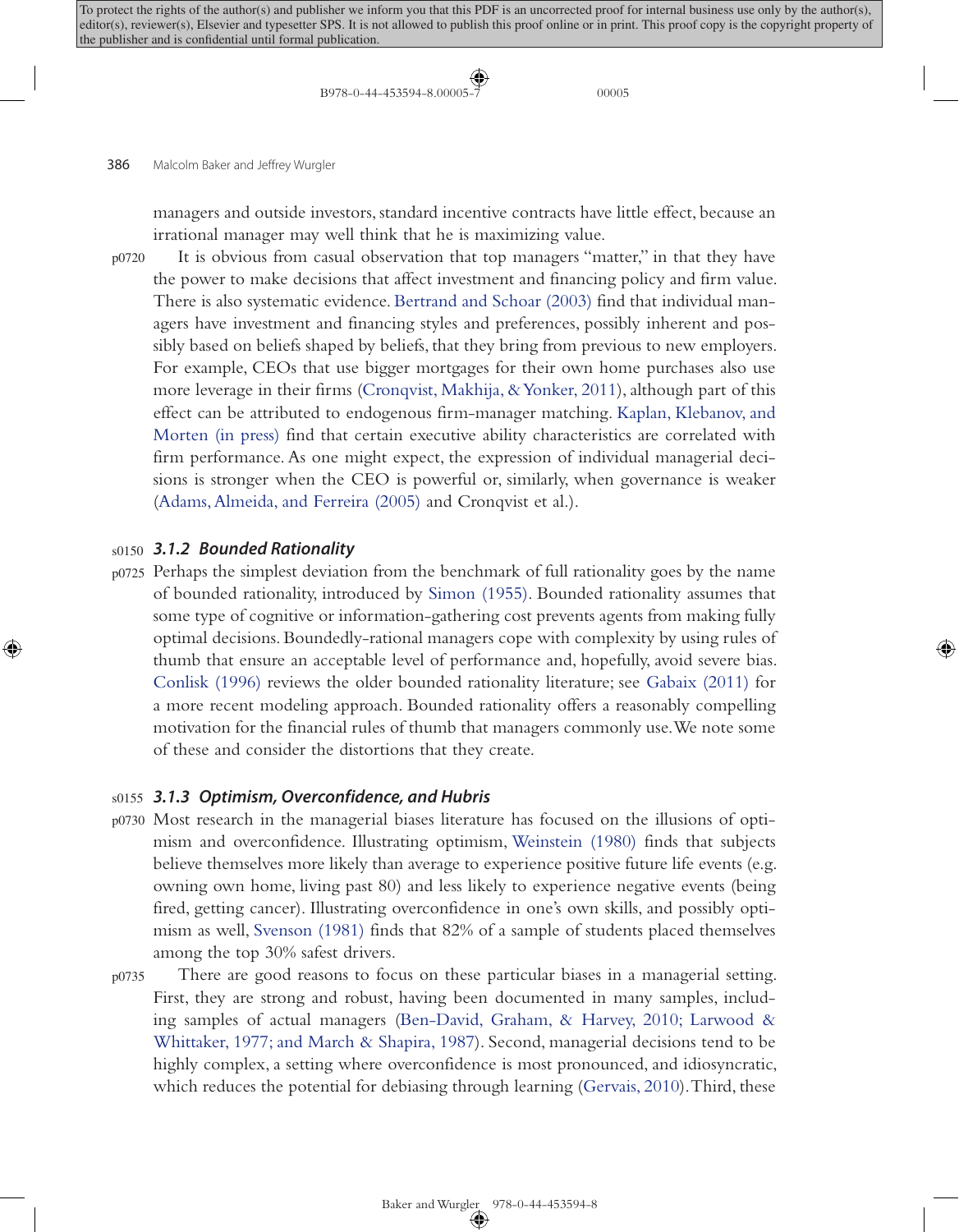B978-0-44-453594-8.00005-7

00005

Behavioral Corporate Finance: An Updated Survey 387

<span id="page-36-0"></span>biases are also often fairly easy to integrate into existing models. Optimism is usually modeled as an overestimate of a mean ability or outcome and overconfidence as an underestimate of a variance. In this fashion we model the consequences of optimism, below, and also note situations in which an alternative assumption of overconfidence could lead to different conclusions.

p0740

◈

Finally, overconfidence also leads naturally to more risk-taking. Even if there is no overconfidence on average in the population of *potential* managers, those that are overconfident are more likely to perform extremely well (and extremely badly), placing them disproportionately in the ranks of upper (and former) management. And even if an individual manager is born without bias, an attribution bias—the tendency to take greater responsibility for success than failure (e.g. [Langer & Roth, 1975\)](#page-63-18)—may lead successful managers to *become* overconfident, as modeled in [Gervais and Odean \(2001\)](#page-60-20).

# *3.1.4 More on Reference Dependence* s0160

Reference points and anchoring are equally compelling psychological foundations, p0745 when compared to overconfidence, and offer some empirical advantages in identifying behavioral effects in corporate finance. Section [2.1](#page-4-1) describes the psychological underpinnings of reference points and anchoring. These hold special interest within a firm. A firm is collection of implicit and explicit contracts between managers and employees, the firm and its customers, creditors, underwriters, shareholders, and other stakeholders. It is natural to think of these as forming reference points in negotiations, and determining *ex post* the satisfaction of the various parties. For example, whether the management is satisfied with the performance of its underwriters depends on their performance relative to a reference price. Whether shareholders are satisfied with a merger offer depends on the price relative to recent transaction prices; we will see specific evidence of this later.

[Hart \(2008\)](#page-61-14) uses reference points more broadly as the underpinning for a theory of the firm. Using contracts as reference points to which parties feel entitled is a substitute for the assumptions of incomplete contracts and ex post bargaining over the surplus that drive the results in Grossman and Hart (1986) and [Hart and Moore \(1990\).](#page-61-15) Because we do not observe this sort of bargaining within real firms, the reference point approach may outlive the existing architecture of the property rights theory of the firm. So far, however, much of the empirical evidence is focused on narrower applications of reference point preferences. p0750

For the moment, we use overconfidence, instead of reference points, as an example of an organizing framework in the next section. The section on behavioral signaling at the end of the survey will develop a model using reference points. p0755

# **3.2 Theoretical Framework** s0165

The derivation below is in the spirit of [Heaton \(2002\)](#page-61-16) and [Malmendier and Tate \(2005\)](#page-63-19), p0760modified to match the notation in the market timing and catering model as much as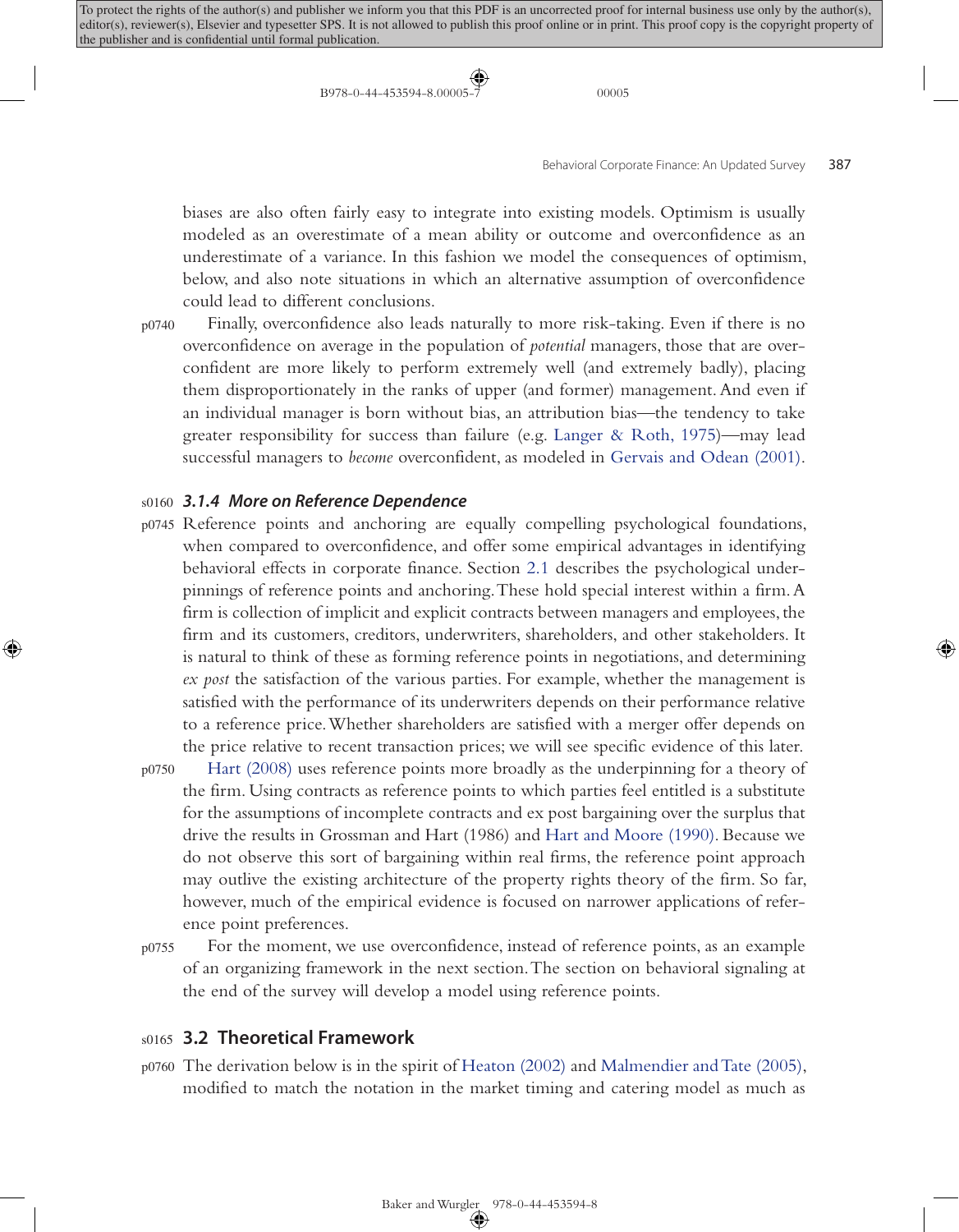B978-0-44-453594-8.00005-7

00005

⊕

#### 388 Malcolm Baker and Jeffrey Wurgler

⊕

possible. We assume the manager is optimistic about the value of the firm's assets and investment opportunities. He balances two conflicting goals. The first is to maximize *perceived* fundamental value. To capture this, we augment fundamental value with an optimism parameter γ,

 $(1 + \gamma)f(K, \cdot) - K$ 

- p0765 where  $f$  is increasing and concave in new investment  $K$ . Note that here, the manager is optimistic about both the assets in place  $(f \ncan$  include a constant term) and new opportunities. Once again, if traditional market imperfections cause the [Modigliani and](#page-64-5)  [Miller \(1958\)](#page-64-5) theorem to fail, financing may enter *f* alongside investment.
- The manager's second concern is to minimize the *perceived* cost of capital. We assume here that the manager acts on behalf of existing investors, because of his own stake in the firm and fiduciary duty. This leads to a similar setup to the market timing objective in Section [2.2,](#page-9-1) except that an optimistic manager never believes there is a good time to issue equity. In particular, since the capital market is efficient and values the firm at its true fundamental value of *f*-*K*, the manager believes that the firm is undervalued by γ*f*, and thus in selling a fraction of the firm *e* he perceives that existing, long-run shareholders will lose p0770

$$
e\gamma f(K,\cdot).
$$

Putting the two concerns together, the optimistic manager chooses new investment and financing to solve p0775

$$
\max_{K,e} (1+\gamma)f(K,\cdot) - K - e\gamma f(K,\cdot).
$$

We do not explicitly include a budget constraint. Instead, again to keep the notation simple, we consider its reduced-form impact on *f*. p0780

Differentiating with respect to *K* and *e* gives the optimal investment and financial p<sup>0785</sup> policy of an optimistic manager operating in efficient capital markets:

$$
f_K(K, \cdot) = \frac{1}{1 + (1 - e)\gamma}, \text{ and}
$$
  

$$
(1 + \gamma)f_e(K, \cdot) = \gamma(f(K, \cdot) + ef_e(K, \cdot)).
$$

The first condition is about investment policy. Instead of setting the marginal value created from investment equal to the true cost of capital, normalized to be one here, managers overinvest, to the point where the marginal value creation is less than one. The more optimistic  $(\gamma)$  is the manager and the less equity (*e*) he is forced to raise in financing investment, the greater the problem. To the extent that the manager has to raise capital by issuing equity, the cost of capital is scaled up by the same factor as the manager's over-optimism scales up the marginal product of capital, so raising equity offsets the distortion in investment caused by over-optimism. If 100% of the capital is p0790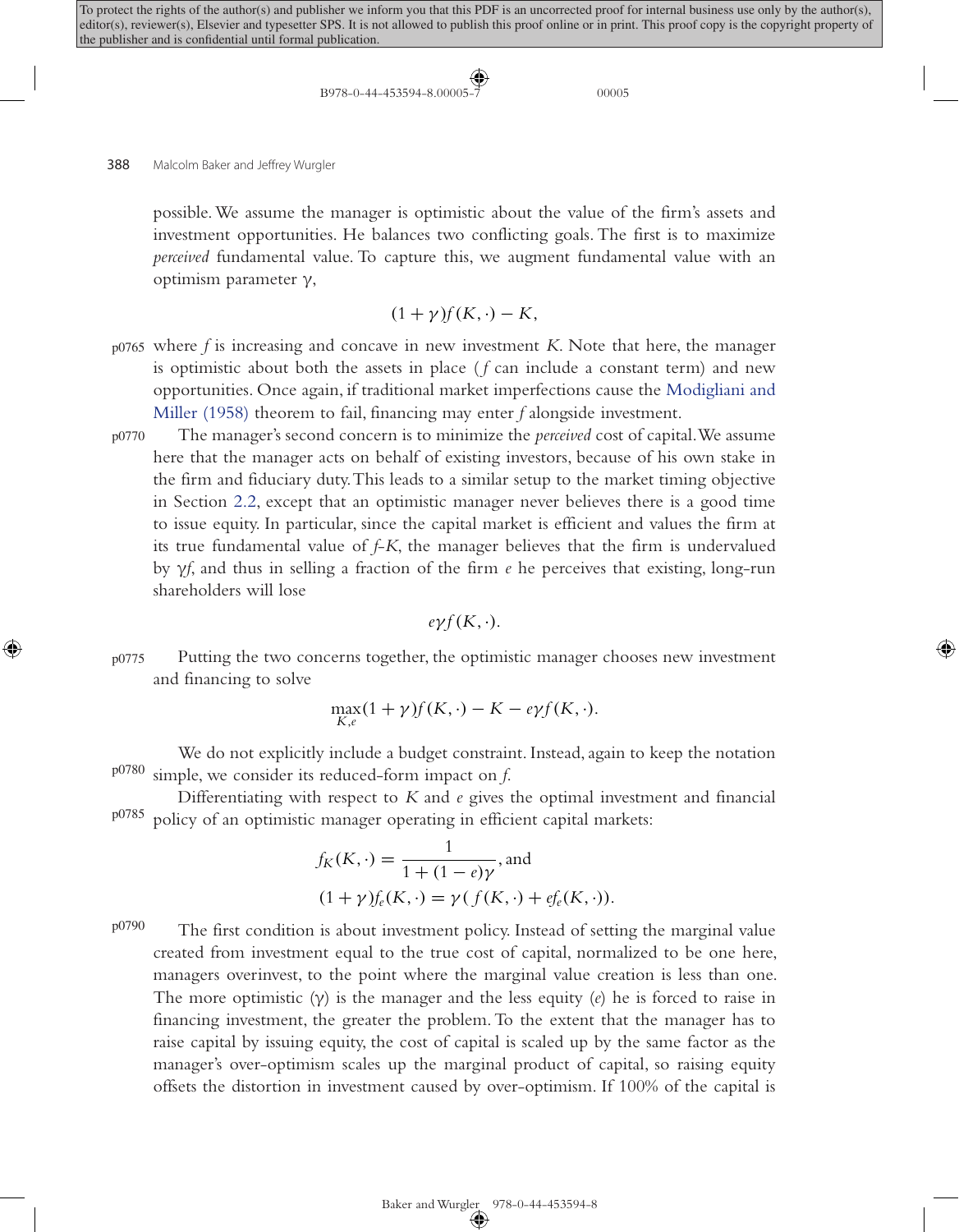B978-0-44-453594-8.00005-7

00005

Behavioral Corporate Finance: An Updated Survey 389

raised by issuing equity, for example, investment is first-best. The second condition is about financing. The marginal value lost from shifting the firm's current capital structure away from equity is weighed against the perceived market timing losses. As in the analysis of irrational investors, we consider some special cases.

- *Investment policy.* If there is no optimal capital structure, so that *f*e is equal to zero, the manager will not issue equity, setting *e* to zero, and there is no interaction among financing, internal funds, and investment. In this case, the optimistic manager will clearly overinvest:  $f<sub>K</sub>$  is less than unity. In [Heaton \(2002\)](#page-61-16) and [Malmendier and Tate \(2005\)](#page-63-19), there is an optimal capital structure, or more precisely an upper bound on debt. If the manager needs equity to invest (here, *f*e greater than zero), the degree of overinvestment falls. p0795
- Needing equity is akin to having little cash or cash flow available for investment. Thus in this setup, investment can be strongly related to current cash flow and profits, controlling for investment opportunities. This leads to a behavioral foundation for the [Jensen \(1986\)](#page-62-21) agency costs of free cash flow. But instead of receiving private benefits of control, managers are simply optimistic and overinvest from current resources as a result. Leverage reduces the degree of overinvestment by increasing *f*e, thereby increasing equity issues *e* and reducing *K*. p0800
- In a more complex specification, these conclusions may change. One might have the manager optimistic only about assets in place, in which case there is no overinvestment, and there will typically be underinvestment as a firm approaches its debt capacity. Also, it is worth emphasizing that we are examining optimism in isolation here. Layering on other imperfections, such as risk aversion, may mean that optimism moves investment from an inefficiently *low* level toward the first best, as in [Gervais, Heaton, and Odean \(in](#page-60-21) [press\)](#page-60-21) and [Goel and Thakor \(2008\).](#page-60-22) We will revisit some of these interactions when we discuss executive compensation. [Hackbarth \(2009\)](#page-61-17) discusses another setting in which multiple biases can work in opposition, arguing that the combination of managerial optimism and overconfidence can reduce the underinvestment due to debt overhang [\(Myers, 1977\)](#page-64-23). p0805

⊕

- *Financial Policy.* An optimistic manager never sells equity unless he has to. If there is an upper bound on leverage ( $f_e$  greater than zero, here), optimism predicts a pecking order of financing decisions: The manager relies on internal capital and debt and uses outside equity only as a last resort. Again, other imperfections may mitigate the aversion to equity. If the manager is risk averse with an undiversified position in the firm's equity, for example, he may wish to issue equity even though it is below what he thinks it to be worth. p0810
- Managerial overconfidence can have different effects on capital structure than optimism, [Hackbarth \(2009\)](#page-61-17) argues. If overconfidence is modeled as underestimating the risk of earnings, managers may view their debt as undervalued and too expensive as a source of capital. The convexity of equity, on the other hand, leads managers to view their equity as overvalued. This reverses the pecking order that obtains under optimism. p0815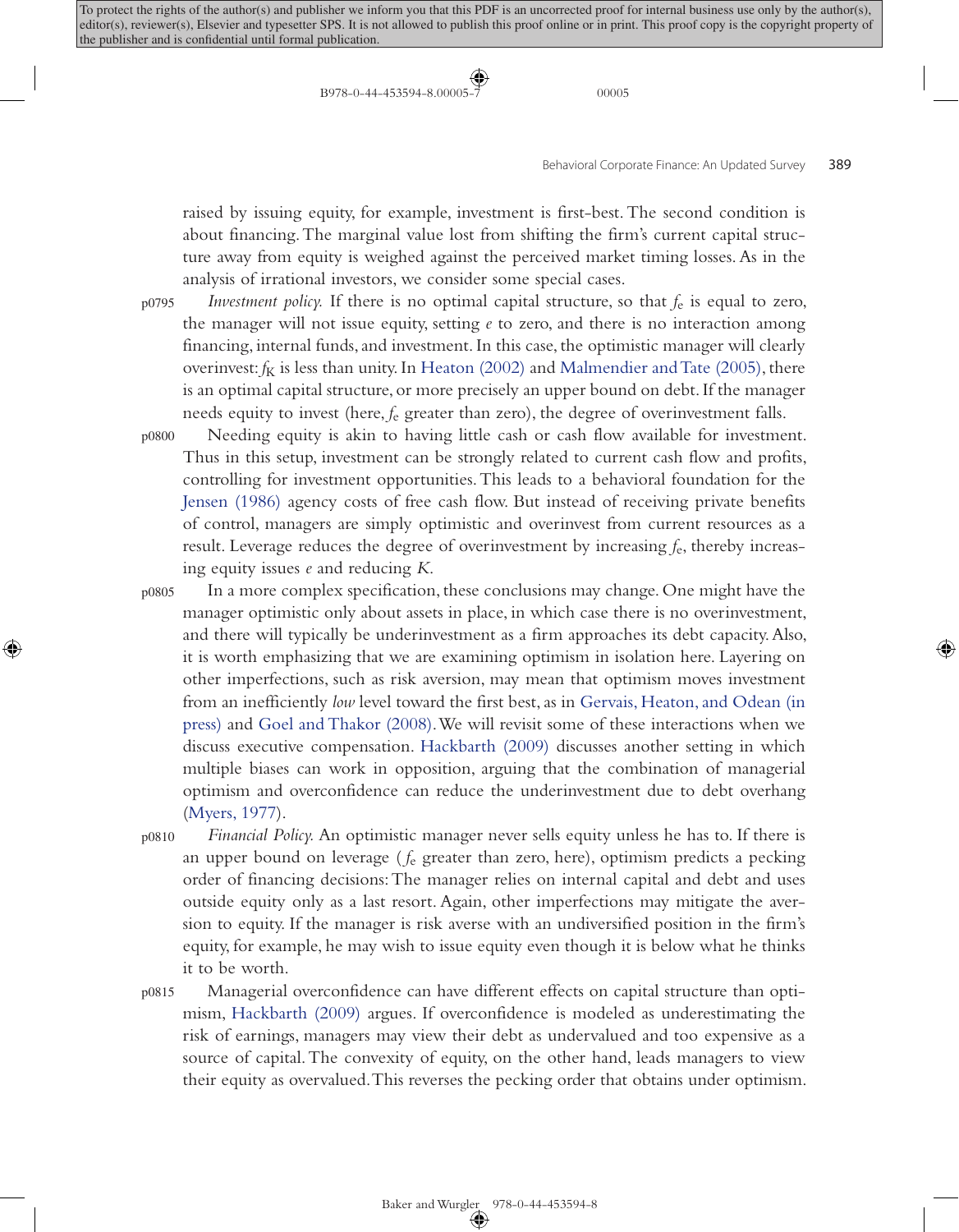B978-0-44-453594-8.00005-7

00005

⊕

<span id="page-39-0"></span>390 Malcolm Baker and Jeffrey Wurgler

Suffice to say that theoretical predictions about the effect of optimism and overconfidence on capital structure are somewhat sensitive to the modeling framework.

*Other Corporate Decisions.* It is not as easy to incorporate other decisions into this framework. Consider dividend policy. If the manager is more optimistic about future cash flow and assets in place than outside investors, he might view a dividend payment as more sustainable. On the other hand, if he views future investment opportunities, and hence funding requirements, as greater, he might be reluctant to initiate or increase dividends and retain internal funds instead. This analysis requires a more dynamic model of investment and cash flow and a decomposition of firm value into assets in place and growth opportunities. p0820

# **3.3 Empirical Challenges** s0170

p0825 If the main obstacle to testing the irrational investors approach is finding a proxy for misvaluation, the challenge here is to identify optimism, overconfidence, or the behavioral bias of interest. Without an empirical measure, the irrational managers approach is typically difficult to distinguish from standard agency theory. That is, in [Stein \(2003\)](#page-66-16), an empire-building manager will

$$
\max_{K,e}(1+\gamma)f(K)-K-c(e),
$$

- $_{p0830}$  where γ reflects the preference for or the private benefits that come with presiding over a larger firm, as in [Jensen and Meckling \(1976\)](#page-62-16) or [Grossman and Hart \(1988\),](#page-61-18) rather than optimism. Rational investors recognize the agency problem up front, so  $\epsilon$  reflects the cost of raising outside equity, and management and existing shareholders bear the agency costs.
- This reduced form is almost identical to the objective function of an optimistic manager. Both can generate overinvestment, underinvestment, cash flow-investment sensitivities, pecking order financing, and so forth. Moreover, Stein points out that the agency model is itself hard to distinguish from models of costly external finance built on asymmetric information. Thus, to test the behavioral theories, one must separate the γ related to overconfidence and optimism from the γ that arises from agency or asymmetric information problems. p0835

# **3.4 Investment Policy** s0175

⊕

Despite the difficulty of obtaining direct, manager-level measures of optimism and p0840 overconfidence, evidence is accumulating that these biases do affect business investment.

# *3.4.1 Real Investment* s0180

The evidence does suggest that entrepreneurial startups are often made under a halo p0845of overconfidence and optimism. [Cooper, Woo, and Dunkelberg \(1988\)](#page-58-20) find that 68% of entrepreneurs think that their startup is more likely to succeed than comparable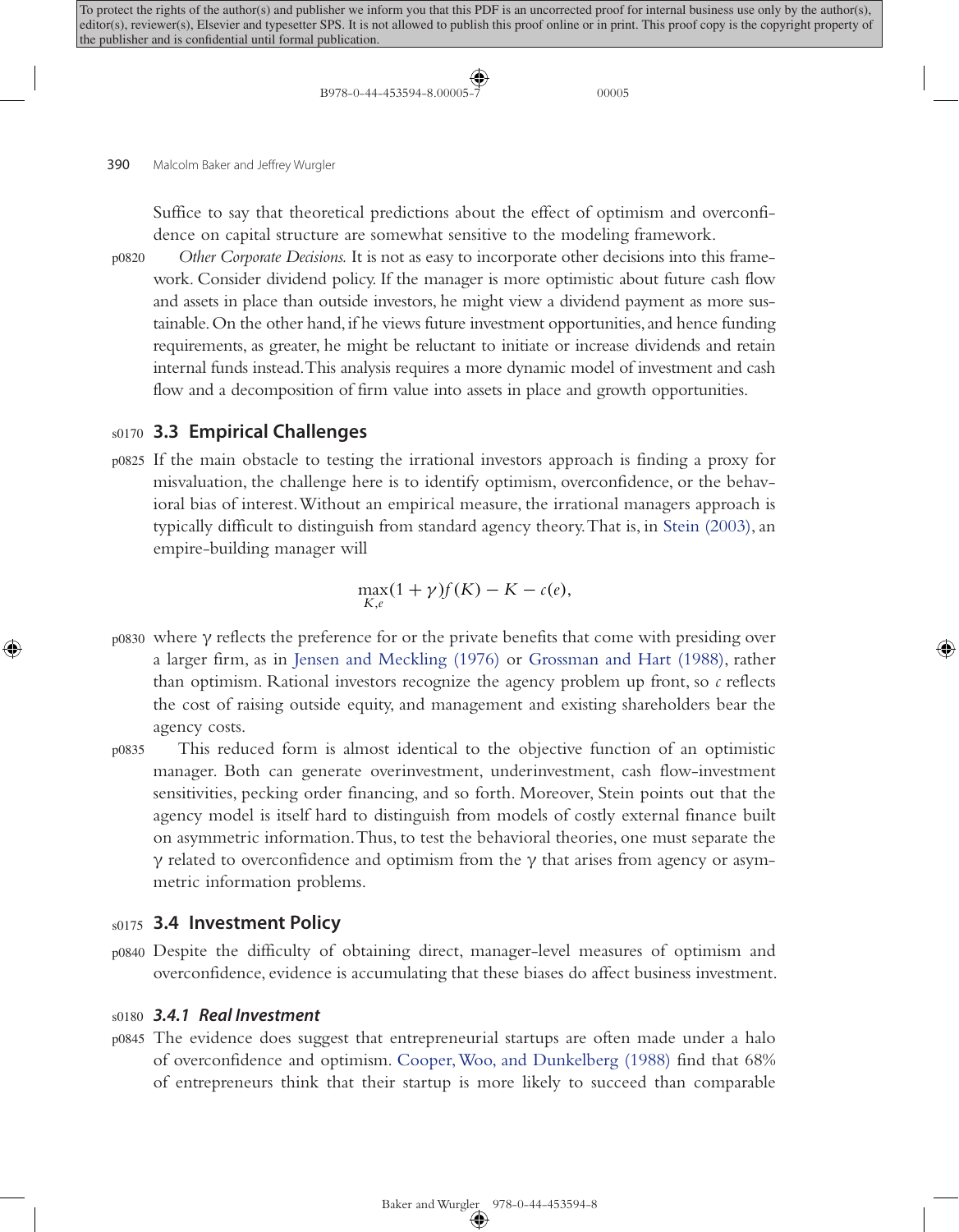B978-0-44-453594-8.00005-7

00005

Behavioral Corporate Finance: An Updated Survey 391

enterprises, while only 5% believe that their odds are worse, and a third of entrepreneurs view their success as all but guaranteed. The survey of French entrepreneurs by [Landier](#page-63-20) [and Thesmar \(2009\)](#page-63-20) gives the same message: At startup, 56% expect "development" in the near future while only 6% expect "difficulty."

- The actual performance of startup investments is more sobering. Landier and Thesmar find that when surveyed three years into their endeavor, only 38% of French entrepreneurs expect further "development" while 17% anticipate "difficulty." Leaving profitability aside entirely, only half of all startups survive more than three years [\(Scarpetta,](#page-65-21) [Tressel, Hemmings, & Woo, 2002](#page-65-21)). [Moskowitz and Vissing-Jorgensen \(2002\)](#page-64-24) argue more generally that the return on private equity in the US between 1952 and 1999 is lower than seems justified given the undiversified nature of entrepreneurial investment. As a whole, the evidence on startup investments seems consistent with the overconfidence that [Camerer and Lovallo's \(1999\)](#page-58-21) experimental subjects display when making entry decisions. p0850
- Optimism also may influence investment in more mature firms. [Merrow, Phillips,](#page-63-21)  [and Myers \(1981\)](#page-63-21) compare forecast and actual construction costs for pioneer process plants in the energy industry. There is a strong optimism bias in project cost forecasts, with actual costs typically more than double the initial estimates. [Statman and Tyebjee](#page-65-22)  [\(1985\)](#page-65-22) survey several other studies of this sort, involving military hardware, drugs, chemicals, and other development projects, and conclude that optimistic biases in cost and sales forecasts are fairly widespread. p0855

⊕

- [Malmendier and Tate \(2005\)](#page-63-19) perform cross-sectional tests of the effects of optimism on investment. They form a manager-level proxy for optimism based on the propensity for a manager to voluntarily hold in-the-money stock options in his own firm. Their intuition is that since the CEO's human capital is already so exposed to firm-specific risk, voluntarily holding in-the-money options is a strong vote of optimism.27 Using this optimism proxy for a large sample of US firms between 1980 and 1994, Malmendier and Tate find that the sensitivity of investment to cash flow is higher for the more optimistic CEOs. It is especially high for optimistic CEOs in equity-dependent firms, that is, in situations where perceived financial constraints are most binding. Their results support the predictions of the basic optimism model. p0860
- [Ben-David, Graham, and Harvey \(2010\)](#page-57-22) test whether survey-based measures of overconfidence and optimism help to explain the level of investment as opposed to its sensitivity to cash flow. They ask financial executives to estimate the mean and variance of their firm's stock return. This allows them to form separate optimism p0865

<sup>&</sup>lt;sup>27</sup> Malmendier and Tate find that the propensity to voluntarily retain in-the-money options is not significantly related to future abnormal stock returns, supporting their assumption that such behavior indeed reflects optimism rather than genuine inside information. [Sen and Tumarkin \(2010\)](#page-65-23) model the CEO's portfolio choice and option exercise problem in more detail and argue that a more robust measure of optimism is simply whether the CEO sells or retains the shares received upon exercise. See [Gider and](#page-60-0)  [Hackbarth \(2010\)](#page-60-0) for an overview of optimism and overconfidence proxies.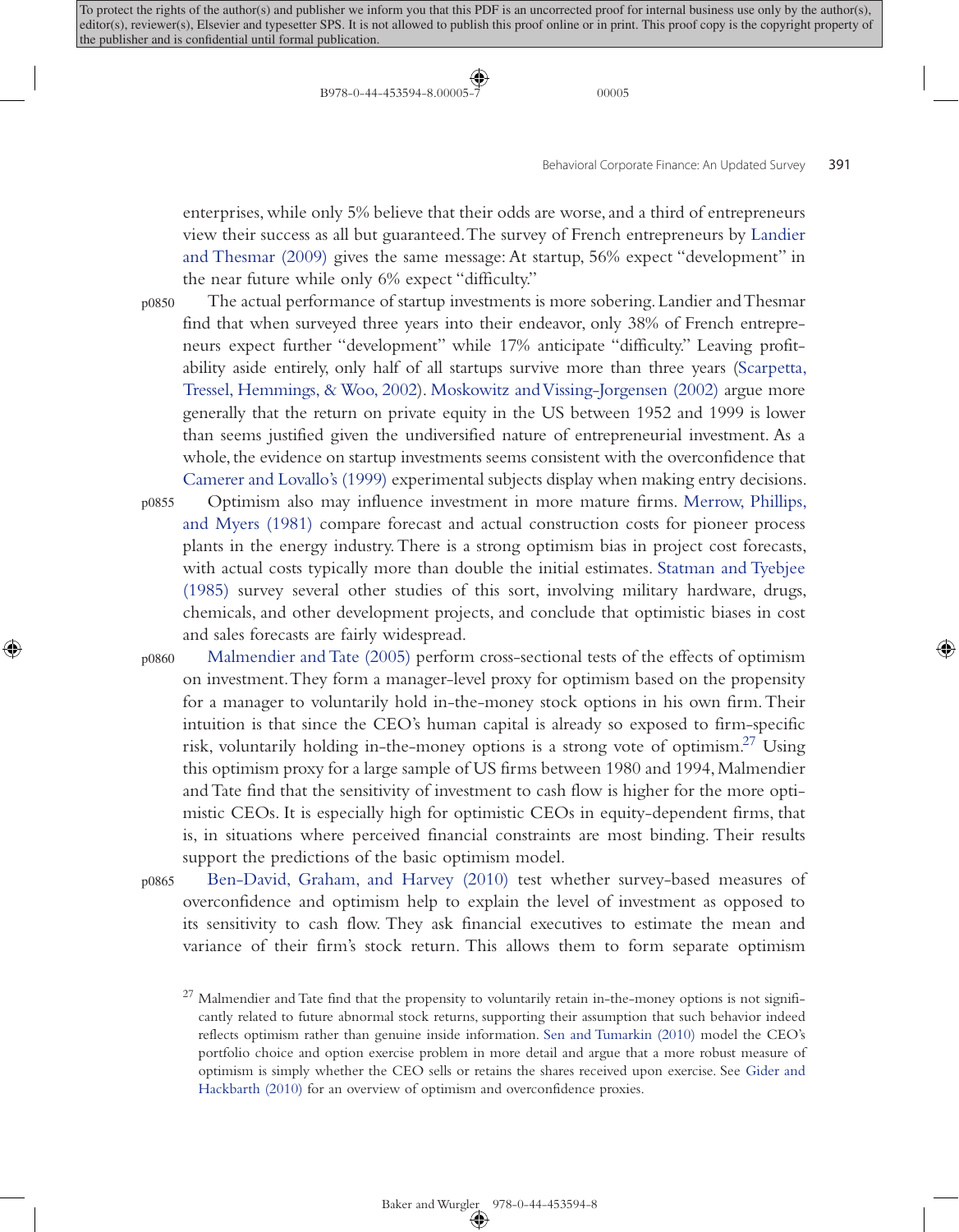B978-0-44-453594-8.0000

00005

#### 392 Malcolm Baker and Jeffrey Wurgler

⊕

and overconfidence measures. A striking result is that financial executives are, indeed, extremely overconfident: their subjective 80% confidence intervals about the firm's oneyear stock return contains the realized return only 33% of the time. They also connect these measures to the level of investment, and find that both optimism and overconfidence are associated with higher investment.

- One category of investment that would seem particularly inviting to overconfident managers is research and development, where the payoff is inherently quite uncertain. [Hirshleifer, Low, and Teoh \(2010\)](#page-61-19) find that overconfident managers—measured using options-based proxies, as above, and the character of descriptions of the CEO in the press, similar to [Malmendier and Tate \(2008\)—](#page-63-22)invest more in R&D and translate this to higher patent and patent citation count. At the same time, there is little relationship between their overconfidence measures and financial or stock market performance. p0870
- In addition to the evidence above, keep in mind that optimism, as discussed earlier, shares many predictions with more established theories, and thus is a candidate to explain various earlier results. For example, the fact that managers invest rather than pay out cash windfalls [\(Blanchard, Lopez-de-Silanes, & Shleifer, 1994\)](#page-58-22) looks like a moral hazard problem, but is also consistent with optimism. Likewise, some investment patterns that look like adverse-selection-driven costly external finance may simply reflect a mistaken managerial belief that external finance is costlier. A possible example is the higher investment-cash flow sensitivities of younger entrepreneurial firms [\(Schaller](#page-65-24) [\(1993\)](#page-65-24)), which as noted above appear to be run by especial optimists. p0875
- Moving away from optimism and overconfidence, a "bias" of bounded rationality appears to be a plausible explanation for some common capital budgeting criteria. For example, while the net present value criterion is the optimal capital budgeting rule (in efficient markets), real managers tend to employ simpler rules. Surveying practice in the 1970s, [Gitman and Forrester \(1977\)](#page-60-23) find that less than 101% of 103 large firms use NPV as their primary technique, while over 50% use the IRR rule, which avoids a cost of capital calculation. The [Graham and Harvey \(2001\)](#page-61-6) survey of CFOs also finds that the IRR rule is more widely used than NPV. Over 50% of CFOs actually use the payback period rule, an even less sophisticated rule that requires neither a cost of capital input nor cash flow forecasts beyond a cutoff date. p0880
- Graham and Harvey also find that among managers who do use a discounting procedure tend to apply a firm-wide discount rate rather than a project-specific rate, again in contrast to normative principles.<sup>28</sup>[Kruger, Landier, & Thesmar, 2011](#page-62-22) suggest that this practice introduces significant investment distortions. Taking the project-specific Capital Asset Pricing Model as a normative benchmark, Kruger et al. point out that p0885

 $^{28}$  A good question is whether the use of such rules is better understood as an agency problem than as bounded rationality. That is, executives might use simple rules to shorten the workday and save time for golf. However, Graham and Harvey find that high-ownership managers are if anything *less* likely to use NPV and *more* likely to use the payback period rule.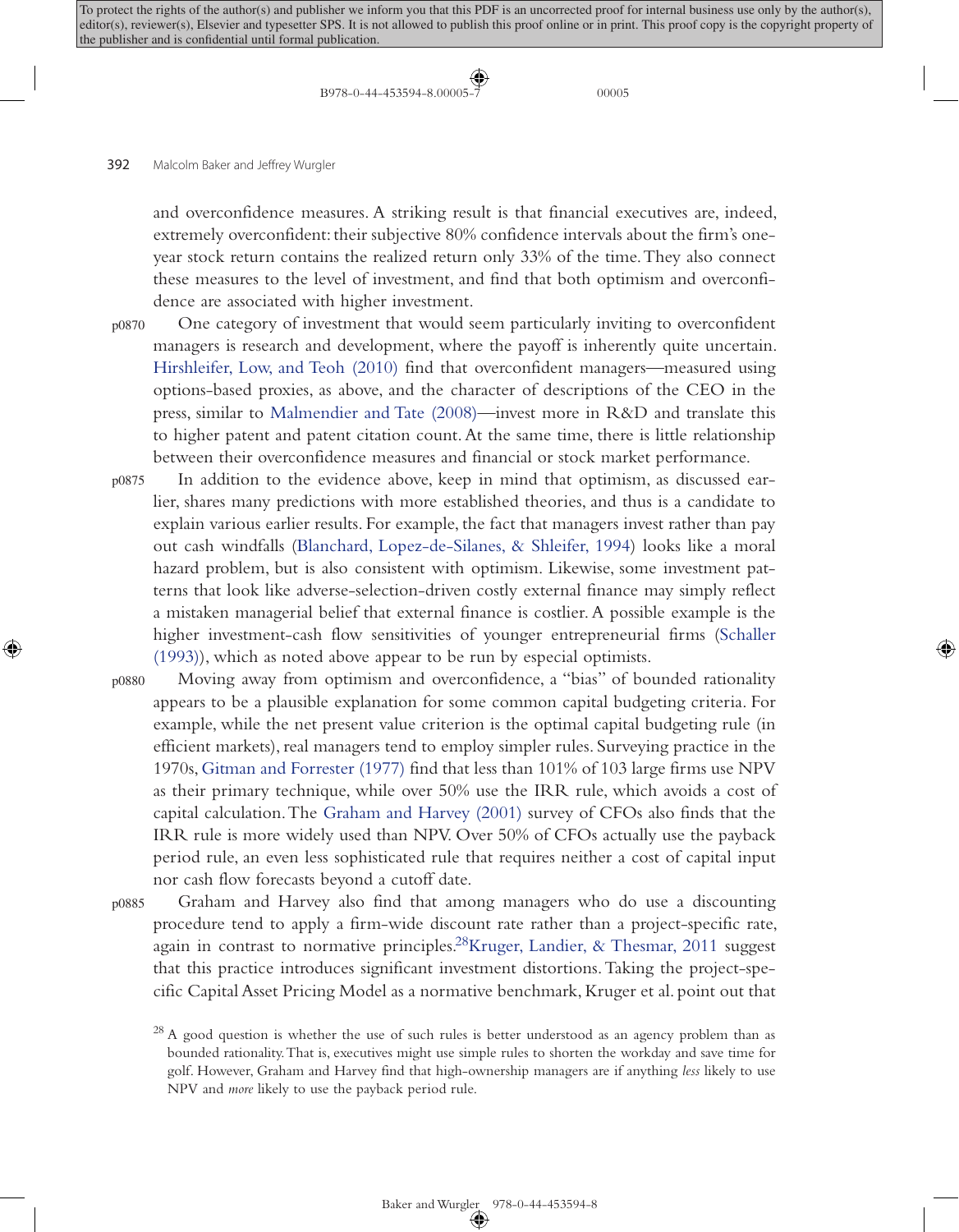B978-0-44-453594-8.00005-7

00005

Behavioral Corporate Finance: An Updated Survey 393

<span id="page-42-0"></span>multidivision firms that simply apply a weighted-average discount rate to all projects will overinvest in high beta divisions and underinvest in low beta divisions. Consistent with this prediction, they document that division-level investment is positively related to the spread between the division's market beta and the firm's average beta.

p0890

⊕

Loss aversion has also appeared as an explanation for certain investment patterns, such as in the widely asserted, but less documented, managerial propensity to "throw good money after bad." Such behavior is most relevant for us to the extent that it reflects something more than rational career concerns, e.g. a situation where the manager tries to distort the updating process to maintain high compensation. [Shefrin \(2001\)](#page-65-25) offers several anecdotes concerning major corporate investments that have the flavor of good money after bad. [Statman and Sepe \(1989\)](#page-65-26) find that the market reaction to the termination of historically unprofitable investment projects is positive, suggesting that investors recognize that executives have a tendency to continue poor projects. Related evidence comes from the [Guedj and Scharfstein \(2008\)](#page-61-20) study of drug development decisions. They find that single-product early stage firms appear highly reluctant to abandon their only viable drug candidates, even when the results of clinical trials are less than promising. Some combination of agency, managerial optimism, and a gambling-to-get-backto-even attitude seems like a plausible explanation for these results.

# *3.4.2 Mergers and Acquisitions* s0185

- p0895 In a seminal contribution to behavioral corporate finance, [Roll \(1986\)](#page-65-27) outlines a hubris-based theory of acquisitions. He suggests that successful acquirers may be optimistic and overconfident in their own valuation of deal synergies, and fail to properly account for the winner's curse. Roll interprets the evidence on merger announcement effects, surveyed by [Jensen and Ruback \(1983\), Andrade, Mitchell, and Stafford \(2001\)](#page-62-23), and [Moeller, Schlingemann, and Stulz \(2005\),](#page-64-25) as well as the lack of evidence of fundamental value creation through mergers, as consistent with this theory.
- [Malmendier and Tate \(2008\)](#page-63-22) develop this argument and use their options-based proxy for CEO optimism to test it. They find patterns consistent with optimism and overconfidence. First, optimistic CEOs complete more mergers, especially diversifying mergers, typically suggested as being of dubious value. Second, optimism has its biggest effect among the least equity dependent firms-when managers do not have to weigh the merger against an equity issue that they, as optimists, would perceive as undervalued. Third, investors are more skeptical about bid announcements when they are made by optimistic CEOs. [Schneider and Spalt \(2010\)](#page-65-28) find similar results, including that offer prices are higher, but acquirer announcement returns are lower, when the target has (had) skewed returns. The announcement returns evidence is consistent with the theme of irrational managers operating in efficient markets.29 p0900

 $29$  For more anecdotal evidence on the role of hubris in takeovers, see Hietala, Kaplan, and Robinson [\(2003\)](#page-61-21) and [Shefrin \(2000, chapter 16\)](#page-65-29).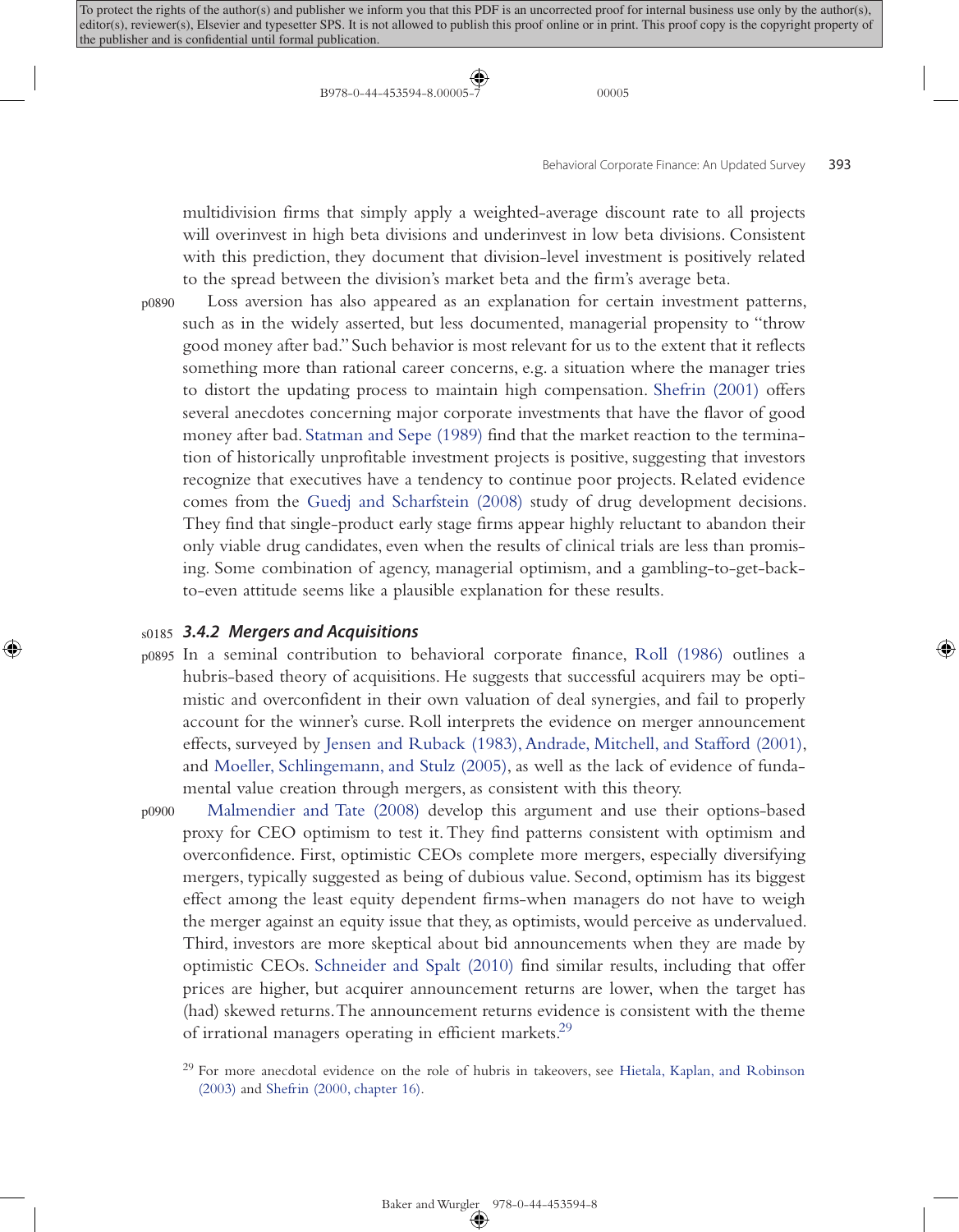B978-0-44-453594-8.00005

00005

394 Malcolm Baker and Jeffrey Wurgler

⊕

- Managerial biases research has taken a Freudian turn with [Aktas, de Bodt, and](#page-56-12)  [Bollaert, Rolls \(2010\)](#page-56-12) study of CEO narcissism. They measure narcissism, a trait related to but distinct from overconfidence, as the ratio of first person singular pronouns to total first person pronouns used in CEOs' transcribed speeches. Thusly-defined narcissist CEOs are more likely to be acquirers, and more likely to have initiated their transactions. This is interpreted as consistent with the high-stakes activity required to maintain the narcissistic ego. Targets run by narcissists, meanwhile, secure higher bid premia. Aktas et al. speculate that this arises because narcissistic CEOs demand extra compensation for the loss of ego associated with losing control. p0905
- If managerial biases affect decisions because governance is limited, cross-sectional variation in governance may be useful for identifying the effect. [Yermack \(1996\)](#page-66-17) finds that firms with smaller boards of directors have higher firm value; [Kolasinski and Li](#page-62-24)  [\(2010\)](#page-62-24) find that small boards dominated by independent directors reduce the impact of CEO overconfidence on acquisition frequency. They use negative future returns on CEO purchases as ex post evidence of ex ante overconfidence. p0910
- To be useful in empirical work, these governance mechanisms need to be exogenous. Unfortunately, as [Hermalin and Weisbach \(2003\)](#page-61-22) and [Harris and Raviv \(2008\)](#page-61-23) point out, these are typically endogenous to firm performance. Nonetheless, the predictions here are typically concerning coefficients on interaction terms, so the endogeneity problem could be mitigated. p0915
- Reference point thinking, in particular involving the offer price, also plays a role in merger activity. An offer must be made at a premium to the target's current price, and the most salient and specific such prices are recent peaks, such as the target's 52-week high. There are a number of ways such salient but economically unremarkable prices could enter the psychology of merger negotiations. Valuing a company is a subjective task, and valuing a combination is doubly so. One could easily imagine that recent peak prices serve as anchors in such calculations on both the bidder and the target side. The target may use peak prices as a starting point for negotiations. Or, target shareholders may resist selling at a "loss" to a recent peak, akin to a disposition effect.<sup>30</sup> p0920
- [Baker, Pan, and Wurgler \(2011\)](#page-57-23) find that deal participants do indeed focus on recent price peaks. There is a spike in the distribution of offer prices at the target's 52-week high and other historical peaks. Bidding-firm shareholders react negatively to the component of the offer price that is driven by the 52-week high, which suggests that they rationally view this portion as overpayment. The probability that an offer goes through increases discontinuously when the offer exceeds the 52-week high. This is an important result in that it represents unusually clean evidence of the real effects of behavioral corporate finance. p0925

<sup>&</sup>lt;sup>30</sup> Note that while some of these effects involve managerial biases, others represent investor biases and thus the evidence below could also be included in our earlier sections about investor irrationality.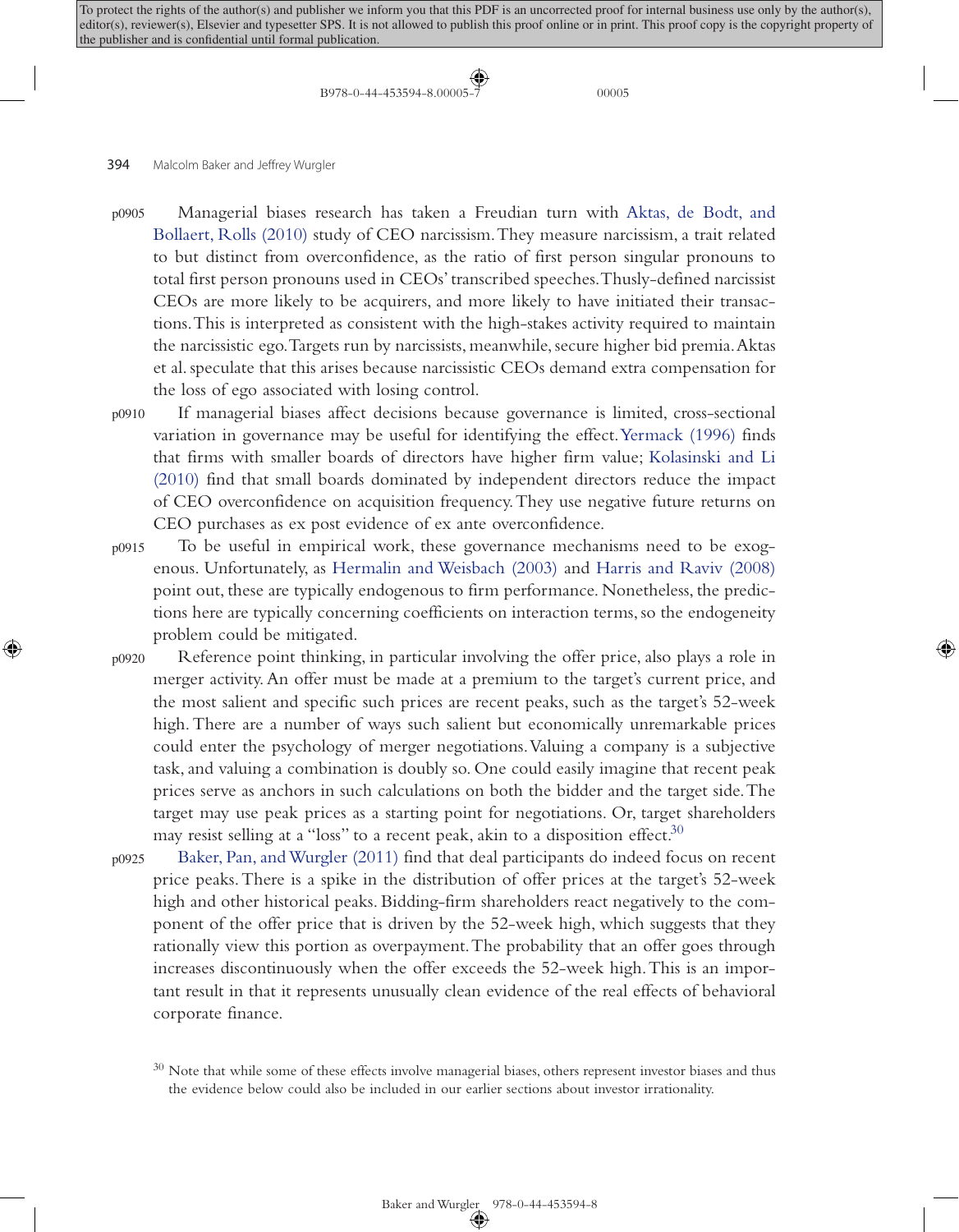B978-0-44-453594-8.00005-7

00005

Behavioral Corporate Finance: An Updated Survey 395

<span id="page-44-0"></span>Finally, Baker et al. find that reference point thinking may help to explain why mergers and stock market valuations are positively correlated: the offer premium required to exceed a recent price peak is smaller when valuations have increased. Conversely, when valuations have plummeted, targets may fail to adjust from prior peak anchors and, as a result, ask for valuations that are simply implausible to bidders. p0930

# **3.5 Financial Policy** s0190

There is a growing body of evidence that managerial biases affect financing patterns. p0935 Existing work addresses the timing and pricing of equity issues, features of IPOs, capital structure and dividend policy, and financial contracting. Reference dependence plays a prominent role in these studies.

# *3.5.1 Equity Issues* s0195

◈

- p0940 Does the CEO drive a firm's stock returns? If so, then a CEO would rightly be proud, and shareholders should take notice, when she has created value and raised the share price above the level that prevailed when she took the helm. If not, for example if share prices are dominated by aggregate moves, then that historical price does not serve as a particularly meaningful reference point for CEO-specific value creation.
- [Baker and Xuan \(2011\)](#page-57-24) find evidence that CEO-specific share price performance does indeed affect financing activity. Equity issuance is responsive to recent stock returns, but considerably more so when they occur during the current CEO's tenure. In particular, the probability of equity issuance in a follow-on offering increases discontinuously when the share price exceeds the inherited price. p0945
- Apparently, some market participants involved in equity issuance attribute "value creation" to the CEO and her team. To be clear, this by itself is not necessarily a behavioral phenomenon; the intriguing result is the effect of the inherited share price level even though subsequent market-level movements beyond the CEO's control complicate the attribution of value creation. The attribution error could be on the investor side, with management having to wait until this point in order to convince investors that issue terms were appealing. Instead of that effect, or in addition to it, the management team may view crossing the inherited price threshold as an opportunity to time the equity market. p0950

# *3.5.2 IPO Prices* s0200

p0955 IPO underpricing can also be understood from the perspective of reference-point managerial preferences. [Loughran and Ritter \(2002\)](#page-63-23) develop an explanation that combines reference-point preferences and mental accounting ([Thaler, 1980, 1985\)](#page-66-18). An important facet of IPO pricing is that the investment bankers underwriting the offering form an initial *file price range*, as they shop the deal to institutional investors. If demand for the new shares is high, the bankers will price the offering at the high end of this range. If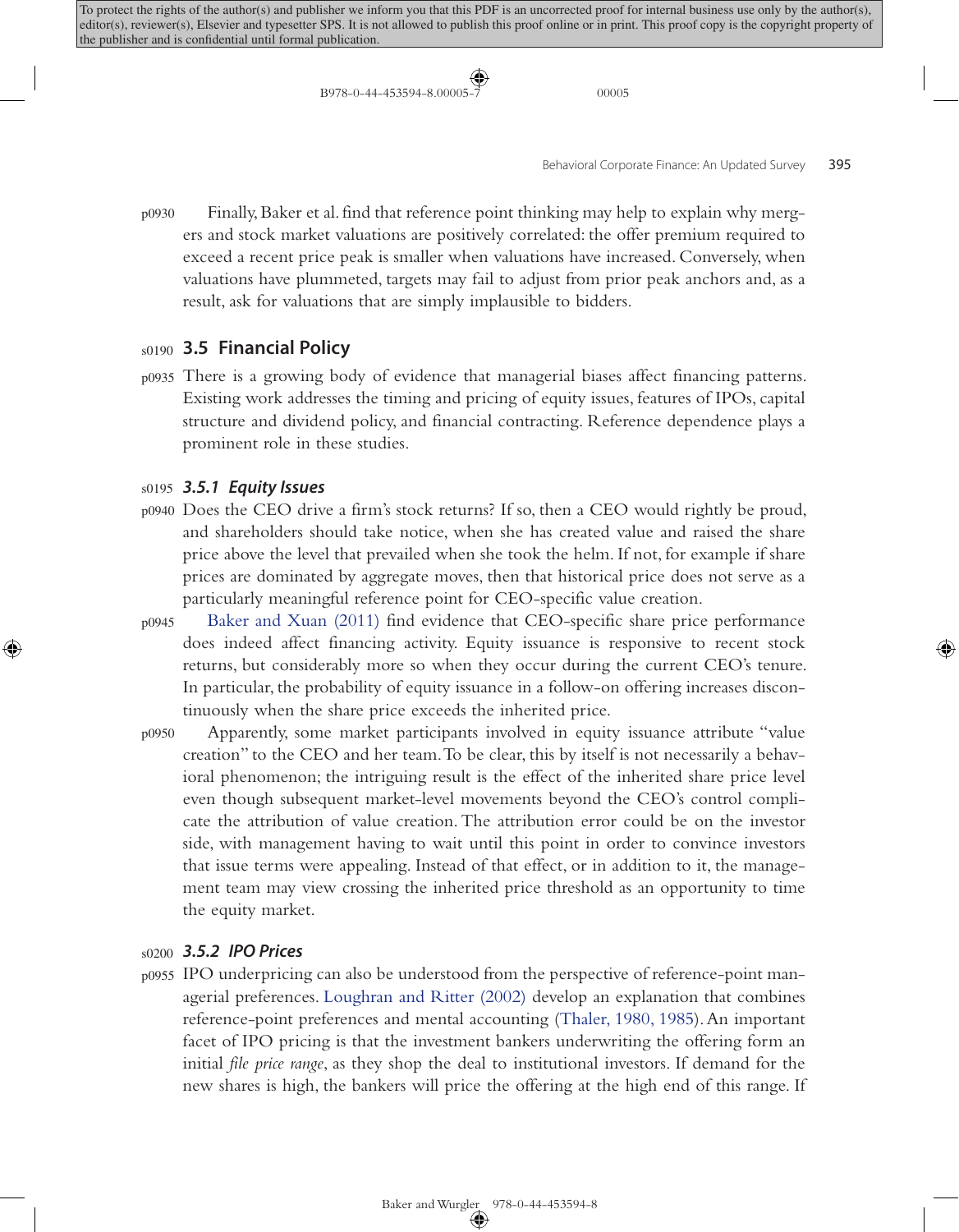B978-0-44-453594-8.00005-7

00005

<span id="page-45-0"></span>396 Malcolm Baker and Jeffrey Wurgler

it is low, they will price the offering at the midpoint, or sometimes lower. On the first day, prices are a market outcome of the new supply and demand.

- Loughran and Ritter assume that issuing managers mentally account for two quantities in judging an offering's success: the (perceived) gain from the gap between the first day closing price and a natural reference point, the midpoint of the file price range; and the (real) loss from the dilutive effect of the underpricing. If the gain is judged to outweigh the loss, where each is evaluated separately with the prospect theory value function, the executives are satisfied. Intuitively, they may be too overwhelmed by the "windfall gain" to complain much about underpricing. $31$ p0960
- This setup is designed, in part, to explain the pattern that underpricing is greater when the offer price is above the initial file price range. [Loughran and Ritter \(2002\)](#page-63-23) find that in issues where the offer price is below the minimum of the file price range, first-day returns are a relatively small 4%, on average, while those priced above the maximum have average first-day returns of 32%. This is consistent with issuers acquiescing in severe underpricing only when they are simultaneously getting good news in the form of upward revisions from the filing range. $32$ p0965
- [Ljungqvist and Wilhelm \(2005\)](#page-63-24) test some of the behavioral underpinnings of the Loughran and Ritter view. Using data on the ownership stakes of executives in IPO firms, they crudely proxy for the proposed notion of issuer satisfaction by taking the dollar amount of executives' perceived "gain" from revisions from the midpoint of the file price range and subtracting the dollar amount of dilution due to underpricing. They find that executive teams that are more "satisfied" with their IPOs by this criterion are more likely to use the same underwriter for seasoned offerings, and to pay higher fees for those transactions. p0970

# *3.5.3 Raising Debt* s0205

◈

p0975 Borrowers and lenders use past terms as anchors or reference points for current terms. [Dougal, Engelberg, Parsons, and Van Wesep \(2011\)](#page-59-20) find that the nominal level of historical borrowing costs exerts a strong influence on the time *t* cost of debt, controlling for a variety of time *t* borrower characteristics. The effect appears for all credit rating categories. For example, firms that took out credit from a banking syndicate between 2005 and 2007 saw the influence of the 2008 financial crisis have a muted impact on their 2008 borrowing costs from the same source. For firms whose credit rating remained constant over this period, one-third received exactly the same borrowing rates as in

<sup>&</sup>lt;sup>31</sup> Loughran and Ritter assume that the underwriter prefers underpricing, perhaps because it generates profitable rent-seeking activities among investors, e.g. trading with the underwriter's brokerage arm, or because it reduces marketing costs.

<sup>&</sup>lt;sup>32</sup> See [Benveniste and Spindt \(1989\)](#page-57-25) for an alternative explanation for this asymmetry based on information gathering in the book-building process, and [Edelen and Kadlec \(2003\)](#page-61-24) for one based on sample truncation bias related to the withdrawl of IPOs whose prospects deteriorate during the waiting period.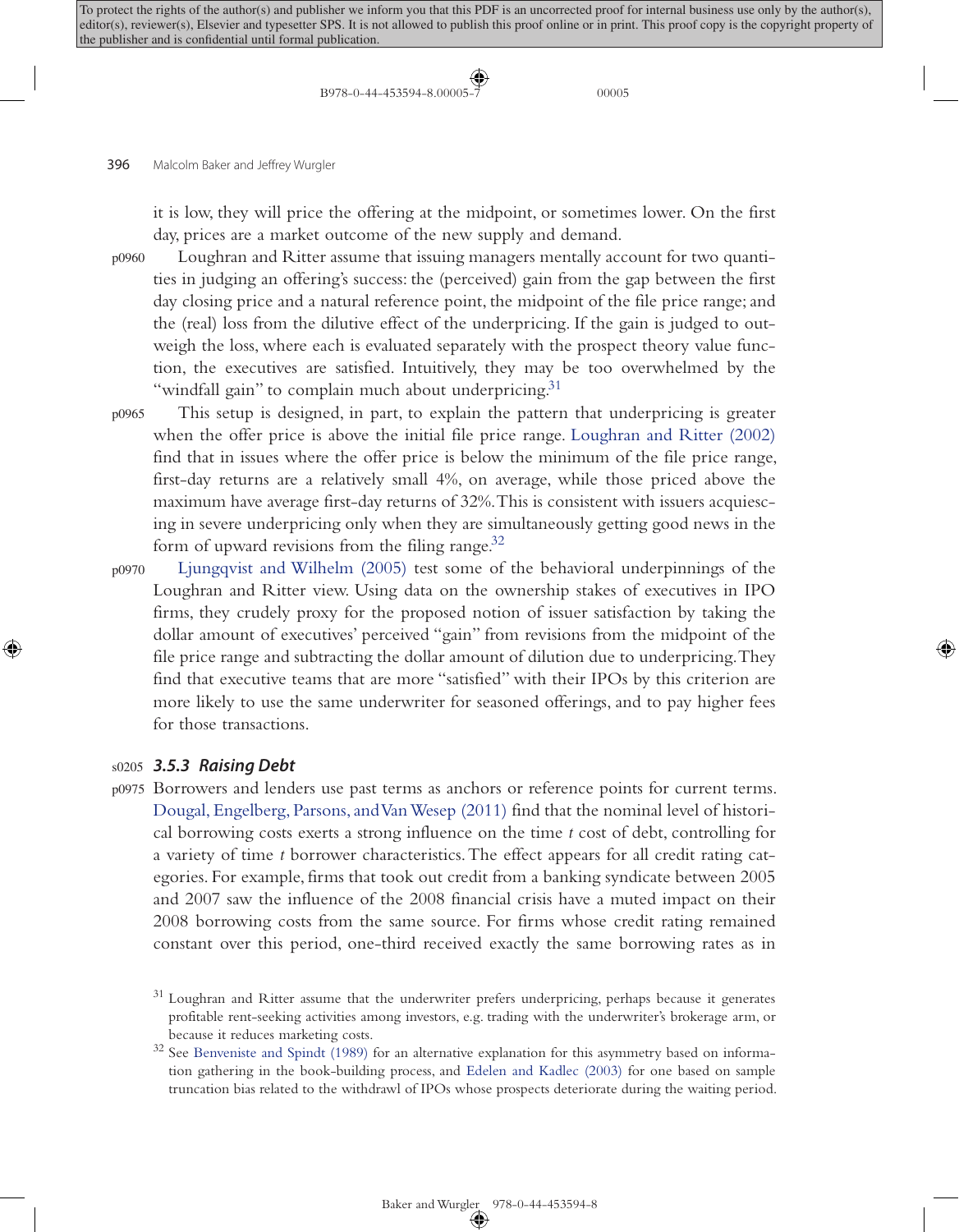B978-0-44-453594-8.00005-7

00005

Behavioral Corporate Finance: An Updated Survey 397

<span id="page-46-0"></span>the pre-crisis period. Comparable firms that hadn't established such anchor terms saw higher borrowing costs.

p0980

⊕

- It is easy to understand how prior terms are natural starting points for thinking about and negotiating new terms. The need for a fixed starting point could be particularly high in periods of dramatic change in the financial environment. Dougal et al. find additional patterns that further tie their results to anchoring: specific managers and bankers appear to form relationships that are most affected by the bias; when a firm changes lead banks, the effect of past terms deteriorates; and, when a firm changes CEO or CFO, the effect of past terms deteriorates. <sup>33</sup>
- Similar to how reference point prices affect merger activity or manager-specific reference point prices on equity issues, this experiment provides further evidence that highly sophisticated actors—in this case, managers, bankers, and investors jointly—are unable to "integrate out" the past. Future research may better identify the real effects of this. A natural hypothesis, for example, is that borrowers who are being offered a deal because of the happenstance of favorable past terms will raise more and invest more. p0985

# *3.5.4 Capital Structure* s0210

- The most basic optimism model predicts a pecking order financing policy, as pointed p0990 out by [Heaton \(2002\).](#page-61-16) Thus, much of the existing evidence of pecking-order policies, from [Donaldson \(1961\)](#page-59-21) to [Fama and French \(2002\),](#page-60-14) is at face value equally consistent with pervasive managerial optimism. And the notion of pervasive managerial optimism does not seem farfetched. In [Graham's \(1999\)](#page-60-24) survey, almost two-thirds of CFOs state their stock is undervalued while only three percent state it is overvalued. Such responses are all the more striking given that the survey was taken shortly *before* the Internet crash.
- To distinguish optimism from other explanations of pecking order behavior, such as adverse selection as in [Myers and Majluf \(1984\)](#page-64-6), a natural test would use cross-sectional variation in measured optimism to see whether such behavior is more prevalent in firms run by optimists. To our knowledge, exactly this test has not been conducted, but certain results in [Malmendier and Tate \(2005, 2008\)](#page-63-19) have a related flavor. First, and as noted above, firms run by optimists (as identified by their options-based proxies for optimism) display a higher sensitivity of investment to internal cash flow. Second, managers classified as optimistic show a differentially higher propensity to make acquisitions when they are not dependent on external equity. p0995
- Bounded rationality also makes an appearance in financial policy in the form of the use of simple targets for capital structures and payouts. [Graham and Harvey \(2001\)](#page-61-6) find that 10% of the CFOs in their sample use a "very strict" target debt-equity ratio and p1000

<sup>&</sup>lt;sup>33</sup> The authors argue that costly renegotiation of terms cannot explain these results.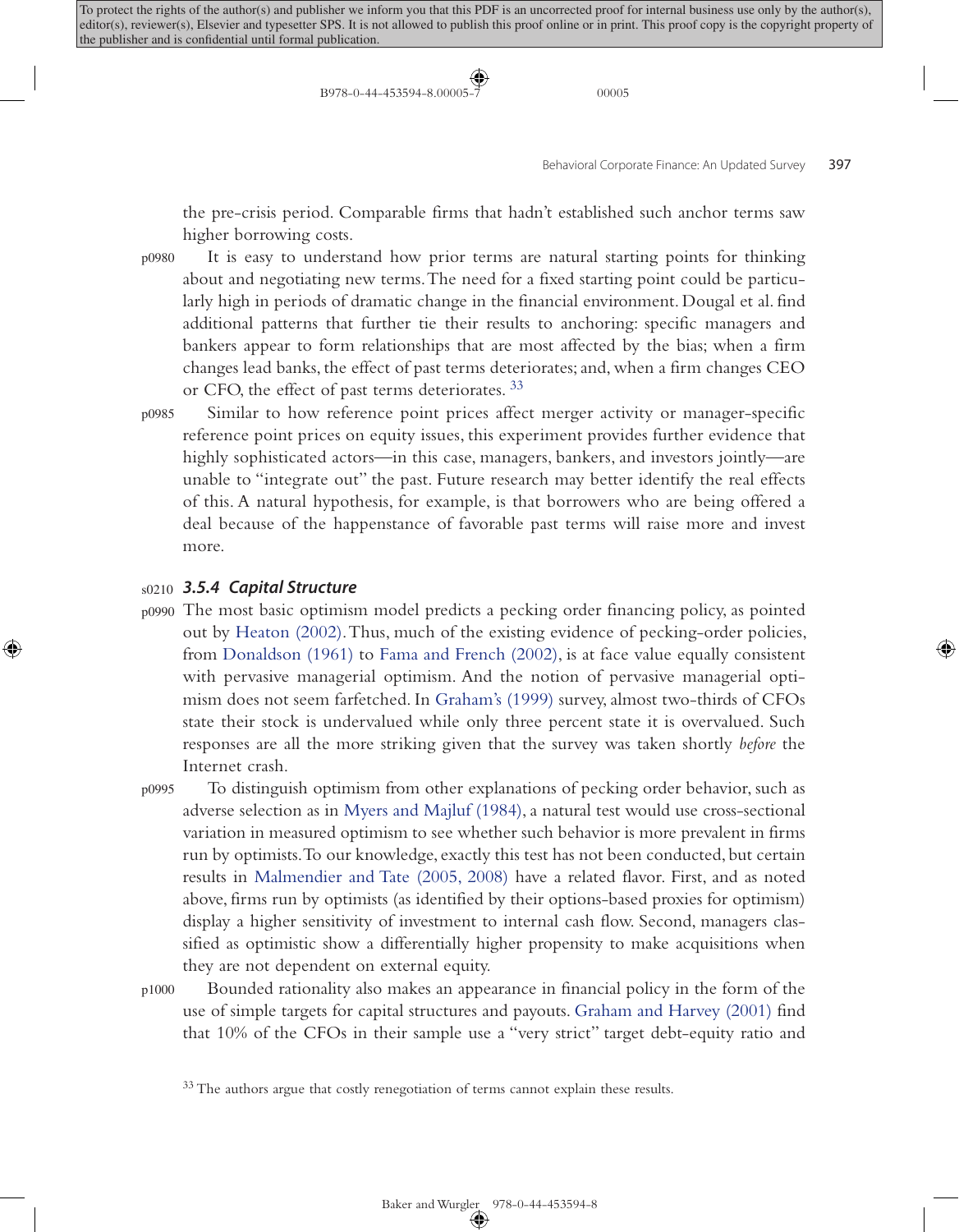B978-0-44-453594-8.00005-7

00005

<span id="page-47-0"></span>398 Malcolm Baker and Jeffrey Wurgler

◈

34% use a "somewhat tight" target or range. Such leverage targets are typically defined in terms of book values of equity and debt, and [Welch \(2004\)](#page-66-12) confirms that market leverage is largely allowed to float with stock prices. Whether this is a rule of thumb, a boundedly rational focus on slower moving book values, or a rational recognition that book values are a better proxy for liquidation value than market value is hard to prove. Likewise, and as mentioned before, [Lintner's \(1956\)](#page-63-25) field interviews reveal a set of common rules of thumb in payout policy that lead to a reasonably accurate empirical specification for dividends. [Brav et al. \(2005\)](#page-58-11) find that some of these rules still apply fifty years later.

# *3.5.5 Contracting and Executive Compensation* s0215

- [Landier and Thesmar \(2009\)](#page-63-20) examine financial contracting between rational investors p1005 and optimistic entrepreneurs.34 They highlight two aspects of contracting with optimists. First, because optimists tend to inefficiently persist in their initial business plan, the optimal contract transfers control when changes are necessary. [\(Kaplan and](#page-62-25)  [Stromberg \(2003\)](#page-62-25) find that contingent transfers of control are common features of venture capital contracts.) Second, because optimists believe good states to be more likely, they are willing to trade some control and ownership rights in bad states for greater claims in good ones; in this sense, the optimal contract "pays the entrepreneur with dreams." Ultimately, optimists may self-select into short-term debt, as it transfers payments and control to the investor in states that they think are unlikely, while realistic entrepreneurs prefer less risky long-term debt.
- Landier and Thesmar find some empirical evidence of this separation in data on French entrepreneurs. Among other results, they find that the use of short-term debt is positively related to an *ex post* measure of optimistic expectations, the difference between realized growth and initial growth expectations. They also find that the use of short-term debt is positively related to psychologically-motivated instruments for expectations, such as regional sunlight exposure and rates of mental depression. p1010
- Some related phenomena appear in the context of biased executives' compensation contracts. Standard contracting models seem unable to explain basic aspects of CEO compensation. For example, [Hall and Murphy \(2002\)](#page-61-25) and [Dittman and Maug \(2007\)](#page-59-22) point out that convex incentives are commonly induced through stock options. Yet these turn out to be hard to calibrate to standard models with risk-neutral shareholders and risk-averse, undiversified executives. Dittman and Maug argue that such setups actually tend to predict negative base salaries. p1015
- [Gervais et al. \(in press\)](#page-60-21) derive the optimal compensation contract for a risk-averse but overconfident manager. The manager overweights his private information, so the p1020

<sup>34</sup> [Manove and Padilla \(1999\)](#page-63-26) also consider how banks separate optimists and realists. They focus on the overall efficiency of the credit market.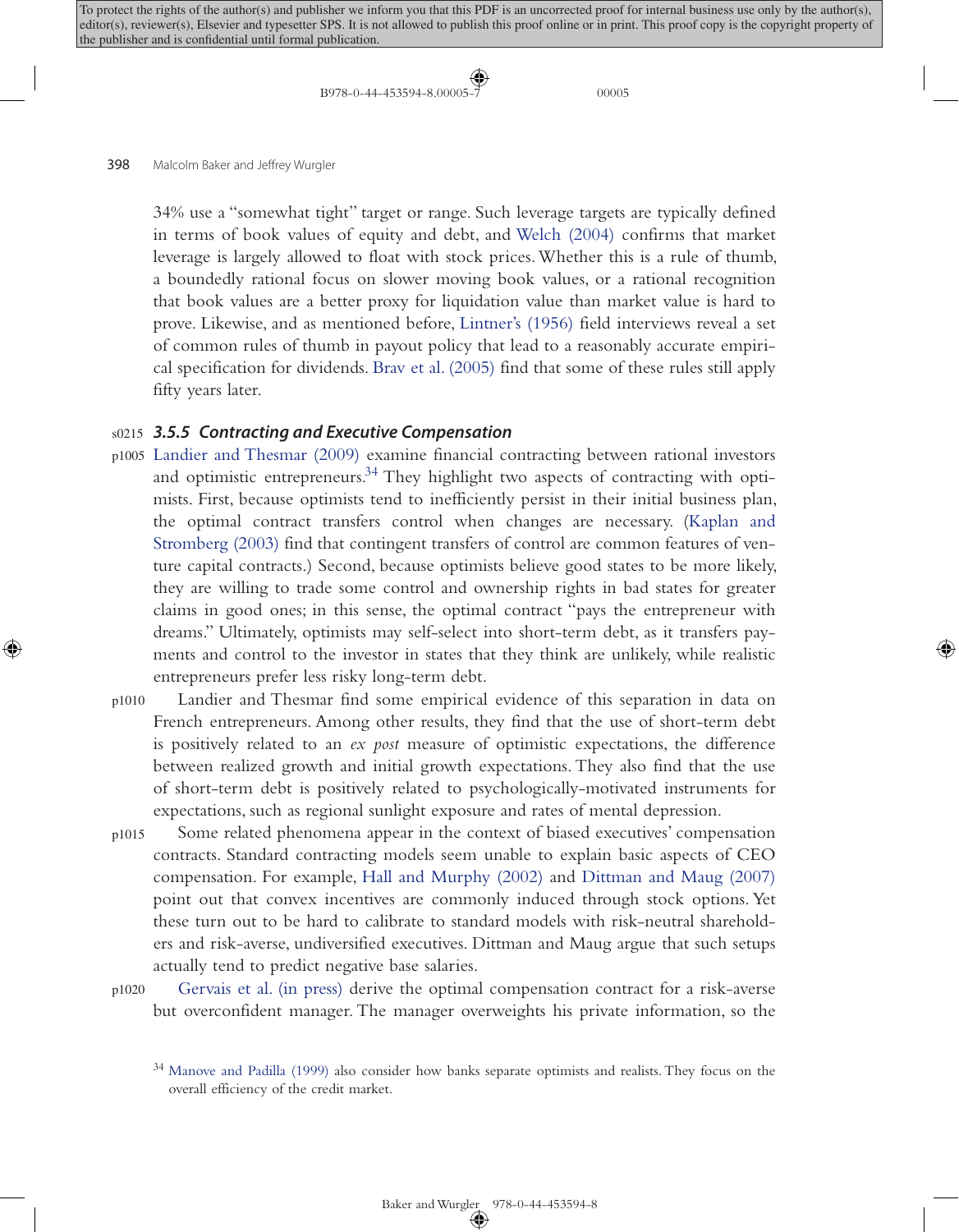B978-0-44-453594-8.00005-7

00005

Behavioral Corporate Finance: An Updated Survey 399

⊕

<span id="page-48-0"></span>optimal contract balances the standard issue of overcoming his risk aversion with the need to avoid rash investments. The most basic effect is that if the manager is highly overconfident, shareholders' wealth-maximizing contract is highly convex, because the manager overvalues it. This effect is reminiscent of paying with dreams.

The prospect theory value function provides another explanation for stock options and positive base salaries as optimal contracts. [Dittman, Maug, and Spalt \(2010\)](#page-59-23) show that implausible parameters are not required; for example, the manager's reference wage can be close to last year's salary and bonus. The manager's risk tolerance is near zero around the reference point but increases rapidly as payout increases. This necessitates high-powered, convex contracts even with optimal risk sharing. This is consistent with high salaries and positive stock and stock option holdings that we observe. p1025

# **4. BEHAVIORAL SIGNALING** s0220

⊕

- p1030 Another behavioral approach to corporate finance is in an embryonic stage. We include it alongside more mature research frameworks because of its theoretical distinctiveness and seeming promise. We also happen to find it interesting ourselves; our discussion here will focus on [Baker and Wurgler \(2011\)](#page-57-26). The model involves quasi-rational investors, so in a conceptual sense it falls between the market timing and catering research, which assumes irrational investors, and the managerial biases research, which assumes fully rational investors.
- The core idea of signaling models since [Spence \(1973\)](#page-65-30) is that "good" types can separate themselves by taking some action that is less costly for them than it is for "bad" types. In corporate finance, classic applications include the capital structure models of [Leland and Pyle \(1977\), Ross \(1977\)](#page-63-27), and [Myers and Majluf \(1984\);](#page-64-6) the dividend models of [Bhattacharya \(1979\), John and Williams \(1985\)](#page-57-27), and [Miller and Rock \(1985\);](#page-64-26) the convertible debt model of [Harris and Raviv \(1985\)](#page-61-26); and, the IPO underpricing models of [Allen and Faulhaber \(1989\), Grinblatt and Hwang \(1989\)](#page-56-13), and [Welch \(1989\)](#page-66-19). Although the nature of the signaling mechanism varies, all of these models feature participants with standard preferences and rational expectations. p1035
- The defining characteristic of behavioral signaling models is that the signaling mechanism derives from nonstandard preferences or judgmental biases. The model of dividend policy we discuss below is an example. It relies on prospect theory preferences and narrow framing. p1040

# **4.1 Theoretical Framework** s0225

There is no standard theoretical framework to outline here at this time. Indeed, there p1045are many behavioral distortions one could imagine basing a signaling model upon, and each might have a somewhat different implementation and application. We will review a specific model of dividend signaling based on [Baker and Wurgler \(2011\).](#page-57-26)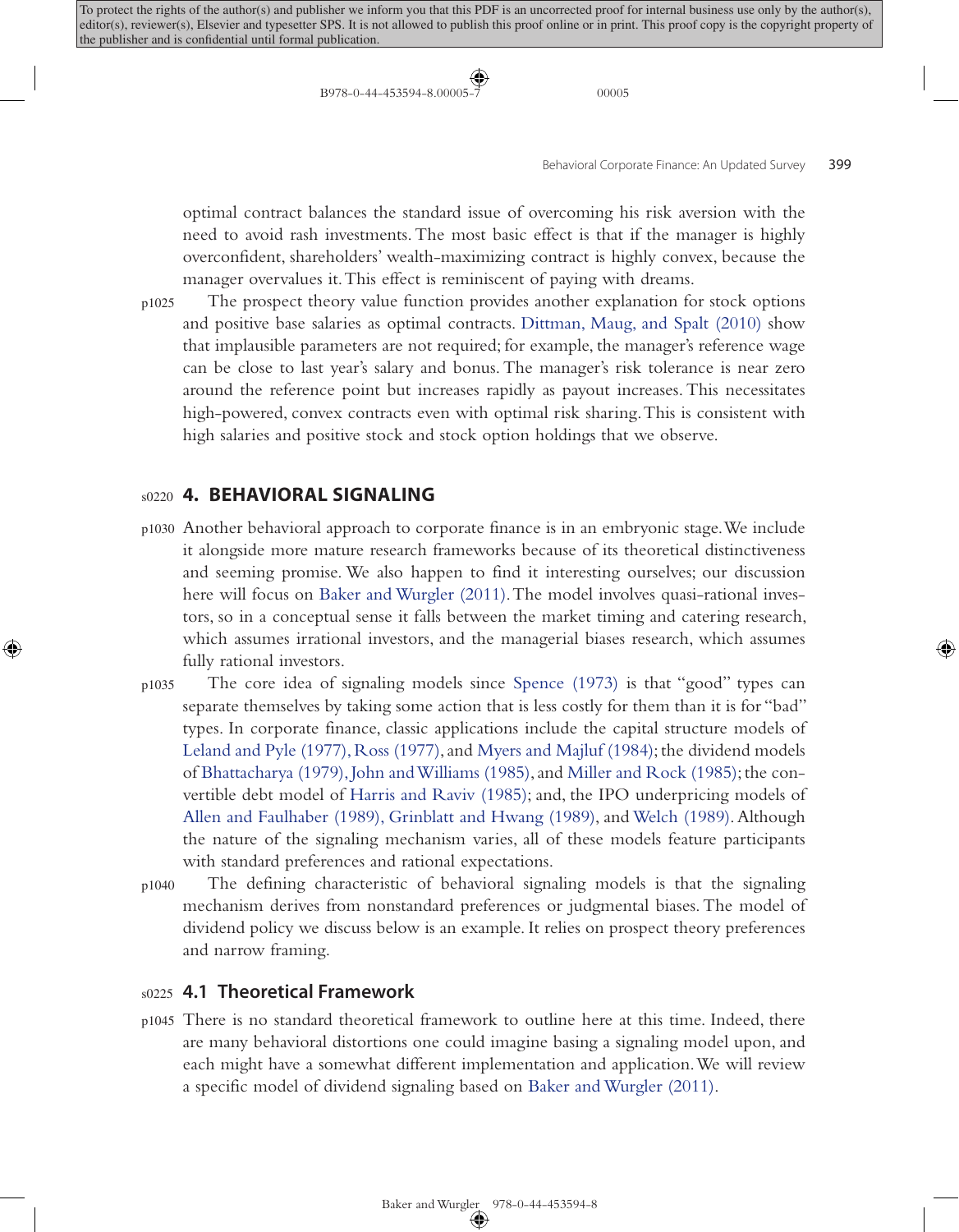B978-0-44-453594-8.00005-7

00005

400 Malcolm Baker and Jeffrey Wurgler

⊕

- The main goal of this dividend-signaling model is, as usual, to explain why firms pay dividends at all. Secondary goals are to shed light on other facts of dividend policy. These include the fact that dividends are often not raised or lowered for long stretches; that dividend cuts are greeted very negatively; and, that dividends can be described using the [Lintner \(1956\)](#page-63-25) partial-adjustment model. We outline the model and then return to more detailed empirical implications. p1050
- The signaling mechanism is based on nonstandard investor preferences, not willful destruction of firm value through investment distortions or taxes. In particular, it is based on the reference dependence and loss aversion features of the prospect theory value function of [Kahneman and Tversky \(1979\)](#page-62-1). Reference dependence refers to the propensity to judge utility based on losses and gains relative to a context-specific reference point. Loss aversion denotes the tendency to perceive more disutility from losses than utility from equal-size gains. Suffice it to say that a great deal of research from psychology and economics supports these effects—see, e.g. [Kahneman \(2003\).](#page-62-26) p1055
- The model's first key ingredient is that a reference point level of dividends appears in the investor's objective function. Per loss aversion, there is a kink in utility, so that the negative effect of a \$0.01 drop in dividends just below the reference point is greater than the positive effect of a \$0.01 increase in dividends just above. The second key ingredient is that the manager cares about the current estimate of firm value as well as the longterm welfare of investors. p1060
- The model focuses on two periods:  $t=1$  and 2. There are two players: a benevolent manager and an investor to whom dividend cuts from the current reference point level are discontinuously painful. In the first period, the investor arrives with an exogenous reference point *d*\*. The manager also receives private information about cash earnings  $\varepsilon_1$  and pays a dividend  $d_1$  in the first period. Given this dividend, the investor learns something about the manager's private information and hence the value of the firm. This dividend, which may be below, above, or equal to *d*\*, in turn forms a new reference point for the liquidating dividend  $d_2$ . In some ways, this model can be viewed as a snapshot of a multi-period model. p1065
- In this model, reference points shape dividend policy in multiple ways. On the one hand, to the extent that today's dividend is the reference point against which future dividend payments will be judged, the manager would like to restrain current dividends, saving some resources for the next period to make up for a possible shortfall in future earnings. On the other hand, setting aside effects on future investor welfare, the manager would like to pay a dividend today that exceeds the current reference point. Moreover, because the manager also cares about the current estimate of firm value, which for simplicity we take to mean the estimate of first period cash earnings, he might also increase dividends beyond the current reference point to signal private information about the firm's ability to pay. This signaling mechanism works because firms with limited p1070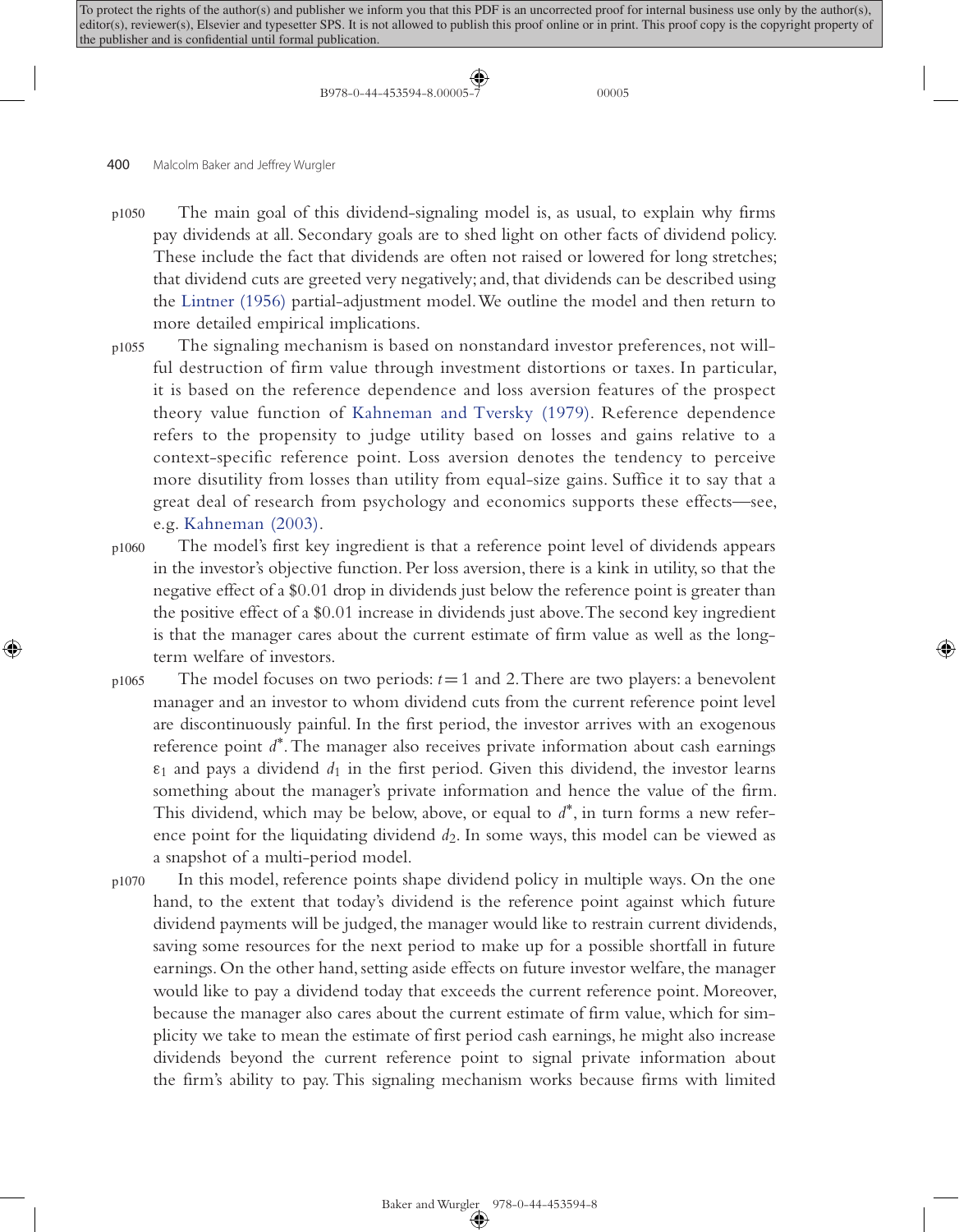B978-0-44-453594-8.00005-7

00005

Behavioral Corporate Finance: An Updated Survey 401

resources are unwilling to incur the expected future cost of missing an endogenous reference point. Coming back to the formalities, we have:

p1075

*Manager utility.* The manager cares about what the investor thinks about  $\epsilon_1$  today because that determines today's stock price. He also cares about the investor's long run utility. The simplified objective function is:

 $E_{\text{m}}[\lambda E_{\text{i}}[\varepsilon_1] + (1 - \lambda)u(d_1, d_2|d^*)],$ 

where  $d_1$  and  $d_2$  are the period-specific dividends of the firm,  $u$  is the investor's utility function, given an exogenous initial reference point of  $d^*$ , and  $E_m$  and  $E_i$  are the expectations operators for the manager and the investor, respectively.<sup>35</sup>

*Investor utility.* The manager's objective is standard. The interesting aspect of this signaling model is that the investor has a kink in his preferences for dividends  $d_1$  and  $d_2$ . The first kink is around an exogenous reference point for first period dividends *d*\* and the second kink is around an endogenous reference point for second period dividends: p1085

$$
u(d_1, d_2|d^*) = d_1 + b(d_1 - d^*)\{d_1 < d^*\} + d_2 + b(d_2 - d_1)\{d_2 < d_1\}.
$$

p1090

⊕

In other words, the investor cares about fundamental value, or total dividend payments, but with a twist. The level of the reference point comes from historical firm dividend policy, and *b* is greater than zero to incorporate loss aversion. This utility function is in the spirit of prospect theory with a kink at a reference point. The second period reference point equals first period dividends  $d_1$  by assumption. In reality, the reference point and the intensity of the reference point *b* may be determined by a long history of levels and changes in dividend policy. The fact that each dividend payment forms a separate reference point also requires narrow framing. This is not a reference point applied to total ending wealth, but much more narrowly both across stocks and time, in the spirit of [Barberis, Huang, and Thaler \(2006\).](#page-57-28)

- *Information.* For simplicity, the manager has no control over the cash earnings of the firm. This is a bit different from a traditional signaling model where the manager must destroy firm value to impress the capital markets. There is also no agency problem; the manager is not able to keep the cash for himself, and no real value is created or destroyed with dividend policy. The fundamental value of the firm appears in two installments and totals  $\varepsilon_1 + \varepsilon_2$ . Think of these as cash earnings that are not observable to the investor. This is an extreme assumption of asymmetric information that highlights the intuition. For simplicity, assume that the second-period cash earnings have a uniform distribution,  $\varepsilon_2 U[0, 2]$ . p1095
- *Budget constraint.* There is no new equity or debt available to finance the payment of dividends and no excess cash balances available in the first period. The most the manager p1100

<sup>&</sup>lt;sup>35</sup> The fact that the investor's expectation of  $\varepsilon_1$  appears directly into the manager's objective is an innocuous assumption, because in equilibrium the stock price will be a linear transformation of this expectation.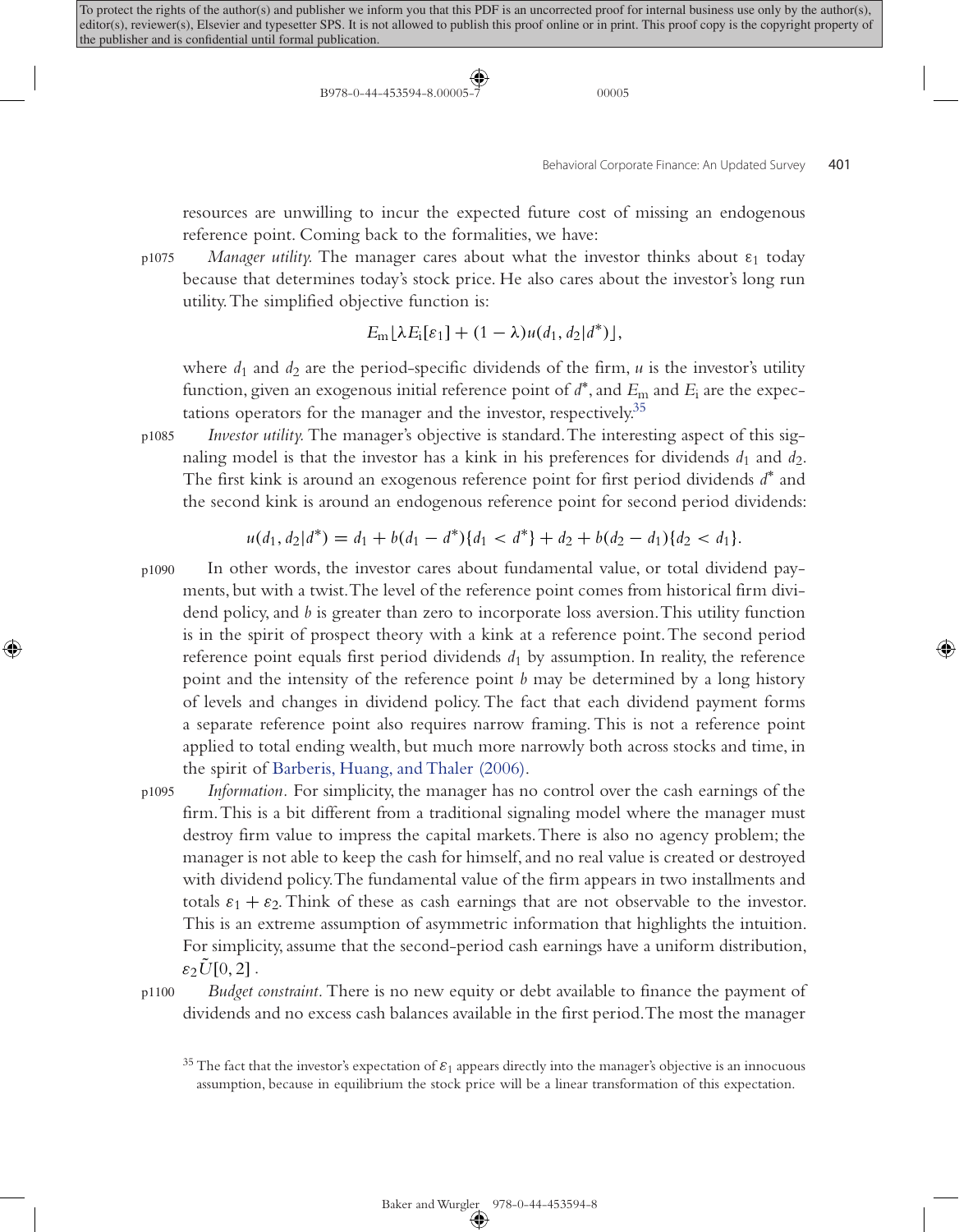B978-0-44-453594-8.00005-7

00005

#### 402 Malcolm Baker and Jeffrey Wurgler

⊕

can pay in the first period is  $\varepsilon_1$ , and the most he can pay in the second period is  $\varepsilon_2$  plus any savings from the first period. Given a benevolent manager and the absence of new financing, this implies constraints:

$$
0 \leq d_1 \leq \varepsilon_1
$$
 and  $d_2 = \varepsilon_1 + \varepsilon_2 - d_1$ .

*Equilibrium.* Combining the above, there are three important effects that appear in the manager's objective function. First, there is sometimes an advantage to paying out dividends immediately. Consider a first period dividend below the reference point *d*\*. Setting aside the effect on the second period reference point, these dividends will be valued on the margin at  $b+1$  times the payout, instead of simply the payout. Above *d*\*, there is no marginal benefit from merely shifting payout from the second period forward. Second, by increasing the dividend today, the investor's estimate  $E_i[\epsilon_1]$  of the unobservable cash earnings rises through an equilibrium set of beliefs that map dividend policy to cash earnings. This enters into the manager's utility function directly. Third, increasing the dividend in the first period, for either of these rationales, produces an expected future cost to investor utility that comes from the possibility of falling short of the reference point set for the second period. p1105

These three motivations combine to simplify the manager's utility function: p1110

$$
(1-\lambda)b(d_1-d^*)\{d_1 < d^*\} + \lambda E_i[\varepsilon_1|d_1] - (1-\lambda)b\left(d_1-\frac{\varepsilon_1}{2}\right)^2\left\{d_1 > \frac{\varepsilon_1}{2}\right\}.
$$

The first term reflects striving to avoid falling short of the initial reference point. The second term reflects concern about share price. The third term reflects the expected cost of falling short of a new reference point; there is no cost if the manager adopts a very conservative dividend policy of paying half of first-period earnings. Given the uniform distribution of  $\varepsilon_2$ , the expected cost is quadratic as dividends rise from this point and increasing in the intensity of the reference point. p1115

Intuitively, these considerations suggest three ranges of dividend policies in equilibrium. There is a high payout ratio for firms with the extra motivation due to signaling to clear the initial reference point of *d*\*. Next, managers cluster at *d*\* once this marginal effect drops out, i.e. they maintain their existing dividend level exactly. Finally, there is a lower payout ratio for firms with first-period earnings well above the initial reference point. These lucky firms nonetheless pay higher dividends to separate themselves from each other and from the pool at *d*\*. Specifically, there exists an equilibrium where: p1120

$$
d_1 = \varepsilon_1 \text{ if } \varepsilon_1 < d^*,
$$
\n
$$
= d^* \text{ if } d^* < \varepsilon_1 < \varepsilon^*, \text{ and}
$$
\n
$$
= \frac{1}{2}\varepsilon_1 + \frac{\lambda}{1-\lambda} \cdot \frac{1}{b} \text{ if } \varepsilon_1 < \varepsilon^*,
$$

Baker and Wurgler 978-0-44-453594-8 ⊕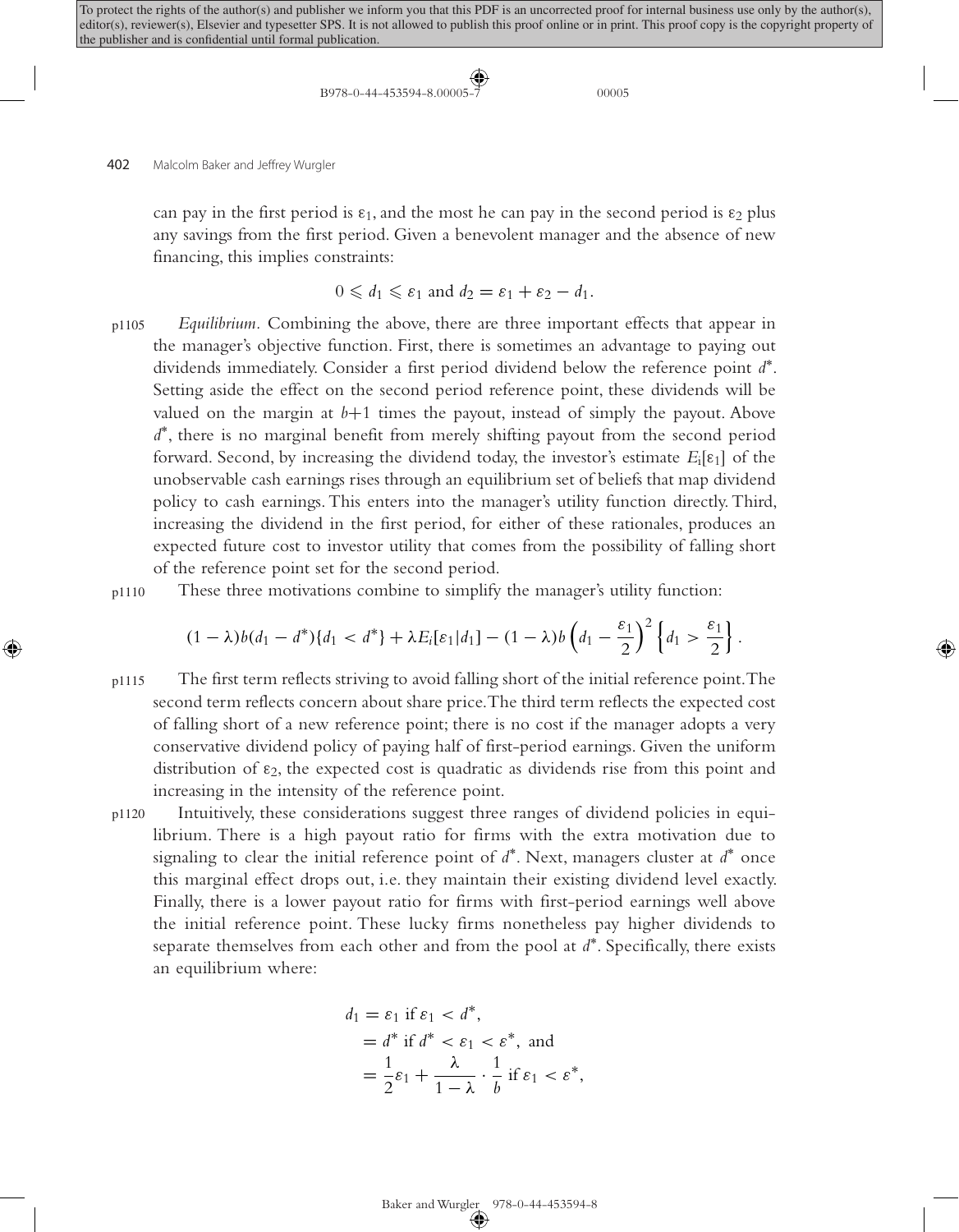B978-0-44-453594-8.00005-7

00005

Behavioral Corporate Finance: An Updated Survey 403

⊕

<span id="page-52-0"></span>with  $\varepsilon^*$  satisfying  $\lambda \frac{1}{2} (\varepsilon^* - d^*) - (1 - \lambda) b \left( (\frac{\lambda}{1 - \lambda} \cdot \frac{1}{b})^2 - (d^* - \frac{1}{2} \varepsilon^*)^2 \right) = 0$ , and equilibrium beliefs of:

$$
E_{i}[\varepsilon_{1}|d_{1}] = d_{1} \text{ if } d_{1} < d^{*},
$$
  
=  $\frac{1}{2}(\varepsilon^{*} + d^{*}) \text{ if } d_{1} = d^{*}, \text{ and}$   
=  $2\left(d_{1} - \frac{\lambda}{1-\lambda} \cdot \frac{1}{b}\right) \text{ if } d_{1} > \frac{1}{2}\varepsilon^{*} + \frac{\lambda}{1-\lambda} \cdot \frac{1}{b}.$ 

There are intuitive comparative statics with respect to *b*, the cost of falling below the reference point. In this equilibrium, it can be shown that as *b* increases and *λ* decreases, there is more clustering of dividends at the reference point  $d^*$  ( $\varepsilon^*$  increases), and the market reaction to  $d_1 < d^*$  increases, because there is more information revealed in a near miss. p1125

# **4.2 Applications** s0230

p<sup>1130</sup> We will discuss the empirical relevance of this dividend-signaling model and then speculate a bit about potential future applications of behavioral signaling.

# *4.2.1 Dividends* s0235

⊕

- p1135 An important feature of the reference points model is that it is consistent with what managers say about dividend policy. In the Brav et al. (2004) survey, executives disavow the notion that they pay dividends because it destroys firm value and therefore signals strength. This is the basis, however, of numerous non-behavioral signaling models. At the same time, managers do agree with the notion that dividends are a "signal" of some sort. The behavioral signaling model with dividends as reference points can signal financial soundness without burning money.
- Behavioral signaling can also give foundations to the [Lintner \(1956\)](#page-63-25) model, which has proved a difficult task using traditional approaches. In the equilibrium described above, firms with good earnings realizations  $(\epsilon_1 > \epsilon^*)$  follow a partial-adjustment policy and are more generally smoothed relative to earnings. The Lintner model takes the previous dividend as the starting point for any adjustment in this period; the behavioral signaling model predicts that the dividend level will be constant for many firms and adjusted only when earnings are sufficiently extreme. On average for all firms, dividends increase less than one-for-one with earnings, consistent with partial adjustment. p1140
- The reaction to dividend changes is asymmetric, with cuts being particularly painful ([Aharony & Swary, 1980](#page-56-14)). Most standard signaling models do not incorporate this p1145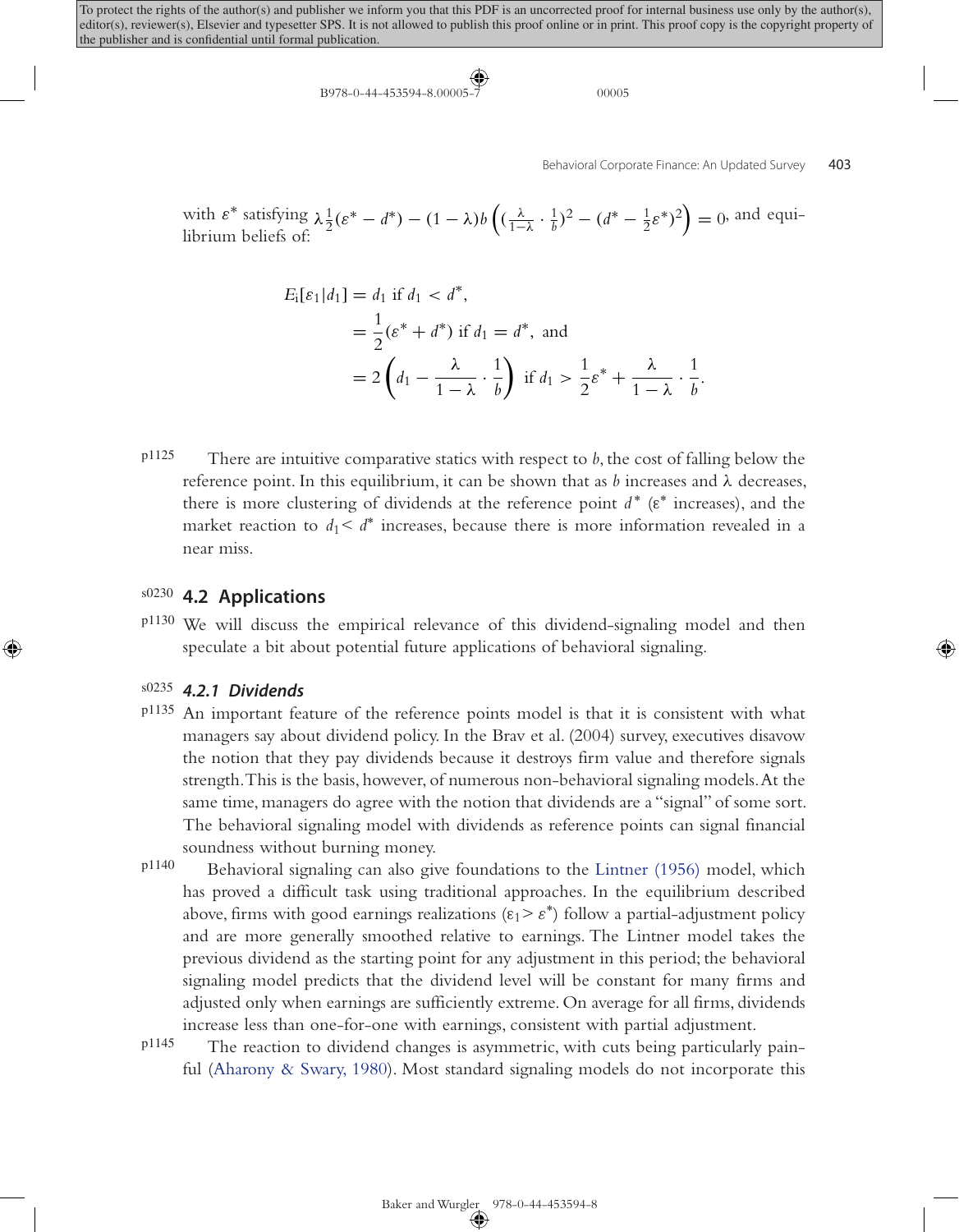B978-0-44-453594-8.00005-7

00005

<span id="page-53-0"></span>404 Malcolm Baker and Jeffrey Wurgler

asymmetry. On the other hand, it immediately follows from a model with loss-averse investors who use lagged dividends as a reference point—the relevant effect is that cutp1150 ting dividends, even slightly, fully reveals that the firm's financial strength is low.

A fundamental theme of the model is that the level of dividends needs to be salient and memorable in order to maximize the strength of the signal. If investors don't notice their dividend or don't notice changes, the reference-point mechanism fails. In fact, similar to what [Thomas \(1989\)](#page-66-20) finds in earnings levels, dividend levels and changes tend also to be in easy-to-digest round numbers, such as multiples of five and ten cents per share. This feature of dividend policy again has no natural interpretation within traditional signaling theories.

s0240

⊕

# *4.2.2 Other Applications* p1155

Earnings management presents another potential application for behavioral signaling. Important features of the reported earnings process are reminiscent of the dividend process. [Burgstahler and Dichev \(1997\)](#page-58-23) and [Degeorge et al. \(1999\)](#page-59-16) find that earnings are managed to meet or exceed salient reference points. As discussed earlier, these include zero earnings, lagged earnings, and analyst expectations. In addition, reported earnings are smoothed versions of true earnings, involving a partial-adjustment process not p1160 unlike the Lintner model.

A loss-aversion based mechanism isn't as natural in the earnings context, however. Reported earnings are less tangible and visible to the mass of investors than dividends; loss aversion to reported earnings *per se* is unnatural.<sup>36</sup> A more realistic signaling mechap1165 nism might be based on irrational *beliefs*.

For example, suppose that investors *overreact* if reported earnings fall below the threshold of prior earnings. [\(Skinner and Sloan \(2002\)](#page-65-31) find that growth firms, for which information opacity is highest and signaling most useful, do exhibit an asymmetric response to earnings surprises.) Reported earnings can then become a signal: Managers with favorable private information can aggressively manipulate earnings upward and establish higher reference points for future earnings. Distinguishing between two types of investors—noise traders with incorrect beliefs and arbitrageurs with rational expectations but limited capital and risk-bearing ability—allows one to preserve a rational expectations equilibrium concept. In this setup, managers are essentially signaling to the p1170 arbitrageurs; the noise traders provide the mechanism.

Stock splits have also been modeled as signals in rational expectations frameworks, without clear success. The costly signaling mechanisms in [Brennan and Copeland \(1988\)](#page-58-24) and [Brennan and Hughes \(1991\)](#page-58-25) involve transaction costs: roughly speaking, firms split to lower-priced shares to increase trading costs on their investors. Unfortunately, [Baker](#page-56-15)

<sup>&</sup>lt;sup>36</sup> On the other hand, Degeorge et al. propose that executives themselves may derive personal utility from meeting thresholds.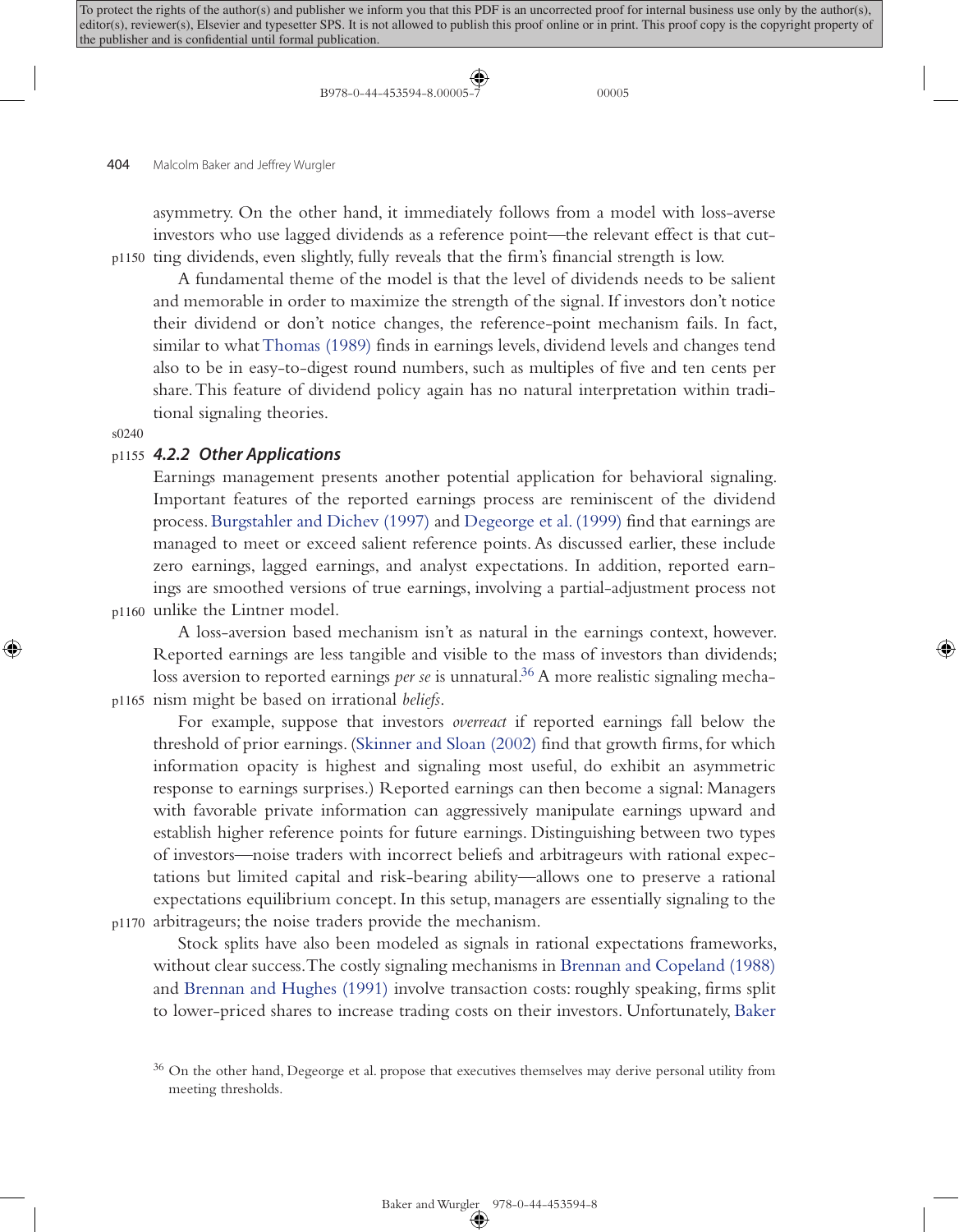B978-0-44-453594-8.00005-7

00005

Behavioral Corporate Finance: An Updated Survey 405

<span id="page-54-0"></span>[and Powell \(1993\)](#page-56-15) survey managers and they say that splits are if anything an effort to *improve* liquidity.

It is not hard to sketch a simple behavioral signaling model of splits that is more intuitive. For example, suppose that noise traders coarsely categorize low-nominal-price firms, all else equal, as growth firms [\(Baker et al., 2009\)](#page-57-18). In this environment, splitters can credibly separate themselves in the eyes of rational arbitrageurs because they know they can deliver higher earnings next period and not risk the wrath of the noise traders. [Skinner and Sloan's \(2002\)](#page-65-31) results are also compatible with this simple model. p1175

# **5. SOME OPEN QUESTIONS** s0245

◈

- p1180 The behavioral corporate finance literature has matured to the point where one can now sketch out a handful of canonical theoretical frameworks and use them to organize many dozens of empirical studies. Our review of this evidence indicates that behavioral approaches offer a useful complement to the other corporate finance paradigms. They deliver intuitive and sometimes quite compelling explanations for important financing and investing patterns, including some that are difficult to reconcile with existing theory.
- In its current state of flux, the field offers a number of exciting and important research questions. We close by highlighting just a few. In no particular order, we wonder: p1185
- u0005 Are behavioral factors at the root of why managers do not more aggressively pursue the tax benefits of debt, as in [Graham \(2000\)](#page-61-27)? [Hackbarth \(2009\)](#page-61-17) develops a theoretical argument along these lines.
- While the existing literature has generally considered the two approaches separately, the irrational manager and irrational investor stories can certainly coexist. Would a model featuring a correlation between investor and managerial sentiment lead to new insights?  $u(0010 \cdot$
- What other phenomena can be modeled with behavioral signaling? How can such models be tested?  $u$ 0015 $\bullet$
- What are the determinants of managerial "horizons," and how can they be measured and appropriately governed?  $u0020$   $\bullet$
- To what extent should investment bankers be viewed as institutions whose business model is to identify and cater to emerging pockets of investor sentiment?  $u0025$   $\bullet$
- To what extent should private equity funds be viewed as firms whose business model is to capitalize on equity and debt markets that are not fully integrated, with separate investor demand shocks and inconsistent pricing?  $u0030$   $\bullet$
- What are the behavioral explanations for the recent financial crisis? [Barberis \(in press\)](#page-57-14) starts to connect the dots.  $110035$   $\bullet$
- How is the banking system affected by inefficiencies in the capital markets? Should regulation aim to insulate banks from bubbles? Should this operate through broad capital regulations, or more narrowly?  $u0040$   $\bullet$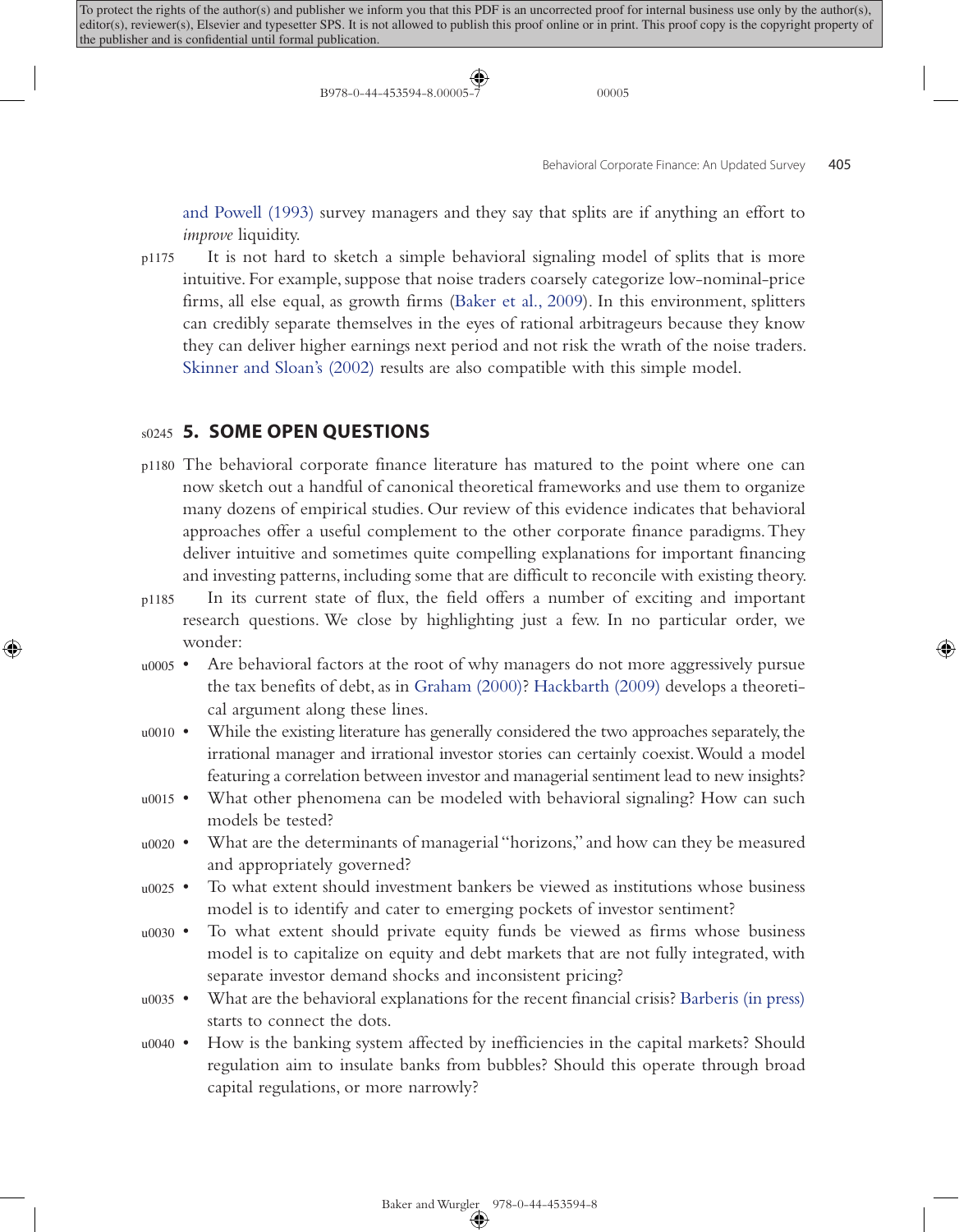B978-0-44-453594-8.00005

00005

406 Malcolm Baker and Jeffrey Wurgler

⊕

- Are derivative instruments—most noteworthy in recent history, credit default swaps (CDS) and CDOs—prone to misvaluation? To what extent do they make corporate outcomes more efficient by lowering the ex ante cost of capital through efficient risk sharing or by predicting default? To what extent are they the source of mispricings that propagate into debt and equity prices?  $u0045$   $\bullet$
- What determines investor sentiment, and how is it managed through corporate investor relations [\(Brennan & Tamarowski, 2000](#page-58-26))? Potential avenues to consider are interactions with past stock market returns, technological change and the valuation of new industries, media coverage, financial analysts and financial reporting, and investment banking.  $u0050$   $\bullet$
- Do equity and debt market timing reduce the overall cost of capital by a small amount or a large amount? [Dichev \(2007\)](#page-59-14) offers an approach here.  $u0055$   $\bullet$
- To what extent can features of financial contracts and securities be understood as a response to assorted behavioral biases? Williamson took first steps here. In the context of consumer contracts, [Della Vigna and Malmendier \(2004\)](#page-59-24) suggest that credit cards and health club contracts are shaped by naïve expectations and timeinconsistent preferences.  $110060$   $\bullet$
- What is the impact of investor inertia and limited attention on corporate finance? [Baker et al. \(2007\)](#page-56-5) and [Della Vigna and Pollet \(2009\)](#page-59-6) consider stock swaps and the timing of corporate disclosure. [Hirshleifer and Welch \(2002\)](#page-61-28) develop implications for organizations.  $u0065$   $\bullet$
- How should one approach the proper regulation of inefficient markets and financial reporting? The financial crisis has generated discussion about the role of the Fed and the SEC with regard to identifying and managing investor sentiment and bubbles.  $u0070$   $\bullet$
- What are the limits of corporate arbitrage, including detecting and generating mispricing, maintaining reputation, and avoiding fraud?  $u0075$   $\bullet$
- Can a catering approach help to explain the diversification and subsequent re-focus wave that has taken place in the US since the late-1960s?  $u0080$   $\bullet$
- How significant is the economy-wide misallocation of capital caused by collected behavioral distortions, and in particular how do these distortions interact with traditional capital market imperfections? For example, if there is underinvestment due to agency or asymmetric information, bubbles may bring investment closer to the efficient level-or overshoot.  $u0085$   $\bullet$
- If bounded rationality or investor pressures lead managers to rely on specific performance metrics, will third parties exploit this? The marketing of takeovers and financing vehicles as EPS-improving transactions by investment banks is a potential example. More generally, what profit opportunities are created by behavioral biases of investors and managers?  $110090$   $\bullet$
- To what extent are corporate "hedging" policies actually directional bets? The evidence in [Brown, Crabb, and Haushalter \(2002\)](#page-58-27) and [Faulkender \(2005\)](#page-60-25) suggests that  $u0095$   $\bullet$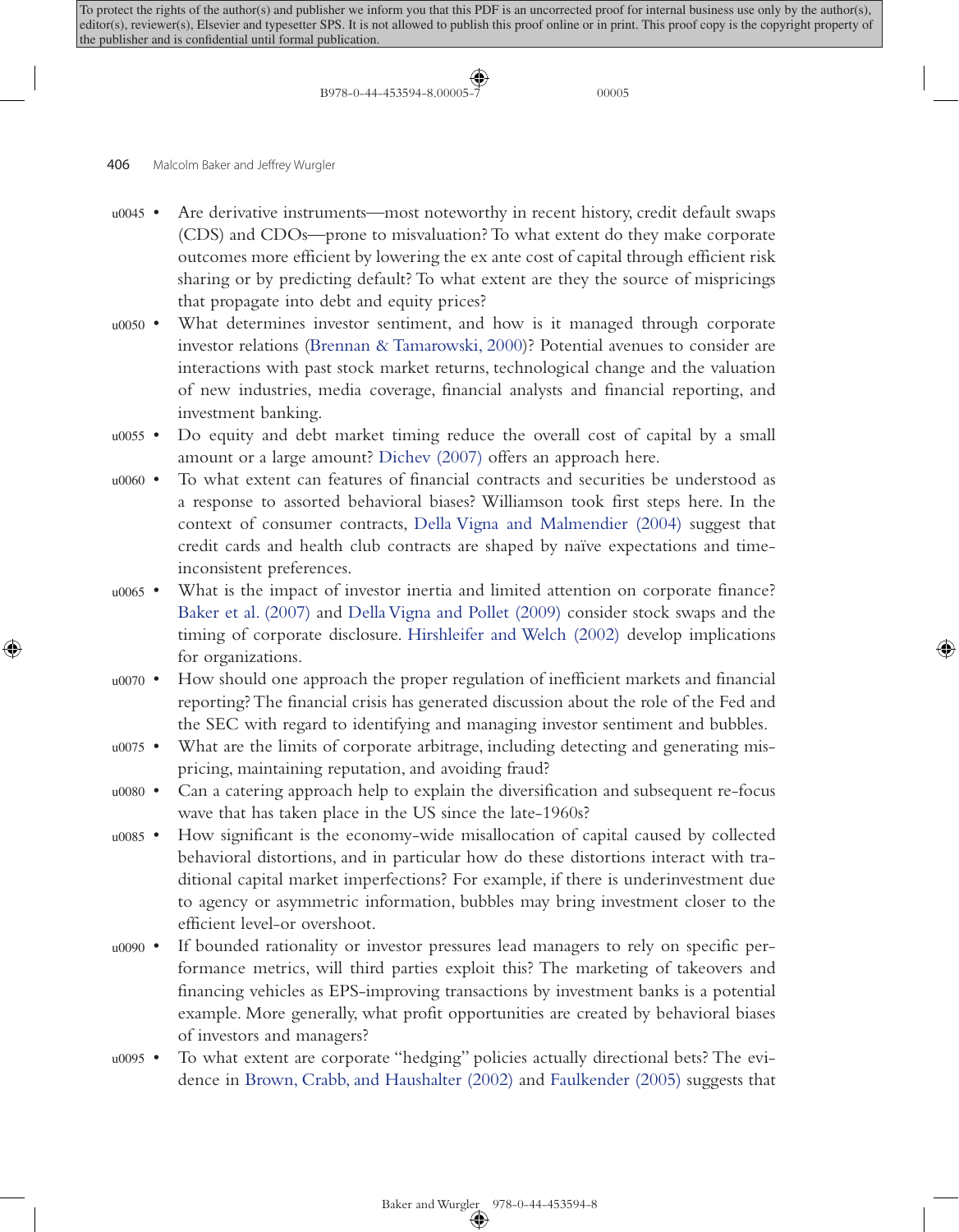B978-0-44-453594-8.0000

00005

Behavioral Corporate Finance: An Updated Survey 407

in many companies, interest rate risk management and the use of derivatives has little to do with textbook hedging.

- <span id="page-56-0"></span>What are the normative, legal, and ethical implications of market-driven corporate finance? Should managers be encouraged to respond to movements in prices and interest rates that do not reflect underlying fundamentals? [Jensen \(2005\)](#page-62-19) explores the agency problems that arise from overvalued equity.  $u(0100 \bullet$
- In the Introduction, we pointed out that the normative implication of assuming irrational investors is to insulate managers from short-term market pressures, while the implication of assuming irrational managers approach is to obligate them to follow market prices. What, in the real world, is the right balance between discretion and market pressure?  $u0105$   $\bullet$

# **UNCITED REFERENCES** s0255

<span id="page-56-16"></span>[\(Baker & Xin Pan, 2011; Coval, Jurek, & Stafford, 2009; Oyer & Schaeffer, 2005](#page-56-1)). p1300

**[AQ1](#page-68-3)**

⊕

# **REFERENCES**

◈

- <span id="page-56-1"></span>Acharya, V., & Pedersen, L. (2005). Asset pricing with liquidity risk. *Journal of Financial Economics, 77*, 375–410.
- <span id="page-56-11"></span>Adams, R., Almeida, H., & Ferreira, D. (2005). Powerful CEOs and their impact on corporate performance. *Review of Financial Studies*, 1443–11432.
- <span id="page-56-2"></span>Aghion, P., & Stein, J. (2008). Growth vs margins: Destabilizing consequences of giving the stock market what it wants. *Journal of Finance, 63*, 1025–1058.
- <span id="page-56-14"></span>Aharony, J., & Swary, I. (1980). Quarterly dividend and earnings announcements and stockholders' returns: An empirical analysis. *Journal of Finance, 35*, 1–12.
- <span id="page-56-12"></span>Aktas, N., Bodt de, E., Bollaert, H., & Roll, R. (2010). CEO narcissism and the takeover process. UCLA working paper.
- <span id="page-56-13"></span>Allen, F., & Faulhaber, G. (1989). Signaling by underpricing in the IPO market. *Journal of Financial Economics, 23*, 303–323.
- <span id="page-56-10"></span>Alti, A. (2006). How persistent is the impact of market timing on capital structure?. *Journal of Finance, 61*, 1681–1710.
- Andrade, G., Mitchell, M. L., & Stafford, E. (2001). New evidence and perspectives on mergers. *Journal of Economic Perspectives, 15*, 103–120.
- <span id="page-56-7"></span>Ang, A., Gu, L., & Hochberg, Y. V. (2007). Is IPO underperformance a peso problem?. *Journal of Financial and Quantitative Analysis, 42*, 565–594.
- <span id="page-56-3"></span>Ang, J. S., & Cheng, Y. (2006). Direct evidence on the market-driven acquisition theory. *Journal of Financial Research, 29*, 199–216.

<span id="page-56-9"></span>Axelson, U., Jenkinson, T., Stromberg, P., & Weisbach, M. (2011). Borrow cheap, buy high? the determinants of leverage and pricing in buyouts. Working paper.

<span id="page-56-15"></span>Baker, H. K., & Powell, G. E. (1993). Further evidence on managerial motives for stock splits. *Quarter Journal of Business and Economics, 32*, 20–31.

<span id="page-56-4"></span>Baker, M. (2009). Capital market-driven corporate finance. *Annual Review of Financial Economics, 1*, 181–205.

<span id="page-56-5"></span>Baker, M., Coval, J., & Stein, J. (2007). Corporate financing decisions when investors take the path of least resistance. *Journal of Financial Economics, 84*, 266–298.

- <span id="page-56-6"></span>Baker, M., Foley, C. F., & Wurgler, J. (2009). Multinationals as arbitrageurs: The effect of stock market valuations on foreign direct investment. *Review of Financial Studies, 22*, 337–369.
- <span id="page-56-8"></span>Baker, M., Greenwood, R., & Wurgler, J. (2003). The maturity of debt issues and predictable variation in bond returns. *Journal of Financial Economics, 70*, 261–291.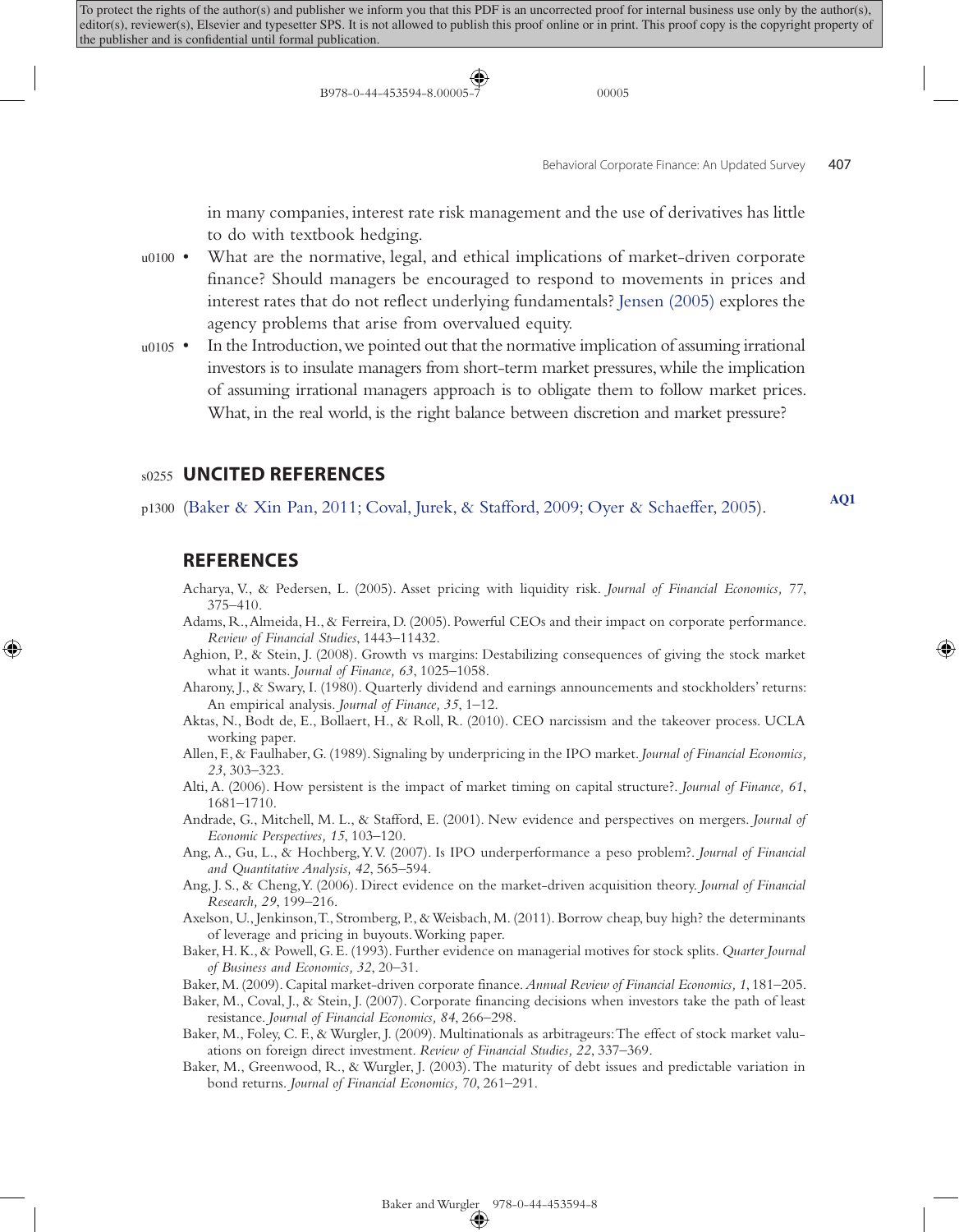B978-0-44-453594-8.00005-7

00005

⊕

408 Malcolm Baker and Jeffrey Wurgler

⊕

- <span id="page-57-18"></span>Baker, M., Greenwood, R., & Wurgler, J. (2009). Catering through nominal share prices. *Journal of Finance, 64*, 2559–2590.
- <span id="page-57-23"></span>Baker, M., Pan, X., & Wurgler,J. (2011). The effect of reference point prices on mergers and acquisitions. NYU working paper.
- <span id="page-57-6"></span>Baker, M., Stein, J., & Wurgler, J. (2003). When does the market matter? stock prices and the investment of equity-dependent firms. *Quarterly Journal of Economics, 118*, 969–1006.
- <span id="page-57-5"></span>Baker, M., & Stein, J. (2004). Market liquidity as a sentiment indicator. *Journal of Financial Markets, 7*, 271–299.
- <span id="page-57-13"></span>Baker, M., Taliaferro, R., & Wurgler, J. (2006). Predicting returns with managerial decision variables: Is there a small-sample bias?. *Journal of Finance, 61*, 1711–1730.
- <span id="page-57-12"></span>Baker, M., & Wurgler, J. (2000). The equity share in new issues and aggregate stock returns. *Journal of Finance, 55*, 2219–2257.
- <span id="page-57-15"></span>Baker, M., & Wurgler, J. (2002). Market timing and capital structure. *Journal of Finance, 57*, 1–32.
- <span id="page-57-7"></span>Baker, M., & Wurgler, J. (2004a). A catering theory of dividends. *Journal of Finance, 59*, 271–288.
- <span id="page-57-16"></span>Baker, M., & Wurgler, J. (2004b). Appearing and disappearing dividends: The link to catering incentives. *Journal of Financial Economics, 73*, 271–288.
- <span id="page-57-26"></span>Baker, M., and Wurgler, J. (2011). Government bonds and the cross-section of stock returns. NYU working paper.
- <span id="page-57-24"></span>Baker, M., and Xuan, Y. (2011). Under new management: Equity issues and the attribution of past returns. HBS working paper.
- <span id="page-57-8"></span>Barber, B. M., & Lyon, R. (1997). Detecting long-run abnormal stock returns: The empirical power and specification of test statistics. *Journal of Financial Economics, 43*, 341–372.
- <span id="page-57-14"></span>Barberis, N. (in press) 2011. Psychology and the financial crisis of 2007–2008. In: M. Haliassos (Ed.), Financial innovation and crisis.
- <span id="page-57-28"></span>Barberis, N., Huang, M., & Thaler, R. H. (2006). Individual preferences, monetary gambles, and stock market participation: A case for narrow framing. *American Economic Review, 96*, 1069–1090.
- <span id="page-57-2"></span>Barberis, N., & Shleifer, A. (2003). Style investing. *Journal of Financial Economics, 75*, 283–317.
- <span id="page-57-3"></span>Barberis, N., Shleifer, A., & Wurgler, J. (2005). Comovement. *Journal of Financial Economics, 75*, 283–317.
- <span id="page-57-1"></span>Barberis, N., & Thaler, R. H (2003). A survey of behavioral finance. In G. Constantinides M. Harris & R. Stulz (Eds.), *Handbook of the economics of finance*. North-Holland: Amsterdam.
- <span id="page-57-4"></span>Barberis, N., & Xiong, W. (2009). What drives the disposition effect? An analysis of a long-standing, preference-based explanation. *Journal of Finance, 64*, 751–784.
- <span id="page-57-11"></span>Barro, Robert J. (1990). The stock market and investment. *Review of Financial Studies, 3*, 115–132.
- <span id="page-57-9"></span>Becker, B., Ivkovic, Z., & Weisbenner, S. (2011). Local dividend clienteles. *Journal of Finance, 66*, 655–684.
- <span id="page-57-20"></span>Benartzi, S. (2001). Excessive extrapolation & the allocation of 401(k) accounts to company stock. *Journal of Finance, 56*, 1747–1764.
- <span id="page-57-0"></span>Ben-David, I. (2010). *Dividend policy decisions*. In Behavioral. Finance K. H. Baker & J. Nofsinger (Eds.), . Hoboken: Wiley.
- <span id="page-57-22"></span>Ben-David, I., Graham, J. R., & Harvey, C. R. (2010). Managerial miscalibration. Working paper, Duke University.
- <span id="page-57-25"></span>Benveniste, L., & Spindt, P. (1989). How investment bankers determine the offer price and allocation of new issues. *Journal of Financial Economics, 24*, 343–362.
- Berger, P., & Ofek, E. (1995). Diversification's effect on firm value. *Journal of Financial Economics, 37*, 39–65.
- <span id="page-57-19"></span>Bergman, N. K., & Jenter, D. (2007). Employee sentiment and stock option compensation. *Journal of Financial Economics, 84*, 667–712.
- Bergstresser, D., Desai, M., & Rauh, J. D. (2006). Earnings manipulation, pension assumptions, and managerial investment decisions. *Quarterly Journal of Economics, 121*, 157–195.
- <span id="page-57-10"></span>Bergstresser, D., & Philippon, T. (2006). CEO incentives and earnings management. *Journal of Financial Economics, 80*, 511–529.
- <span id="page-57-17"></span>Bernard, V. (1989). Post-earnings announcement drift: Delayed price response or risk premium?. *Journal of Accounting Research, 27*, 1–36.
- <span id="page-57-21"></span>Bertrand, M., & Schoar, A. (2003). Managing with style: The effect of managers on firm policies. *Quarterly Journal of Economics, 118*, 1169–1208.
- <span id="page-57-27"></span>Bhattacharya, S. (1979). Imperfect information dividend policy and the bird in the hand fallacy. *Bell Journal of Economics and Management Science, 10*, 259–270.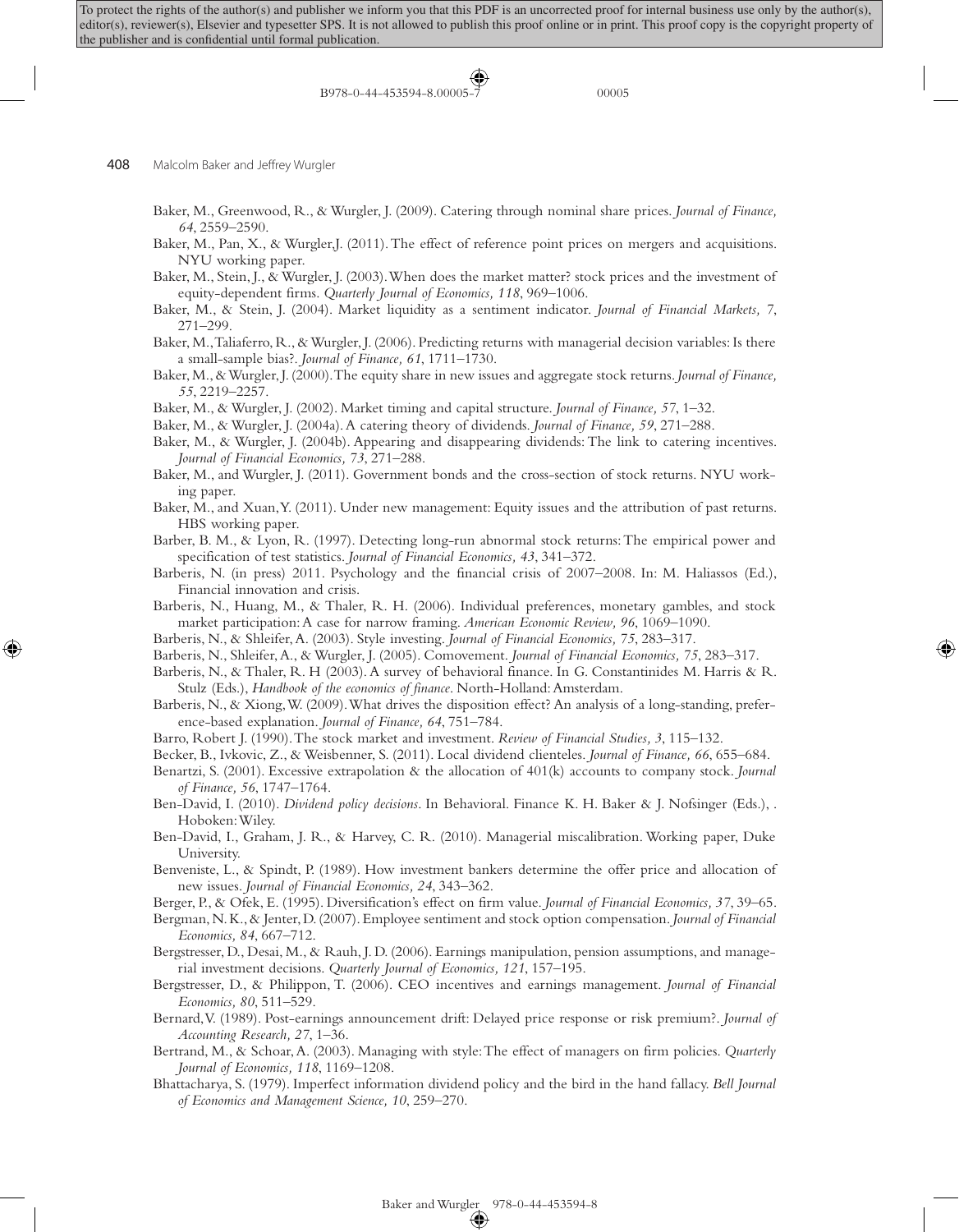B978-0-44-453594-8.0000

00005

Behavioral Corporate Finance: An Updated Survey 409

⊕

<span id="page-58-22"></span>Blanchard, O., Lopez-de-Silanes, F., & Shleifer, A. (1994). What do firms do with cash windfalls?. *Journal of Financial Economics, 36*, 337–360.

- <span id="page-58-1"></span>Blanchard, O., Chanyong, R., & Summers, L. (1993). The stock market, profit, and investment. *Quarterly Journal of Economics, 108*, 115–136.
- <span id="page-58-17"></span><span id="page-58-2"></span>Bolton, P.., Chen, H., & Wang, N. (2011). Market timing. investment, and risk management. Working paper. Bolton, P., Scheinkman, J., & Xiong, W. (2005). Pay for short-term performance: Executive compensation

in speculative markets. *Journal of Corporation Law, 30*, 721–747.

<span id="page-58-6"></span>Bouwman, C., Kathleen, F., & Nain, A. (2003). The performance of stock-price driven acquisitions. Working paper, University of Michigan.

<span id="page-58-0"></span>Bradshaw, M. T., Richardson, S. A., & Sloan, R. G. (2006). The relation between corporate financing activities, analysts' forecasts and stock returns. *Journal of Accounting and Economics, 42*, 53–85.

- <span id="page-58-3"></span>Brav, A. (2000). Inference in long-horizon event studies: A Bayesian perspective. *Journal of Finance, 55*, 1979–2016.
- <span id="page-58-7"></span>Brav, A., & Gompers, P. A. (1997). Myth or reality? The long-run underperformance of initial public offerings: Evidence from venture capital and nonventure capital-backed companies. *Journal of Finance, 52*, 1791–1822.
- <span id="page-58-11"></span>Brav, A., Graham, J., Harvey, C. R., & Michaely, R. (2005). Payout policy in the 21st century. *Journal of Financial Economics, 77*, 483–528.
- <span id="page-58-24"></span>Brennan, M. J., & Copeland, T. E. (1988). Stock splits stock prices and transaction costs. *Journal of Financial Economics, 22*, 83–101.
- <span id="page-58-25"></span>Brennan, M. J., & Hughes, P. J. (1991). Stock prices and the supply of information. *Journal of Finance, 46*, 1665–1691.
- <span id="page-58-26"></span>Brennan, M., & Tamarowski, C. (2000). Investor relations, liquidity and stock prices. *Journal of Applied Corporate Finance, 12*, 26–37.
- <span id="page-58-27"></span>Brown, G., Crabb, P., & Haushalter, D. (2002). Are firms successful at selective hedging?. *Journal of Business, 79*, 2925–2950.

<span id="page-58-8"></span>Burch, T. R., Christie, W. G., & Nanda, V. (2004). Do firms time equity offerings? Evidence from the 1930s and 1940s. *Financial Management, 33*, 5–23.

⊕

- <span id="page-58-23"></span>Burgstahler, D., & Dichev, I. D. (1997). Earnings management to avoid earnings decreases and losses. *Journal of Accounting and Economics, 24*, 99–126.
- <span id="page-58-10"></span>Butler, A. W., Grullon, G., & Weston, J. P. (2005). Can managers forecast aggregate market returns?. *Journal of Finance, 60*, 963–986.
- <span id="page-58-21"></span>Camerer, C., & Lovallo, D. (1999). Overconfidence and excess entry: An experimental approach. *American Economic Review, 89*, 306–318.

<span id="page-58-18"></span>Camerer, C., & Malmendier, U. (2009). Behavioral economics of organizations. In P. Diamond & H. Vartiainen (Eds.), *Behavioral economics and its applications*. Princeton: Princeton University Press.

<span id="page-58-5"></span>Campello, M., & Graham, J. (2007). Do stock prices influence corporate decisions? Evidence from the technology bubble. National bureau of economic research working paper.

- <span id="page-58-14"></span>Carslaw, C. A. P. N. (1988). Anomalies in income numbers: Evidence of goal oriented behavior. *The Acconting Review, 63*, 321–327.
- <span id="page-58-13"></span>Chen, L., & Zhao, J. (2005). Profitability, mean reversion of leverage ratios, and capital structure choices. Working Paper, Washington University.

<span id="page-58-12"></span>Chen, L., & Zhao, X. (2007). Mechanical mean reversion of leverage ratios. *Economics letters, 95*, 223–229.

<span id="page-58-9"></span>Chernenko, S., Foley, C. F., & Greenwood, R. (2010). Agency costs, mispricing, and ownership structure. National bureau of economic research working paper.

<span id="page-58-4"></span>Chirinko, R. S., & Schaller, H. (2001). Business fixed investment and 'bubbles': The japanese case. *American Economic Review, 91*, 663–680.

<span id="page-58-19"></span>Chirinko, R. S., & Schaller, H. (2004). Glamour vs. value: The real story. Working paper, Emory University. Conlisk, J. (1996). Why bounded rationality?. *Journal of Economic Literature, 34*, 669–700.

- <span id="page-58-20"></span>Cooper, A. C., Woo, C. Y., & Dunkelberg, W. C. (1988). Entrepreneurs' perceived chances for success. *Journal of Business Venturing, 3*, 97–108.
- <span id="page-58-15"></span>Cooper, M. J., Dimitrov, O., & Rau, P. R. (2001). A rose.com by any other name. *Journal of Finance, 56*, 2371–2388.

<span id="page-58-16"></span>Cooper, M. J., Gulen, H., & Rau, P. R. (2005). Changing names with style: Mutual fund name changes and their effects on fund flows. *Journal of Finance, 60*, 2825–2858.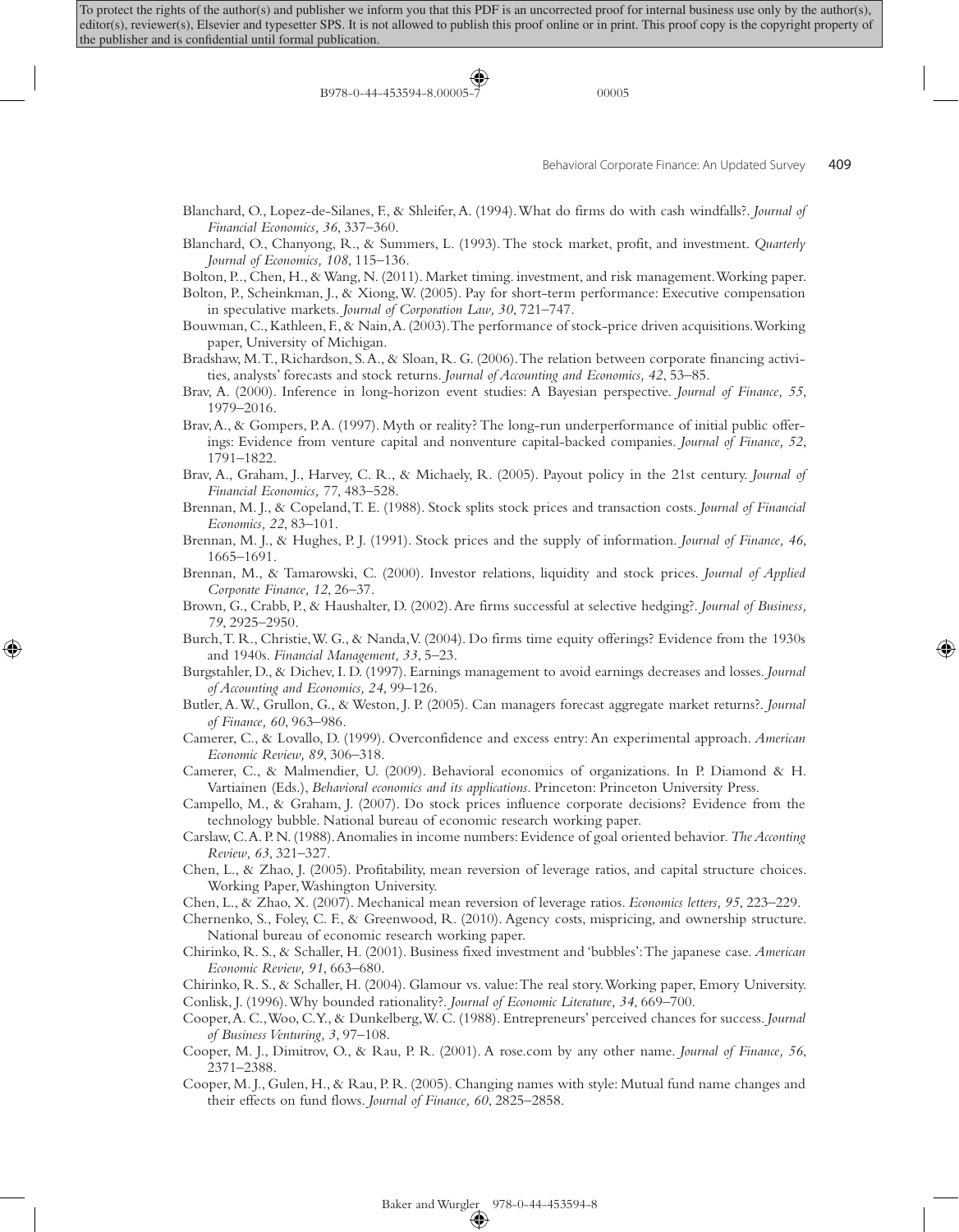B978-0-44-453594-8.00005

00005

⊕

410 Malcolm Baker and Jeffrey Wurgler

⊕

- Cooper, M. J., Korana, A., Osobov, I., Patel, A., & Rau, P. R. (2005). Managerial actions in response to a market downturn: Valuation effects of name changes in the dot.com decline. *Journal of Corporate Finance, 11*, 319–335.
- <span id="page-59-18"></span>Core, J., & Guay, W. (2001). Stock option plans for non-executive employees. *Journal of Financial Economics, 61*, 253–287.
- Coval, J. D., Jurek, J. W., & Stafford, E. (2009). Economic catastrophe bonds. *American Economic Review, 99*, 628–666.

<span id="page-59-19"></span>Cronqvist, H., Makhija, A., & Yonker, S. (2011). Behavioral consistency in corporate finance: CEO personal and corporate leverage. Working paper, Claremont McKenna College.

<span id="page-59-11"></span>Dahlquist, M., & Jong, F. de. (2008). Pseudo market timing: A reappraisal. *Journal of Financial and Quantitative Analysis, 43*, 547–580.

<span id="page-59-0"></span>Damodaran, A. (2011). *Applied corporate finance* (3rd ed.). New York: Wiley.

De Long, J. B., Shleifer, A., Summers, L. H., & Waldmann, R. (1989). The size and incidence of losses from noise trading. *Journal of Finance, 44*, 681–696.

<span id="page-59-3"></span>De Long, J. B., Shleifer, A., Summers, L. H., & Waldmann, R. (1990). Noise trader risk in financial markets. *Journal of Political Economy, 98*, 703–738.

<span id="page-59-15"></span>DeAngelo, H., DeAngelo, L., & Skinner, D. J. (2004). Are dividends disappearing? Dividend concentration and the consolidation of earnings. *Journal of Financial Economics, 72*, 425–456.

<span id="page-59-13"></span>DeAngelo, H., DeAngelo, L., & Stulz, R. (2010). Seasoned equity offerings, market timing, and the corporate lifecycle. *Journal of Financial Economics, 95*, 275–295.

<span id="page-59-16"></span>Degeorge, F., Patel, J., & Zeckhauser, R. (1999). Earnings management to exceed thresholds. *Journal of Business, 72*, 1–33.

- <span id="page-59-24"></span>Della Vigna, S., & Malmendier, U. (2004). Contract design and self-control: Theory and evidence. *Quarterly Journal of Economics, 119*, 353–402.
- <span id="page-59-6"></span>Della Vigna, S., & Pollet, J. (2009). Investor inattention, firm reaction, and friday earnings announcements. *Journal of Finance, 64*, 709–749.
- <span id="page-59-12"></span>Della Vigna, S., & Josh, P. (in press). Capital budgeting vs. market timing: An evaluation using demographics. *Journal of Finance*.

<span id="page-59-1"></span>Derrien, F. (2010). *Initial public offerings*. In B. Finance H. Kent Baker & J. Nofsinger (Eds.), . Hoboken: Wiley.

<span id="page-59-14"></span>Dichev, I. D. (2007). What are stock investors' actual historical returns? Evidence from dollar-weighted returns. *American Economic Review, 97*, 386–402.

<span id="page-59-22"></span>Dittman, I., & Maug, E. (2007). Lower salaries and no options? On the optimal structure of executive pay. *Journal of Finance, 62*, 303–343.

<span id="page-59-23"></span>Dittman, I., Maug, E., & Spalt, O. (2010). Sticks or carrots? Optimal CEO compensation when managers are loss averse. *Journal of Finance, 65*, 2015–2050.

<span id="page-59-21"></span>Donaldson, G. (1961). *Corporate debt capacity: A study of corporate debt policy and the determination of corporate debt capacity*. Boston, MA: Division of Research, Graduate School of Business Administration, Harvard University.

<span id="page-59-7"></span>Donaldson, G. (1990). Voluntary restructuring: The case of general mills. *Journal of Financial Economics, 27*, 114–141.

<span id="page-59-2"></span>Dong, M. (2010). *Mergers and acquisitions*. In B. Finance H. Kent Baker & J. Nofsinger (Eds.), . Hoboken: W.

<span id="page-59-5"></span>Dong, M., Hirshleifer, D., Richardson, S., & Teoh, S. H. (2006). Does investor misvaluation drive the takeover market?. *Journal of Finance, 61*, 725–762.

<span id="page-59-20"></span>Dougal, C., Engelberg, J., Parsons, C. A. & Van Wesep, E. D. (2011). Anchoring and the cost of capital. Working paper, University of North Carolina.

<span id="page-59-4"></span>Duffee, G. R. (1996). Idiosyncratic variation of Treasury bill yields. *Journal of Finance, 51*, 527–551.

<span id="page-59-17"></span>Dyl, E. ., & Elliott, W. B. (2006). The share price puzzle. *Journal of Business, 79*, 2045–2066.

<span id="page-59-9"></span>Eckbo, B. E., Masulis, R. A., & Oyvind, N. (2000). Seasoned public offerings: Resolution of the 'new issues puzzle'. *Journal of Financial Economics, 56*, 251–292.

<span id="page-59-10"></span>Eckbo, B. E., & Norli, O. (2004). Liquidity risk, leverage and long-run IPO returns.. *Journal of Corporate Finance., 11*, 1–35.

Edelen, R. M., & Kadlec, G. B. (2005). Issuer surplus and the partial adjustment of IPO prices to public information. *Journal of Financial Economics, 77*, 347–373.

<span id="page-59-8"></span>Erel, I., Julio, B., Kim, W., & Weisbach, M. S. (in press). Macroeconomic conditions and the structure of securities. *Review of Financial Studies*.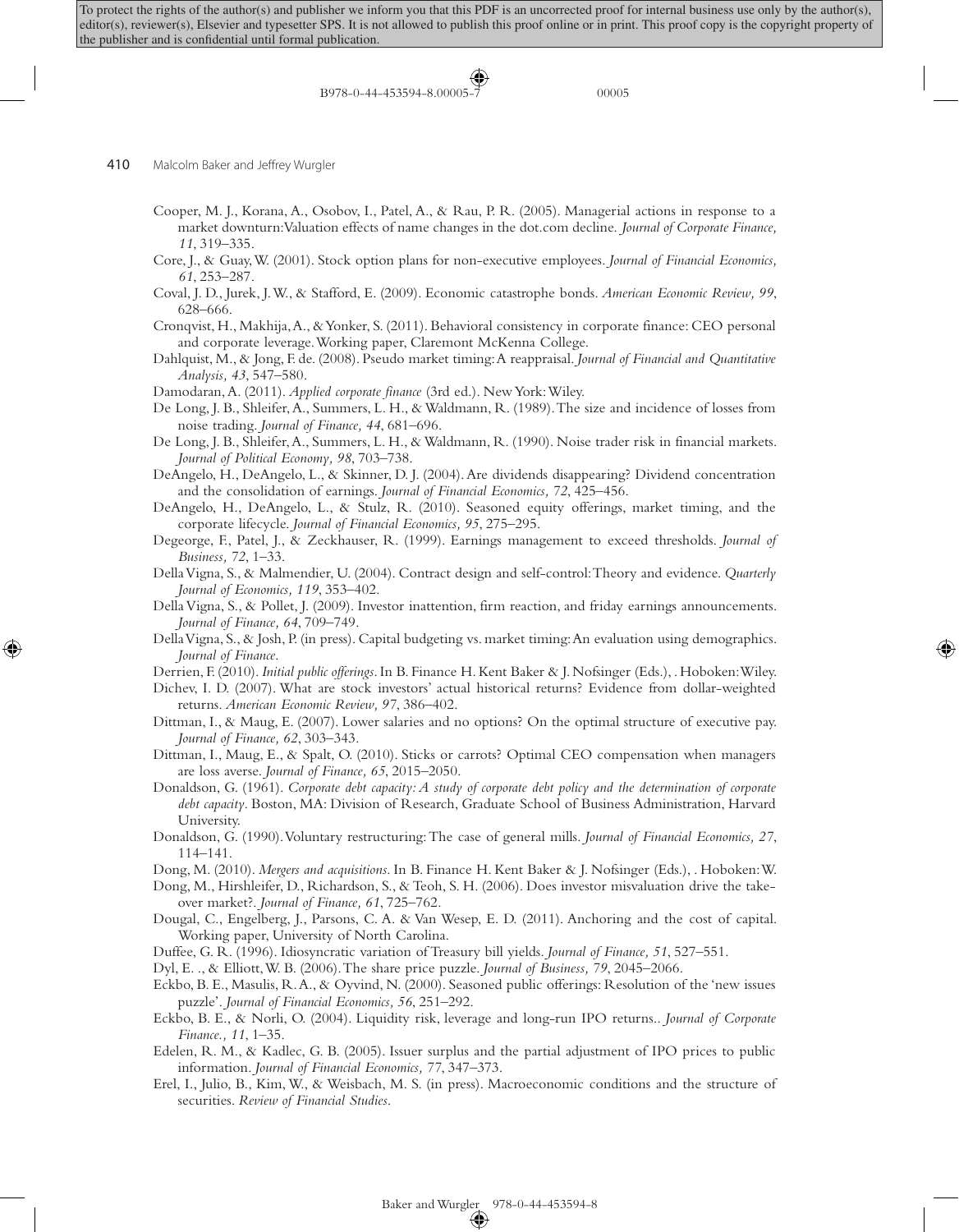B978-0-44-453594-8.0000

00005

Behavioral Corporate Finance: An Updated Survey 411

⊕

- Erickson, M., & Wang, S-w (1999). Earnings management by acquiring firms in stock for stock mergers. *Journal of Accounting and Economics, 27*, 149–176.
- <span id="page-60-6"></span>Fama, E. F. (1998). Market efficiency, long-term returns, and behavioral finance. *Journal of Financial Economics, 49*, 283–306.
- <span id="page-60-5"></span>Fama, E. F., & French, K. R. (1992). The cross-section of expected stock returns. *Journal of Finance, 47*, 427–465.

<span id="page-60-15"></span>Fama, E. F., & French, K. R. (2001). Disappearing dividends: Changing firm characteristics or lower propensity to pay?. *Journal of Financial Economics, 60*, 3–44.

<span id="page-60-14"></span>Fama, E. F., & French, K. R. (2002). Testing tradeoff and pecking order predictions about dividends and debt. *Review of Financial Studies, 15*, 1–37.

<span id="page-60-9"></span>Fama, E. F., & French, K. R. (2005). Financing decisions: Who issues stock?. *Journal of Financial Economics, 76*, 549–582.

<span id="page-60-12"></span>Fang, L., Ivashina, V., & Josh, L. (2010). Unstable equity? Combining banking with private equity investing. Working paper, Harvard Business School.

<span id="page-60-25"></span>Faulkender, M. (2005). Hedging or market timing? Selecting the interest rate exposure of corporate debt. *Journal of Finance, 60*, 931–962.

<span id="page-60-16"></span>Ferris, S. P., Sen, N., & Yui, H. P. (2006). God save the queen and her dividends: Corporate payouts in the UK. *Journal of Business, 79*, 1149–1173.

<span id="page-60-3"></span>Fischer, S., & Merton, R. C. (1984). Macroeconomics and finance: The role of the stock market. *Carnegie– Rochester conference series on public policy, 21*, 57–108.

- Flannery, M., & Rangan, K. (2006). Partial adjustment toward target capital structures. *Journal of Financial Economics, 79*, 469–506.
- <span id="page-60-11"></span>Froot, K. A., & Dabora, E. M. (1999). How are stock prices affected by the location of trade?. *Journal of Financial Economics, 53*, 189–216.
- <span id="page-60-17"></span>Fuller, K. P., & Goldstein, M. A. (2011). Do dividends matter more in declining markets?. *Journal of Corporate Finance, 17*, 457–473.

<span id="page-60-19"></span>Gabaix, X., (2011). A sparsity-based model of bounded rationality, NYU stern school of business. Working paper.

⊕

- <span id="page-60-2"></span>Gao, X., & Ritter, J. (2010). The marketing of seasoned equity offerings. *Journal of Financial Economics, 97*, 33–52.
- <span id="page-60-7"></span>Gaspar, J-M., Massa, M., & Matos, P. (2005). Shareholder investment horizons and the market for corporate control. *Journal of Financial Economics, 76*, 135–165.
- <span id="page-60-13"></span>Gennaioli, N., Shleifer, A., & Vishny, R. (in press). Neglected risks, financial innovation, and financial fragility. *Journal of Financial Economics.*
- <span id="page-60-1"></span>Gervais, S. (2010). *Capital budgeting and other investment decisions*. In B. Finance H. Kent Baker & J. Nofsinger (Eds.), . Hoboken: Wiley.

<span id="page-60-21"></span>Gervais, S., Heaton, J. B., & Odean, T. (in press). Overconfidence, compensation contracts, and capital budgeting. *Journal of Finance.*

- <span id="page-60-20"></span>Gervais, S., & Odean, T. (2001). Learning to be overconfident. *Review of Financial Studies, 14*, 1–27.
- <span id="page-60-0"></span>Gider, J., & Hackbarth, D. (2010). *Financing decisions*. In B. Finance H. Kent Baker & J. Nofsinger (Eds.), . Hoboken: Wiley.

<span id="page-60-4"></span>Gilchrist, S., Himmelberg, C., & Huberman, G. (2005). Do stock price bubbles influence corporate investment?. *Journal of Monetary Economics, 52*, 805–827.

- <span id="page-60-23"></span>Gitman, L. J., & Forrester, J. R. Jr., (1977). A survey of capital budgeting techniques used by major US firms. *Financial Management, 6*, 66–71.
- <span id="page-60-22"></span>Goel, A. M., & Thakor, A. V. (2008). Overconfidence leadership selection and corporate governance. *Journal of Finance, 63*, 2737–2784.
- <span id="page-60-8"></span>Golbe, D. L., & White, L. J. (1988). A time series analysis of mergers and acquisitions in the US economy. In A. J. Auerbach (Ed.), *Corporate takeovers: Causes and consequences* (pp. 11–111) (pp.11–111). NBER: University of Chicago Press.
- <span id="page-60-18"></span>Gompers, P. A., Ishii, J., & Andrew, M. (2003). Corporate governance and equity prices. *Quarterly Journal of Economics, 118*, 107–155.
- <span id="page-60-10"></span>Gompers, P. A., & Josh, L. (2003). The really long-run performance of initial public offerings: The pre-Nasdaq evidence. *Journal of Finance, 58*, 1355–1392.
- <span id="page-60-24"></span>Graham, J. R. (1999). Duke University CFO outlook survey 1999Q2[. http://www.duke.edu](http://www.duke.edu)/∼jgraham/99q2/ q299ind.htm.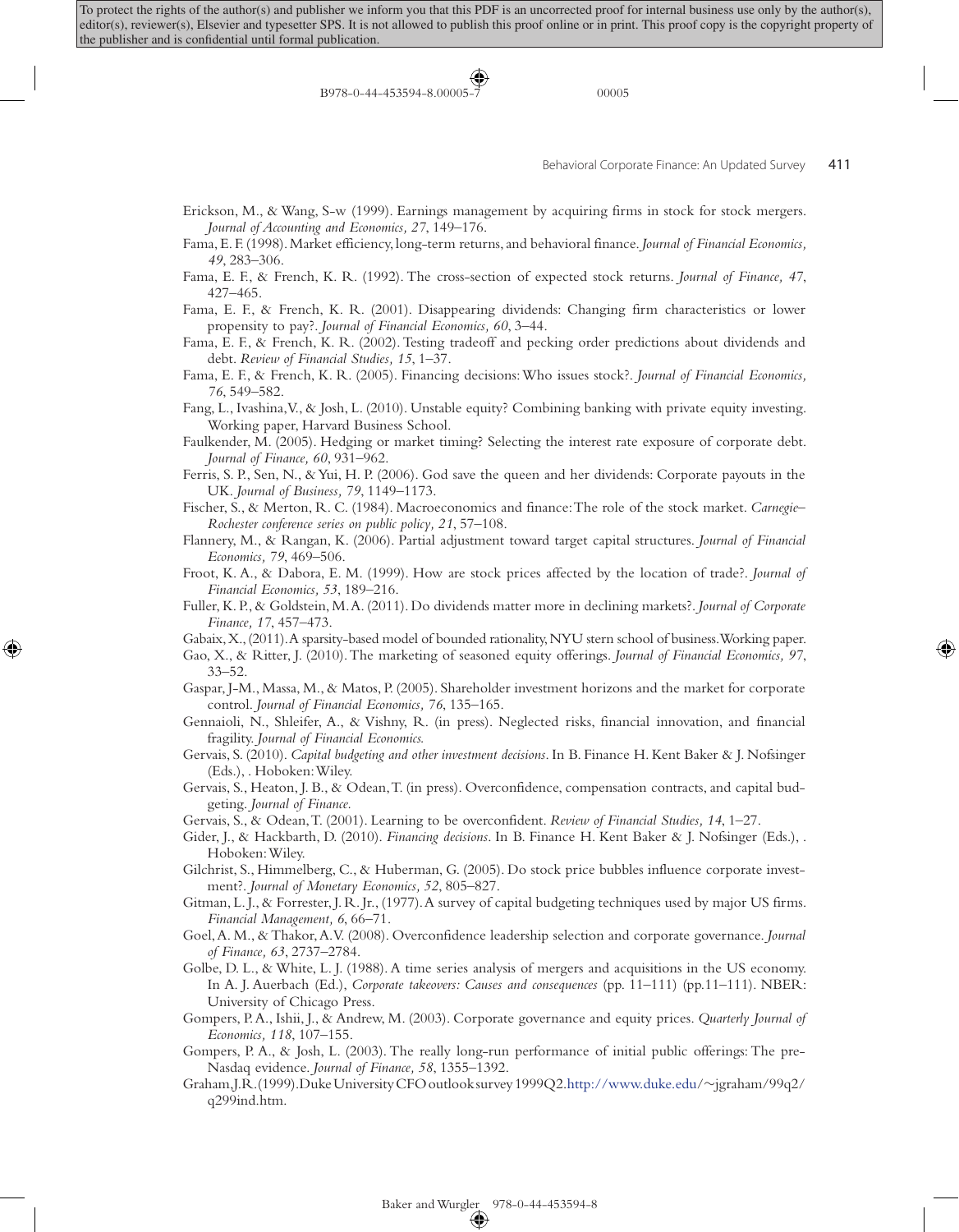B978-0-44-453594-8.00005

00005

⊕

412 Malcolm Baker and Jeffrey Wurgler

⊕

<span id="page-61-27"></span>Graham, J. R. (2000). How big are the tax benefits of debt?. *Journal of Finance, 55*, 1901–1941.

- <span id="page-61-6"></span>Graham, J. R., & Harvey, C. R. (2001). The theory and practice of corporate finance: Evidence from the field. *Journal of Financial Economics, 60*, 187–243.
- <span id="page-61-13"></span>Graham, J. R., Harvey, C. R., & Shiva, R. (2005). The economic implications of corporate financial reporting. *Journal of Accounting and Economics, 40*, 3–73.

<span id="page-61-24"></span>Greenwood, R. (2008). Excess comovement of stock returns: Evidence from cross-sectional variation in Nikkei 225 weights. *Review of Financial Studies, 21*, 1153–1186.

<span id="page-61-4"></span>Greenwood, R., Hanson, S., & Stein, J. C. (2010). A gap-filling theory of corporate debt maturity choice. *Journal of Finance, 65*, 993–1028.

<span id="page-61-10"></span>Greenwood, R., & Hanson, S. (2010). Issuer quality and corporate bond returns. Working paper.

<span id="page-61-7"></span>Greenwood, R., & Hanson, S. (in press). Share issuance and factor timing. *Journal of Finance*.

<span id="page-61-2"></span>Greenwood, R., & Vayanos, D. (2010). Price pressure in the government bond market. *American Economic Review, 100*, 585–590.

Grinblatt, M., & Hwang, C.Y. (1989). Signaling and the pricing of new issues. *Journal of Finance*, 44, 393–420.

<span id="page-61-18"></span>Grossman, S. J., & Hart, O. D. (1988). One share-one vote and the market for corporate control. *Journal of Financial Economics, 20*, 175–202.

<span id="page-61-9"></span>Guedes, J., & Opler, T. (1996). The determinants of the maturity of corporate debt issues. *Journal of Finance, 51*, 1809–1833.

<span id="page-61-20"></span>Guedj, I., & David, S. (2008). Organizational scope and investment: Evidence from the drug development strategies of biopharmaceutical firms. Working paper, MIT Sloan.

<span id="page-61-17"></span>Hackbarth, D. (2009). Determinants of corporate borrowing: A behavioral perspective. *Journal of Corporate Finance, 15*, 389–411.

- <span id="page-61-25"></span>Hall, B. J., & Murphy, K. J. (2002). Stock options for undiversified executives. *Journal of Accounting and Economics, 33*, 3–42.
- <span id="page-61-0"></span>Harris, L., & Gurel, E. (1986). Price and volume effects associated with changes in the S&P 500 list: New evidence for the existence of price pressures. *Journal of Finance, 41*, 815–829.
- <span id="page-61-26"></span>Harris, M., & Raviv, A. (1985). A sequential signaling model of convertible debt call policy. *Journal of Finance, 40*, 1263–1281.

<span id="page-61-23"></span>Harris, M., & Raviv, A. (2008). A theory of board control and size. *Review of Financial Studies, 21*, 1797–1832.

<span id="page-61-14"></span>Hart, O. (2008). Economica coase lecture: Reference points and the theory of the firm. *Economica, 75*, 404–411.

- <span id="page-61-15"></span>Hart, O., & Moore, J. (1990). Property rights and the nature of the firm. *Journal of Political Economy, 98*, 1119–1158.
- <span id="page-61-16"></span>Heaton, J. B. (2002). Managerial optimism and corporate finance. *Financial Management, 31*, 33–45.
- <span id="page-61-8"></span>Henderson, B. J., Jegadeesh, N., & Weisbach, M. S. (2006). World markets for raising new capital. *Journal of Financial Economics, 82*, 63–101.

<span id="page-61-22"></span>Hermalin, B. E., & Weisbach, M. S. (2003). Boards of directors as an endogenously determined institution: A survey of the economic literature. *Economic Policy Review, 9*, 7–26.

<span id="page-61-21"></span>Hietala, P., Kaplan, S. N., & Robinson, D. T. (2003). What is the price of hubris? Using takeover battles to infer overpayments and synergies. *Financial Management, 32*, 1–32.

<span id="page-61-19"></span>Hirshleifer, D., Low, A., & Teoh, S. H. (2010). Are overconfident CEOs better innovators? University of california at irvine working paper.

<span id="page-61-28"></span>Hirshleifer, D., & Welch, I. (2002). An economic approach to the psychology of change Amnesia inertia and impulsiveness. *Journal of Economics and Management Strategy, 11*, 379–421.

<span id="page-61-5"></span>Holmstrom, B. (1982). Managerial incentive problems—a dynamic perspective. republished in 1999. *Review of Economic Studies, 66*, 169–182.

<span id="page-61-3"></span>Hong, H., Wang, J., & Yu, J. (2008). Firms as buyers of last resort. *Journal of Financial Economics, 88*, 119–145.

<span id="page-61-11"></span>Hovakimian, A. (2006). Are observed capital structures determined by equity market timing?. *Journal of Financial and Quantitative Analysis, 41*, 221–243.

- Hovakimian, A., Opler, T., & Sheridan, T. (2001). The debt-equity choice. *Journal of Financial and Quantitative Analysis, 36*, 1–24.
- <span id="page-61-1"></span>Hu, X., Pan, J., & Jiang, W. (2011). Noise as information for illiquidity. Working paper, Princeton University.
- <span id="page-61-12"></span>Huang, R., & Ritter, J. (2009). Testing theories of capital structure and estimating the speed of adjustment. *Journal of Financial and Quantitative Analysis, 44*, 237–271.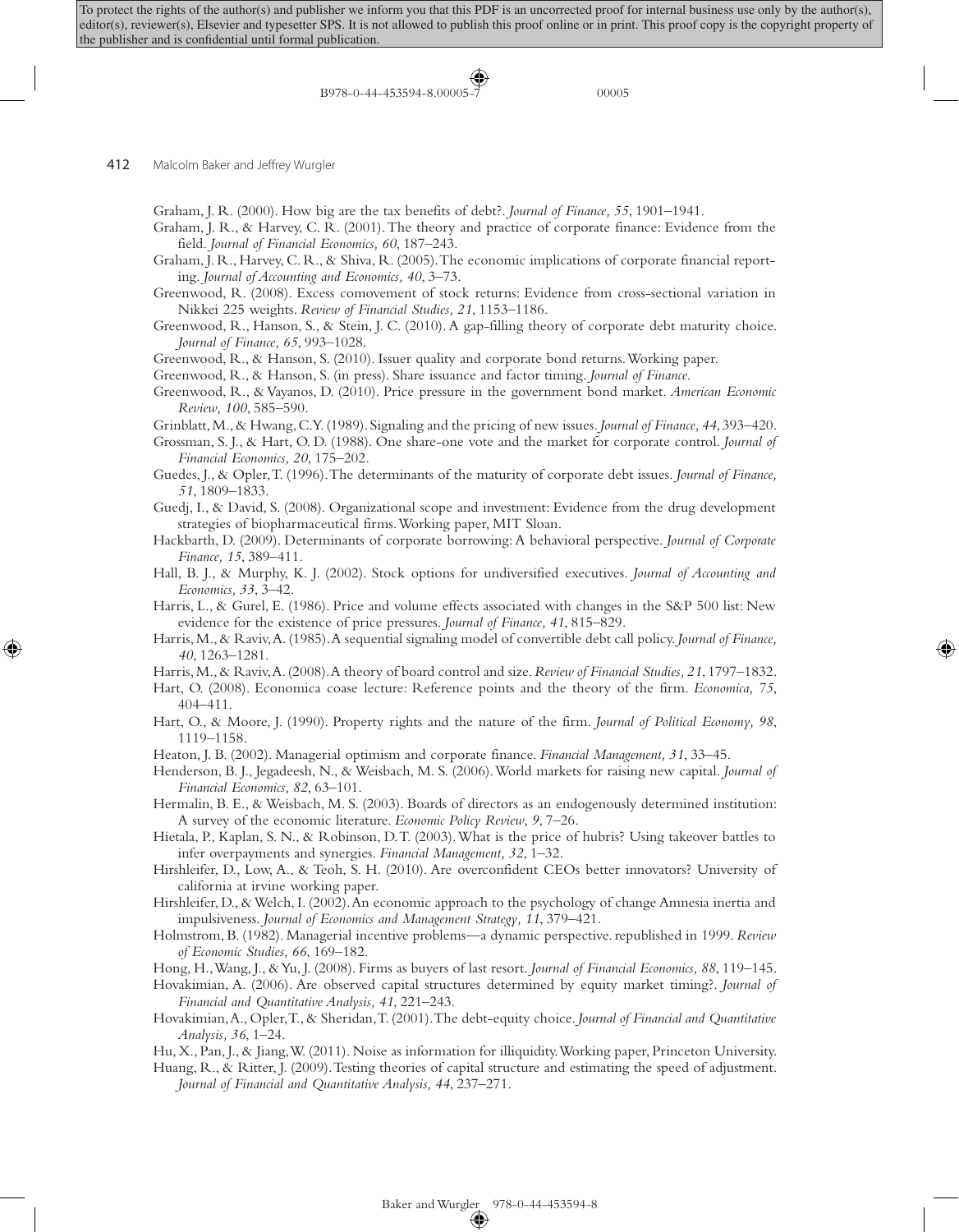B978-0-44-453594-8.0000

00005

Behavioral Corporate Finance: An Updated Survey 413

⊕

<span id="page-62-2"></span>Huddart, S., Lang, M., & Yetman, M. H. (2009). Volume and price patterns around a stock's 52-week highs and lows: Theory and evidence. *Management Science, 55*, 16–31.

- <span id="page-62-17"></span>Ikenberry, D., Lakonishok, J., & Vermaelen, T. (1995). Market underreaction to open market share repurchases. *Journal of Financial Economics, 39*, 181–208.
- <span id="page-62-18"></span>Ikenberry, D., Lakonishok, J., & Vermaelen, T. (2000). Stock repurchases in Canada: Performance and strategic trading. *Journal of Finance, 55*, 2373–2398.
- <span id="page-62-14"></span>Jain, B. A., & Kini, O. (1994). The post-issue operating performance of IPO firms. *Journal of Finance, 49*, 1699–1726.
- <span id="page-62-21"></span>Jensen, M. C. (1986). Agency costs of free-cash-flow, corporate finance, and takeovers. *American Economic Review, 76*, 323–329.

<span id="page-62-19"></span>Jensen, M. C. (2005). Agency costs of overvalued equity. *Financial Management, 34*, 5–19.

- <span id="page-62-16"></span>Jensen, M. C., & Meckling, W. (1976). Theory of the firm: Managerial behavior, agency costs and ownership structure. *Journal of Financial Economics, 3*, 305–360.
- <span id="page-62-23"></span>Jensen, M. C., & Ruback, R. S. (1983). The market for corporate control: The scientific evidence. *Journal of Financial Economics, 11*, 5–50.
- <span id="page-62-15"></span>Jenter, D. (2005). Market timing and managerial portfolio decisions. *Journal of Finance, 60*, 1903–1949.
- John, K., & Williams, J. (1985). Dividends dilution, and taxes: A signalling equilibrium. *Journal of Finance, 40*, 1053–1070.
- <span id="page-62-13"></span>Jung, K., Cheol Kim, Y., & Stulz, R. M. (1996). Timing, investment opportunities, managerial discretion, and the security issue decision. *Journal of Financial Economics, 42*, 159–185.
- <span id="page-62-26"></span>Kahneman, D. (2003). Maps of bounded rationality: Psychology for behavioral economics. *American Economic Review, 93*, 1449–1475.
- <span id="page-62-1"></span>Kahneman, D., & Tversky, A. (1979). Prospect theory: An analysis of decision under risk. *Econometrica, 47*, 263–291.
- <span id="page-62-20"></span>Kaplan, S. N., Klebanov, M., & Morten, S. (in press). Which CEO characteristics and abilities matter? *Journal of Finance*.

<span id="page-62-25"></span>Kaplan, S. N., & Stromberg, P. (2003). Financial contracting theory meets the real world: An empirical analysis of venture capital contracts. *Review of Economic Studies, 70*, 281–315.

- Kaplan, S. N., & Weisbach, M. (1992). The success of acquisitions: Evidence from divestitures. *Journal of Finance, 47*, 107–138.
- <span id="page-62-3"></span>Kaustia, M. (2004). Market-wide impact of the disposition effect: Evidence from IPO trading volume. *Journal of Financial Markets, 7*, 207–235.
- <span id="page-62-5"></span>Kaustia, M. (2010a). *Disposition effect, in: Behavioral finance: Investors, corporations, and markets*. In H. Kent & J. R. Nofsinger (Eds.), . New York: MacMillan.
- <span id="page-62-4"></span>Kaustia, M. (2010b). Prospect theory and the disposition effect. *Journal of Financial and Quantitative Analysis, 45*, 791–812.
- Kayhan, A., & Sheridan, T. (2004). Firms' histories and their capital structures. NBER working paper no. 10526.
- <span id="page-62-9"></span>Keynes, J. M (1936). *The general theory of employment, interest, and money*. London: Macmillan.

<span id="page-62-10"></span>Kindleberger, C. (2000). *Manias, panics, and crashes*. New York: Wiley.

⊕

<span id="page-62-12"></span>Klein, P. G. (2001). Were the acquisitive conglomerates inefficient?. *RAND Journal of Economics, 32*, 745–761.

<span id="page-62-24"></span>Kolasinski, A., & Li, X. (2010). Do independent directors restrain overconfidence CEOs? Working paper, University of Washington.

<span id="page-62-6"></span>Kothari, S. P., & Shanken, J. (1997). Book-to-market, dividend yield, and expected market returns: A timeseries analysis. *Journal of Financial Economics, 44*, 169–203.

<span id="page-62-0"></span>Krishnamurphy, A. (2002). The bond/old bond spread. *Journal of Financial Economics, 66*, 463–506.

<span id="page-62-22"></span>Kruger, P., Landier, A., & David, T. (2011). The WACC fallacy: The real effects of using a unique discount rate. Working paper, Toulouse School of Economics.

La Porta, R. (1996). Expectations and the cross-section of stock returns. *Journal of Finance, 51*, 1715–1742.

<span id="page-62-8"></span>La Porta, R., Lakonishok, J., Shleifer, A., & Vishny, R. (1997). Good news for value stocks: Further evidence on market efficiency. *Journal of Finance, 52*, 859–874.

- <span id="page-62-7"></span>Lakonishok, J., Shleifer, A., & Vishny, R. W. (1994). Contrarian investment, extrapolation, and risk. *Journal of Finance, 49*, 1541–1578.
- <span id="page-62-11"></span>Lamont, O. (2000). Investment plans and stock returns. *Journal of Finance, 55*, 2719–2745.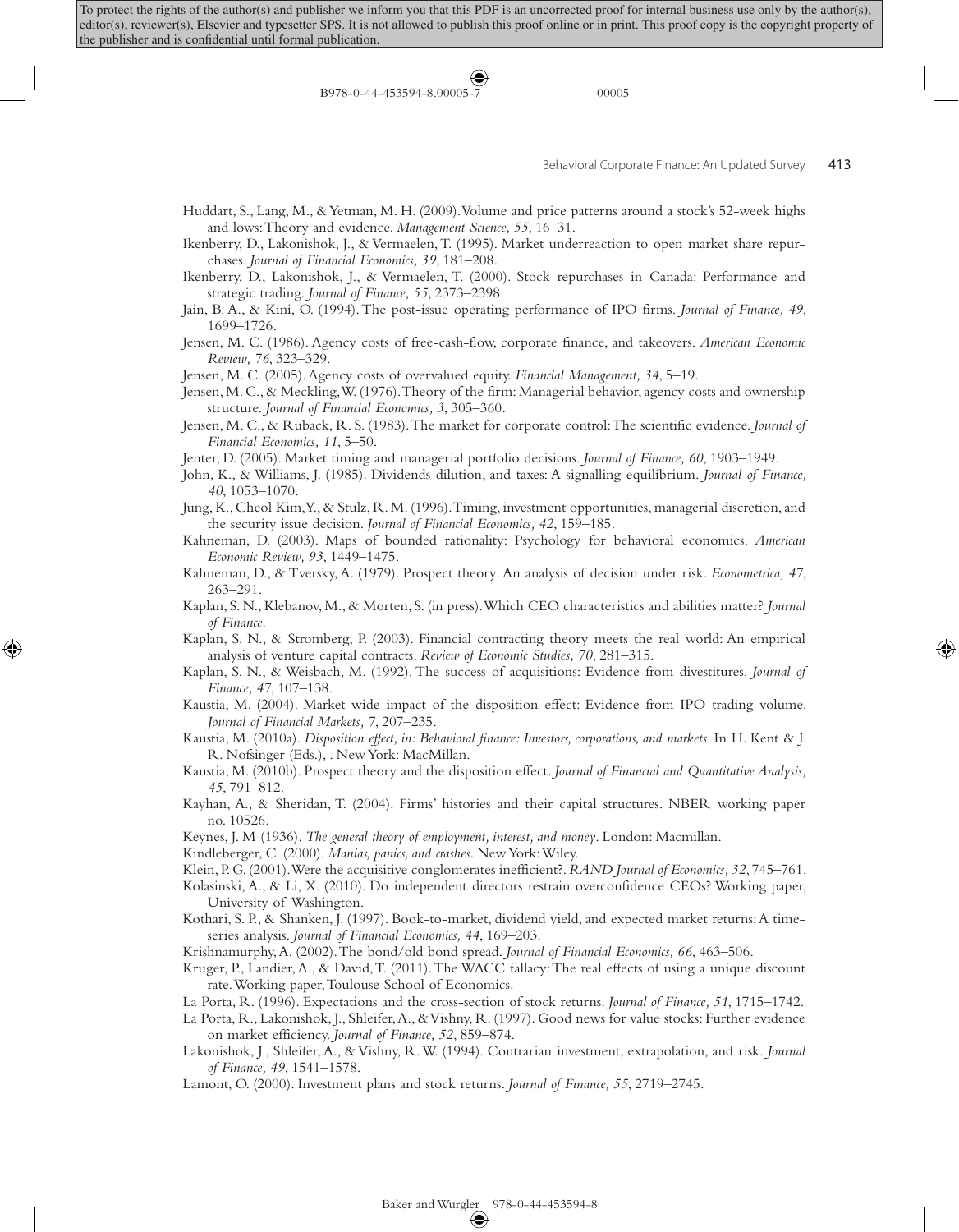B978-0-44-453594-8.0000

00005

⊕

414 Malcolm Baker and Jeffrey Wurgler

⊕

<span id="page-63-4"></span>Lamont, O., & Stein, J. (2006). Investor sentiment and corporate finance: Micro and macro. *American Economic Review, 96*(2), 147–151.

<span id="page-63-20"></span>Landier, A., & Thesmar, D. (2009). Financial contracting with optimistic entrepreneurs. *Review of Financial Studies, 22*, 117–150.

<span id="page-63-8"></span>Lang, L., & Stulz, R. (1994). Tobin's q. corporate diversification and firm performance. *Journal of Political Economy, 102*, 1248–1280.

<span id="page-63-18"></span>Langer, E. J., & Roth, J. (1975). Heads I win tails it's chance: The illusion of control as a function of the sequence of outcomes in a purely chance task. *Journal of Personality and Social Psychology, 32*, 951–955.

Larwood, L., & Whittaker, W. (1977). Managerial myopia: Self-serving biases in organizational planning. *Journal of Applied Psychology, 62*, 194–198.

<span id="page-63-14"></span>Leary, M., & Roberts, M. R. (2005). Do firms rebalance their capital structures?. *Journal of Finance, 60*, 2575–2619.

<span id="page-63-27"></span>Leland, H., & Pyle, D. (1977). Informational asymmetries. financial structure, and financial intermediation. *Journal of Finance, 32*, 371–387.

<span id="page-63-9"></span>Lerner, J. (1994). Venture capitalists and the decision to go public. *Journal of Financial Economics, 35*, 293–316.

<span id="page-63-16"></span>Li, W., & Lie, E. (2006). Dividend changes and catering incentives. *Journal of Financial Economics, 80*, 293–308.

<span id="page-63-25"></span>Lintner, J. (1956). Distribution of incomes of corporations among dividends. retained earnings and taxes. *American Economic Review, 46*, 97–113.

<span id="page-63-0"></span>Ljungqvist, A., Nanda, V., & Singh, R. (2006). Hot markets, investor sentiment, and IPO pricing. *Journal of Business, 79*, 1667–1702.

- <span id="page-63-24"></span>Ljungqvist, A., & Wilhelm, W. (2005). Does prospect theory explain IPO market behavior?. *Journal of Finance, 60*, 1759–1790.
- <span id="page-63-15"></span>Long, J. (1978). The market valuation of cash dividends: A case to consider. *Journal of Financial Economics, 6*, 235–264.
- <span id="page-63-10"></span>Loughran, T., Ritter, J., & Rydqvist, K. (1994). Initial public offerings: International insights. *Pacific-Basin Finance Journal, 2*, 165–199.

<span id="page-63-12"></span>Loughran, T., & Ritter, J. (1995). The new issues puzzle. *Journal of Finance, 50*, 23–51.

- <span id="page-63-13"></span>Loughran, T., & Ritter, J. (1997). The operating performance of firms conducting seasoned equity offerings. *Journal of Finance, 52*, 1823–1850.
- <span id="page-63-2"></span>Loughran, T., & Ritter, J. (2000). Uniformly least powerful tests of market efficiency. *Journal of Financial Economics, 55*, 361–389.

<span id="page-63-23"></span>Loughran, T., & Ritter, J. (2002). Why don't issuers get upset about leaving money on the table in IPOs?. *Review of Financial Studies, 15*, 413–443.

<span id="page-63-6"></span>Loughran, T., & Vijh, A. M. (1997). Do long-term shareholders benefit from corporate acquisitions?. *Journal of Finance, 52*, 1765–1790.

<span id="page-63-1"></span>Lyon, R., Barber, B. M., & Tsai, C-L. (1999). Improved methods for tests of long-run abnormal stock returns. *Journal of Finance, 54*, 165–201.

<span id="page-63-5"></span>Malkiel, B. (1990). *A random walk down wall street*. New York: W.W. Norton.

<span id="page-63-19"></span>Malmendier, U., & Tate, G. (2005). CEO overconfidence and corporate investment. *Journal of Finance, 60*, 2661–2700.

<span id="page-63-22"></span>Malmendier, U., & Tate, G. (2008). Who makes acquisitions? CEO overconfidence and the market's reaction. *Journal of Financial Economics, 89*, 20–43.

March, J. G., & Shapira, Z. (1987). Managerial perspectives on risk and risk taking. *Management Science, 33*, 1404–1418.

<span id="page-63-11"></span>Marsh, P. (1982). The choice between equity and debt: An empirical study. *Journal of Finance, 37*, 121–144.

<span id="page-63-3"></span>Massa, M., Peyer, U., & Tong, Z. (2005). Limits of arbitrage and corporate financial policy. INSEAD working paper.

<span id="page-63-7"></span>Matsusaka, J. G. (1993). Takeover motives during the conglomerate merger wave. *RAND Journal of Economics, 24*, 357–379.

- <span id="page-63-17"></span>McNichols, M. F., & Stubben, S. R. (2008). Does earnings management affect firms' investment decisions?. *The Accounting Review, 83*, 1571–1603.
- <span id="page-63-21"></span>Merrow, E. W, Phillips, K. E, & Myers, C. W (1981). *Understanding cost growth and performance shortfalls in pioneer process plants*. Santa Monica, CA: Rand.

<span id="page-63-26"></span>Manove, M., & Padilla, A. J. (1999). Banking (conservatively) with optimists. *RAND Journal of Economics, 30*, 324–350.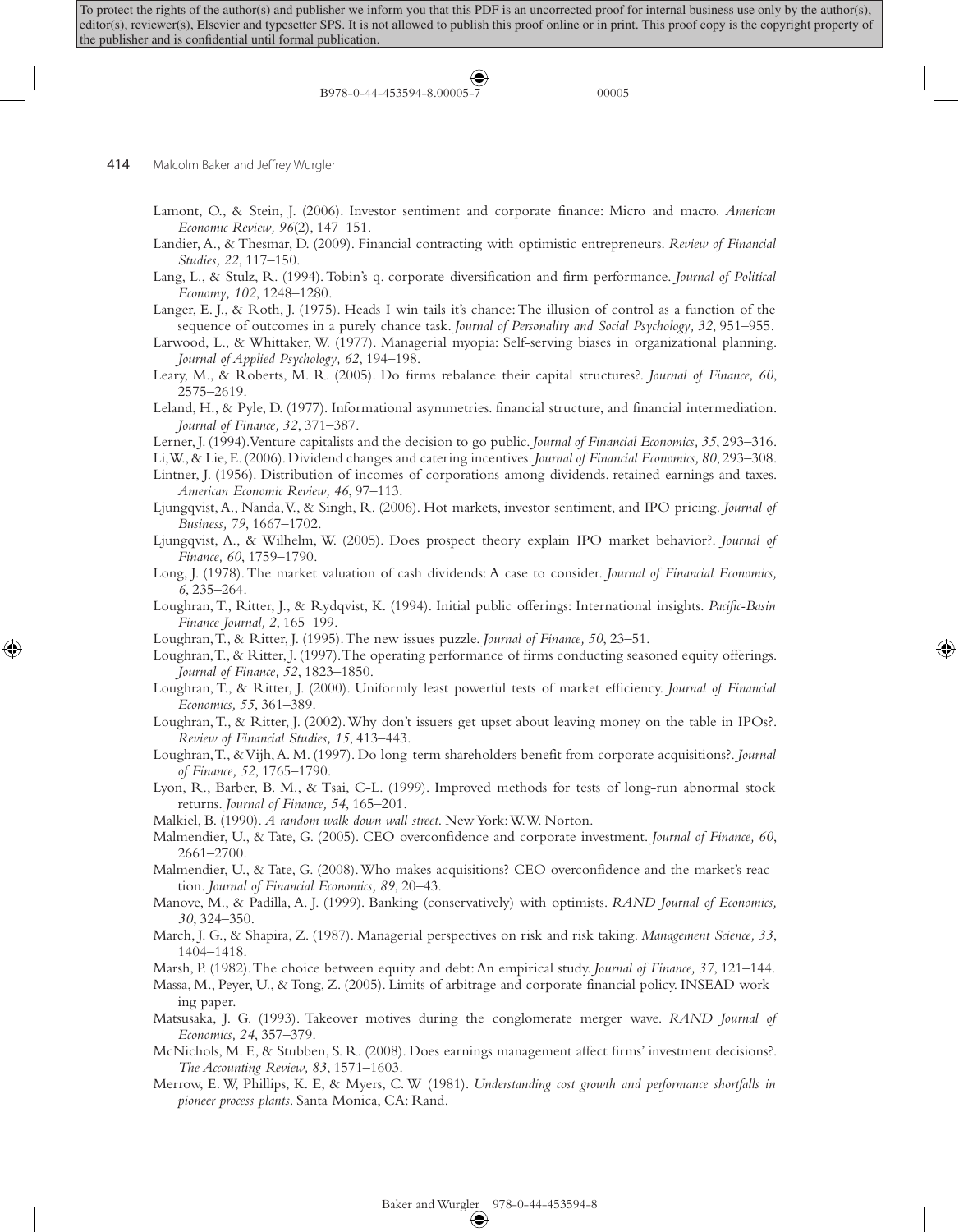B978-0-44-453594-8.0000

00005

Behavioral Corporate Finance: An Updated Survey 415

⊕

Mikkelson, W. H., Partch, M., & Shah, K. (1997). Ownership and operating performance of companies that go public. *Journal of Financial Economics, 44*, 281–307.

- <span id="page-64-1"></span>Miller, E. M. (1977). Risk. uncertainty, and divergence of opinion. *Journal of Finance, 32*, 1151–1168.
- <span id="page-64-26"></span>Miller, M. H., & Rock, K. (1985). Dividend policy under asymmetric information. *Journal of Finance, 40*, 1031–1051.
- <span id="page-64-9"></span>Mitchell, M. L., & Stafford, E. (2000). Managerial decisions and long-term stock price performance. *Journal of Business, 73*, 287–330.
- <span id="page-64-5"></span>Modigliani, F., & Miller, M. H. (1958). The cost of capital, corporation finance, and the theory of investment. *American Economic Review, 48*, 655–669.

<span id="page-64-25"></span>Moeller, S., Schlingemann, F., & Stulz, R. (2005). Wealth destruction on a massive scale? A study of acquiring-firm returns in the recent merger wave. *Journal of Finance, 60*, 757–782.

- <span id="page-64-0"></span>Morck, R. (2010). *Loyalty agency conflicts and corporate governance*. In B. FinanceH. Kent Baker & J. Nofsinger (Eds.), . Hoboken: Wiley.
- <span id="page-64-16"></span>Morck, R., Shleifer, A., & Vishny, R. W. (1990a). Do managerial objectives drive bad acquisitions?. *Journal of Finance, 45*, 31–48.

<span id="page-64-11"></span>Morck, R., Shleifer, A., & Vishny, R. W. (1990b). The stock market and investment: Is the market a sideshow?. *Brookings papers on economic activity, 2*, 157–215. 1990

<span id="page-64-3"></span>Morck, R., & Yang, F., (2002). The mysterious growing value of S&P 500 membership. Working paper, University of Alberta.

<span id="page-64-24"></span>Moskowitz, T. J., & Vissing-Jorgensen, A. (2002). The returns to entrepreneurial investment: A private equity premium puzzle?. *American Economic Review, 92*, 745–778.

<span id="page-64-4"></span>Muelbroek, L. (1992). An empirical analysis of illegal insider trading. *Journal of Finance, 47*, 1661–1699.

<span id="page-64-23"></span>Myers, S. C. (1977). Determinants of corporate borrowing. *Journal of Financial Economics, 5*, 147–175.

⊕

- <span id="page-64-6"></span>Myers, S. C., & Majluf, N. S. (1984). Corporate financing and investment decisions when firms have information that investors do not have. *Journal of Financial Economics, 13*, 187–221.
- <span id="page-64-10"></span>Ofek, E., & Richardson, M. (2003). DotCom Mania: The rise and fall of Internet stocks. *Journal of Finance, 58*, 1113–1138.

Oyer, P., & Schaeffer, S. (2005). Why do some firms give stock to all employees? An empirical examination of alternative theories. *Journal of Financial Economics, 76*, 99–133.

- <span id="page-64-18"></span>Pagano, M., Fabio, P., & Zingales, L. (1998). Why do companies go public? An empirical analysis. *Journal of Finance, 53*, 27–64.
- Panageas, S. (2003). Speculation, overpricing, and investment: Theory and empirical evidence. MIT working paper.
- <span id="page-64-7"></span>Polk, C., & Sapienza, P. (2009). The stock market and corporate investment: A test of catering theory. *Review of Financial Studies*(2009), 187–217.
- <span id="page-64-2"></span>Pontiff, J. (1996). Costly arbitrage: Evidence from closed-end funds. *Quarterly Journal of Economics, 111*, 1135–1151.
- <span id="page-64-8"></span>Pontiff, J., & Schall, L. D. (1998). Book-to-market ratios as predictors of market returns. *Journal of Financial Economics, 49*, 141–160.
- <span id="page-64-17"></span>Porter, M. E. (1987). From competitive advantage to corporate strategy. *Harvard Business Review, 65*, 43–59.

<span id="page-64-22"></span>Rajan, R. (1992). Insiders and outsiders: The choice between informed and arm's-length debt. *Journal of Finance, 47*, 1367–1400.

<span id="page-64-12"></span>Rau, P. R., & Vermaelen, T. (1998). Glamour. value and the post-acquisition performance of acquiring firms. *Journal of Financial Economics, 49*, 223–253.

<span id="page-64-15"></span>Ravenscraft, D. J, & Scherer, F. M (1987). *Mergers sell-offs and economic efficiency*. Washington, DC: Brookings Institution.

<span id="page-64-14"></span>Rhodes-Kropf, M., Robinson, D., & Viswanathan, S. (2005). Valuation waves and merger activity: The empirical evidence. *Journal of Financial Economics, 77*, 561–604.

- <span id="page-64-13"></span>Rhodes-Kropf, M., & Viswanathan, S. (2004). Market valuation and merger waves. *Journal of Finance, 59*, 2685–2718.
- <span id="page-64-21"></span>Richardson, S. A., & Sloan, R. G. (2003). External financing and future stock returns. Working paper, University of Pennsylvania.
- <span id="page-64-19"></span>Ritter, J. (1991). The long-run performance of initial public offerings. *Journal of Finance, 42*, 365–394.
- <span id="page-64-20"></span>Ritter, J. (2003). Investment banking and securities issuance. In G. Constantinides M. Harris & R. Stulz (Eds.), *Handbook of the economics of finance*. North-Holland: Amsterdam.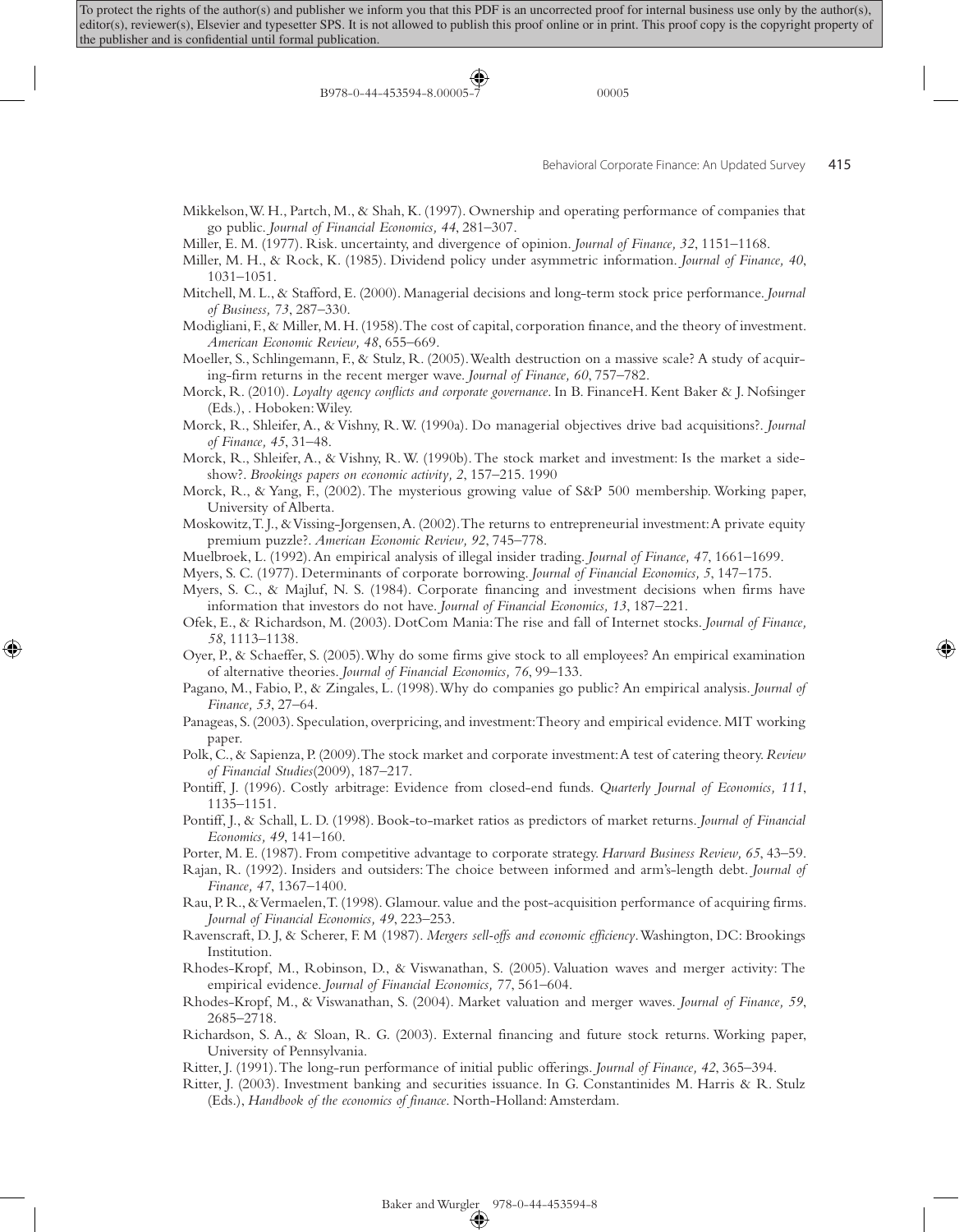B978-0-44-453594-8.00005

00005

⊕

416 Malcolm Baker and Jeffrey Wurgler

⊕

<span id="page-65-3"></span>Rosch, E. H. (1973). Natural categories. *Cognitive Psychology, 4*, 328–350.

- <span id="page-65-27"></span>Roll, R. (1986). The hubris hypothesis of corporate takeovers. *Journal of Business, 59*, 197–216.
- Ross, S. (1977). *The determination of financial structure*. Bell.

<span id="page-65-13"></span>Savor, P., & Lu, Q. (2009). Do stock mergers create value for acquirers?. *Journal of Finance, 64*, 1059–1095.

<span id="page-65-21"></span>Scarpetta, S., Hemmings, P., Tressel, T., & Jaejoon, W. (2002). The role of policy and institutions for productivity and firm dynamics: Evidence from micro and industry data. OECD working paper.

<span id="page-65-24"></span>Schaller, H. (1993). Asymmetric information, liquidity constraints and Canadian investment. *Canadian Journal of Economics, 26*, 552–574.

<span id="page-65-11"></span>Schaller, H. (2011). The economic effect of sentiment. Working paper, Carleton University.

<span id="page-65-8"></span>Scharfstein, D., & Stein, J. (1990). Herd behavior and investment. *American Economic Review., 80*, 465–479.

<span id="page-65-19"></span>Scheinkman, J., & Xiong, W. (2003). Overconfidence and speculative bubbles. *Journal of Political Economy, 111*, 1183–1219.

<span id="page-65-28"></span>Schneider, C., & Oliver, S. (2010). Acquisitions as lotteries: Do managerial gambling attitudes influence takeover decisions? Working paper, University of Mannheim.

<span id="page-65-9"></span>Schultz, P. (2003). Pseudo market timing and the long-run underperformance of IPOs. *Journal of Finance, 58*, 483–517.

Schultz, P. (2004). Pseudo market timing and the stationarity of the event-generating process. Working paper, University of Notre Dame.

<span id="page-65-23"></span>Sen, R., & Robert, T. (2010). Stocking up: Executive optimism and share retention. Working paper, Hong Kong University of Science and Technology.

<span id="page-65-5"></span>Seyhun, H. N. (1992). Why does aggregate insider trading predict future stock returns?. *Quarterly Journal of Economics, 107*, 1303–1331.

<span id="page-65-29"></span>Shefrin, H. (2000). *Beyond greed and fear*. Boston, MA: Harvard Business School Press.

<span id="page-65-25"></span>Shefrin, H. (2001). Behavioral corporate finance. *Journal of Applied Corporate Finance, 14*, 113–124.

Shefrin, H. (2006). *Behavioral corporate finance*. New York: McGraw-Hill.

- Shefrin, H. (2008). *Ending the management illusion*. New York: McGraw-Hill.
- <span id="page-65-17"></span>Shefrin, H., & Statman, M. (1984). Explaining investor preference for cash dividends. *Journal of Financial Economics, 13*, 253–282.
- <span id="page-65-4"></span>Shefrin, H., & Statman, M. (1985). The disposition to sell winners too early and ride losers too long: Theory and evidence. *Journal of Finance, 40*, 770–790.

<span id="page-65-0"></span>Shleifer, A. (1986). Do demand curves for stocks slope down?. *Journal of Finance, 41*, 579–590.

- <span id="page-65-2"></span>Shleifer, A. (2000). *Inefficient markets: An introduction to behavioral finance*. Oxford, UK: Oxford University Press.
- <span id="page-65-1"></span>Shleifer, A., & Vishny, R. (1997). The limits of arbitrage. *Journal of Finance, 52*, 35–56.

<span id="page-65-12"></span>Shleifer, A., & Vishny, R. (2003). Stock market driven acquisitions. *Journal of Financial Economics, 70*, 295–312.

- <span id="page-65-16"></span>Shleifer, A., & Vishny, R. (2010). Unstable banking. *Journal of Financial Economics, 97*, 306–318.
- <span id="page-65-20"></span>Simon, H. A. (1955). A behavioral model of rational choice. *Quarterly Journal of Economics, 69*, 99–118.

<span id="page-65-31"></span>Skinner, D. J., & Sloan, R. G. (2002). Earnings surprises, growth expectations, and stock returns or don't let an earnings torpedo sink your portfolio. *Review of Accounting Studies, 7*, 289–312.

<span id="page-65-18"></span>Sloan, R. (1996). Do stock prices fully reflect information in accruals and cash flows about future earnings?. *The Accounting Review, 71*, 289–316.

<span id="page-65-30"></span>Spence, A. M. (1973). Job market signaling. *Quarterly Journal of Economics, 87*, 355–379.

<span id="page-65-14"></span>Spiess, K., & Affleck-Graves, J. (1995). Underperformance in long-run stock returns following seasoned equity offerings. *Journal of Financial Economics, 38*, 243–267.

<span id="page-65-15"></span>Spiess, K., & Affleck-Graves, J. (1999). The long-run performance of stock returns following debt offerings. *Journal of Financial Economics, 54*, 45–73.

<span id="page-65-10"></span>Stambaugh, R. F. (1999). Predictive regressions. *Journal of Financial Economics, 54*, 375–421.

<span id="page-65-26"></span>Statman, M., & Sepe, J. F. (1989). Project termination announcements and the market value of the firm. *Financial Management, 18*, 74–81.

- <span id="page-65-22"></span>Statman, M., & Tyebjee, T. T. (1985). Optimistic capital budgeting forecasts: An experiment. *Financial Management, 14*, 27–33.
- <span id="page-65-7"></span>Stein, J. C. (1989). Efficient capital markets, inefficient firms: a model of myopic corporate behavior. *Quarterly Journal of Economics, 104*, 655–669.
- <span id="page-65-6"></span>Stein, J. C. (1996). Rational capital budgeting in an irrational world. *Journal of Business, 69*, 429–455.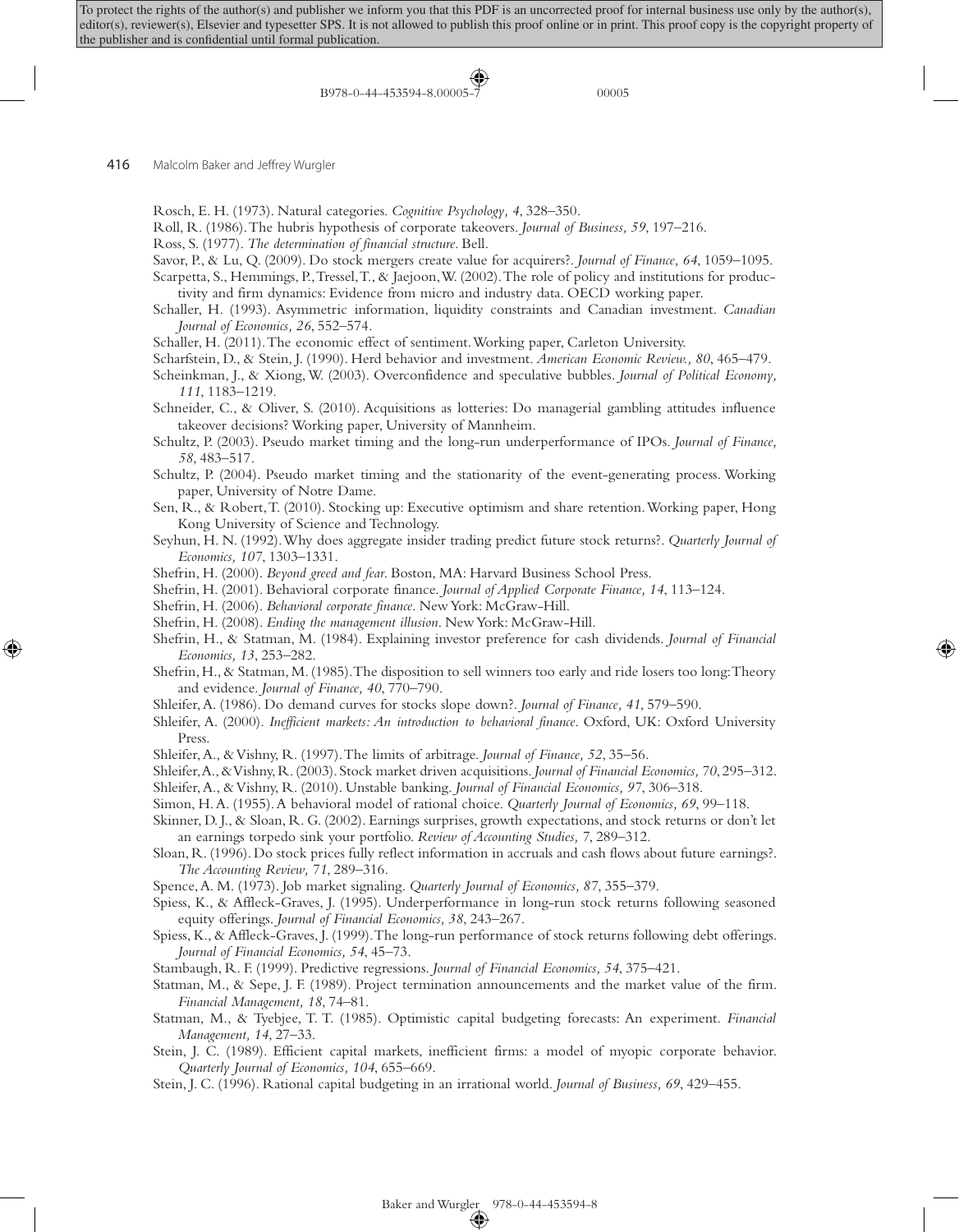B978-0-44-453594-8.00005

00005

Behavioral Corporate Finance: An Updated Survey 417

⊕

<span id="page-66-16"></span>Stein, J. C. (2003). Agency information and corporate investment. In: G. Constantinides, M. Harris, R. Stulz (Eds.), *Handbook of the Economics of Finance.* North-Holland: Amsterdam.

- <span id="page-66-8"></span>Stigler, G. J. (1964). Public regulation of the securities markets. *Journal of Business, 37*, 117–142.
- <span id="page-66-5"></span>Strack, F., & Mussweiler, T. (1997). Explaining the enigmatic anchoring effect: Mechanisms of selective accessibility. *Journal of Personality and Social Psychology, 73*, 437–446.
- <span id="page-66-15"></span>Svenson, O. (1981). Are we all less risky and more skillful than our fellow drivers?. *Acta Psychologica, 47*, 143–148.
- <span id="page-66-10"></span>Teoh, S. H., Welch, I., & Wong, T. J. (1998a). Earnings management and the long-run market performance of initial public offerings. *Journal of Finance, 53*, 1935–1974.
- Teoh, S. H., Welch, I., & Wong, T. J. (1998b). Earnings management and the underperformance of seasoned equity offerings. *Journal of Financial Economics, 50*, 63–99.
- <span id="page-66-18"></span>Thaler, R. H. (1980). Towards a positive theory of consumer choice. *Journal of Economic Behavior and Organization, 1*, 39–60.

Thaler, R. H. (1985). Mental accounting and consumer choice. *Marketing Science, 4*, 199–214.

<span id="page-66-20"></span>Thomas, J. (1989). Unusual patterns in reported earnings. *The Accounting Review, 64*, 773–787.

<span id="page-66-7"></span>Titman, S., JohnWei, K. C., & Xie, F. (2004). Capital investments and stock returns. *Journal of Financial and Quantitative Analysis, 39*, 677–700.

- <span id="page-66-11"></span>Townsend, R. R. (2011). Propagation of financial shocks: The case of venture capital. Working paper, Dartmouth Tuck School of Business.
- <span id="page-66-4"></span>Tversky, A., & Kahneman, D. (1974). *Judgment under uncertainty: Heuristics and biases*. Science.

<span id="page-66-3"></span>Tversky, A., & Kahneman, D. (1991). Loss aversion in riskless choice: A reference-dependent model. *Quarterly Journal of Economics, 106*, 1039–1061.

- <span id="page-66-9"></span>Viswanathan, S., & Wei, B. (2008). Endogenous events and long run returns. *Review of Financial Studies, 21*, 855–888.
- <span id="page-66-14"></span>Weinstein, N. D. (1980). Unrealistic optimism about future life events. *Journal of Personality and Social Psychology, 39*, 806–820.
- <span id="page-66-19"></span>Welch, I. (1989). Seasoned offerings imitation costs and the underpricing of initial public offerings. *Journal of Finance, 44*, 421–449.

<span id="page-66-12"></span>Welch, I. (2004). Stock returns and capital structure. *Journal of Political Economy, 112*, 106–131.

<span id="page-66-0"></span>Welch, I. (2009). *Corporate finance: An introduction*. New Jersey: Prentice.

⊕

- <span id="page-66-13"></span>Weld, W. C., Michaely, R., Thaler, R. H., & Benartzi, S. (2009). The nominal price puzzle. *Journal of Economic Perspectives, 23*(2), 121–142.
- <span id="page-66-2"></span>Wurgler, J., (2011). On the economic consequences of index-linked investing. In: W. T. Allen, R. Khurana, J. Lorsch, & G. Rosenfeld (Eds.), *Challenges to business in the twenty-first century: The way forward*. Cambridge: American Academy of Arts and Sciences.
- <span id="page-66-1"></span>Wurgler, J., & Zuravskaya, E. (2002). Does arbitrage flatten demand curves for stocks?. *Journal of Business, 75*, 583–608.
- <span id="page-66-17"></span>Yermack, D. (1996). Higher market valuation of companies with a small board of directors. *Journal of Financial Economics, 40*, 185–211.
- <span id="page-66-6"></span>Zhang, D. (2004). Why do IPO underwriters all allocate extra shares when they expect to buy them back?. *Journal of Financial and Quantitative Analysis, 39*, 571–594.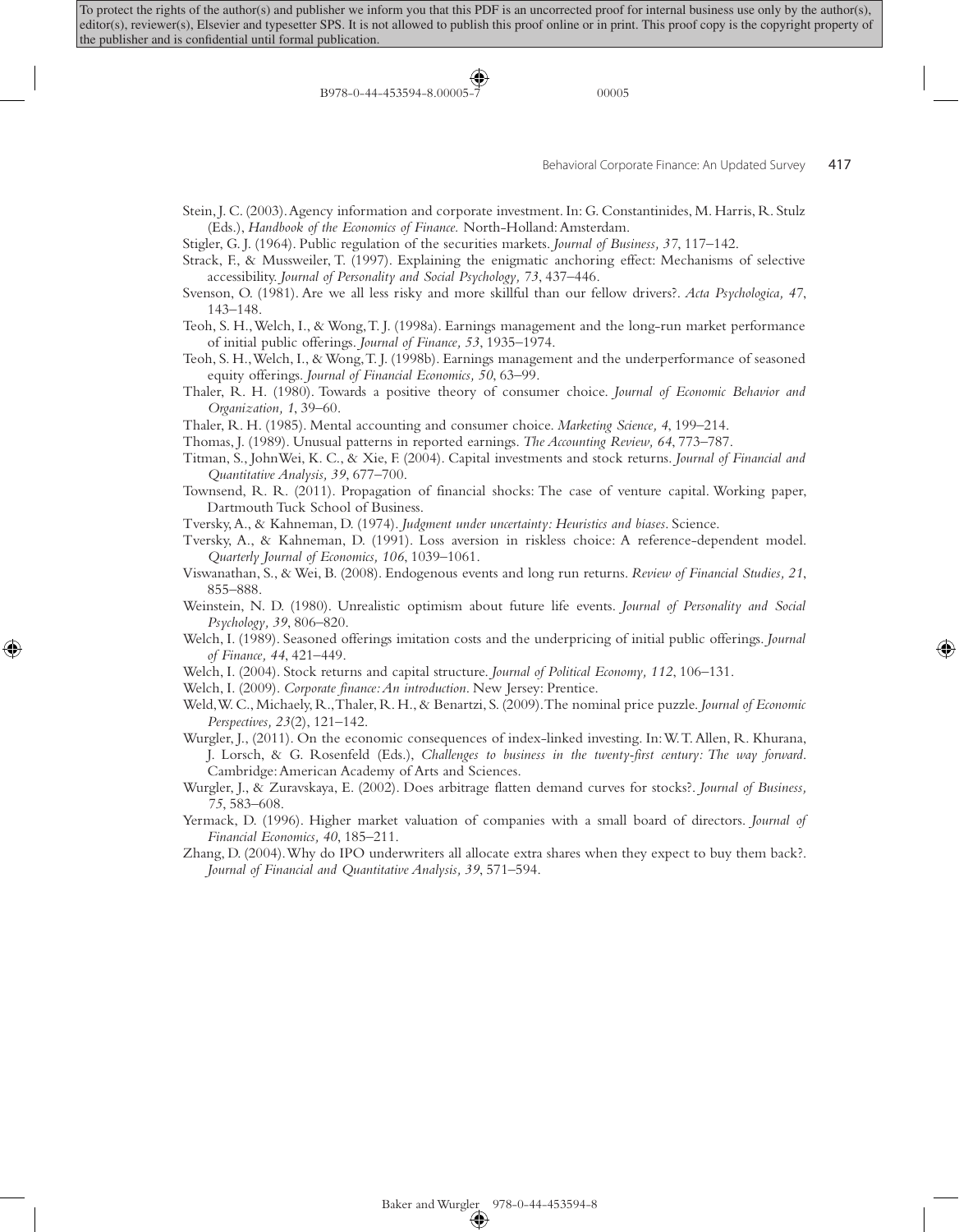B978-0-44-453594-8.00005-7

158455005

 $\bigoplus$ 

This page is intentionally left blank

 $\bigoplus$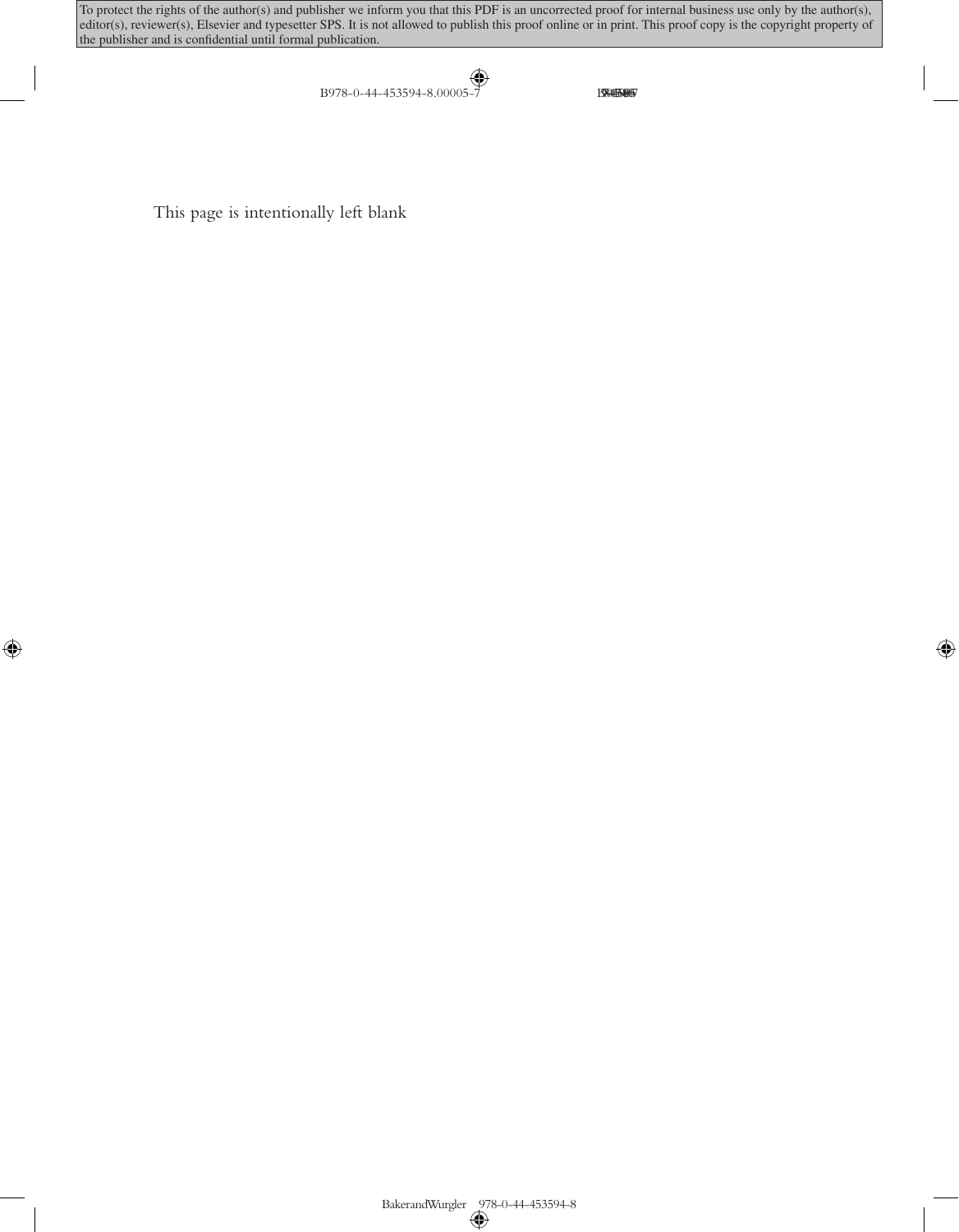B978-0-44-453594-8.00005

00005

#### **AUTHOR QUERY FORM**

|                 | Book: Handbook of the Economics of<br>Finance<br>Chanter: 5 | Please e-mail your responses and any<br>corrections to: |
|-----------------|-------------------------------------------------------------|---------------------------------------------------------|
| <b>ELSEVIER</b> | $\blacksquare$ Chapter: 5                                   | E-mail: xxx@elsevier.com                                |

Dear Author,

⊕

Any queries or remarks that have arisen during the processing of your manuscript are listed below and are highlighted by flags in the proof. (AU indicates author queries; ED indicates editor queries; and TS/TY indicates typesetter queries.) Please check your proof carefully and answer all AU queries. Mark all corrections and query answers at the appropriate place in the proof (e.g., by using on-screen annotation in the PDF file http://www.elsevier.com/ framework\_authors/tutorials/ePDF\_voice\_skin.swf) or compile them in a separate list, and tick off below to indicate that you have answered the query.

**Please return your input as instructed by the project manager.**

**Uncited references:** References that occur in the reference list but are not cited in the text. Please position each reference in the text or delete it from the reference list.

**Missing references:** References listed below were noted in the text but are missing from the reference list. Please make the reference list complete or remove the references from the text.

<span id="page-68-3"></span><span id="page-68-2"></span><span id="page-68-1"></span><span id="page-68-0"></span>

| <b>Location in Chapter</b> | Query / remark                                                                                                                                                                                                                                                                                                                                                                                                                                                                                                                                                       |  |  |  |  |
|----------------------------|----------------------------------------------------------------------------------------------------------------------------------------------------------------------------------------------------------------------------------------------------------------------------------------------------------------------------------------------------------------------------------------------------------------------------------------------------------------------------------------------------------------------------------------------------------------------|--|--|--|--|
| $AU:1$ , page $407$        | Please update the following references: [Barberis, (in press); Della<br>Vigna and Pollet, (in press); Erel et al., (in press); Gennaioli et al.,<br>(in press); Gervais et al., (in press); Greenwood and Hanson, (in<br>press); Kaplan et al., (in press)].                                                                                                                                                                                                                                                                                                         |  |  |  |  |
| AU:2, page 366             | Greenwood (2007), Greenwood, Hanson, and Stein (2008), Coval<br>and Stafford (2010), Grossman and Hart (1986), Brav et al. (2004)<br>are cited in the text but not provided in the reference list. Please<br>provide them in the reference list or delete these citations from<br>the text.                                                                                                                                                                                                                                                                          |  |  |  |  |
| AU:3, page 357             | The citation "Acharya and Pedersen (2004), Hu, Pan, and Wang<br>(2010), Ljungqvist, Nanda, and Singh (2005), Morck and Yang<br>(2001), Dong, Hirshleifer, Richardson, and Teoh (2003), Ang and<br>Cheng (2005), Dahlquist and de Jong (2004), Erel, Julio, Kim,<br>and Weisbach $(2010)$ , Dichev $(2007)$ , Goel and Thakor $(2002)$ ,<br>Malmendier and Tate (2004), Cooper, Woo, and Dunkelberg<br>(1988)" has been changed to match the author name/date in the<br>reference list. Please check here and in subsequent occurrences,<br>and correct if necessary. |  |  |  |  |
| AU:4, page 351             | Please check affiliations are okay as typeset.                                                                                                                                                                                                                                                                                                                                                                                                                                                                                                                       |  |  |  |  |

◈